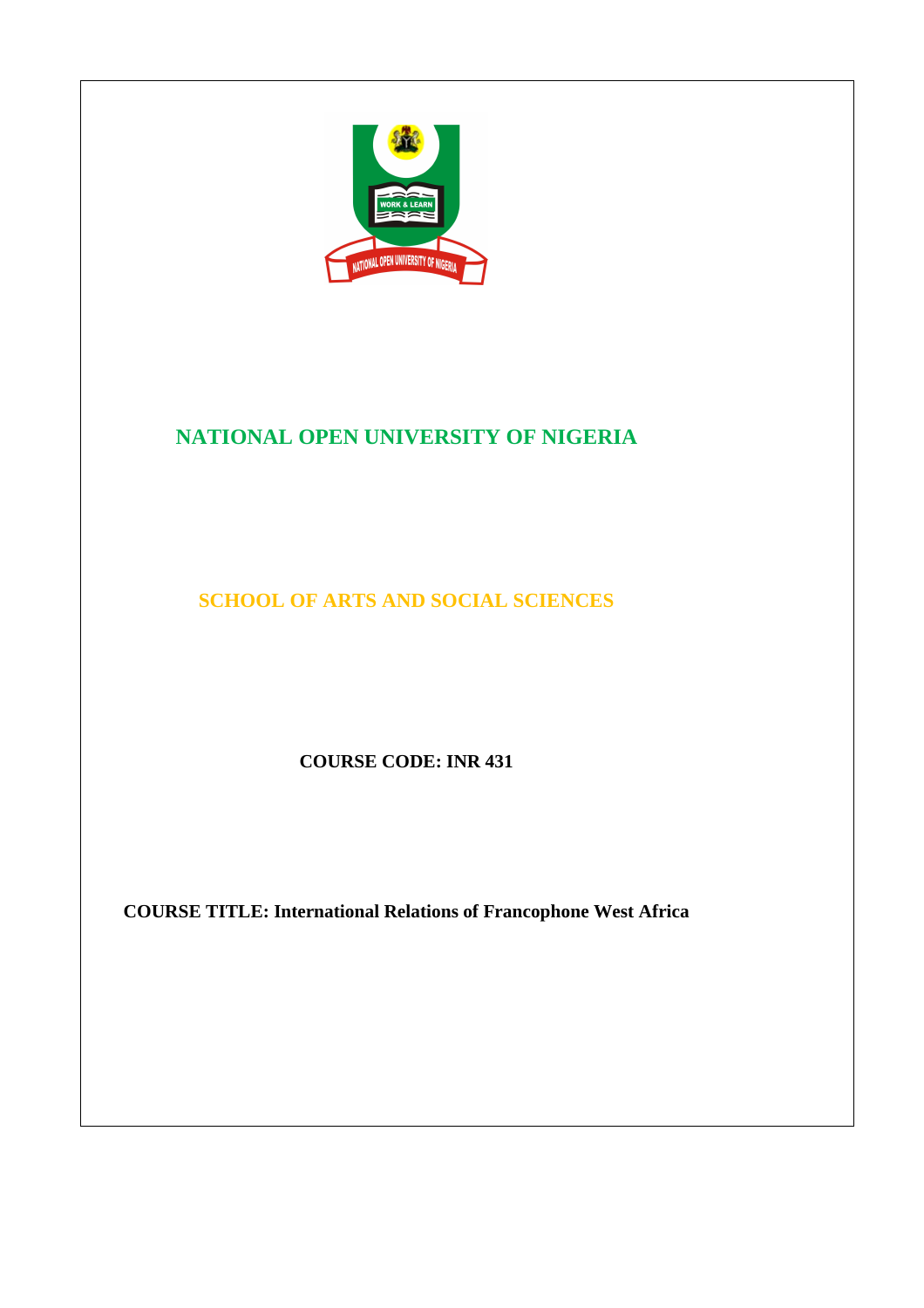

# **INR 431 International Relations of Francophone West Africa**

| <b>Course Developer</b>   | Rasheed Olaniyi PhD<br>Department of History,<br>University of Ibadan                       |
|---------------------------|---------------------------------------------------------------------------------------------|
| Course Writer             | Rasheed Olaniyi PhD<br>Department of History,<br>University of Ibadan                       |
| Course Editor             | Department of Political Science<br>University of Lagos                                      |
| <b>Course Coordinator</b> | Terhemba Nom Ambe-Uva<br>National Open University of Nigeria,<br>Victoria Island,<br>Lagos. |
| Programme Leader          | Olu Akeusola PhD<br>National Open University of Nigeria,<br>Victoria Island,<br>Lagos       |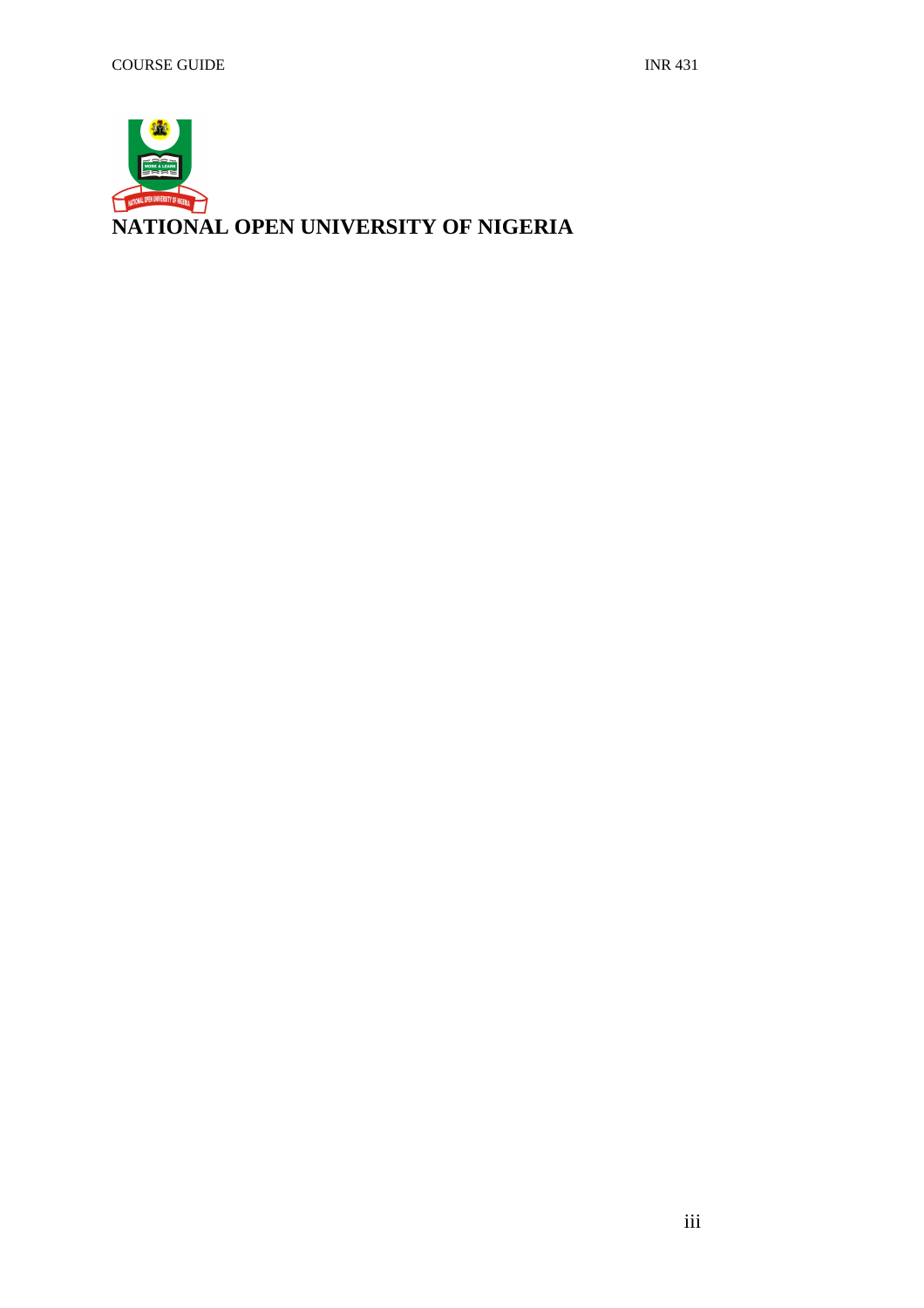National Open University of Nigeria Headquarters 14/16 Ahmadu Bello Way Victoria Island Lagos

Abuja Annex 245 Samuel Adesujo Ademulegun Street Central Business District Opposite Arewa Suites Abuja

e-mail: centralinfo@nou.edu.ng URL: www.nou.edu.ng

National Open University of Nigeria

First Printed

ISBN:

All Rights Reserved

Printed by …………….. For National Open University of Nigeria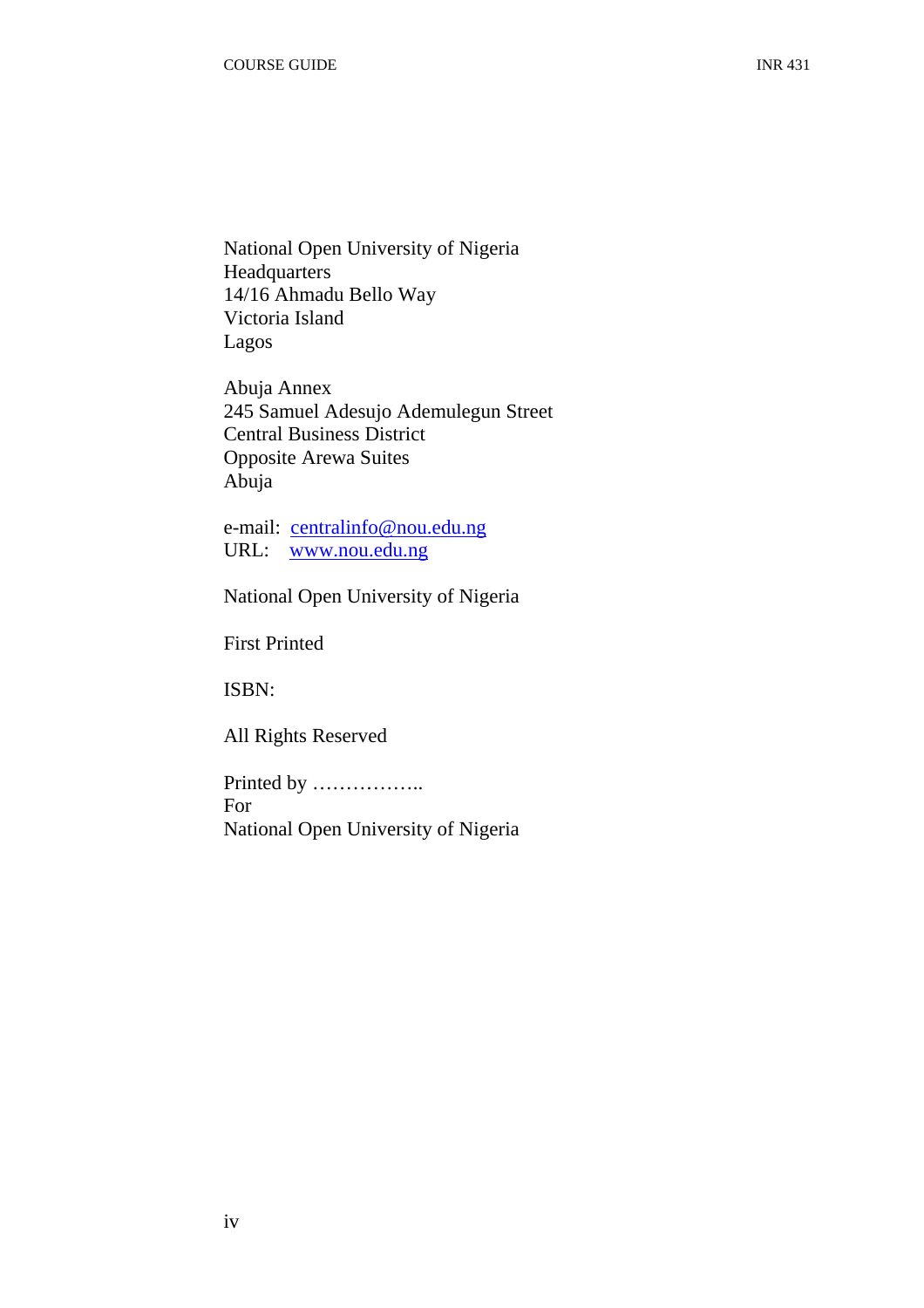#### TABLE OF CONTENTS PAGE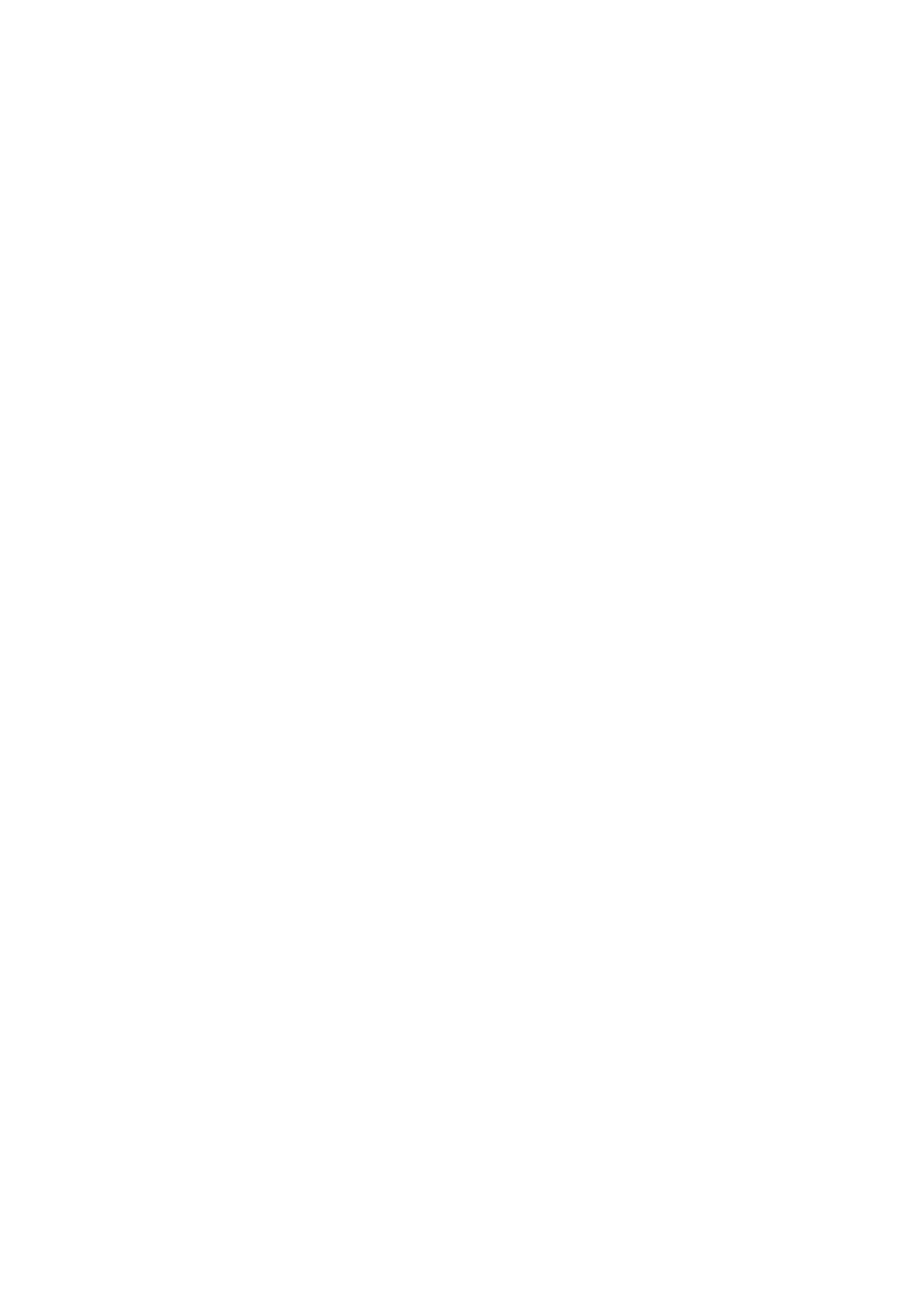# **Introduction**

Welcome to INR 431: International Relations of Francophone West Africa. INR 431 is a two credit unit course for first semester. It is suitable for all students of International Relations. The course consists of five modules made up of sixteen units and a course guide. The course has been developed to explain in details the strategic phases and methods used by France to maintain and control her French speaking West Africa.

The course guide tells you briefly what the course is about, what course materials you will be using and to work your way through these materials. It suggests some general guidelines for the amount of time you are likely to spend on each study unit of the course. It also gives you some guidance on your Tutor Marked Assignments (TMA). You are advised to attend the tutorial classes to discuss the problem with tutorial facilitators at the study centre.

# **Course Aims**

The aims of this course are to:

- i. examine the relationship between France and Francophone West Africa
- ii. explain the working of the policies of association and assimilation in French West Africa
- iii. analyse the impact of France's relations with French West Africa;
- iv. discuss the position of French West Africa in the economy of West Africa
- v. determine the role of French Commonwealth in the development of French West Africa.

# **Course Objectives**

In order to properly examine the relationship between France and Francophone West Africa, it is necessary to take the concepts of imperialism, colonialism and neocolonialism into consideration. French West Africa was a colonial enclave of France which has been a source of development to the latter. The relationship has been rarely equal. So we have to analyse the strategies and processes involved and identify the positions of the sub-continent vis-à-vis the position of France in the world economy. The study of the relations will assist in advancing our knowledge on the level of development in French West Africa.

Thus, the overall objectives of this course include are to:

- i. introduce the learner to the basis of International relations of French West Africa
- ii. examine the reasons for France's interest in West Africa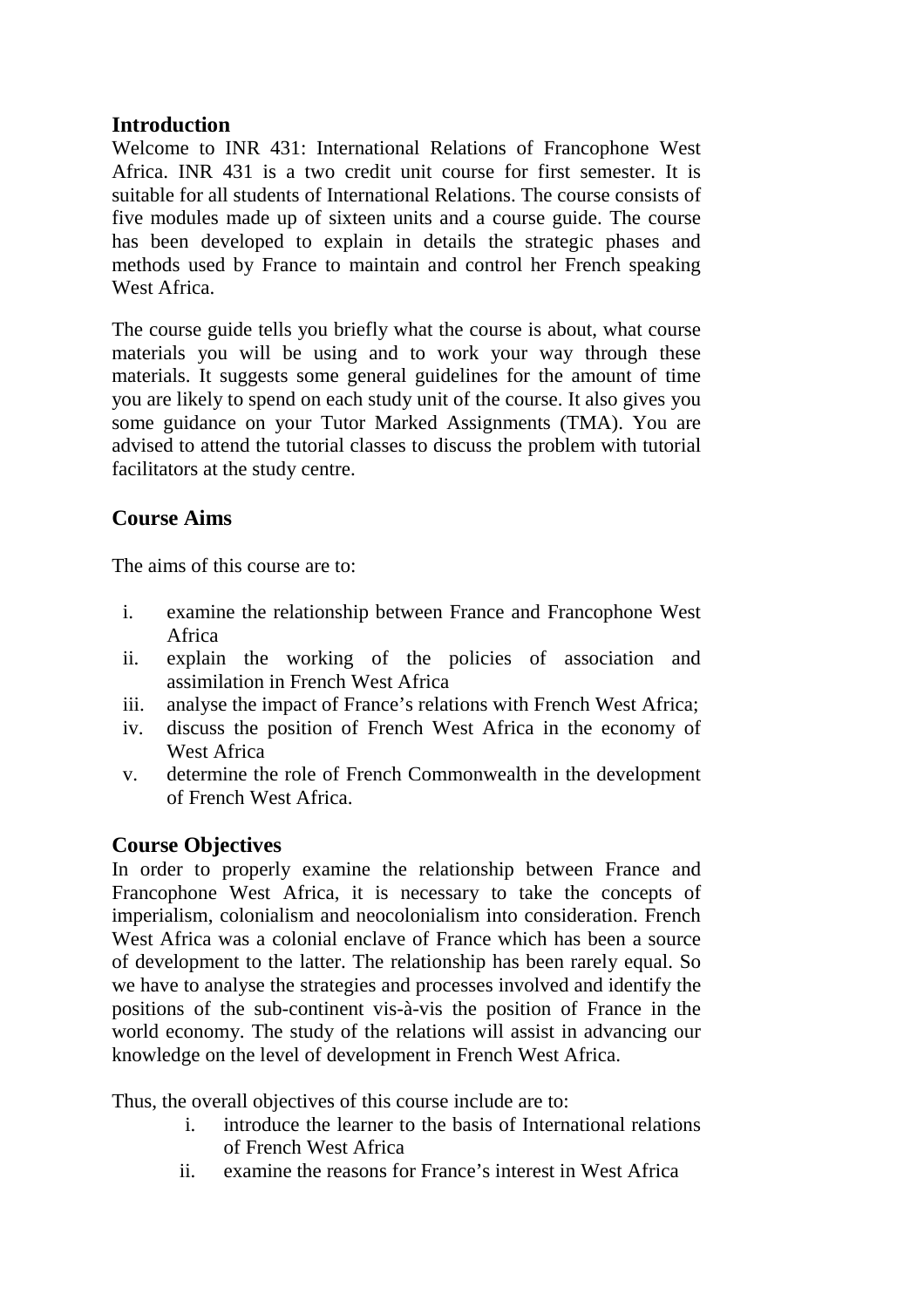- iii. identify the impact of French activities on socio-political economy of French West Africa
- iv. analyse the post-colonial implication of French policies on development and cooperation among countries in West Africa
- v. discuss the extent to which the French Commonwealth could ensure cooperation in Africa

# **Working through the Course**

To be successful in this course, you are advised to read and study the units, read recommended books, online sources and other materials provided by NOUN. Each unit contains self-assessment exercises, and you are required to submit assignments for assessment purposes. At the end of the course, there is a final examination.

# **Course Materials**

- 1. Course guide
- 2. Study units
- 3. Textbooks
- 4. Assignment file
- 5. Presentation schedule.

# **Study Units**

INR 431 contains sixteen study units, grouped in five modules and a study guide. The units are as follows:

# **Module 1 International Relations of French West Africa in the nineteenth century**

- Unit 1 Assimilation and Association in French West Africa (FWA)
- Unit 2 France in West Africa in the nineteenth century
- Unit 3 Faidherbe's Second Governorship in French West Africa
- Unit 4 French Policy in Porto Novo

# **Module 2 Colonial International Relations of French West Africa I**

- Unit 1 Colonial Economic Policy in French West Africa- The Cotton Example
- Unit 2 France and West Africa after World War II

# **Module 3 Colonial International Relations of French West Africa II**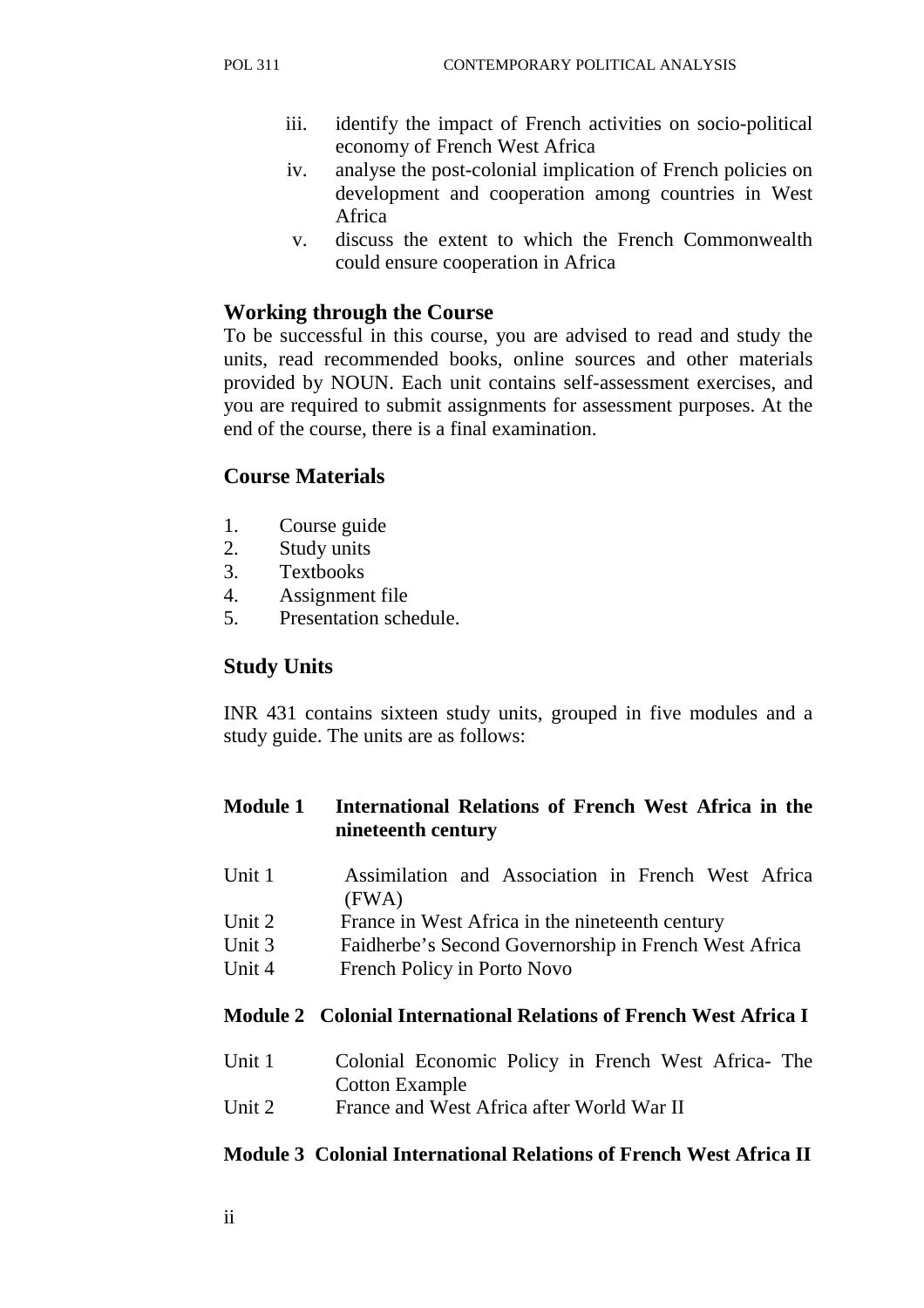| Unit 1          | French Capital and Political Economy of French West<br>Africa               |
|-----------------|-----------------------------------------------------------------------------|
| Unit 2          | Implication of Urbanisation and Education in French West<br>Africa          |
| Unit 3          | Development of Political Parties in French West Africa                      |
|                 |                                                                             |
| <b>Module 4</b> | Post Independence International Relations of French<br><b>West Africa I</b> |
| Unit 1          | Security Issues in French West Africa                                       |
| Unit 2          | Uranium Deal in Niger                                                       |

- Unit 4 Origin of CEAO and West African Economy
- Unit 5 Franc Zone and CEAO
- **Module 5 Post Independence International Relations of French West Africa II**
- Unit 1 Origin of La Francophonie (French Commonwealth in West Africa)
- Unit 2 French Unionism in Francophone West Africa

The first module explains the evolution of France's interest in the relations of French West Africa in the nineteenth century. The second module analyses the interest of France in the political economy of French West Africa during the colonial period. The third module also gives you an insight into the circulation of French capital. The fourth module deals with the effect of the circulation of French capital and the fifth module exposes the neocolonial legacies of French rule and its impact on development and cooperation in West Africa.

Each module is preceded with a listing of the units contained in it, and a table of contents, an introduction, a list of objectives and the main content in turn precedes each unit, including Self-Assessment Exercises (SAEs). At the end of each unit, you will find one or more Tutor-Marked Assignment (TMA) which you are expected to work on and submit for marking.

# **Textbooks and References**

At the end of each unit, you will find a list of relevant reference materials which you may yourself wish to consult as the need arises, even though I have made efforts to provide you with the most important information you need to pass this course. However, I would encourage you, as a fourth year student to cultivate the habit of consulting as many relevant materials as you are able to within the time available to you. In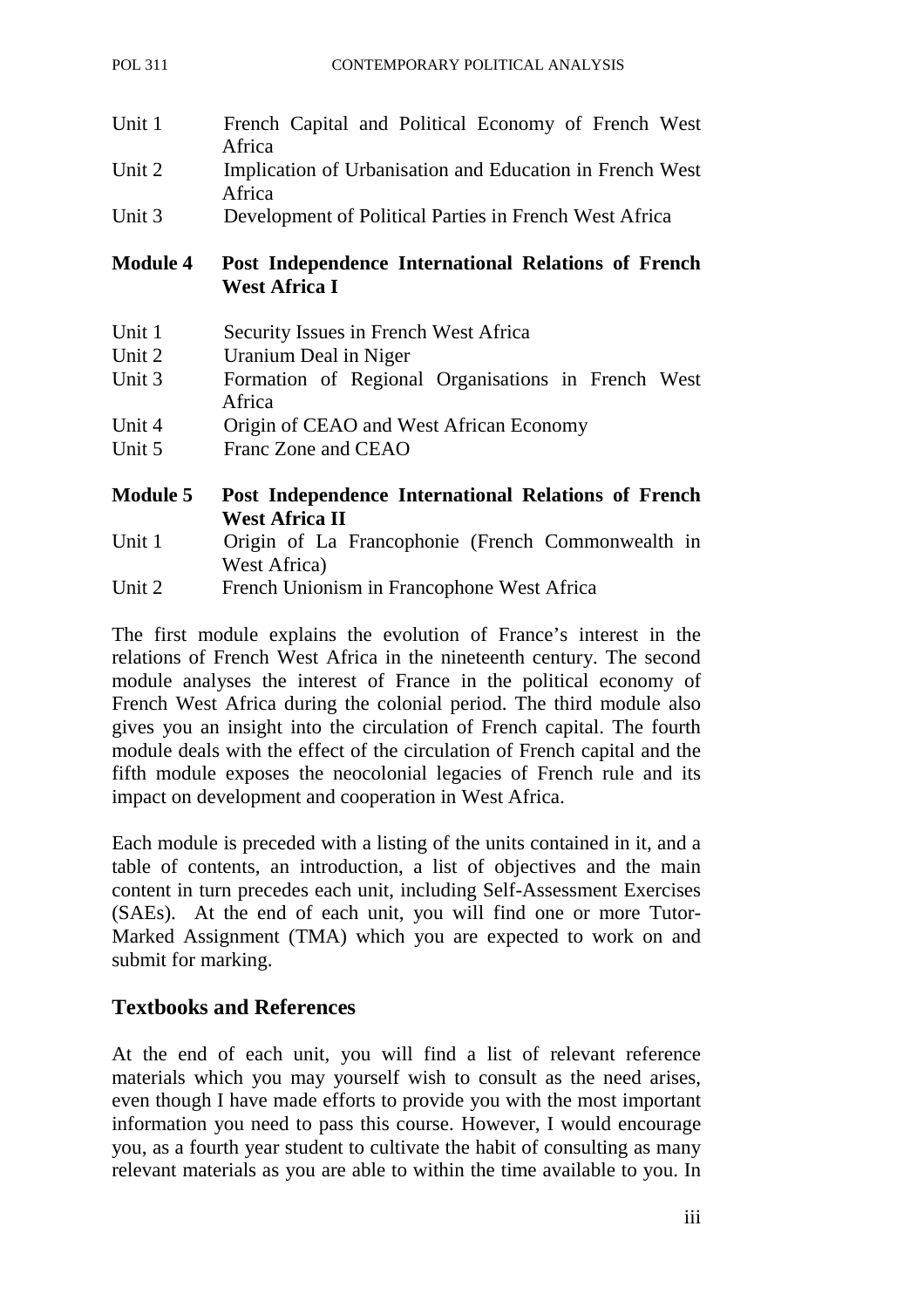particular, be sure to consult whatever material you are advised to consult before attempting any exercise.

#### **Assessment**

Two types of assessment are involved in the course: the Self-Assessment Exercises (SAEs), and the Tutor-Marked Assessment (TMA) questions. Your answers to the SAEs are not meant to be submitted, but they are also important since they give you an opportunity to assess your own understanding of course content. Tutor-Marked Assignments (TMA) on the other hand are to be carefully answered and kept in your assignment file for submission and marking. This will count for 30% of your total score in the course.

# **Tutor Marked Assignment**

There is a tutor marked assignment at the end of every unit. You are required to attempt all the assignments. You will be assessed on all of them but the best four performances will be considered for assessment. Each of the four selected come from the areas covered in the course.

When you have completed each assignment, send it together with a tutor marked assignment form to your tutor. Make sure that each assignment reaches your tutor on or before the deadline. If for any reason you cannot complete your work on time, contact your tutor before the assignment is due to discuss the possibility of an extension. Extension will not be granted after the due date unless under exceptional circumstances

# **Final Examination and Grading**

The final examination for INR 431: International Relations of Francophone West Africa will take three hours and carry 70% of the total course grade. The examination questions will reflect the SAEs and TMAs that you have already worked on. I advise you to spend the time between your completion of the last unit and the examination revising the entire course. You will certainly find it helpful to also review both your SAEs and TMAs before the examination.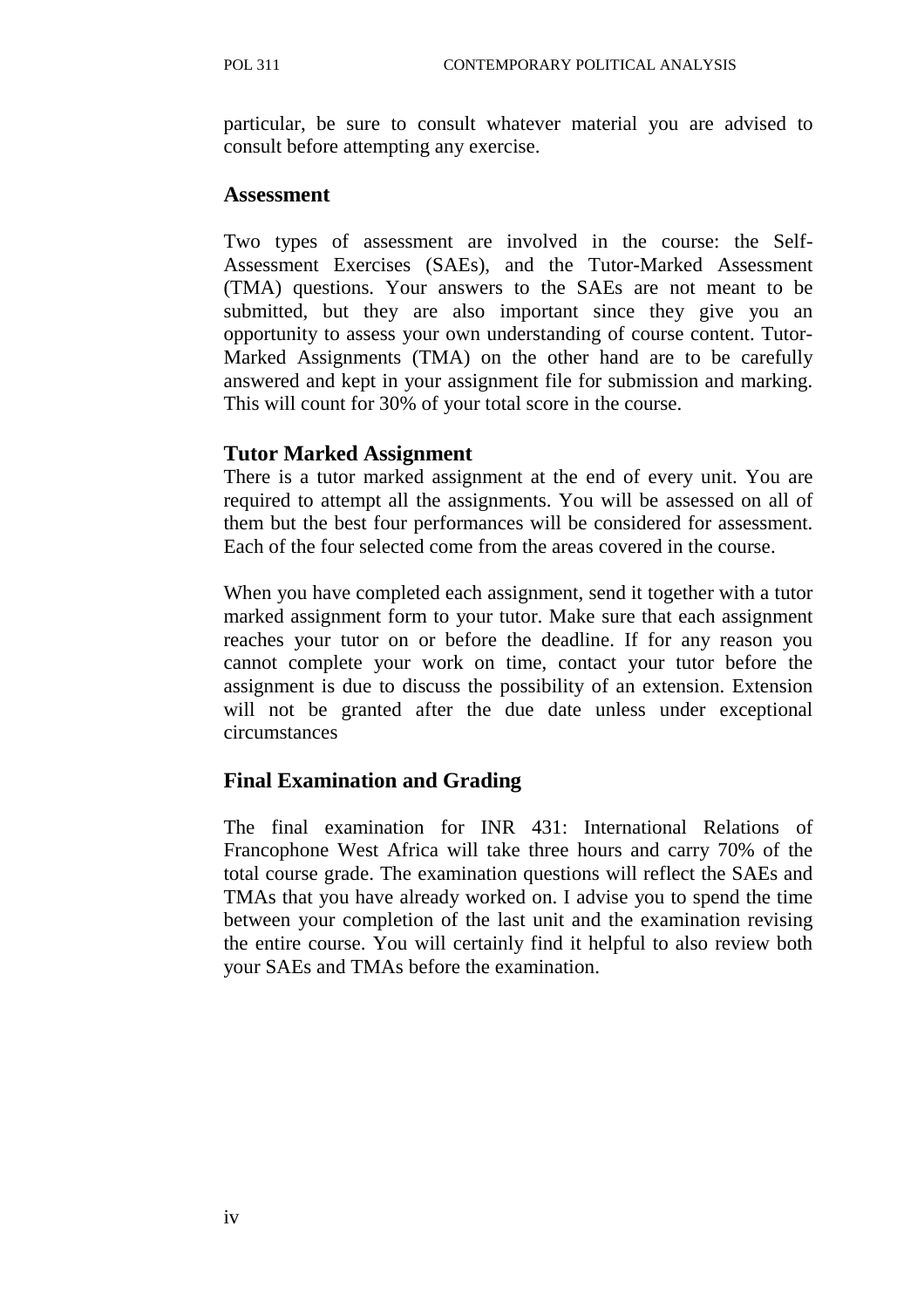# **Course Marking Scheme**

The following table sets out how the actual course marking is broken down.

| <b>Assessment</b>        | <b>Marks</b>                                                                                                                                                                  |
|--------------------------|-------------------------------------------------------------------------------------------------------------------------------------------------------------------------------|
| for marking).            | Four assignments (the best four   Four assignments, each marked out<br>of all the assignments submitted of $10\%$ , but highest scoring three<br>selected, thus totalling 30% |
| <b>Final Examination</b> | 70% of overall course score.                                                                                                                                                  |
| <b>Total</b>             | 100% of course score.                                                                                                                                                         |

# **Course Overview Presentation Scheme**

| <b>Units</b>           | <b>Title of Work</b>                                                        | <b>Week</b><br><b>Activity</b> | <b>Assignment</b><br>(End-of-Unit) |
|------------------------|-----------------------------------------------------------------------------|--------------------------------|------------------------------------|
| <b>Course</b><br>Guide |                                                                             |                                |                                    |
| <b>Module 1</b>        | International Relations of French West<br>nineteenth century                |                                | in<br><b>Africa</b><br>the         |
| Unit 1                 | Assimilation and Association in<br>French West Africa (FWA)                 | Week 1                         | Assignment 1                       |
| Unit 2                 | France in West Africa in the<br>nineteenth century                          | Week 2                         | Assignment 1                       |
| Unit 3                 | Faidherbe's Second Governorship in<br><b>French West Africa</b>             | Week 3                         | Assignment 1                       |
| Unit 4                 | French Policy in Porto Novo                                                 | Week 3                         | Assignment 1                       |
| <b>Module 2</b>        | <b>Colonial International Relations of French West Africa I</b>             |                                |                                    |
| Unit 1                 | Colonial Economic Policy in French<br>West Africa-The Cotton Example        | Week 4                         | Assignment 1                       |
| Unit 2                 | France and West Africa after World<br>War II                                | Week 5                         | Assignment 1                       |
| <b>Module 3</b>        | <b>Colonial International Relations of French West Africa II</b>            |                                |                                    |
| Unit 1                 | Capital<br>Political<br>French<br>and<br>Economy of French West Africa      | Week 6                         | Assignment 1                       |
| Unit 2                 | Implication of Urbanisation and<br><b>Education in French West Africa</b>   | Week 7                         | Assignment 1                       |
| Unit 3                 | Development of Political Parties in<br><b>French West Africa</b>            | Week 8                         | Assignment 1                       |
| <b>Module 4</b>        | Post-Independence International Relations of French West<br><b>Africa I</b> |                                |                                    |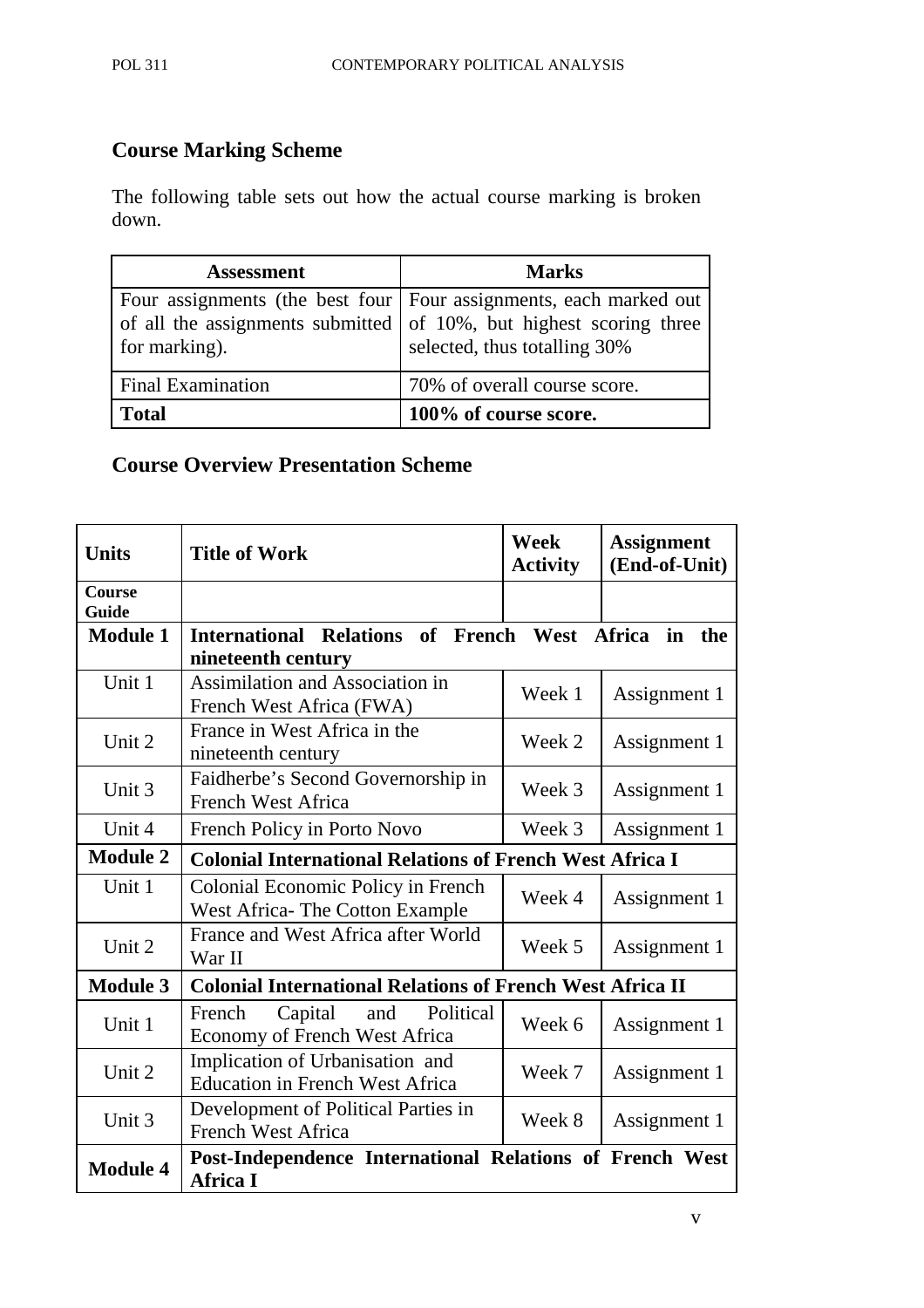| <b>Units</b>    | <b>Title of Work</b>                                                         | Week<br><b>Activity</b> | <b>Assignment</b><br>(End-of-Unit) |
|-----------------|------------------------------------------------------------------------------|-------------------------|------------------------------------|
| Unit 1          | Security Issues in French West<br>Africa                                     | Week 9                  | Assignment 1                       |
| Unit 2          | Uranium Deal in Niger                                                        | Week 10                 | Assignment 1                       |
| Unit 3          | Formation of Regional Organisations<br>in French West Africa                 | Week 11                 | Assignment 1                       |
| Unit 4          | Origin of CEAO and West African<br>Economy                                   | Week 12                 | Assignment 1                       |
| Unit 5          | Franc Zone and CEAO                                                          | Week 12                 | Assignment 1                       |
| <b>Module 5</b> | Post-Independence International Relations of French West<br><b>Africa II</b> |                         |                                    |
| Unit 1          | Origin of La Francophonie (French<br>Commonwealth in West Africa)            | Week 13                 | Assignment 1                       |
| Unit 2          | Trade Unionism in Francophone<br>West Africa                                 | Week 14                 | Assignment 1                       |
|                 | Revision                                                                     | Week 15                 |                                    |
|                 | Examination                                                                  | Week 16                 |                                    |
|                 | <b>Total</b>                                                                 | 16<br>Weeks             |                                    |

#### **How to Get the Most from this Course**

In distance learning, the study units replace the lecturer. The advantage is that you can read and work through the study materials at your pace, and at a time and place that suits you best. Think of it as reading the lecture instead of listening to a lecturer. Just as a lecturer might give you class exercise your study units provide exercises for you to do at appropriate times. Each of the study units follows the same format. The first item is introduction to the subject matter of the unit and how a particular unit is integrated with other units and the course as a whole. Next is a set of learning objectives. These objectives, let you know what you should be able to do, by the time you have completed the unit. You should use these objectives to guide your study. When you have finished the unit, you should go back and check whether you have achieved the objectives. If you make a habit of doing this, you will significantly improve your chances of passing the course.

Self-Assessment Exercises are interspersed throughout the units and answers are given at the end of objectives of the units and prepare you for the assignments and the examination. You should do each Self-Assessment Exercise as you come to it in the study units. Work through these when you have come to them.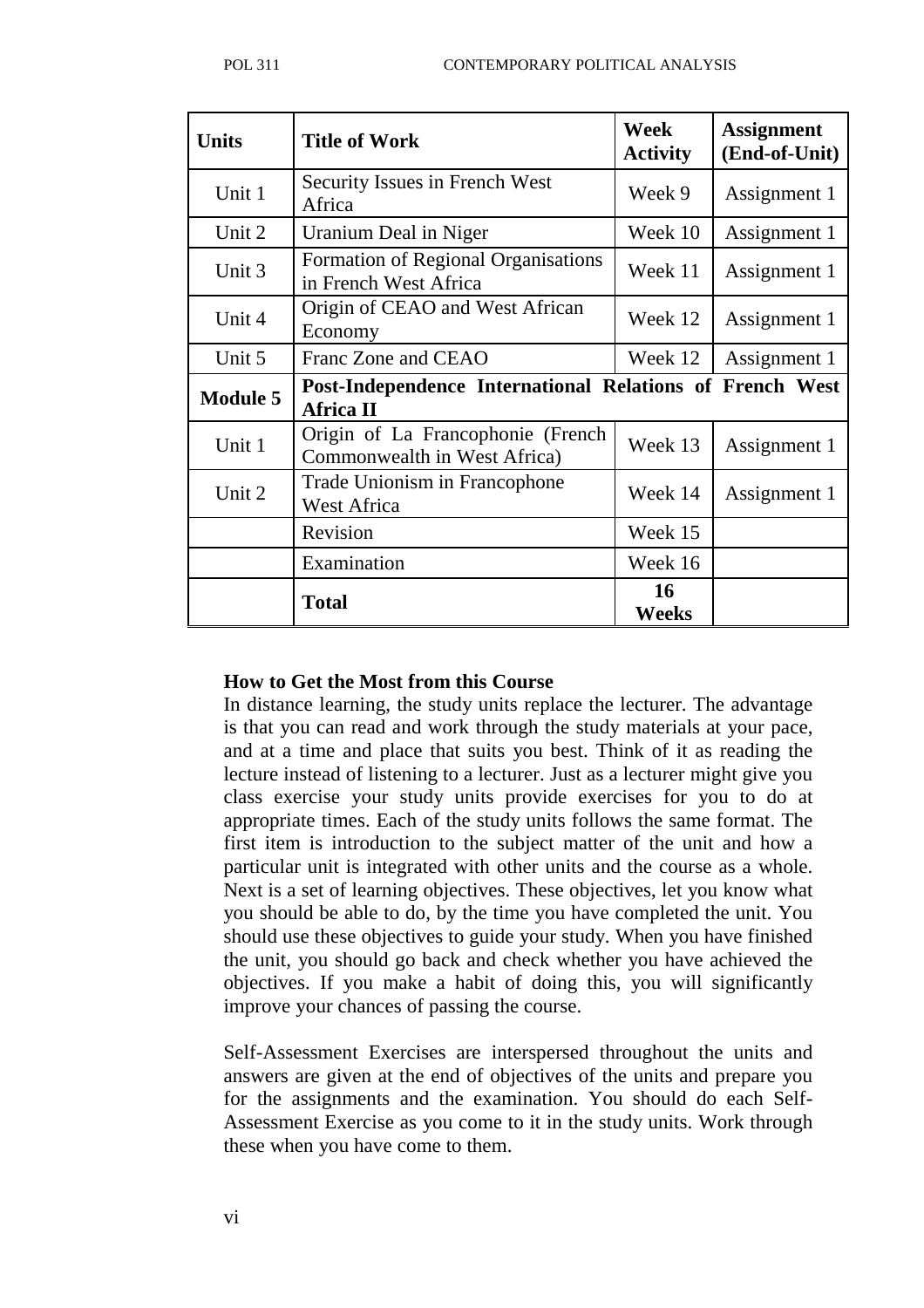## **Tutors and Tutorials**

There are fifteen (15) hours of Tutorials provided in support of this course. You will be notified of the dates, times and location of these tutorials, together with the name and phone number of your tutor, as soon as you are allocated a tutorial group. Your tutor will mark and comment on your assignment, keep a close watch on your progress. And on difficulties you might encounter and provide assistance to you during the course. You must send your tutor marked assignment well before the due date. They will be marked by your tutor and returned to you as soon as possible. Do not hesitate, to contact your tutor by telephone or e-mail if you need help. Contact your tutor if:

- i. You do not understand any part of the assigned readings
- ii. You have difficulty with the self-assessment exercise
- iii. You have a question or a problem with an assignment, with your tutor's comment or with the grading of an assignment.

You should try your best to attend the tutorials. This is the only way to have face to face contact with your tutor and ask questions which are answered instantly. You can raise any problem encountered in the course of your study. To gain the maximum benefit from course tutorials, prepare a question list before attending them. You will gain a lot from participating actively.

# **Conclusion**

This is a theory course but you will get the best out of it if you cultivate the habit of relating it to political issues in domestic and international arenas.

# **Summary**

As a student of the International Relations Programme you can apply the benefits gained from this course in understanding your immediate context. As a Nigerian, you can appreciate this course because we are discussing French West Africa. In one way or the other, issues relating to the whole of West Africa will emerge. It will give you a thorough understanding of matters arising in the development and cooperation of the whole of West Africa. So also, you will have an added knowledge of how to determine if neocolonialism could be of help to salvage French West Africa from developmental crisis and indeed among other Third World countries. Indeed, the French policy is totally encompassing, while it is meant to ascertain development in France to compete within European countries, it is also exclusive to ensure that her former colonies especially French West Africa remain loyal.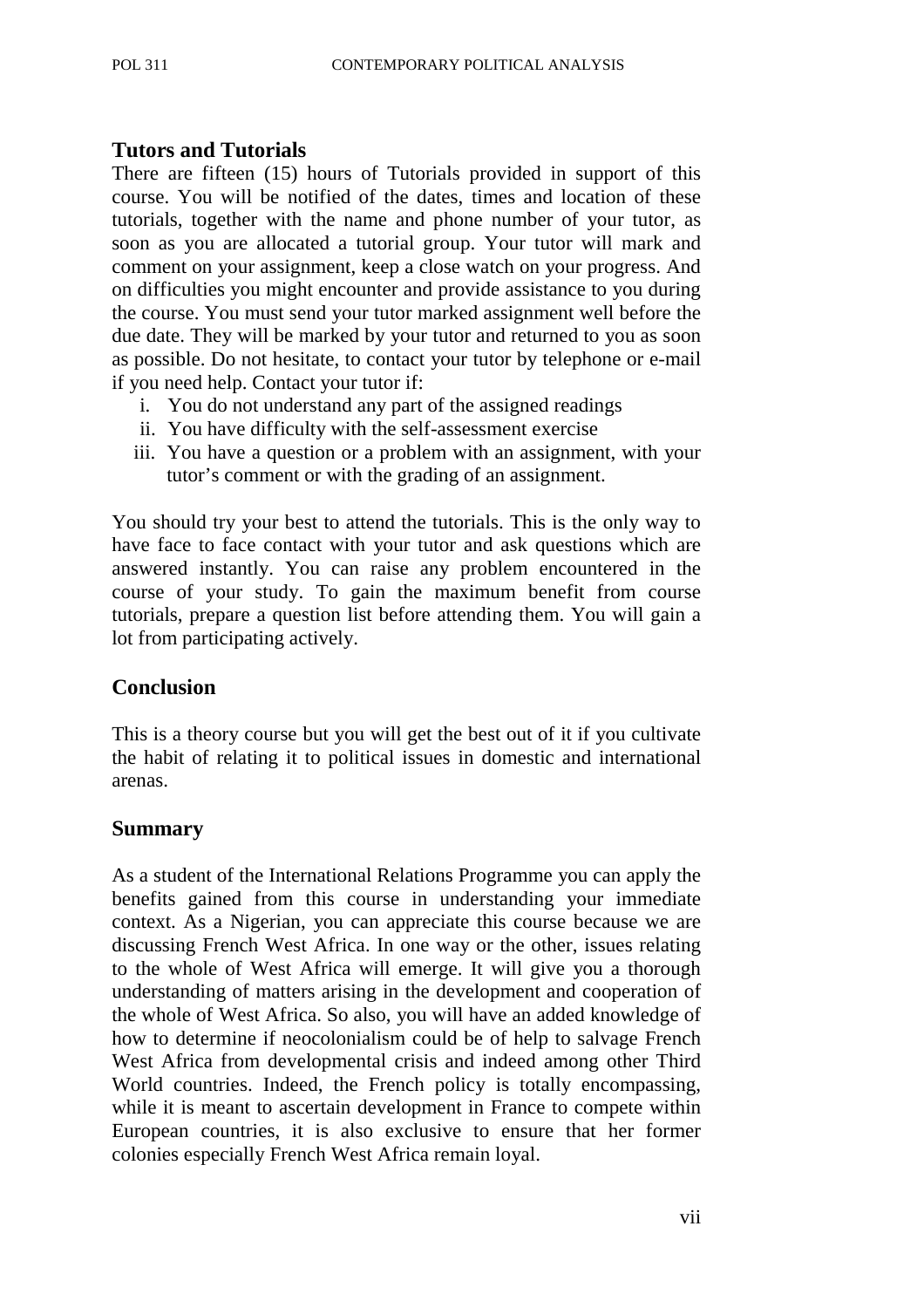I wish you success in the course.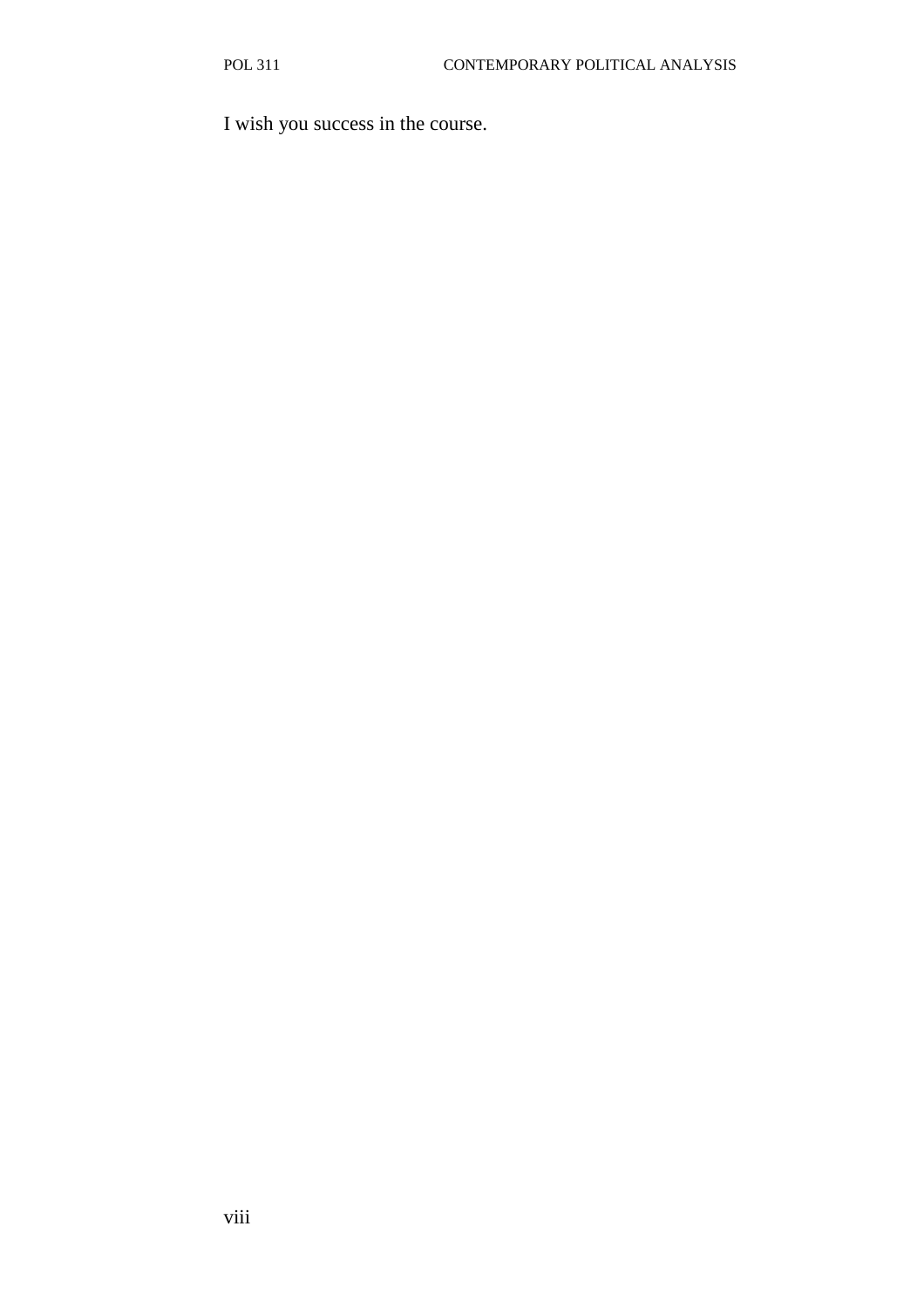| <b>POL 311</b>            | CONTEMPORARY POLITICAL ANALYSIS                                                             |
|---------------------------|---------------------------------------------------------------------------------------------|
| <b>Course Code</b>        | <b>INR 431</b>                                                                              |
| <b>Course Title</b>       | <b>International Relations of Francophone West</b><br>Africa                                |
| <b>Course Developer</b>   | Rasheed Olaniyi PhD<br>Department of History<br>University of Ibadan                        |
| <b>Course Writer</b>      | Rasheed Olaniyi PhD<br>Department of History<br>University of Ibadan                        |
| Editor                    | Professor Remi F. Anifowose<br>Department of Political Science<br>University of Lagos       |
| <b>Course Coordinator</b> | Terhemba Nom Ambe-Uva<br>National Open University of Nigeria,<br>Victoria Island,<br>Lagos. |
| Programme Leader          | Olu Akeusola PhD<br>National Open University of Nigeria,<br>Victoria Island,<br>Lagos       |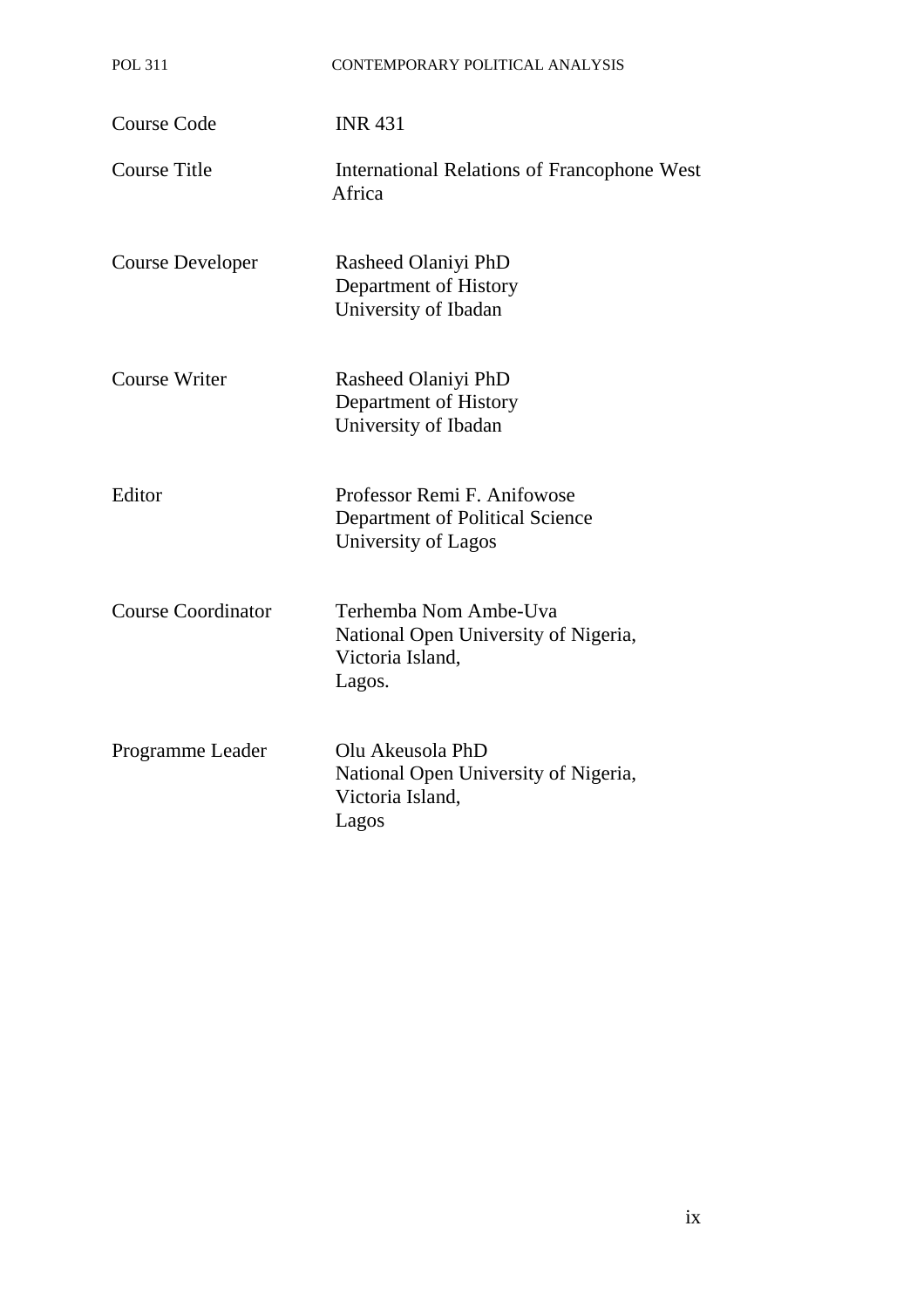

National Open University of Nigeria Headquarters 14/16 Ahmadu Bello Way Victoria Island Lagos

Abuja Annex 245 Mimiuel Adesujo Ademulegun Street Central Business District Opposite Arewa Suites Abuja

e-mail: centralinfo@nou.edu.ng URL: www.nou.edu.ng

National Open University of Nigeria

First Printed

ISBN:

All Rights Reserved

Printed by …………….. For National Open University of Nigeria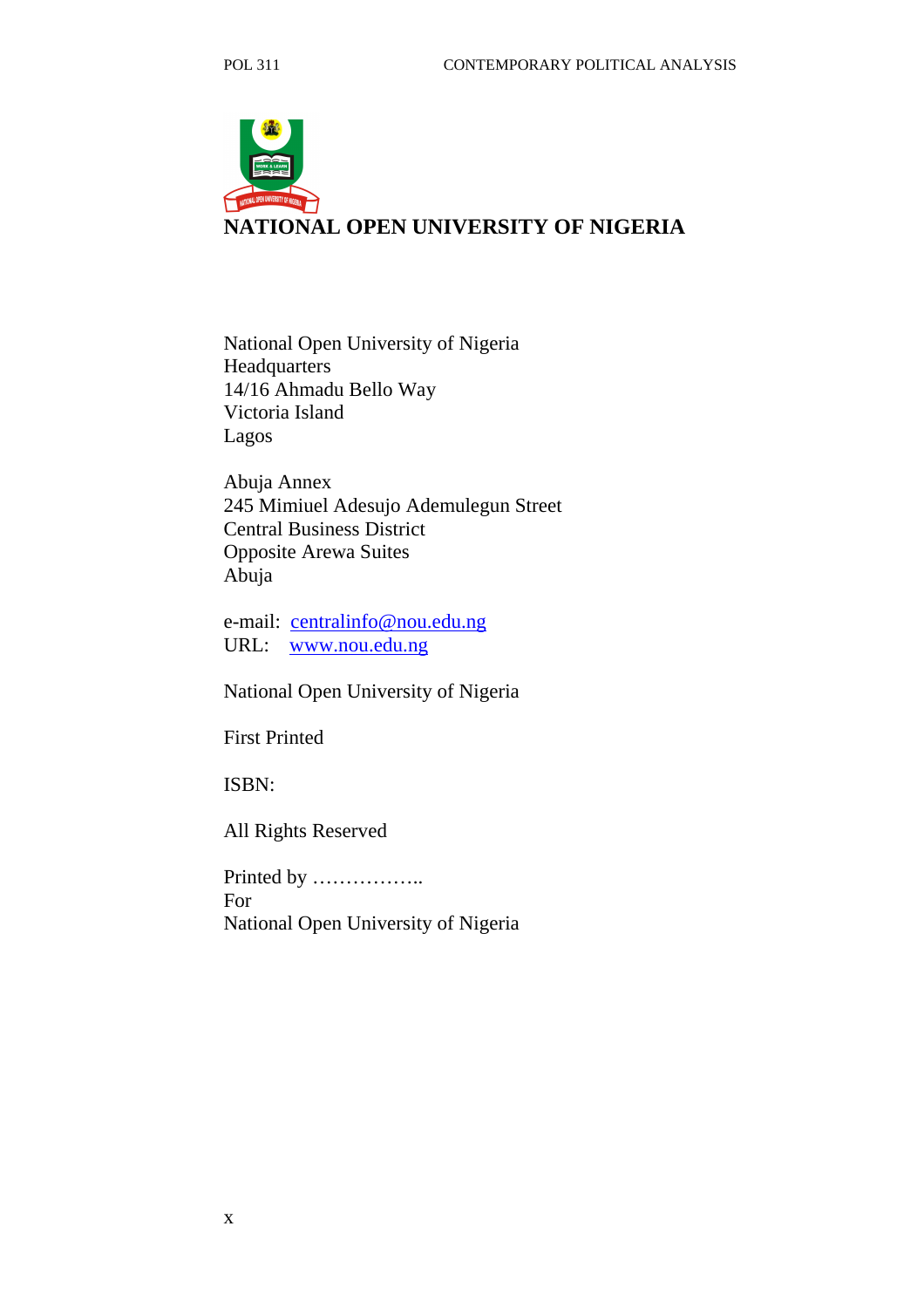# **TABLE OF CONTENTS PAGE**

- **Module 1 International Relations of French West Africa in the nineteenth century**
- Unit 1 **Assimilation and Association in French West Africa** (FWA)
- Unit 2 France in West Africa in the nineteenth century
- Unit 3 Faidherbe's Second Governorship in French West Africa
- Unit 4 French Policy in Porto Novo

#### **Module 2 Colonial International Relations of French West Africa I**

- Unit 1 Colonial Economic Policy in French West Africa- The Cotton Example
- Unit 2 France and West Africa after World War II

# **Module 3 Colonial International Relations of French West Africa II**

- Unit 1 French Capital and Political Economy of French West Africa
- Unit 2 Implication of Urbanisation and Education in French West Africa
- Unit 3 Development of Political Parties in French West Africa
- **Module 4 Post Independence International Relations of French West Africa I**
- Unit 1 Security Issues in French West Africa
- Unit 2 Uranium Deal in Niger
- Unit 3 Formation of Regional Organisations in French West Africa
- Unit 4 Origin of CEAO and West African Economy
- Unit 5 Franc Zone and CEAO
- **Module 5 Post Independence International Relations of French West Africa II**
- Unit 1 Origin of La Francophonie (French Commonwealth in West Africa)
- Unit 2 Assimilation, Association and French Commonwealth in West Africa

**Bibliography………………………………………………**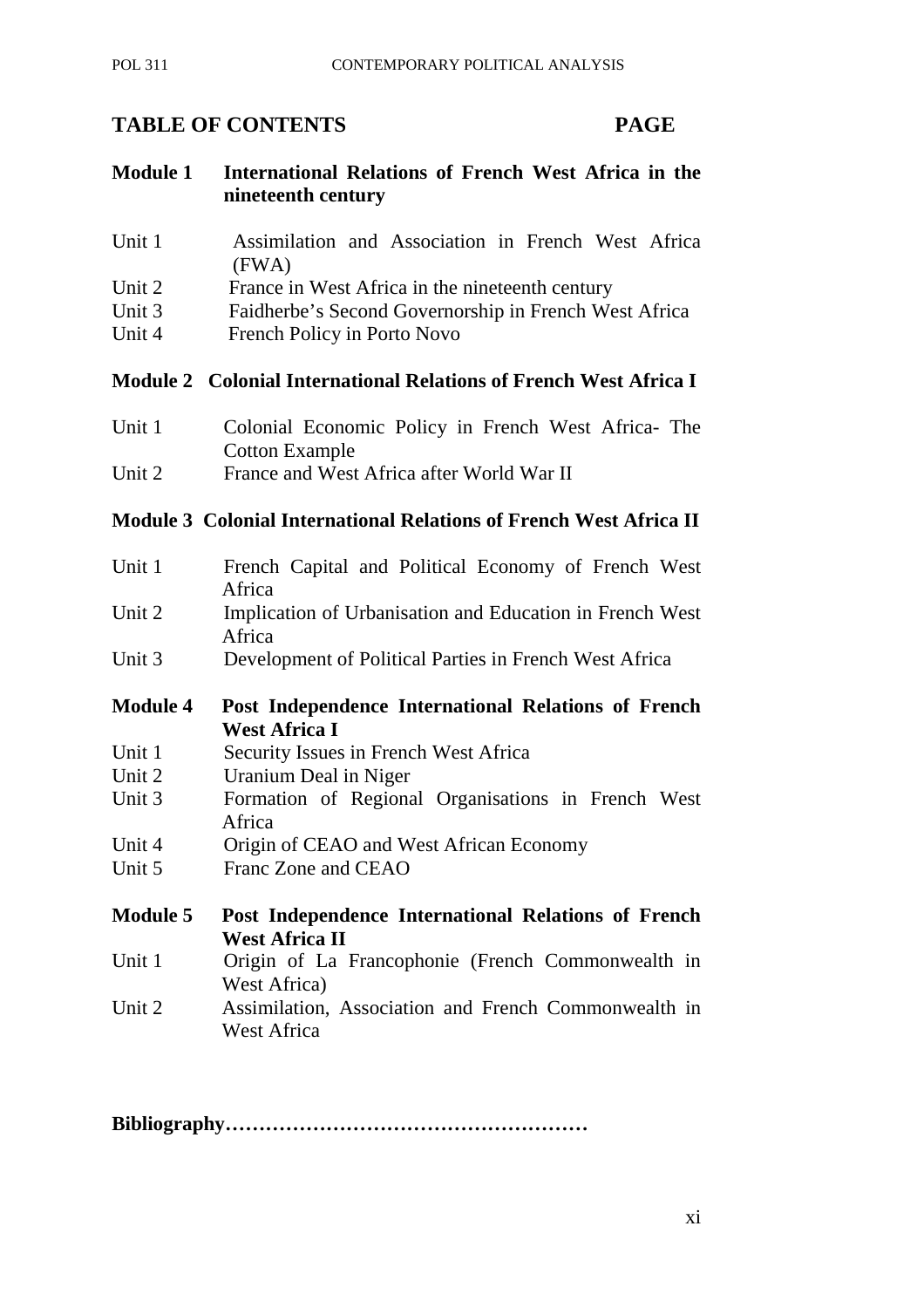- Unit 1 Assimilation and Association in French West Africa (FWA)
- Unit 2 France in West Africa in the Nineteenth Century
- Unit 3 Faidherbe's Second Governorship in French West Africa
- Unit 4 French Policy in Porto Novo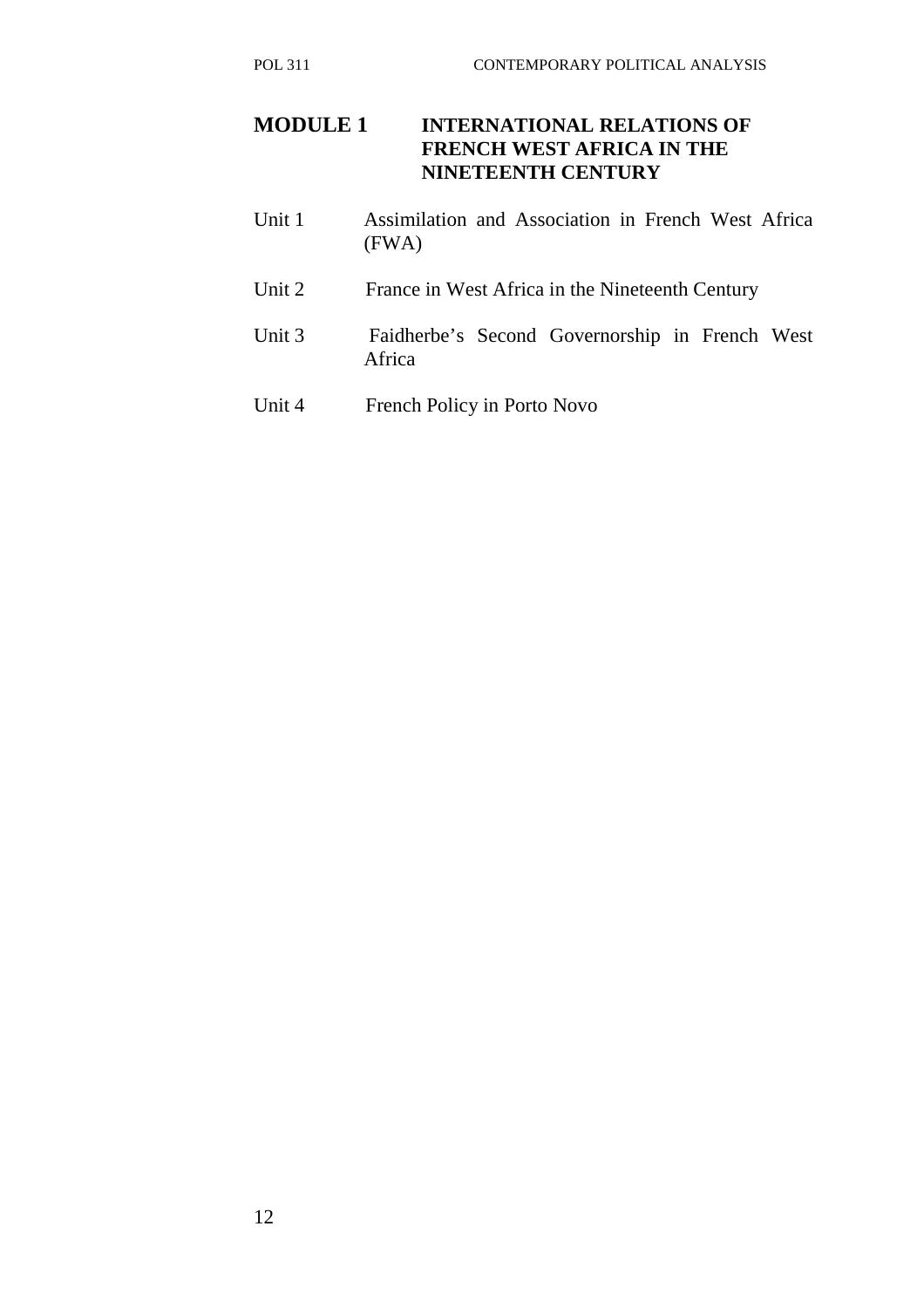# **UNIT 1 ASSIMILATION AND ASSOCIATION IN FRENCH WEST AFRICA (FWA)**

# **CONTENTS**

- 1.0 Introduction
- 2.0 Objectives
- 3.0 Main Content
	- 3.1 Assimilation
	- 3.2Assimilation in practice: Senegal example
	- 3.3 Association
- 4.0 Conclusion
- 5.0 Summary
- 6.0 Tutor-Marked Assignment (TMA)
- 7.0 References/Further Readings

# **1.0 INTRODUCTION**

In the study of International Relations of French West Africa, it is important to examine the position of colonial powers in FWA. France was the country responsible for colonialism in the subregion. In this unit, we shall be examining the France's policy of assimilation and association which manifested in all spheres of its relations beyond West Africa. The policy was a form of security on the part of France to guarantee her influence and maintain her power amidst the other European countries. We shall discuss the definition and practice of assimilation and association in French West Africa.

# **2.0 OBJECTIVES**

At the end of the unit, having examined the historical causes that brought about the assimilation and association policies, you should be able to:

- attempt the definition of assimilation and association;
- discuss the practice of assimilation in nineteenth century FWA; and
- identify the impact of assimilation and association on the traditional system in FWA

# **3.0 MAIN CONTENT**

#### **3.1 Assimilation**

Assimilation was a term used for French colonial policy. It started in the nineteenth century as an outreach programme of France. If you can recall, France and other countries in Europe before the nineteenth century wanted spheres of control to boost their status amongst each other in Europe. The assimilation implied that the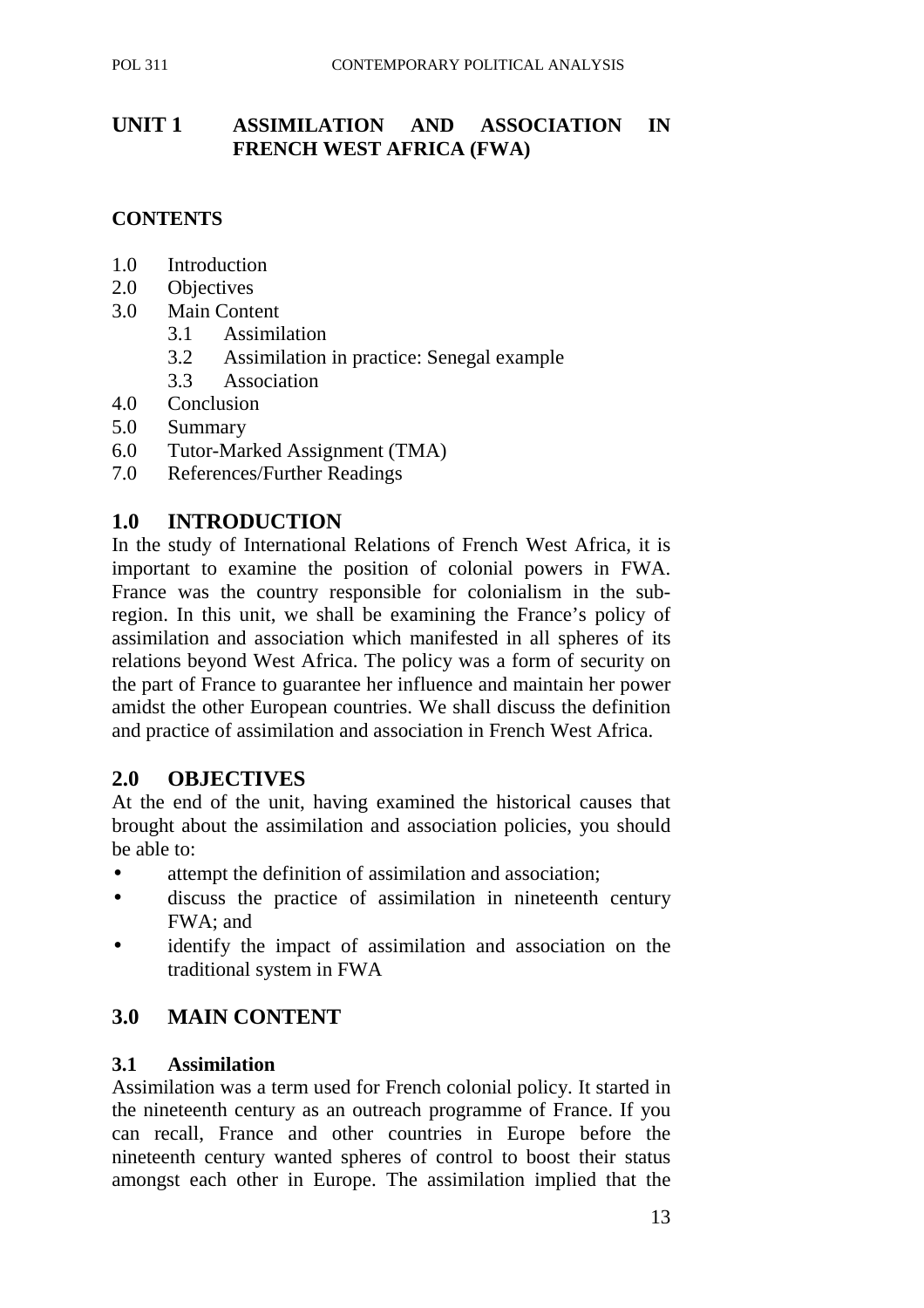French imposed her language and culture on her areas of influence, which was quite different from that of the British.

The concept of assimilation emerged in France during the first French Empire, the French Revolution of 1789. It entailed that all men resident in the colonies irrespective of their colour or race were French citizens and they were bounded by the constitution. A careful examination of this rule should raise the question that; if residents in the colonies were to enjoy such privilege, why then the inequality that pervaded FWA in the  $19<sup>th</sup>$  and  $20<sup>th</sup>$  centuries. Following the emergence of Napoleon Bonaparte, the universal laws from which the policy of assimilation derived was amended in such a way that separate laws applied to the colonies while France operated with the universal law. The motive behind this was that if universal laws were to be applied continuously, there would be a time when the colonies might become powerful and challenge the existing order. Furthermore, it was perceived that the application of the universal laws would be a hindrance to the availability of cheap labour in the colonies. In practice, there was not much deviation from the universal laws of assimilation as the colony residents were accorded civil and political rights.

In the practice of assimilation, residents in FWA were considered French citizens. By implication they had the rights and duties of French citizens. By becoming French citizens, the culture and customs of France were adopted to the neglect of African values. Thus, the organisation of the society, economic development and other beliefs and perceptions were in line with French culture.

#### **3.2 Assimilation in practice: Senegal example**

Senegal was divided into four communes (*Quatre Communes*) namely – Rufisque, Dakar, Goree and St. Louis. The division of Senegal into communes was to experiment French rule of assimilation towards the end of nineteenth century. In each communes, apart from the political and economic ambitions of France to colonise, Africans were taught the French culture and language. In the process of assimilation, there was a kind of class distinction as the elite were treated in terms of education, culture and language while the rural masses were merely used for cheap labour. The elite became *originaires* as they were granted special status in the society. Example of such was Blaise Diagne-the first black deputy in the French assembly. Apart from culture and language, the practice of assimilation worked in the operation of the armies in FWA which France controlled.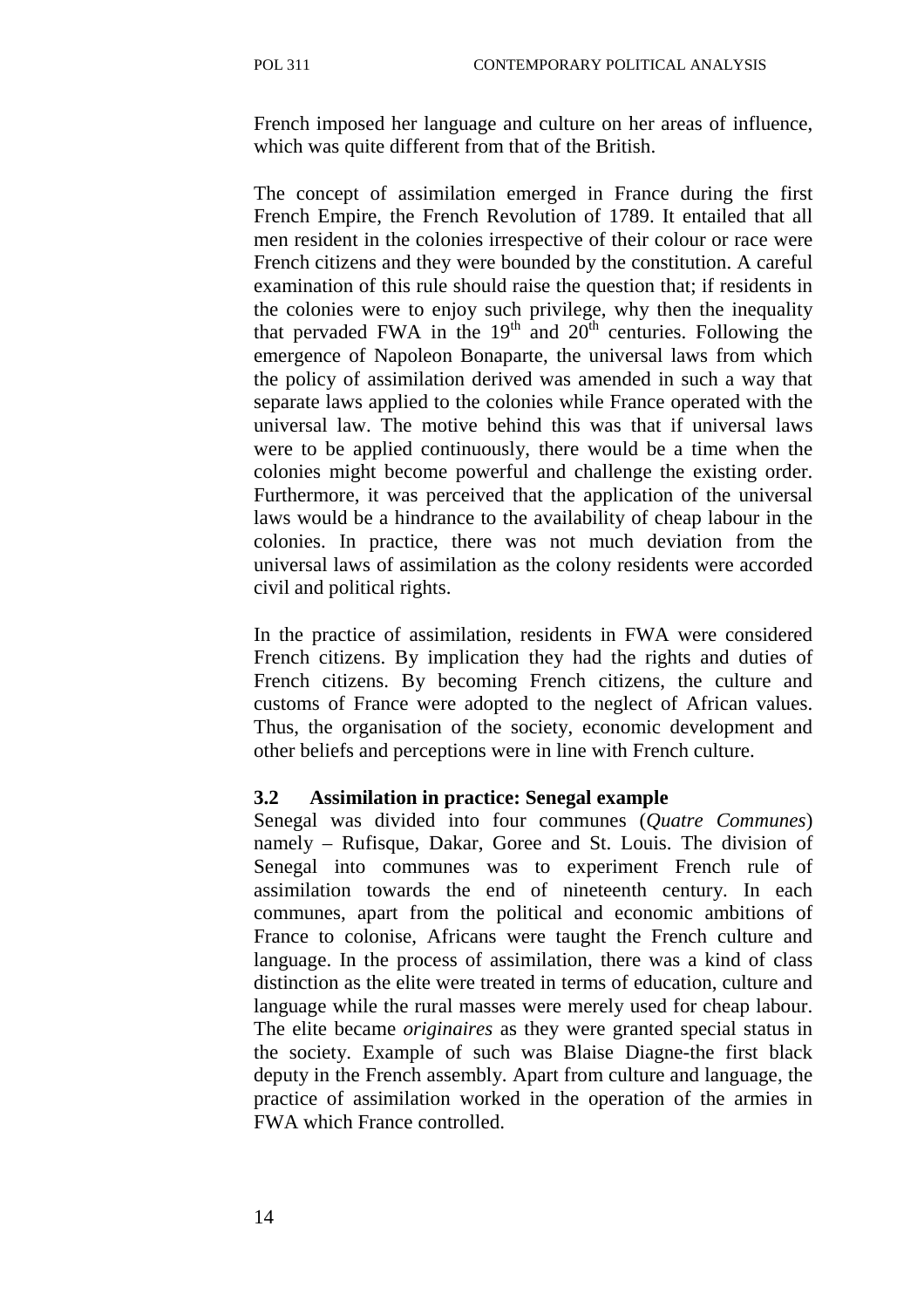#### **3.3 Association**

The policy of association was a colonial system that promoted the coexistence of preexisting political structures. The chiefs and the elite in Africa were recognized and some of their children were granted access to education in the colonial schools. The association model implied that French culture was classical for Africans to adapt. Hence, they were regarded as primitive, and the French political and economic ambitions were pursued vigorously. As a political programme, assimilation involved adoption of French culture, politics, social norms and beliefs by Africans. The FWA was seen as a medium for tutelage. More so, the mission of colonialism contained the assimilation model which in practice entailed cultural annihilation.

The policies of assimilation and association at one time or the other had enduring influence on France's activities in FWA till contemporary times. The African soldiers in FWA despite the incorporation of the profession in line with the French model suffered discrimination. The African military men were caught between two worlds which non seemed comfortable because they faced the problem of racial discrimination in their service for the protection of France and at the home front, the social structure of their society had been disrupted in such a way that they could not fit in. This problem was enormous in Mali and Senegal, despite the challenges, the soldiers participated in the reordering of FWA towards independence.

The Tirailleurs as the African soldiers were called in French faced the challenge of inequality especially in the conditions of service. It was only in 2001, after about six decades, that France admitted the fact that unequal pensions were paid to African soldiers when compared to French soldiers. This inequality was an extension of the assimilation and association models that, ultimately, valued the lives of French citizens than those of Africans.

#### **La Francophonie**

This was a concept used to organize French solidarity in the world. It was a concept binding together French speaking peoples in the world. The term was used as a neo-colonial concept to refer to the areas in the world where French civilization had been extended in terms of culture and language. Francophonie was perceived as an element of shared identity by which citizens of states with no indigenous national language could interact with each other. It was a way of demarcating French speaking areas from non-French speaking. *La francophonie* has become *Franete,* a term to project the French policy of assimilation in a modernized way.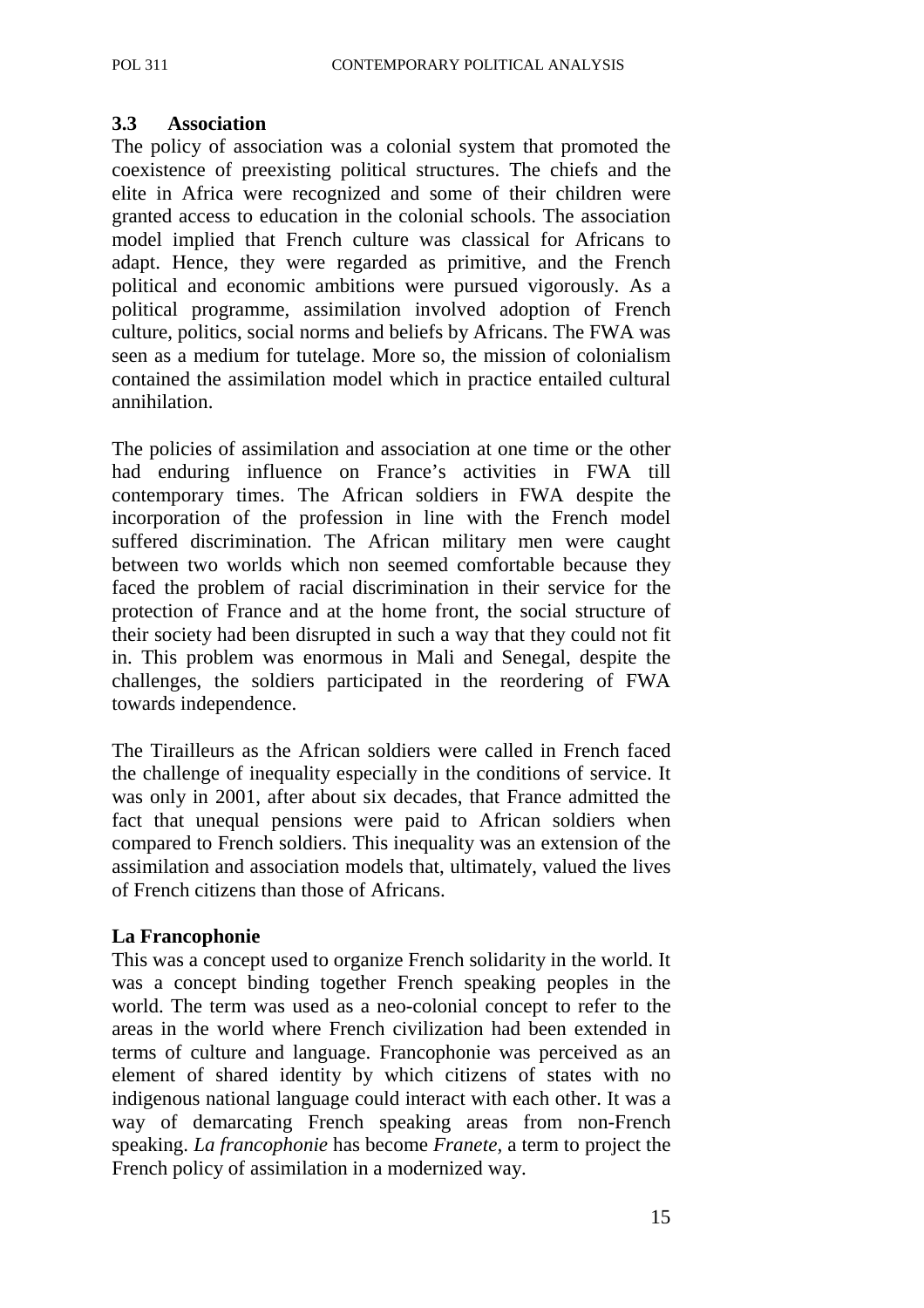The term emerged in the 1960s when Leopold Senghor of Senegal used it as a medium of outreach in FWA to seek assistance and cooperation after independence. The term was used to emphasize institutional and functional cooperation among French speaking West Africans. This was considering the fact that the newly acquired autonomy was given on the platform that FWA remain within the French community with limited self-government. Apart from Senghor, Hamani Diori of Niger among others saw *La Francophonie*  as a source of development and a kind of north-south dialogue for the global community of French speaking countries. In contemporary times, it has become an international language movement led by governments and non-government agencies. The purpose was in line with the assimilation model to ensure continued usage and relevance of French language. The working of *La Francophonie* in West Africa was due to the initiative of Leopold Senghor who ascribed much importance to the use of French language as convenient for administration, education, thought and action.

#### **Assimilation and Association in Practice**

The plan that Africans would eventually be diverted from their culture to embrace of European culture was reflected in the French policy of assimilation. Thus, France saw West African colonies as business enterprises to be operated exclusively to the benefit of the French alone. However, assimilation policy reigned in FWA in the nineteenth century and eventually by 1905; the policy of association was adopted because of the growing British expansion in West Africa. The idea of absolute absorption in all spheres into the French mode of life was reduced to political and economic control. Assimilation was replaced with association, under the new policy; variations were applied to the administration of each territory. For instance, the variation reflected in the French use of traditional institutions in French North and West Africa. In the latter, traditional institutions were easily manipulated while it was not in the former because of the strong influence of religion on their institutions.

#### **SELF-ASSESSMENT EXERCISE**

What do you understand by assimilation?

#### **Reflection of Assimilation and Association Policies on Administration**

Despite the changes in the use of either policies at one time or the other, FWA was organised as an absolutely centralised federation of territories. This was done in the twentieth century to maintain the monopoly of trade which they held, and it was also due to the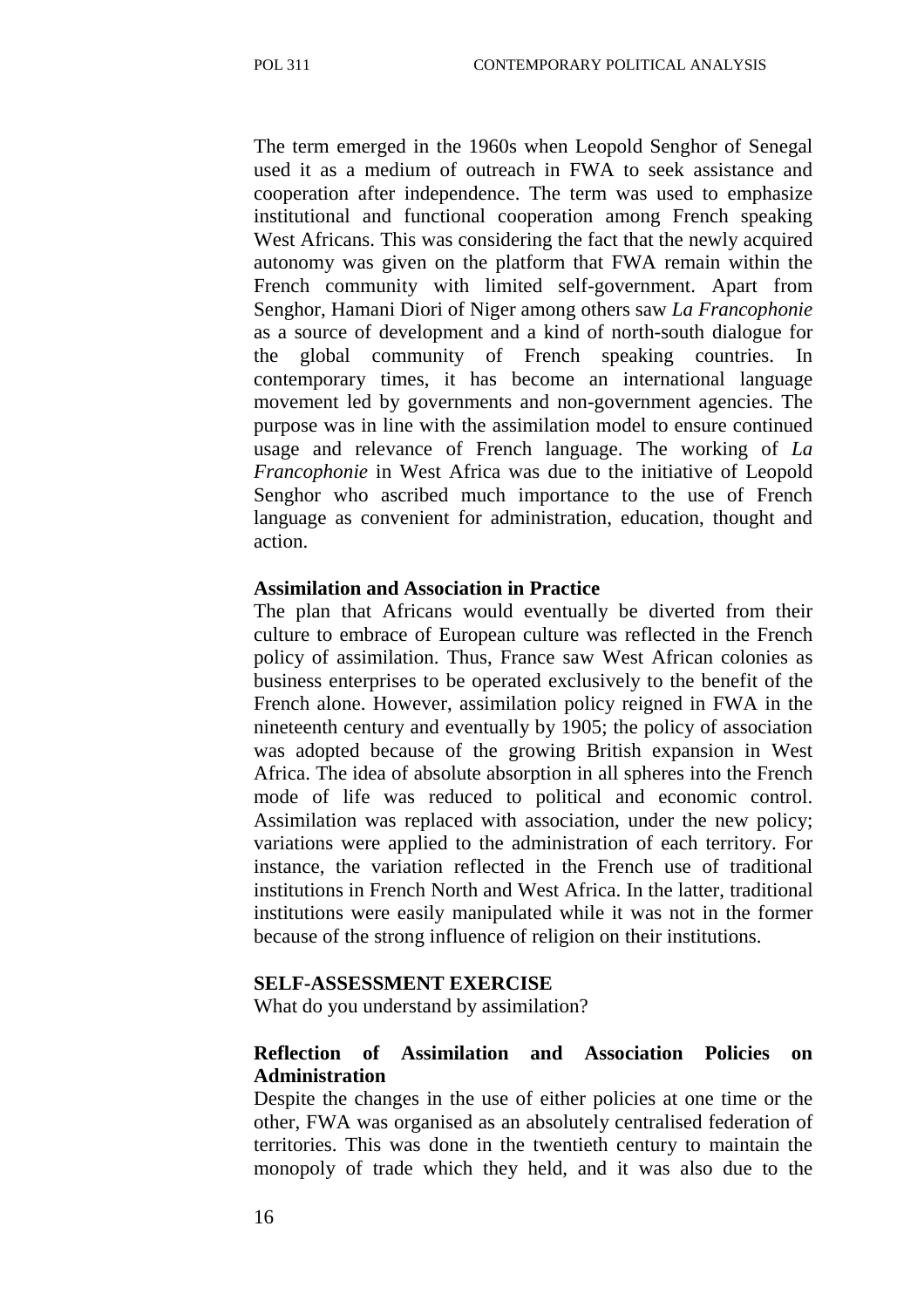competition which they encountered from other European countries. This informed the need for aggressive penetration and consolidation of their presence to avert all forms of British interest. In 1898, an Anglo-French agreement was reached to ensure successful partition of areas of interest between Britain and France. This agreement on boundary demarcation brought about a centralised system on the part of France in West Africa. By the Anglo-French boundary agreement, Cote de Ivoire, Guinea and Dahomey were created as separate territories, while Sudan and Niger were placed under military control of France. Decisions were taken following French model in the colonies. Apart from the economic sector, there was concentration of political and military activities in Senegal. The military base was formed due to uprisings among Africans against French rule. A Governor-general was posted to Dakar which became the administrative base. The presence of the governor-general and French officials facilitated decisions on colonial government as stipulated from Paris.

The operation of the French National Assembly was also extended to Dakar. The governor-general was in charge of colonial legislations and decrees instructed from Paris. He was the only one charged with interpreting the decrees and maintained staff at Dakar that assisted in the management and coordination of the eight territories. There was a governor in each territory that acted in accordance with the instructions from Paris and Dakar. To assist the governor at each territorial level was the commandant de cercle (Resident Officer) and chef de sub-division (District Officer). These officials were also Frenchmen and they were strictly meant to oblige by the orders of the governor. The idea of the policy of assimilation was reduced in terms of absorption into the French culture while association was imbibed to tackle competitiveness from other European countries in order to maintain a strong hold on politics and economy.

#### **The Traditional Chiefs and Local Government System**

In practice, the elements in the policy of association were similar to those of the British indirect rule system, but due to France's African policy, it was difficult to absolutely apply association. Both policies were used depending on the issues and their repercussions. The use of centralised administration subjugated, to a large extent, the traditional institutions. For instance, the treaties signed towards the end of the nineteenth century in FWA had drastic effects on the institutions. An instance was King Toffa of Porto-Novo, who signed a treaty in 1883 to accept French protection in exchange for French control of custom duties on the export of palm-oil, import of alcohol, fire arms and textiles. By French protection, Toffa was guarded against rivals and threat from the Kingdom of Dahomey. The taxes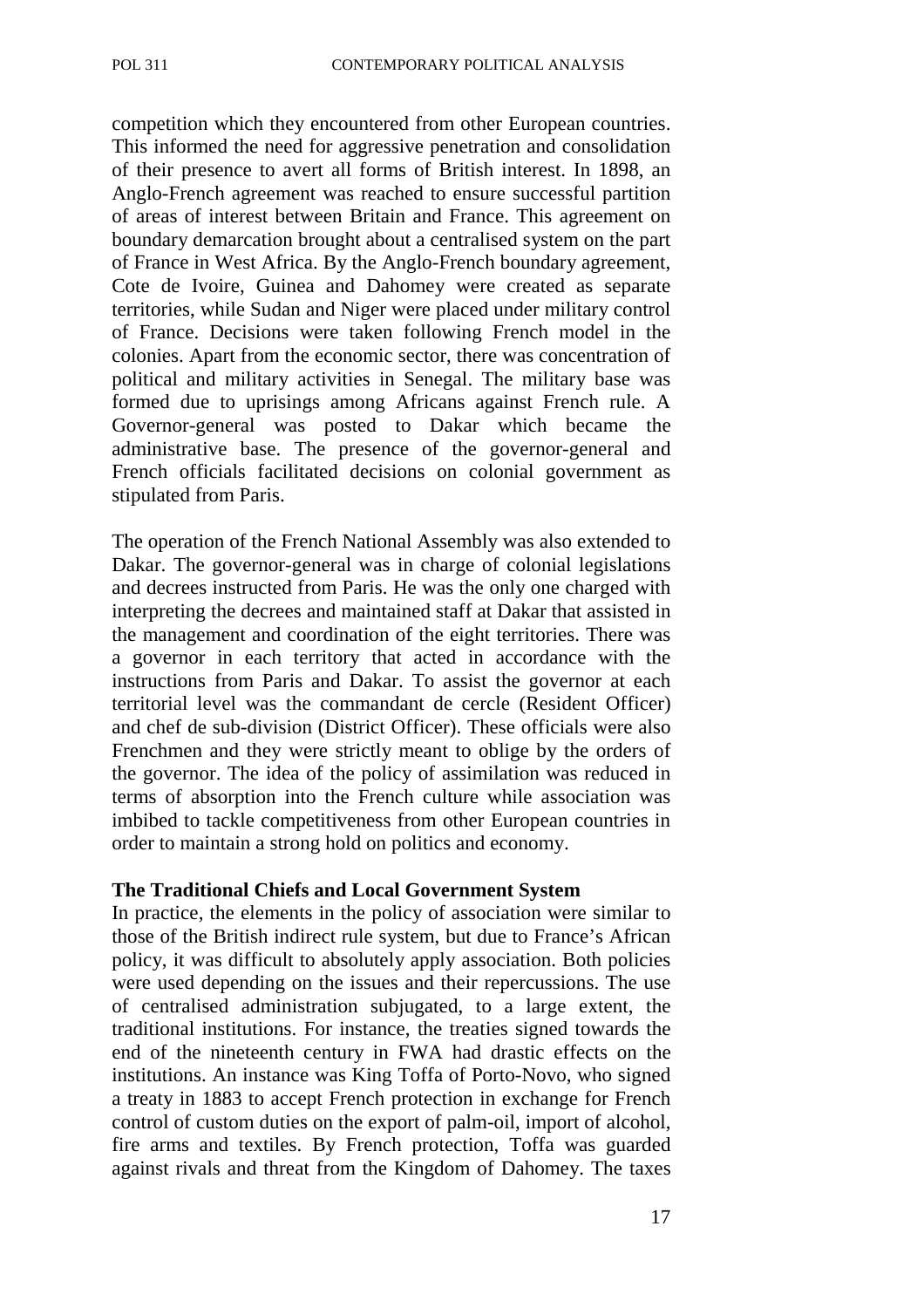meant to be paid to Toffa in the local community were replaced with French taxes, courts superseded by French courts except on issues relating to minor customary affairs in other institutions within the traditional structure such as the prison and military garrison. The kingdom was divided into cantons (districts) headed by local chiefs who were directly responsible to French administration. By implication, the powers of Toffa were reduced by the content of the treaty. Eventually, the death of Toffa in 1908 was an advantage for French administration as his son – the successor was reduced to a superior chief rather than a king.

In other areas of Senegal, Sudan and Niger, due to the strong attachment, which the Islamic religion had with traditional institutions, French administration ignored the institutions and imposed commandants. The commandants mostly French supervised the affairs of the traditional chiefs. The chiefs merely served as the agents for the commandants. The chiefs helped in the collection of taxes and recruitment of labour. The chief was not allowed to function in the administration of local government; he was only allowed to be part of the council of chiefs. The council met once or twice annually to advise the commandant. The disadvantage this had specifically on the local communities was that the chiefs were strangers and were not necessarily indigenes of the communities. They selected chiefs perceived as loyal to serve them anywhere in FWA, once such a person could interpret. In the twentieth century, the loyal chiefs and other African elites were further exposed to French Lycees for education and to the colonial schools in Paris for University education.

The assimilation and association policies were interwoven but slightly different. Throughout the period of French rule in West Africa, this manifested in one way or the other. As Britain was only interested in the development of trade, that of FWA was all encompassing as it operated in such a way that it penetrated into the socio-cultural, political and economic framework in FWA till contemporary times. A manifestation of this was the idea of French Commonwealth (La Francophonie) that emerged from Africa.

#### **4.0 CONCLUSION**

The assimilation and association policies were interwoven but slightly different. Throughout the period of French rule in West Africa, this manifested in one way or the other. As Britain was only interested in the development of trade, that of FWA was all encompassing as it operated in such a way that it penetrated into the socio-cultural, political and economic framework in FWA till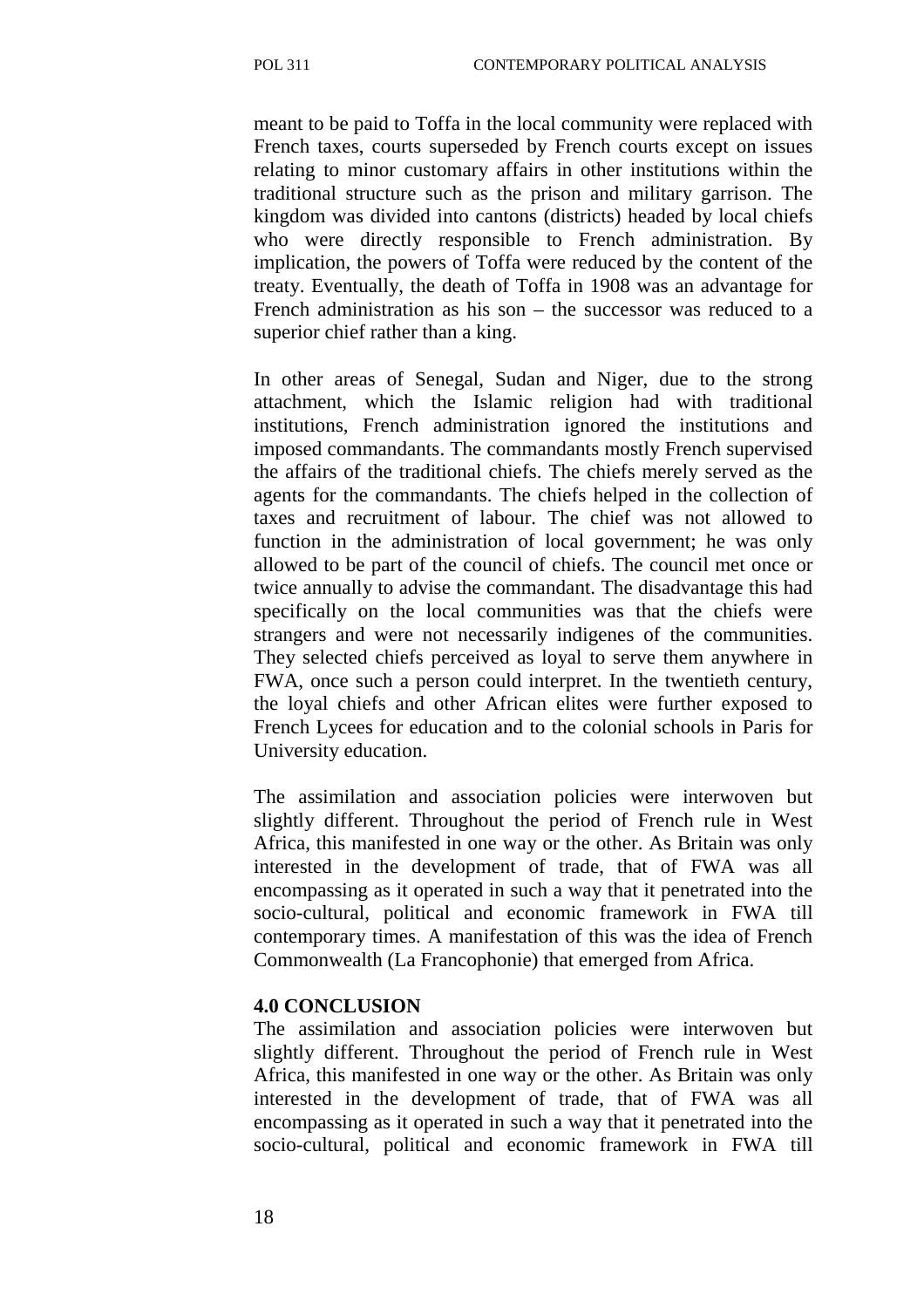contemporary times. A manifestation of this was the idea of French Commonwealth (La Francophonie) that emerged from Africa.

## **5.0 SUMMARY**

The policy of assimilation absolutely disregarded the traditional political and economic systems. Initially, it was introduced into FWA as a principle that assumes that the French culture should be imposed and must be imbibed. Hence, French government in West Africa did not grant recognition to the traditional system. She believed in the use of force. However, the resistance displayed by Africans led to some temporary adjustments that relatively tended towards association policy. By the twentieth century, the policy of association was basically adopted and this subsequently manifested as France had always interested in the affairs of FWA even after decolonization.

## **6.0 TUTOR-MARKED ASSIGNMENT (TMA)**

Examine in details the assimilation and association policies in French West Africa.

## **7.0 REFERENCES / FURTHER READINGS**

Ade Ajayi J. F & Espie I. (1965) *A Thousand Years of West African History,* Ibadan: Ibadan University Press.

Bensmaia R. & Waters A., (2003) 'The French and Francophonie: The Challenge of Expanding Horizons' *Yale French Studies,* pp. 17- 23.

Hargreaves J.D., (1963) *Prelude to Partition of West Africa,*  London: Macmillan.

Labouret H., (1940) 'France's Colonial Policy in Africa' *Journal of Royal African Society.* 39 (154): 2-35.

Langley J.A., (1973) *Pan-Africanism and Nationalism in West Africa 1900-1945.* Oxford: Oxford University Press.

Maclean, M. and Szarka, J. (2010) *France on the World Stage: Nation State Strategies in the Global Era.* London: Macmillan.

Nwokedi, E (1995). France's Africa: A Struggle between Exclusivity and Interdependence," in R. Onwuka and T. Shaw, (eds.), *Africa in World Politics*. London: Macmillan.

Ogunmola, D. (2009) "Redesigning Cooperation: The Eschatology of Franco-African Relations." *Journal of Social Sciences* 19 (3):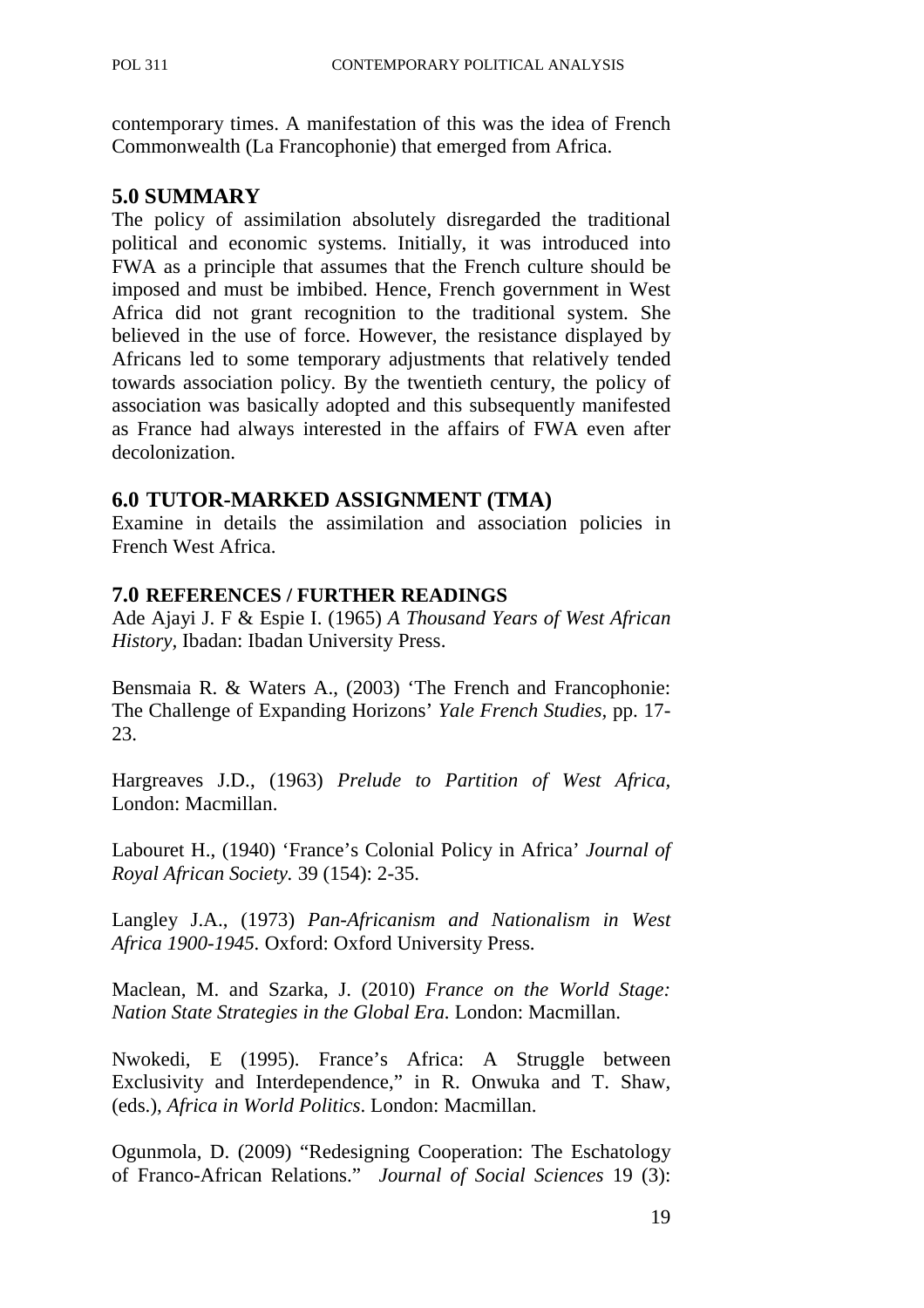233-242.

Taylor, I. (2010) *The International Relations of Sub-Saharan Africa.* London: Continuum.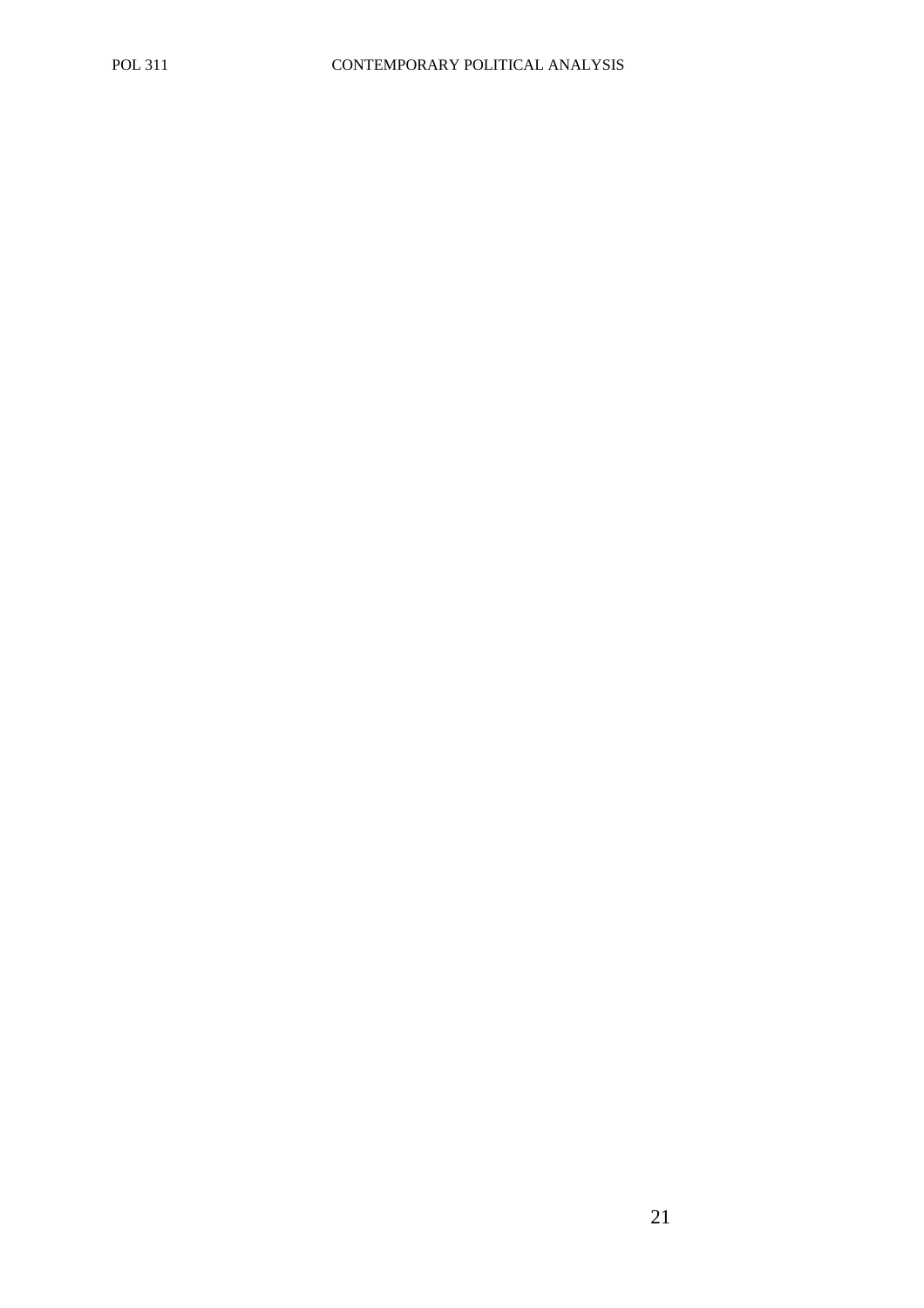# **UNIT 2 FRANCE IN WEST AFRICA IN THE NINETEENTH CENTURY**

## **CONTENTS**

- 1.0 Introduction
- 2.0 Objectives
- 3.0 Main Content
	- 3.1 The presence of French Personnel
	- 3.2 Senegal
	- 3.3 Faidherbe's Diplomacy
	- 3.4 Faidherbe's Second Governorship in French West Africa
	- 3.5 French Activities in Mellacourie 1865-1867
- 4.0 Conclusion
- 5.0 Summary
- 6.0 Tutor-Marked Assignment (TMA)
- 7.0 References/Further Readings

# **1.0 INTRODUCTION**

In the last unit, we studied the policies of assimilation and association in Senegal. This unit deals with the relationship between French personnel, French government and administrative practices adopted. It exposed the mode of French administration and the nature of legitimate commerce. Senegal became a focal point as it was nearer to the coast. It served as the base of French administration in FWA. Governor Faidherbe was in Senegal to protect the interest of France. The activities of Faidherbe are discussed in this unit.

# **2.0 OBJECTIVES**

At the end of this unit, you should be able to:

- discuss the reasons for the deputation of French personnel in FWA
- analyse the activities geared towards the protection of French interest
- identify the challenges faced by French personnel.

# **3.0 MAIN CONTENT**

#### **3.1 The Presence of French Personnel**

There was a general interest in Africa among the strong countries of the world in the bid to improve on their technological breakthroughs. To achieve the economic aims, there was the need for political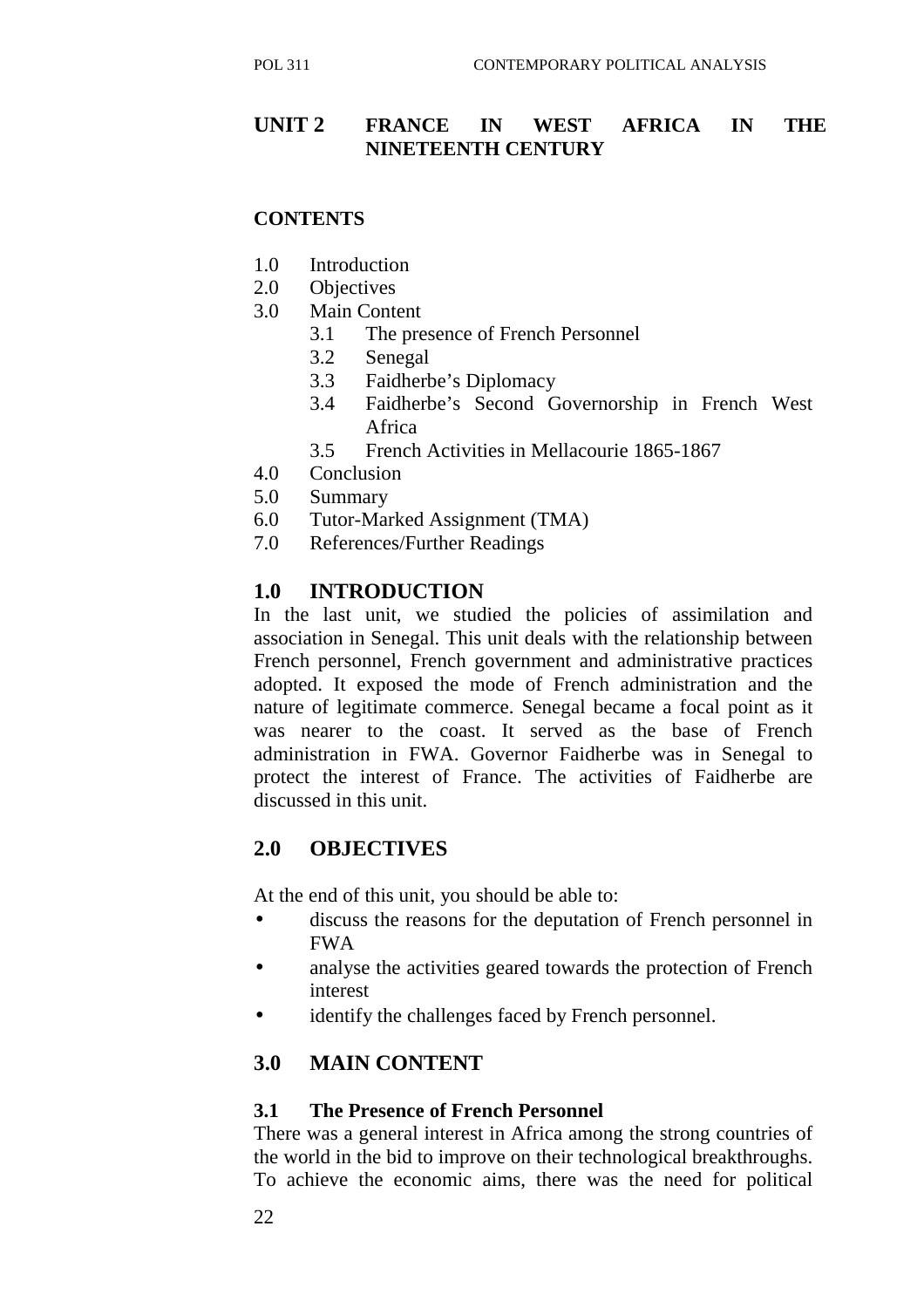support. In the French settlements in Africa, the officers-in-charge were naval officers. So, the merchants from Africa and Paris who needed political support to achieve the economic aims went through the naval authorities. In the 1850s, the Governor in Senegal was the naval officer that carried out these responsibilities, serving as an intermediary for French government. Afterwards, these responsibilities were centrally placed at St. Louis under the supervision of the commander of the West African naval division.

The naval authorities were used to control the groundnuts producing areas between Senegal and Sierra-Leone. Groundnuts trade enhanced French administration as the Goree Island became a centre of authority to address difficulties associated with trade. The competition associated with this trade from the British and Germans enhanced the intensification of groundnuts plantation by French merchants. Areas extended to Futa Jallon and the upper Niger was developed as plantations.

#### **3.2 Senegal**

French activities in Senegal could be traced to the seventeenth century, but much of the activities became more emphasised in the nineteenth century. The intention of France at this period was to develop a colony with a population that would facilitate commercial agriculture. This aspiration was realised to a certain extent as there were infrastructures such as schools, hospitals and recreational facilities. These achievements rested on the gum trade. The gum was a raw material required for the development of printing industry.

The French government relied so much on the gum trade in Senegal. However, the extreme reliance could not be described as sustainable considering the fact that Egyptian gum was more classical and had better demand when compared to that of Senegal. The gum trade also declined because there were competing interests in the trading activities. In addition, the limit in the articles of trade did not provide opportunities for varieties. In exchange for gum, guinea cloths imported from India were sold to Africans. It is important to note that these trading activities were not carried out *per se* by French merchants. The merchandising cut across European merchants. The roles of the French government were just maintaining trade activities in such a way that there was a stronger revenue base. The position taken by French government to isolate itself from the real trade affected its revenue in decline. It was on this basis that French firms attempted to make use of African merchants from St. Louis to compete with European traders. This act aggravated the competition and it degenerated into conflicts.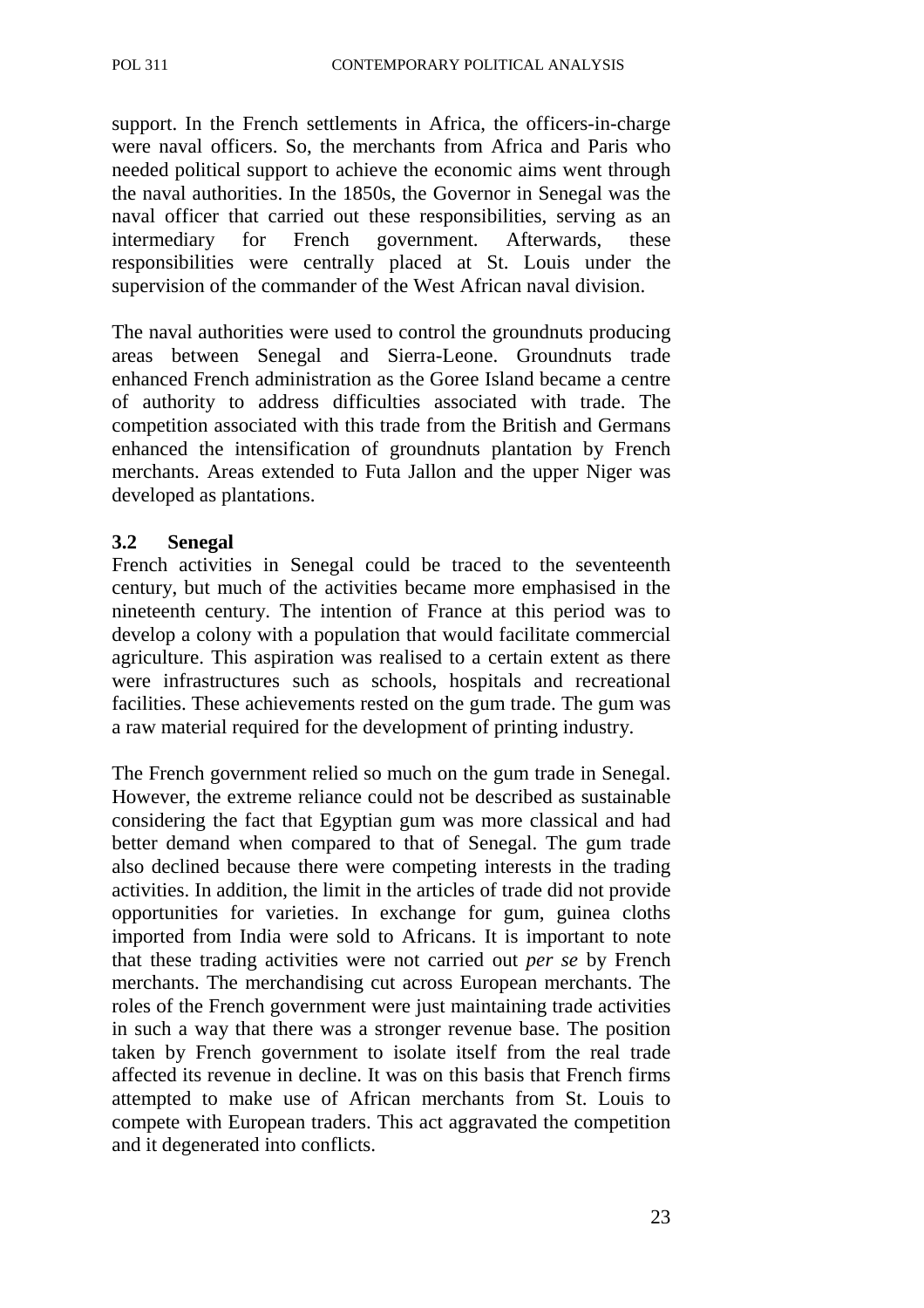Having realised this, successive French governments attempted to curb the increasing competition. Some of the French policies were stricter methods while others remained flexible. In the 1850s, an inter-departmental meeting was held in Paris consisting of the principal agents involved in African policy and a private merchant-Regis. The purpose of the meeting was to evaluate governmental controls on trade and eventually a decision was taken to maintain a free trade and relaxation of controls. Considering the fact that the competition could not enhance a sustainable economic policy, Governor Faidherbe emerged in 1854 with a new style of administration based on political development to properly tackle the competing traders.

Faidherbe's administration allocated the limited resources to some sectors. A new public works was established and investments were made on training interpreters and other French emissaries to enhance effective operation in the interior. French manpower was also given military training to add value to French prestige. The purpose of the recruitment of Senegalese battalion was due to the fact that French citizens lacked a good understanding of the language and probably, to reduce the cost of operation. These battalions were meant to protect Walo region, which had been under the influence of Moorish traders through inter-marriage. This act succeeded to an extent in asserting French authority in the interior.

However, some areas were not covered by this success especially in the left banks of Senegal. This was due to the growing merchandise and influence of an African – Al-Hajj Omar whose authority challenged the French army at Senoudebou. Being from Muslim background, he regarded the activities of the French as improper and colonial. He encouraged the local citizens to join in revolting against the unbelievers (that is the French).

#### **3.3 Faidherbe's Diplomacy**

The intent underlying French personnel development by Faidherbe's military policy was to forcefully take control of the territories within its jurisdiction. This formed the basis of the government policy in Senegal. However, the strong opposition displayed by Al-Hajj Omar required some diplomatic acts which were subsequently adopted to reach a truce. To Faidherbe, his views implied a total war, but in the light of the aims of French-African policy, the use of force did not appear as realistic. To achieve the aims in France's foreign policy, the sovereignty of Omar's territories was recognized in order to improve commercial relations. Eventually, by 1859, a truce for negotiation was reached with Omar in order to demarcate the spheres of influence of France in Senegal.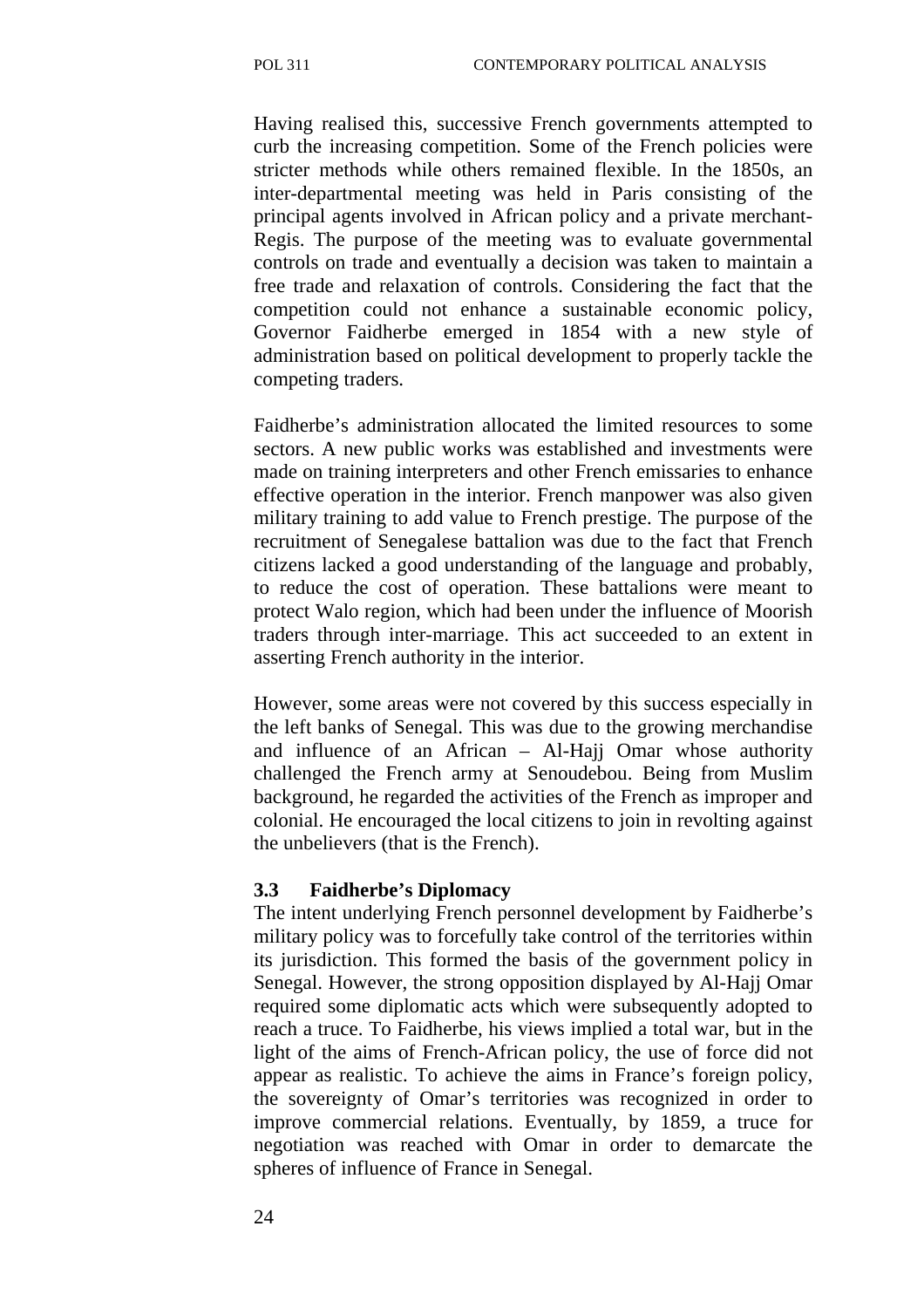Beyond Al-Hajj Omar's authority and the challenge it posed for French government, Faidherbe moved southwards along the coast and inland towards the Niger. The aim was to take control of Goree and its dependencies, in order to support French traders at the rivers. The support was implemented by the establishment of forts at Joal in Sine and Kaolak in Saloum. In other regions, the government adopted the use of force to establish its control. Faidherbe's governorship ended in 1861 and the tenure ended by succeeding in demarcating and sketching out the possibilities for further expansion at the inland and the coast. Faidherbe's policy of maintaining a stronghold of the territories was due to the rivalries from the British. The reasons for British interest in the French controlled areas were the suspicion by the former that the latter was half-hearted and it's persistent in the practice of slave trade on land and sea. This issue was one of the bases of Anglo-French rivalry in West Africa.

#### **3.4 Faidherbe's Second Governorship in French West Africa**

#### *Extension of French Influence in Niger*

In the first unit, we have seen that Faidherbe was one of the French governors posted to West Africa to implement France's foreign policy in the nineteenth century. His second coming in 1863 lasted for about two years. In spite of the challenges of resistance among West Africans and the increasing competition from other European nations, he was convinced that there could be improved French political authority in West Africa.

The first action taken by Faidherbe was to co-opt Lieutenant Mage (one of the French naval officers) who already had experience in Senegal to lead a mission to Niger. The first instruction given to Mage was to follow Mungo Park's route to Bussa and emerge in the Bight of Benin. This instruction was given to research into the possibility of developing water borne trade along the River Niger. However, this initiative was challenged by Al-Hajj Omar and Tokolor Empire. By Mage's arrival to Tokolor Empire, it was discovered that Omar was dead and his son Ahmadu was the ruler. Ahmadu insisted on the promise from French for the provision of more weapons to prevent invasion of the empire. Ahmadu agreed to reach some compromise. Ahmadu insisted that French traders should pay import duty of ten percent. This was the condition which Mage had to take back to St. Louis in 1866 as a treaty of peace and commerce. These conditions were not impressive to the French government in St. Louis (Senegal). At this time, Faidherbe had left as the governor and replaced by Laprade. The plans of Faidherbe to extend French sphere of political influence to the Niger could not be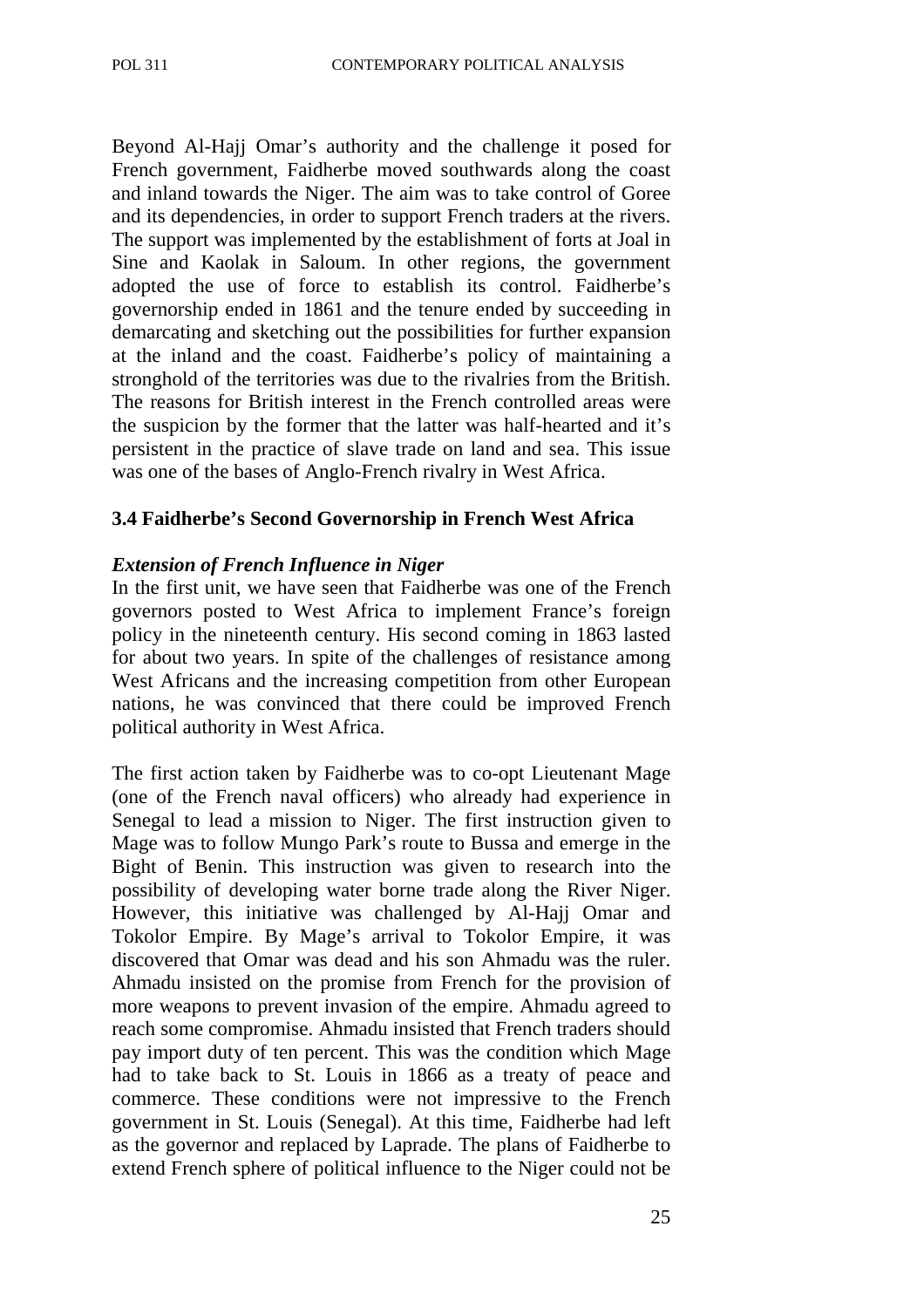achieved as Laprade respected the sovereignty of Ahmadu in the Tokolor Empire.

#### **3.5 French Activities in Mellacourie 1865-1867**

Faidherbe's French policy in West Africa had much interest in River Nunez to ensure French protection of its traders. A military post was established and a political resident was stationed at Pongos. All these steps aided Faidherbe's second governorship. The fact that instructions to carry out such steps came late and the French government could not finance such except from local revenue did not make the steps materialise by the expiration of Faidherbe's second tenure. Pinet-Laprade (Faidherbe's successor) succeeded in signing treaties of protection with the traditional rulers in the two rivers. It was easy for French influence in the rivers, because there were less competition and British trade was insignificant. It was only few traders that reacted to French occupation of the River.

#### *Mellacourie trade*

The 1860s was a period of commercial growth with the activities caravans from Futa Jallon. This facilitated increased export of groundnuts. French traders were very much active in this area because there was less rivalry. The Gorce house of Gaspard Deves established factories under the supervision Felix Dalmos. The factories were affiliated to Bordeaux firm of Chaumel and Durin. To prevent encroachment, the French traders demand for a security system in the region. This idea was discouraged by Faidherbe to avoid the wrath of Sierra Leonean traders, because it implied political encroachment.

As trade in the region thrived, there came internal conflicts among the citizens that could not be solved by internal measures. The fact that French merchants carried some party in the conflicts further added to losses on the part of the merchants as there were looting of goods from the ships and shores. At this point, both French and British merchants sought for external intervention. Help was sought from the British colonial government in Britain through the acting governor Chamberlain, but the conditions of assistance implied more taxation on the traders and eventually led to a French vice-consul in Freetown and a naval officer intervened for French advantage to avoid British fiscal policy. The danger of British tariff was tackled as the intervention was diplomatically withdrawn.

France gradually asserted its authority and by February 1867, a military post was established with twenty-five men at the south bank of Mellacourie. To the government in France, the control of Mellacourie was not much esteemed. But, to Deves, Braouezec and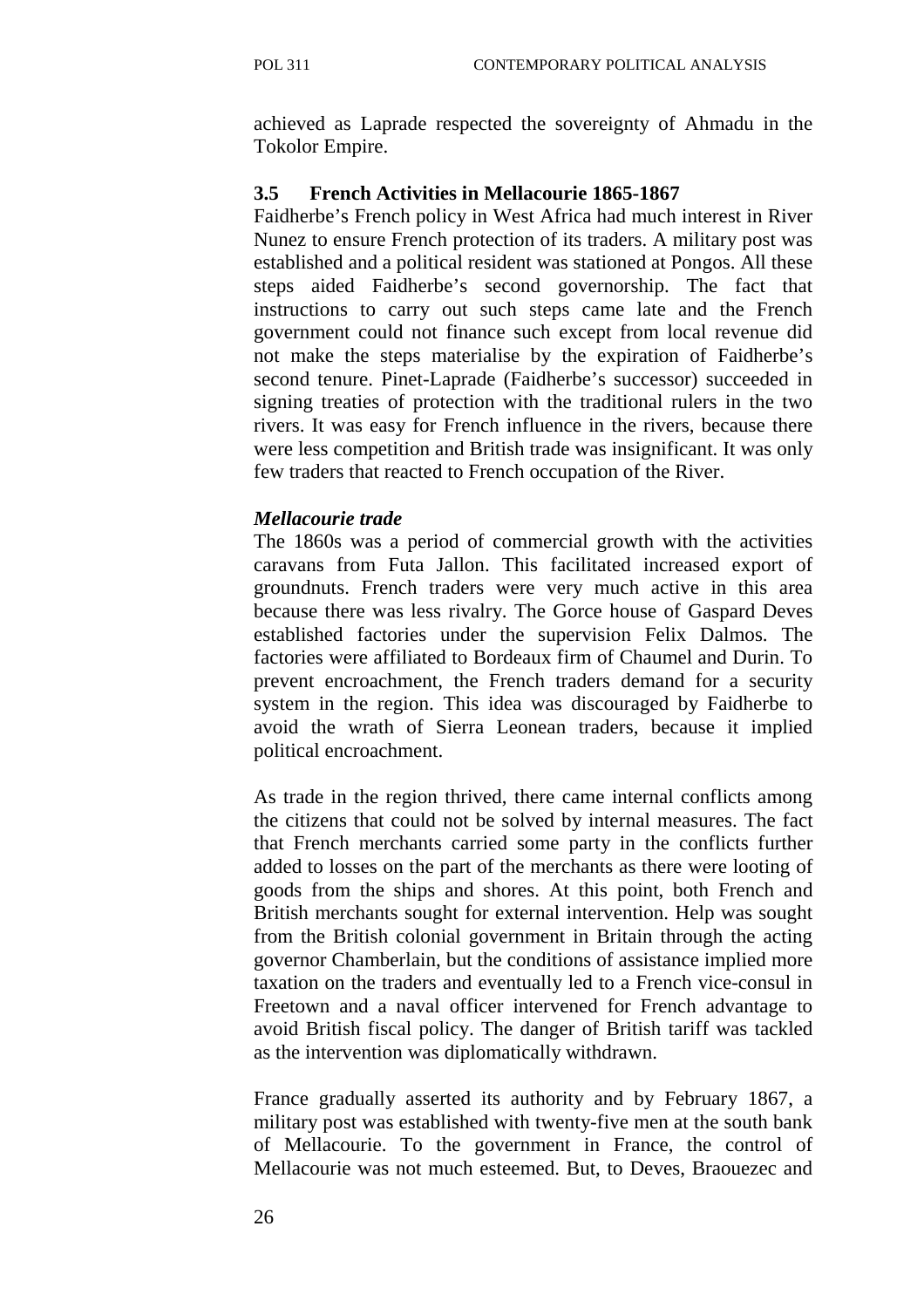the naval officers it was an achievement which they revered. The French government less recognition of Mellacourie was due to the perception that it was less profitable. They preferred French control of Gambia and they desired for such change.

# **4.0 CONCLUSION**

At a point in Faidherbe's first governorship tenure, the challenges faced by French administration led to the adoption of some of the principles of association. The main aim was to ensure the loyalty of African chiefs. But, it could not be achieved by force, especially in the Muslim dominated areas of FWA because; Europeans were regarded as infidels who should not be allowed to take control. The administration had easy access to Senegal but the attempt to penetrate into the hinterland was difficult. The whole purpose of scrambling and struggling to access the hinterland was the availability of groundnuts.

# **5.0 SUMMARY**

We could hold the position that groundnuts trade and the need to maintain exclusivity was the main reason for France's deputation of personnel to FWA. Apart from that, the increasing influence of Britain in West Africa remained a threat to France. Governor Faidherbe's presence strongly maintained the exclusivity of France in its territories in West Africa. To Africans, there were series of challenges; from Africans especially resistance to French policies and from rival European countries especially Britain and Germany. The administration had to court French merchants and put them into consideration in policy making to ensure that other European countries were not allowed access.

# **6.0 TUTOR-MARKED ASSIGNMENT**

Examine the challenges in Governor Faidherbe's Administration in French West Africa

# **7.0 REFERENCES / FURTHER READINGS**

Ade-Ajayi J.F. & Espie I. (ed.) (1965) *A Thousand Years of West African History* Ibadan: Ibadan University Press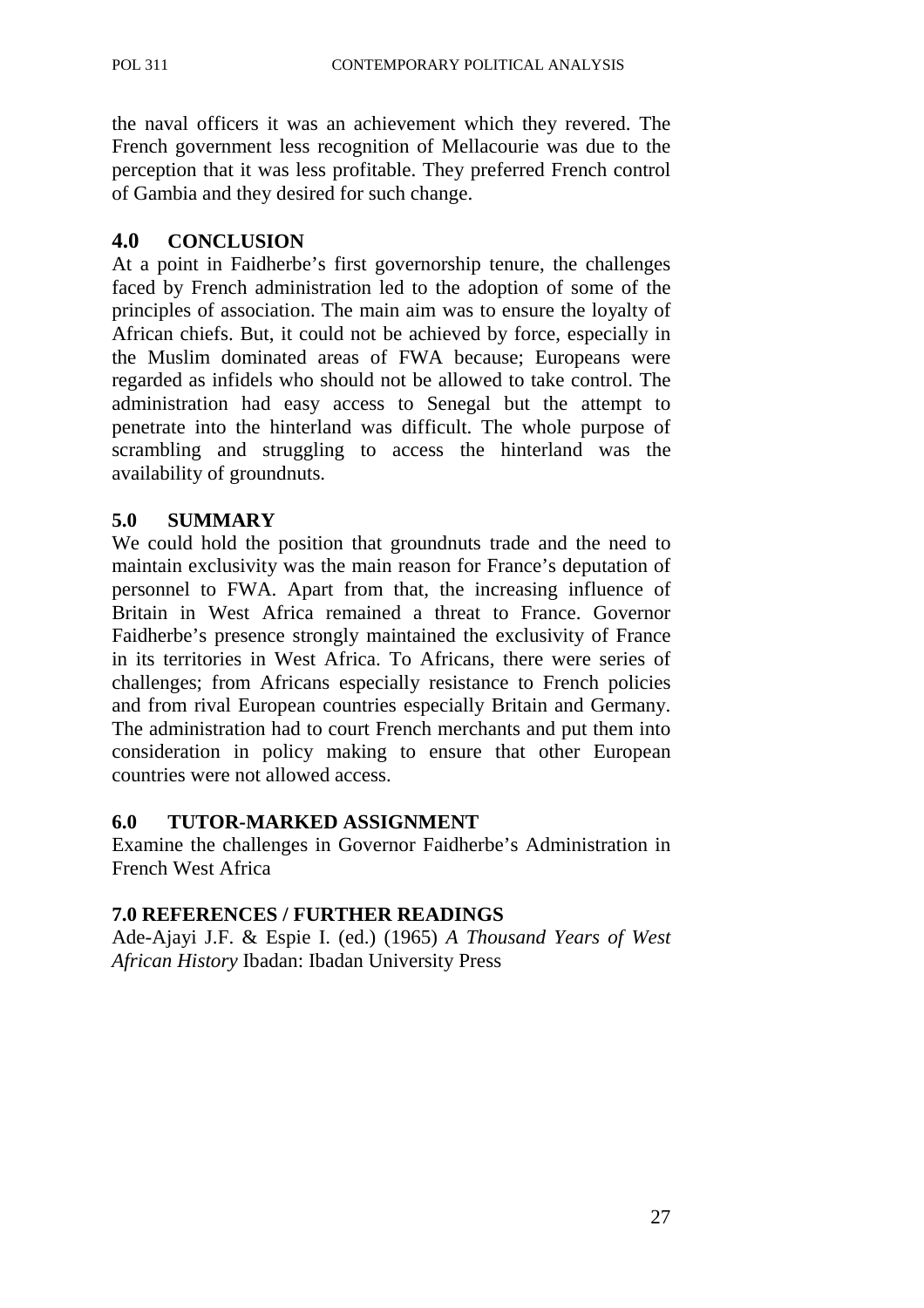# **UNIT 3 FRENCH POLICY IN PORTO-NOVO IN THE 1860S**

#### **CONTENTS**

- 1.0 Introduction
- 2.0 Objectives
- 3.0 Main Content
	- 3.1 French Policy in Porto Novo
	- 3.2 Glover in Porto Novo
	- 3.3 The Second French presence in the 1880s
- 4.0 Conclusion
- 5.0 Summary
- 6.0 Tutor-Marked Assignment (TMA)
- 7.0 References/Further Readings

# **1.0 INTRODUCTION**

Of the towns and communities in FWA, Porto Novo was a prominent centre of trade that attracted the businessmen and entrepreneurs. Apart from the advantage of being a coastal area, it linked to Lagos and Ijebu ode (in Nigeria). Before, French colonisation, a French merchant-Victor Regis had been engrossed with the opportunities of trade in the area. Hence, French government had to collaborate with these merchant groups to achieve her vision in FWA. The need to further assert French influence was aggravated by British expansion to Dahomey because of its proximity to Lagos. This will be discussed in this unit.

#### **2.0 OBJECTIVES**

At the end of this unit, you should be able to:

- discuss the reasons for French interest in West Africa
- identity issues in the clash of British and French interest in West Africa
- analyse factors that enable French success in Porto Novo

# **3.0 MAIN CONTENT**

#### **3.1 French Policy in Porto-Novo in the 1860s**

In the 1840s, Victor Regis, a prominent French merchant was already established around the Volta and Niger Rivers; they acted as direct agents of the Emperor, flying the French National Flag at the trading forts. The palm-oil in Dahomey was a major article of trade and interest. An annual payment of 15,000 Francs was paid to the king of Dahomey and similar amounts to the chiefs. This trading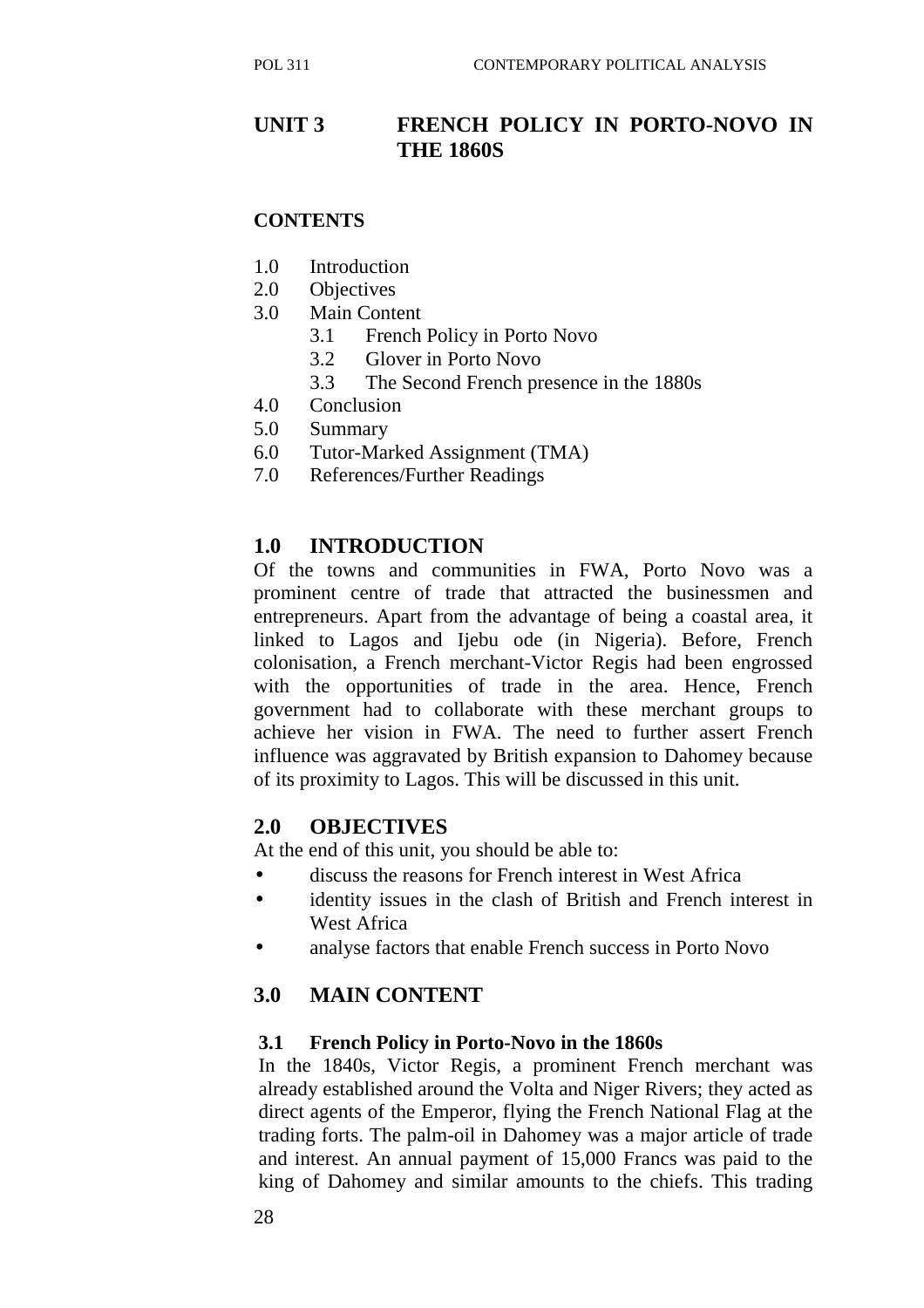process enriched Regis to the extent of establishing factories in small areas in the West of Whydah (Popo), Lagos, and Palma. That of Lagos was due to the collaboration with Kosoko at Epe who was envisaged to be relevant in getting access to the palm-oil trade in Ijebu-Ode. Since Kosoko already had conflicts with the British government, it was easy for Regis to seek his cooperation. However, there was lack of security as Britain also continued its aim of expansion in Ijebu-Ode.

#### **Regis at the Centre of French Policy**

The British expansion was regarded as a threat to French interest in Dahomey. To avert this, Regis suggested that French government should affirm her interest in Dahomey by appointing an honorary consular officer; and an agent to his company Marius Dauma. This implied that Regis would be officially recognised and subsequently to ensure absolute French control in Porto-Novo. The French aims which were implemented by Regis had an added advantage when Soji – the King of Dahomey sought assistance from France because he did not trust the British. Thus, Soji's alliance with France encouraged absolute French occupation.

Much as Regis assisted the French government in gaining absolute control of Porto-Novo, he had no establishments there, rather he partnered with Brazilian merchant – Carvalho. To authenticate the French policy, Marius Dauma (Consular office) sought the protection of Napoleon III in France to own some land. This afforded Regis the opportunities to open a factory for trade in palmoil to pay him 1,600 pastries a year. To Soji, the agreement was to allow free passage of imports and exports. This success on the part of Regis in Porto-Novo was aimed at extending French control to Yorubaland. In spite of this success, there was difficulty of access to Porto-Novo from the sea. Vessels of about ten feet above water could route the town by way of Lagos Bar and this route was under British control. Not only the control, but there was subjection to high tariffs.

Both British and French vigorously pursued colonial interests around Porto-Novo, Ijebu and Lagos. Further British encroachment on French interests in these areas was obvious in the bombardment of Epe, and the Sierra Leonean community in the area sought British protectorate. It seemed that the agreement earlier made with Soji was no longer effective as Lagos tariffs were proclaimed and McCoskry (British) was heading for Porto-Novo in a steam boat. In order words, in spite of the success recorded by Regis and collaborating agents to absolutely control Porto-Novo, the absoluteness was not real as British protection in some surrounding areas was a threat,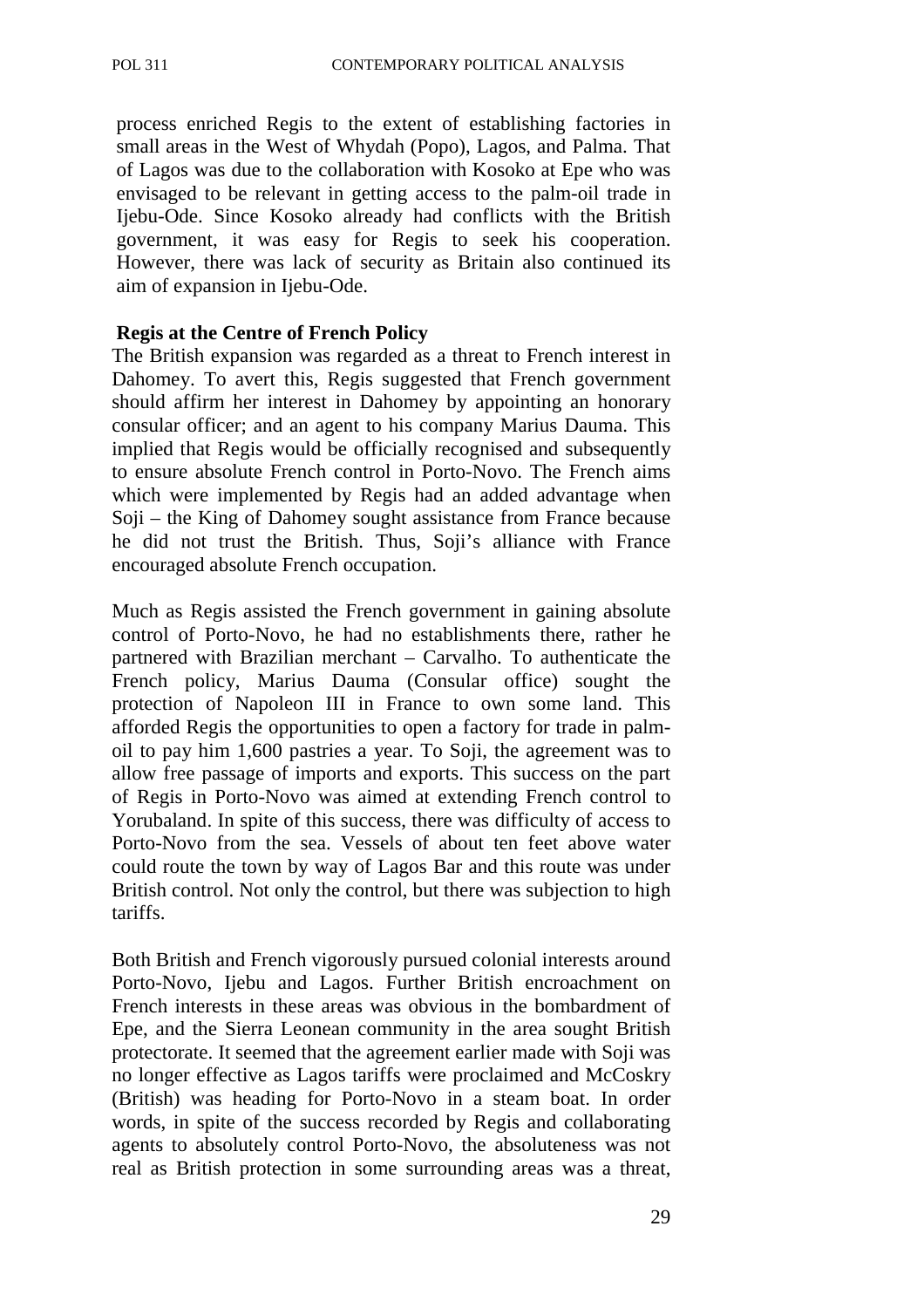more so that British had already conquered Ijebu and to some extent Epe. This was contrary to the aims of Regis to tactically control Yorubaland. French authority remained liable as no outlet to the sea was secured. It faced hostility from British control.

#### **3.2 Glover in Porto-Novo**

Following the death of Soji in 1864, France's problem in Porto-Novo worsened. Marius Dauma tried to protect French interest, but since Carvalho (Brazilian merchant) had his own interest, the succeeding King was convinced to disrespect the French. This act drastically reduced French power in Porto-Novo. The new king – Mepon was unwilling to ally with the French and this was an opportunity for Britain. Glover (British official in Lagos) found this act as desirable to Britain interest visited Porto-Novo in 1865 to seek the support of king Mepon. The intent of Glover was to appoint a British Resident in Porto-Novo, when the French power was already weak. Secondly, Glover ordered the blockade of Cotonou. It seemed at this point that the French government was less reactionary about Mepo's activities with Glover. However, the demand to appoint a British resident in Porto-Novo was rejected by Mepon because of the blockade of Cotonou.

Just as French was advised to remain passive, Glover was also advised to do so when he ordered bombardment of Porto-Novo. Therefore, Glover reluctantly sailed back to Lagos but requested for the extension of British control in Porto-Novo on the grounds that Mepon was incapable of maintaining peace and stability. Regis and other French agents vigorously made efforts to thwart the activities of Britain to gain political control, which French actually lacked. Regis maintained the economic power. The consular appointments were held on to by French to ensure the economic relations.

The conflicts between the French and West Africans in Cotonou were relatively solved as they renewed interests. The French Viceconsul in Cotonou – Binnaud signed a treaty with Yavogan of Whydah. This treaty made Cotonou to come directly under French control, but under Dahomean administration.

#### **3.3 The Second French Presence in Porto-Novo in the 1880s**

There was a continued threat to French West African trade on the Slave Coast, especially from the British. Due to the increased duties placed by Lagos, Bareste's tenure as the Consul adopted a plan to forestall the unequal trade relationships. When Bareste's visited Lagos in 1881, it was confirmed that Alfred Moloney (the acting administrator in Lagos) was concluding arrangements to collect £25,000 a per annum on duties at Keteneou. One hundred gallons of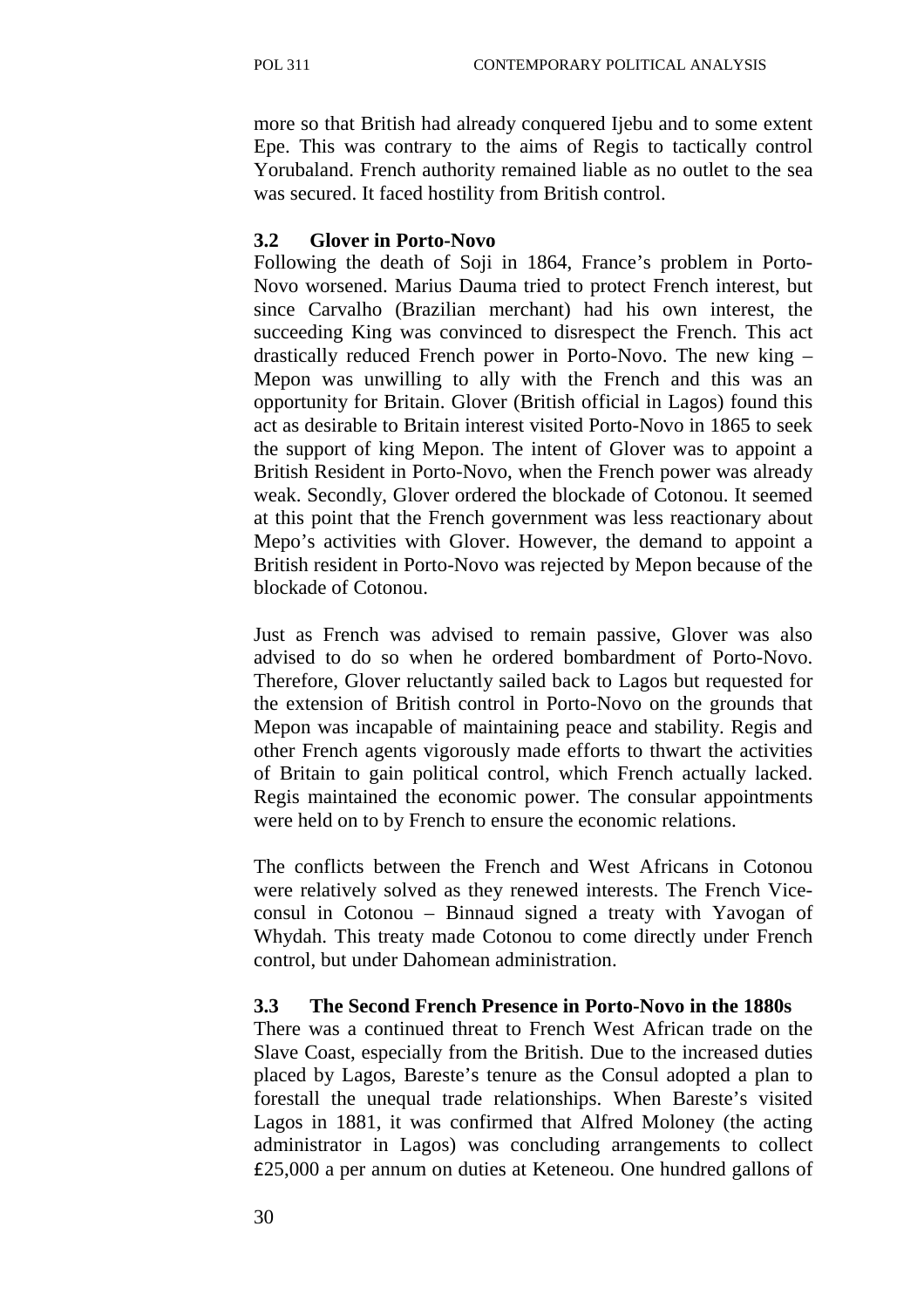French rum was exchanged for one hundred gallons of palm-oil.

Thus, Bareste's calculation revealed the imposition of Lagos duty increased the cost of buying oil at Porto-Novo by one third. To avert this, Bareste recommended a first attempt; the acceptance of the protectorate which total (traditional ruler) had offered d'Elteil (exconsul) two years before. Secondly; with the military occupation of Cotonou, there was a more obvious physical problem which was that of landing goods at the port. There were no enduring facilities to accomplish this and the canoe men refused to work because of the danger of being attacked by Sharks. A holistic plan evolved by Bareste was to cut a navigation channel from the coast into the lagoon to enable motor-launches to ply directly to Porto Novo. Thus, the second plan was the military occupation of Cotonou was seen as a last resort; so as to remove British threat. It is important to emphasise that despite all the plans by French to ensure absolute control, it faced competition and threat from Britain. Britain was asserting its supremacy, which the French found it difficult to accede to. Much of the defense on the part of the French was fiscal in the sense that they guaranteed some forms of favouritism for the French merchants in the commercial relations with West Africans.

The final agreement was a Presidential decree which was drafted and signed in 1882 under the supervision of the Ministry of Marine. The basis of the treaty was that France should hold on to Porto-Novo town as its protectorate and area of influence to avoid conflicts with Britain. With the assistance of French naval officers, Dilecca hoisted the French flag as instructed. The flag was hoisted through several channels in Agege (a water route) which led to Cotonou without passing the British post at Ketenou.

#### **French Authority in Porto Novo**

The success of Dilecca in representing French interest in Porto Novo town made him feature at the centre of authority. Afterwards, there were challenges that ravaged the exercise of French authority. The first problem was the enforcement of French authority within Porto Novo. The basis of the problem was that the success of the authority depended on the collaboration of Tofa. French succeeded in persuading Tofa to sign a new treaty to regulate the organisation of their protectorate. To protect French interest, part of the treaty was that Tofa should not exercise authority of foreigners without the consent of French government. This position of the French government was due to the changes which Tofa made to the localcustoms tariff on the arrival of German trading houses. In addition, Tofa was not pleased with French agreement of the British occupation of Ketenou, which he believed it had to stop. Thus, the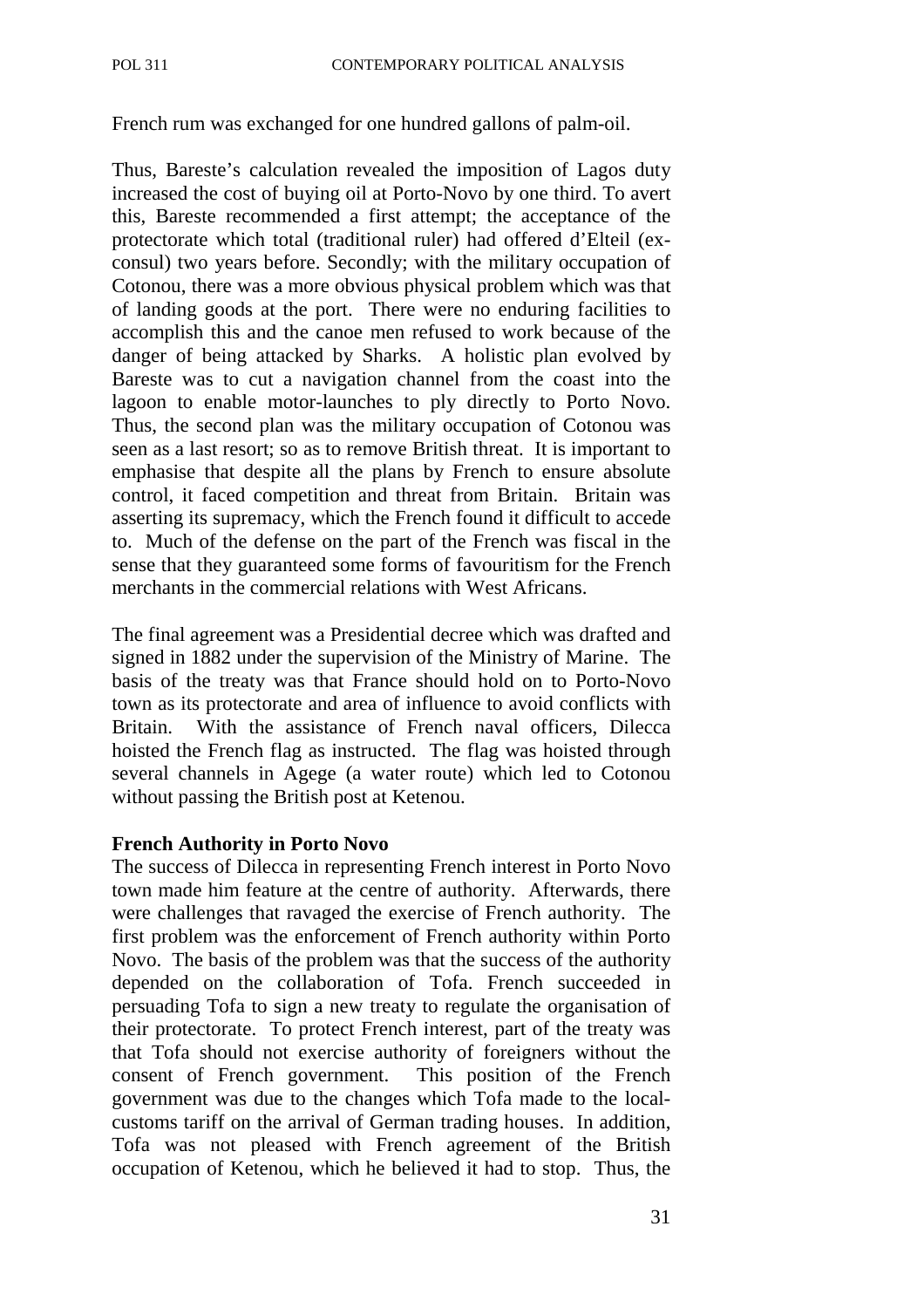treaty was meant to pacify him on the aforementioned issues. To the French, it wanted to stop any form of aggression from Britain or other Europeans, in order to protect its economic control.

The Anglo-French rivalry was a second problem which persisted. Despite the fact that there were some agreements for demarcation which left French to control Porto Novo town and British to Ketenou, there were practical conflicts in the usage of the routes which belonged to French. Specifically in 1884, a French naval officer traveling with marines from Cotonou to Porto Novo was stopped by British Hausa troops at Agege. Since the French flag was on the water way, the troops perpetrated their acts by hauling French flag and hoisting British flag. This was another act of breach that could further aggravate conflicts. This act on the part of the British was meant to deny French access to the sea and the routes to Dahomey and Abeokuta. This act by British and French could be described as a real scramble for West Africa which also formed the basis of the Berlin Conference of 1884/85.

#### **4.0 CONCLUSION**

There was an obvious Anglo-French rivalry in Porto Novo. Britain really nursed the ambition to operate and own Porto Novo because of its proximity to Lagos, but each of the European nations that Britain and France thwarted each other's effort at a point in time. There were series of alliance and disengagement with the traditional authorities. It was really a politics of scramble.

#### **5.0 SUMMARY**

Both the first and second presence of France in Porto Novo was full of rivalry with British interest. It was difficult to ban each other as there was forced mutual acceptance of each other's interest. Africans were at the receiving end, as the traditional political institutions could not independently take decisions in terms of economic transactions. In spite of the rivalry with the Britain, France succeeded in engaging Tofa to sign a new treaty to govern the protectorate; this was done to prevent him from collaborating with other European firms. But the Anglo-French rivalry persisted and this was one of the causes for the 1884/1884 Berlin Conference.

#### **6.0 TUTOR-MARKED ASSIGNMENT**

**"**The Anglo-French rivalry deterred the success of French policy in Porto Novo." Do you agree?

#### **7.0 REFERENCES/FURTHER READINGS**

Hargreaves J.D., (1963), *Prelude to Partition of West Africa,*  London: Macmillan.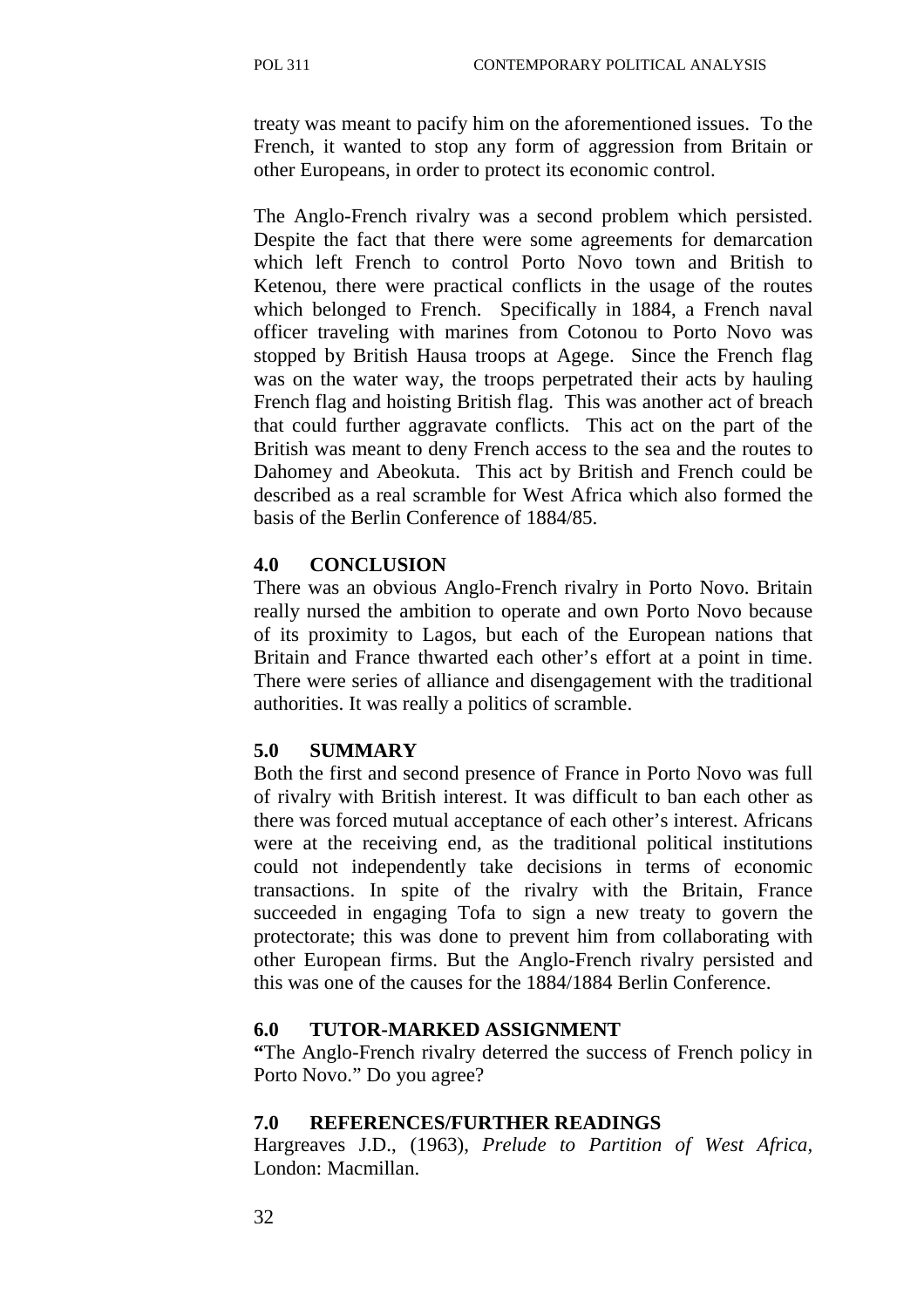Labouret H., (1940) 'France's Colonial Policy in Africa' *Journal of Royal African Society* 39 (154): 22-35.

Langley J.A., (1973), *Pan-Africanism and Nationalism in West Africa 1900-1945,* Oxford: Clanrendon Press.

Robinson D.C., (2002), "Paths of Accommodation: Muslim Societies and French Colonial Authorities in Senegal and Mauritania 1880-1920" *Journal of African History* 43 (2): 345-346.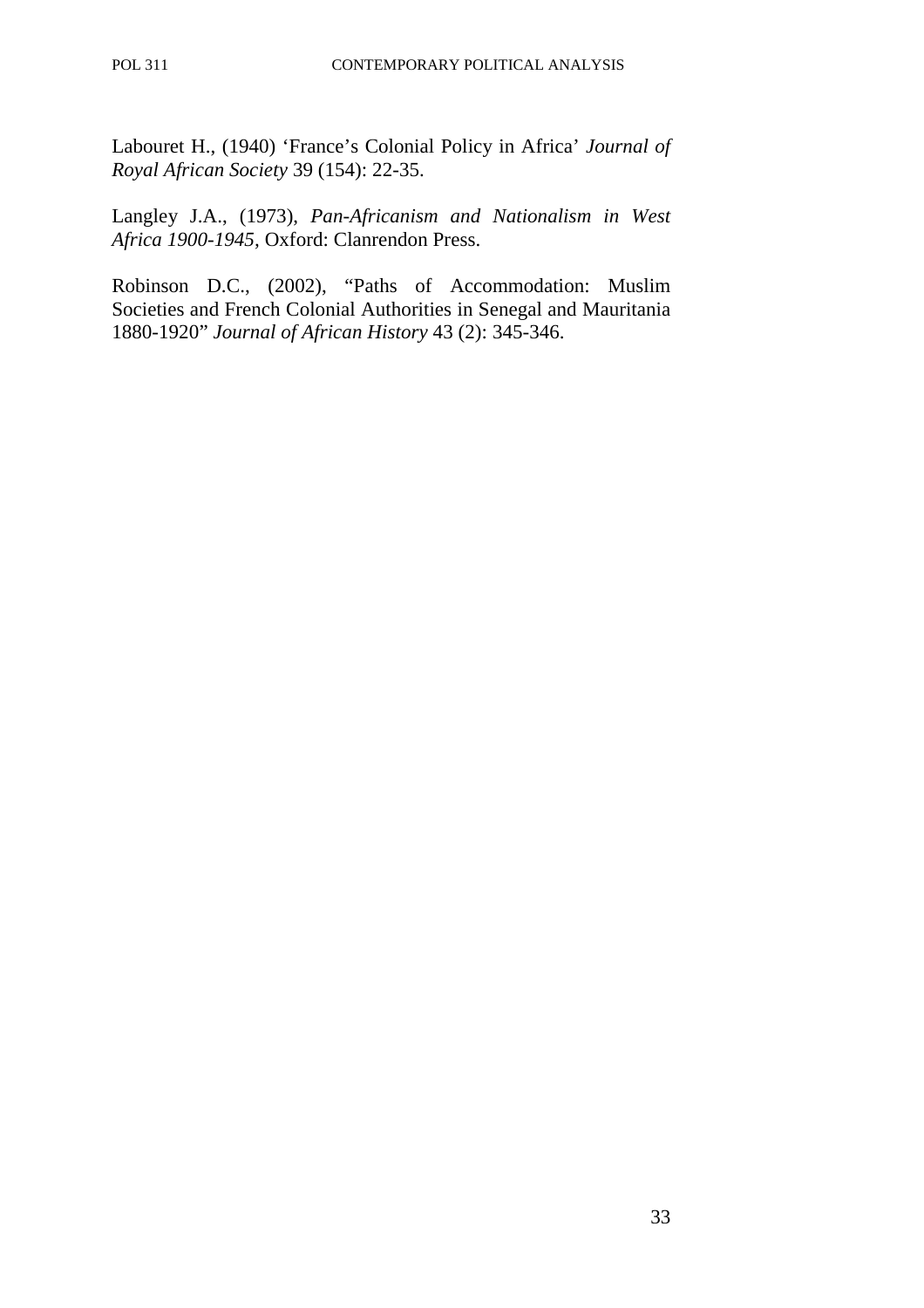# **MODULE 2 COLONIAL INTERNATIONAL RELATIONS OF FRENCH WEST RELATIONS OF FRENCH WEST AFRICA I**

- Unit 1 Colonial Economic Policy in West Africa- The Cotton Example
- Unit 2 France and West Africa after World War II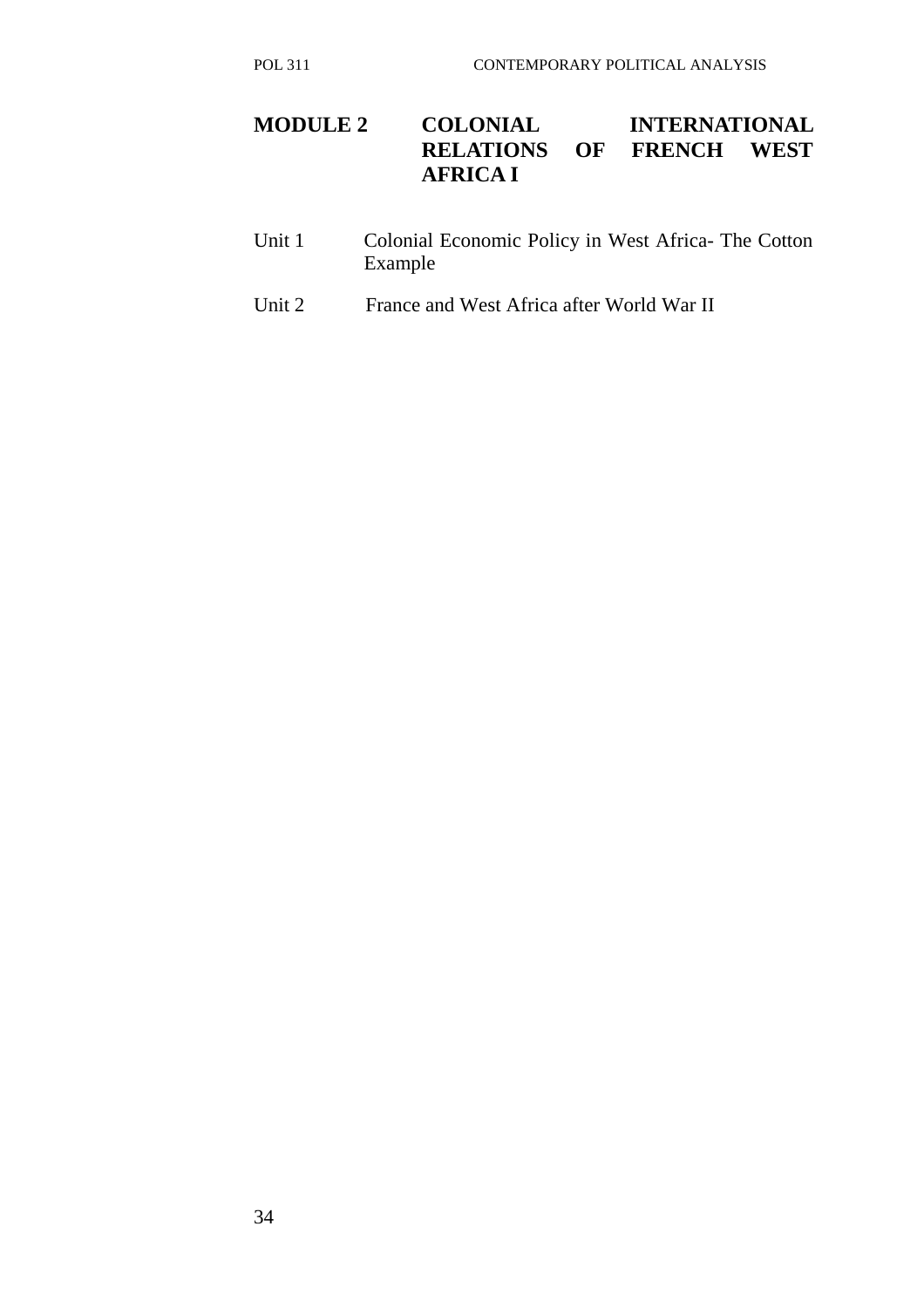# **UNIT 1 COLONIAL ECONOMIC POLICY IN WEST AFRICA – THE COTTON EXAMPLE**

#### **CONTENTS**

- 1.0 Introduction
- 2.0 Objectives
- 3.0 Main Content
	- 3.1 Colonial Economic Policy in FWA The Cotton Example
	- 3.2 Impact of Colonial Cotton Trade
- 4.0 Conclusion
- 5.0 Summary
- 6.0 Tutor-Marked Assignment (TMA)
- 7.0 References/Further Readings

## **1.0 INTRODUCTION**

In the last module, we discussed the method used by France to entrench her own form of legitimate commerce in FWA. At the onset, it made use of the policy of assimilation which did not really work, until the policy of association was adopted. This module discusses the international relations of French West Africa as regards the colonial period in the twentieth century. During this period, there was absolute control of the political economy of FWA. The administration was more institutionalized to favour import and export exclusive to France. In this unit, we shall be discussing the colonial economic policy and administration using cotton as

## **2.0 OBJECTIVES**

At the end of this unit, you should be able to:

- identify the reasons for colonial interest in French West Africa;
- discuss the policies and methods; and
- analyse the effects and consequences of the policies.

## **3.0 MAIN CONTENT**

#### **3.1. Colonial Economic Policy in FWA – The Cotton Example**

Before the advent of Europeans in West Africa, there were indigenous forms of production and distribution. Of particular prominence was cotton production and handicraft textile industry.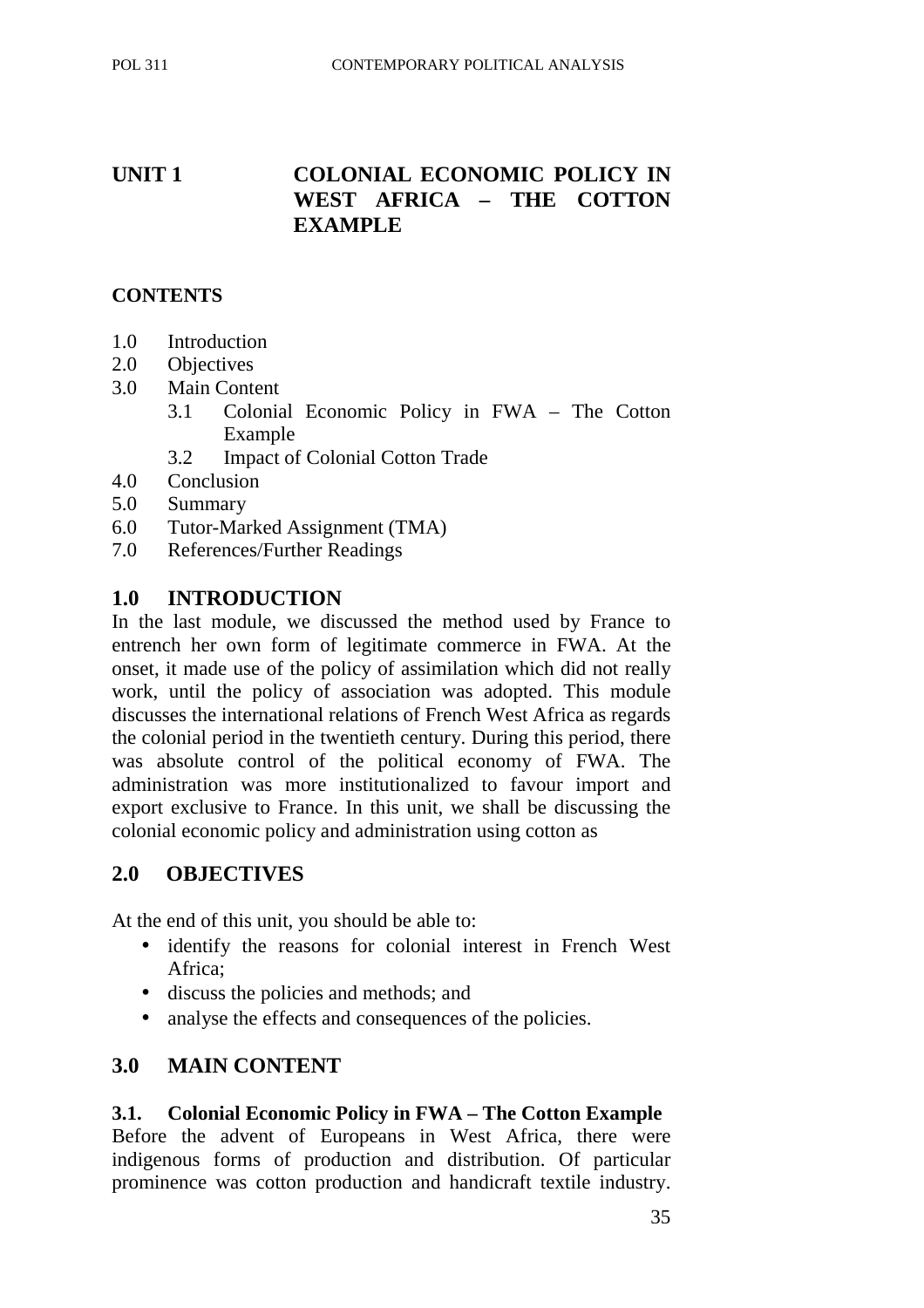With the emergence of Europeans, especially the French, European technology was imported to channel the industry for export. The first part of the influence was the introduction of new seedlings to improve agricultural output, practicing and demonstrating different agricultural techniques. To facilitate export was the construction of railway and cotton ginneries. All these were scientific technologies channeled towards export. Much of the French interest was on cotton production and ginning, the local handcraft textile industry was neglected.

In the late 1890s, Lt. Gov. Louis de Trentinian sponsored scientific and commercial missions to survey the economic opportunities abound in cotton cultivation. The outcome of the survey informed the decision to pass raw cotton to Senegal River to assist in the expansion of French textile industries. As the policy of developing cotton for export and importing finished goods increased, cotton business merchants at the threshold of the twentieth century met to form – Industrie Cotonniere Francais which transformed into another name – Association Cotonniere Coloniale (ACC) in 1903. The ACC received direct subventions from government, it was not allowed to market cotton, but it functioned to aid the use of seed and appropriate technology to maintain the ginneries, all to facilitate export. The first involvement of ACC was the distribution of 20,000 kilograms of imported cotton seeds to village chiefs in the cotton growing villages. A second step further which was collaboration on of ACC and Politique Cotonniere was the teaching and persuasion of cotton farmers to use modern methods to avoid inferior output. This was so because of the type of textile it was meant to produce in France. However, the results were not promising because it was during the dry season and termites and pests bombarded the cotton plantations. To avert the situation, more attention was drawn to careful seed selection and local varieties that could satisfy the spinners at the metropolis and at the same time adapt to African conditions. A second measure is to encourage peasant producers to produce more by paying higher prices for lower yields, to serve as compensation. The uncompromising peasants that were defiant to the second option were forces to grow cotton.

Another policy in the colonial cotton interest was the policy made by the senior colonial administration against the establishment of large concession companies. The colonial administration did this in FWA to avoid direct exploitation of the peasants growing the cotton. This was implemented by fixing prices of 30cm per kilogram to raise the price in such a way that it was useless for export marketing. In spite of the protection, which the colonial administration used to seek the loyalty of cotton growers that were Africans, the farmers preferred to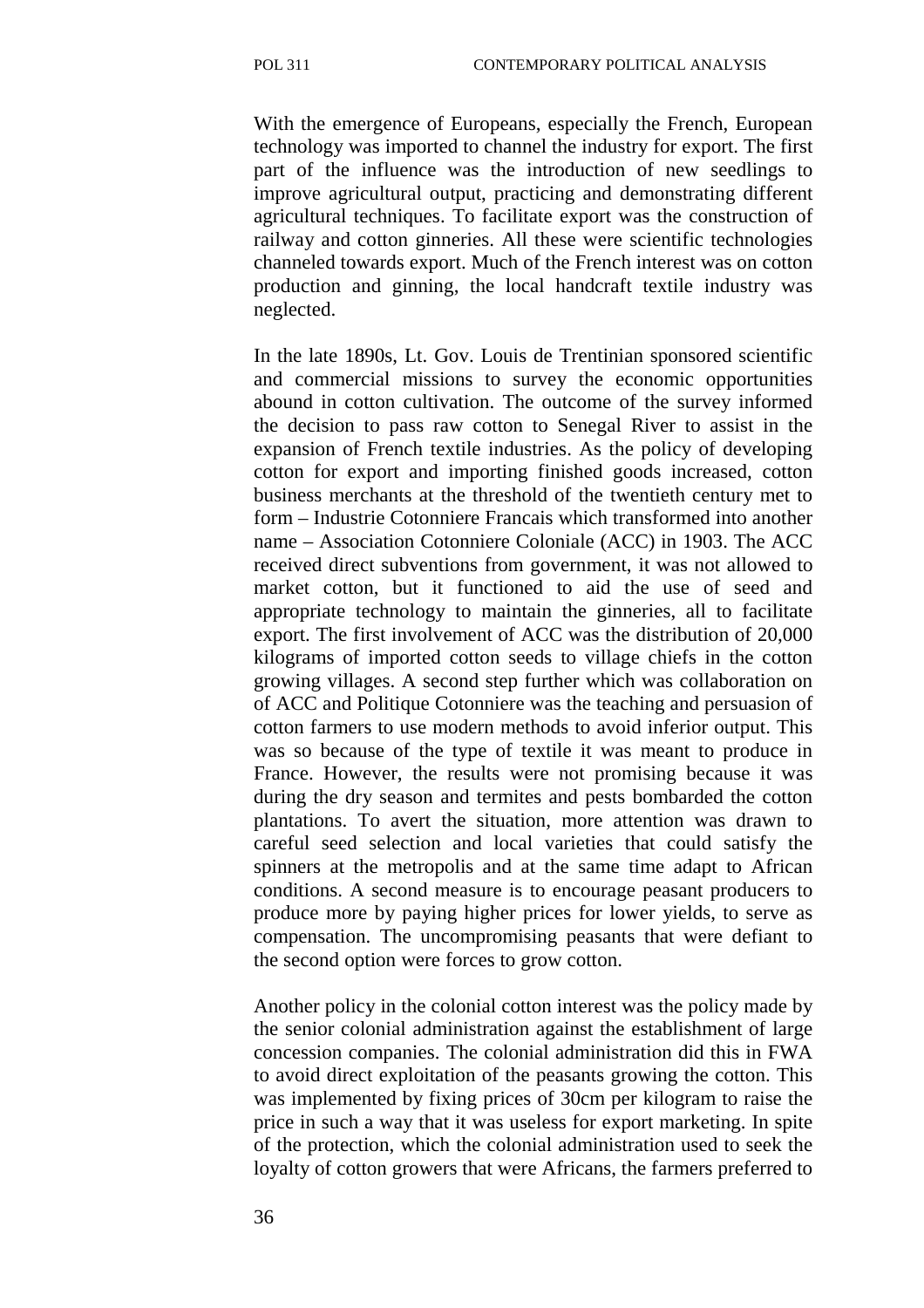sell to the domestic market to encourage indigenous textile production. Contrary to the guideline given to the ACC, it deviated by distributing tons of American cotton seeds and established a cotton ginnery at Segu. Apart from ACC's involvement, it advocated large scale irrigation to assist the survival of American cotton seeds earlier distributed. Since the colonial government did not want direct involvement of French merchants, the ACC influence the market by buying cotton through a paper company. At this point, the colonial government advocated for a *free market* to ensure that producers had the freewill to sell to whoever they wanted. By 1915, the politics of cotton trade stopped as the ACC personnel were prepared for the First World War and they could not continue to make cotton purchases from Africans. These change affected the rate of importation of finished cloths from France, as all processes pertaining to production declined. The decline was added advantage for the indigenous textile industries as the cotton farmers diverted sales to indigenous manufacturers.

#### **3.2 Impact of Colonial Cotton Trade in FWA**

In 1918, Governor Charles Brunet of Western Sudan explained that the basic problem of Politique Cotonniere was the strong existence of the local handicraft textile industry. The cotton farmers were accused of selling their product for regional and local textile industries to produce cloth. Thus indigenous textile merchants were seen as rivals to European traders. Despite the rivalry, the effect of French technology had already reflected in the indigenous textile industry. The local manufacturers were faced with the challenge of inadequate manpower, as the slaves working to assist in factories left their masters and established themselves as entrepreneurs and craftsmen. At a point, an indigo-dyeing industry developed in Niger around 1906 and this was an opportunity for those who could not establish to work as an indigenous factory worker.

Another impact of Colonial cotton trade was the interest of women in preserving exotic cotton for indigenous use. Women preferred the output of the American cotton seeds and they hoarded it while spinning. This to the colonial government was not profitable. The president of ACC saw this act as part of the sabotage which contributed to the failure of French colonial government in managing cotton trade. Much as the ACC felt that the activities of Africans led to the failure, the fact that the manner of the trade appeared exploitative made Africans resort to a means of maximizing output for benefit because as labourers they work for the colonial government.

Both the French colonial government and ACC influenced the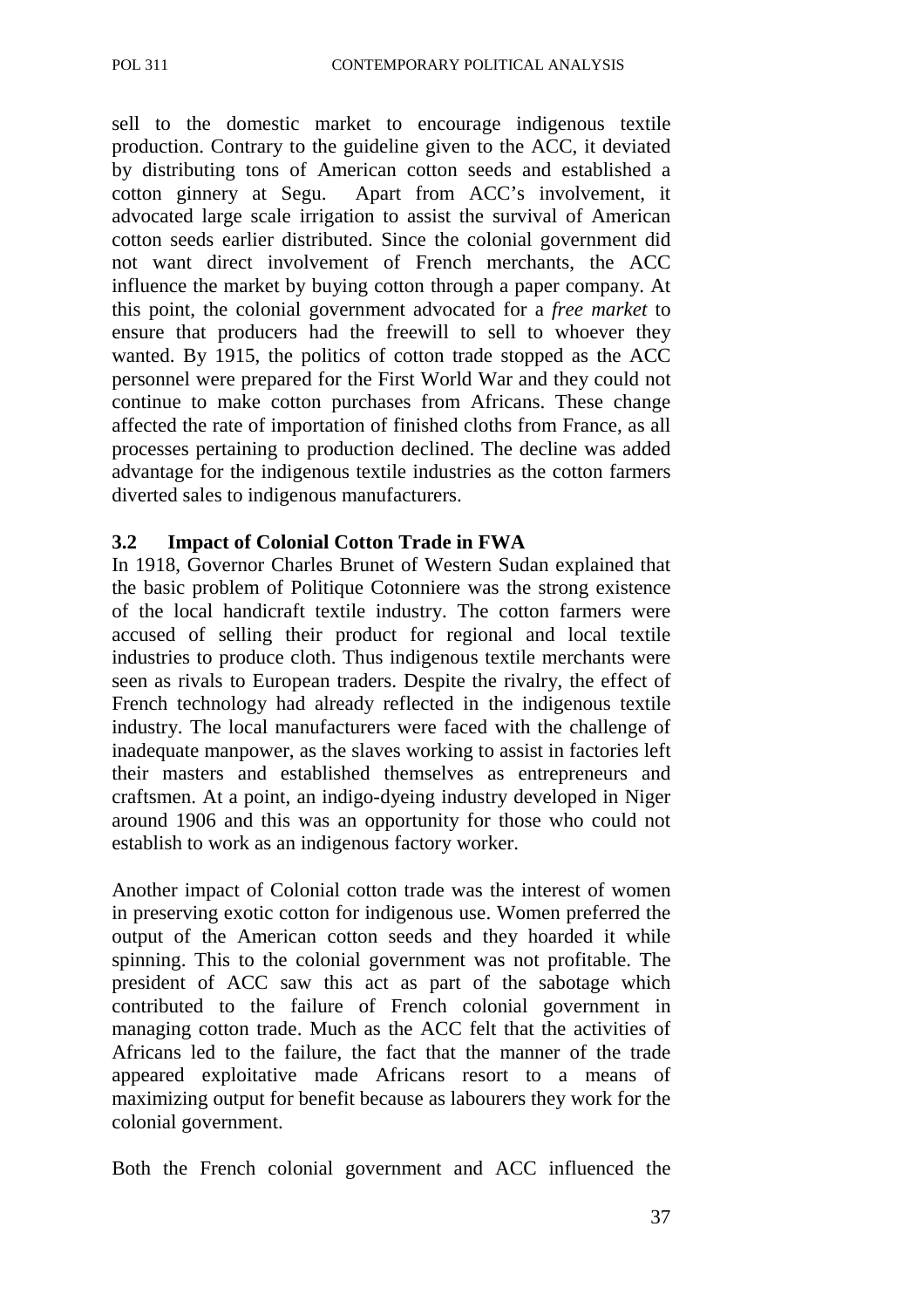supply of cotton for industrial uses in the metropolis. They influenced the type of cotton produced by introducing new varieties of cotton seeds, through hybridization with local cotton. In the processes of production, new technologies diffused were a sort of training for indigenous men as it was adapted to the operation of indigenous textile industries. On the other hand, the diffusion of European management and technology distorted the social relations of productions as they took interest in the allocation of labour. The interest in allocation of labour was due to the huge investment already made in providing infrastructure such as railways. But in the end, the institution of slavery which had been for centuries was itself a change which the colonial cotton trade intends to build upon. Therefore, indigenous men and women involved as labourers saw the colonial cotton trade as means to redefine socio-economic structure of inequality that ravaged FWA.

#### **4.0 CONCLUSION**

The Association Cotonniere Coloniale (ACC) was purely an economic plan by the French government to ensure that cotton was regulated and channeled to France to serve as raw materials for production of garments. Since it was an industry that was cherished and widely practiced in FWA, it was secretly hoarded by Africans to serve indigenous textile industries. Apart from hoarding cotton, the imported technologies were adapted to improve indigenous production.

#### **5.0 SUMMARY**

In the pre-colonial period, the involvement of women in indigenous textile production was a disadvantage to the operation of the European economy. The French government was grossly involved in the administration of cotton planting to the stage of exportation. It prevented French firms from direct trade with the peasants. At a point in time, it was discovered by the ACC that lack of access to the peasants was hindering the terms of trade and supply. By direct relations with the peasants, the ACC took interest in influencing allocation of labour among other issues to ensure maximum output from the plantations, but in spite of the interventionists strategies, the involvement of indigenous labour particularly women diverted the exotic cotton to serve the indigenous textile industries.

#### **6.0 TUTOR-MARKED ASSIGNMENT**

"The colonial economic policy on cotton production was a futile effort". Comment.

#### **7.0 REFERENCES/FURTHER READINGS**

Berg E.J., (1960) 'The Economic Basis of Political Choice in French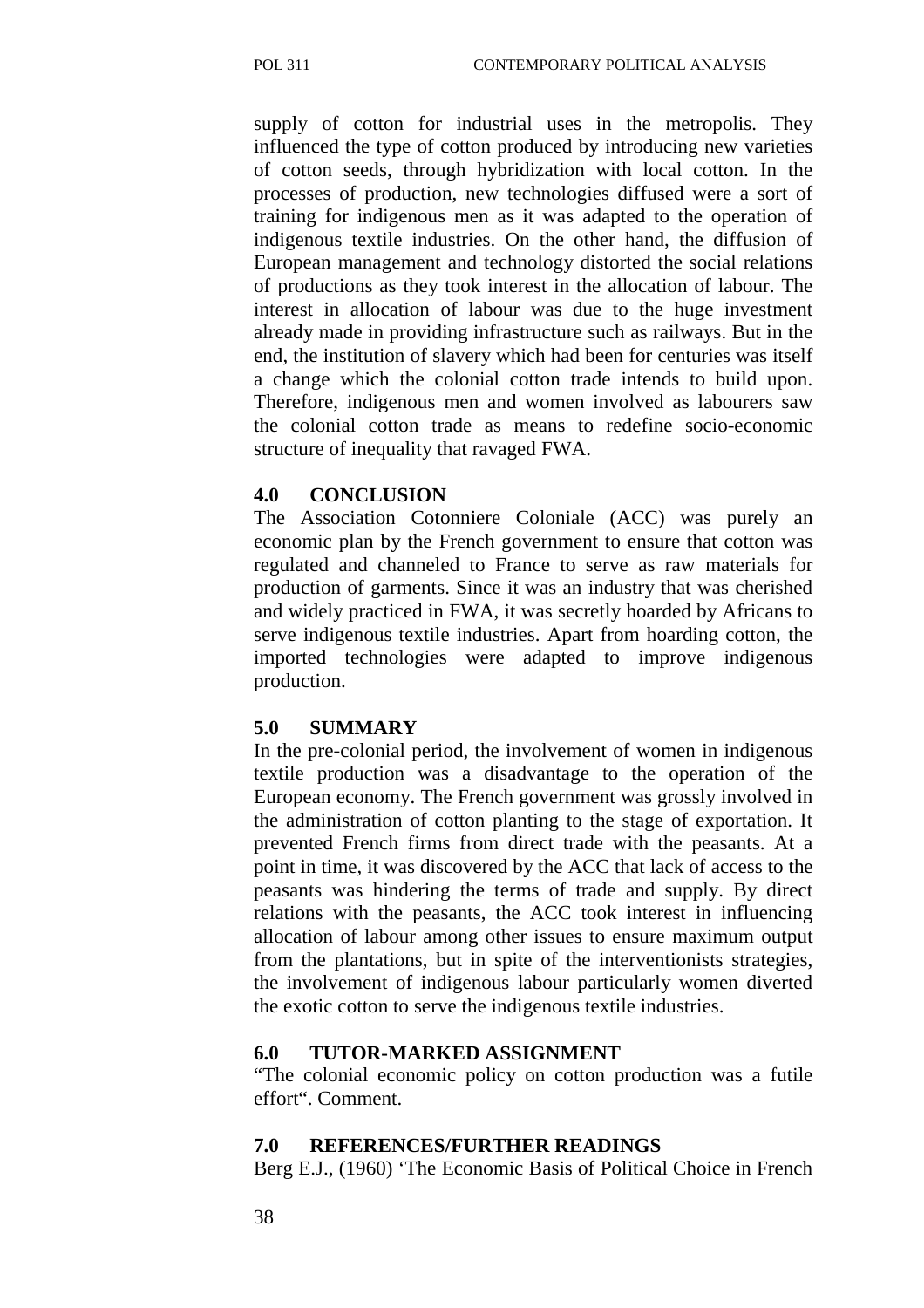West Africa' *American Political Science Review,* 54 (2): 391-405.

Lellouche P. and Moisi D., (1979) 'French Policy in Africa: A Lonely Battle Against Destabilisation'. *International Security,* 54: 108-133.

Roberts A. 'French Colonialism, Imported Technology and the Handicraft textile Industry in the Western Sudan, 1898-1918,' *Journal of Economic History.*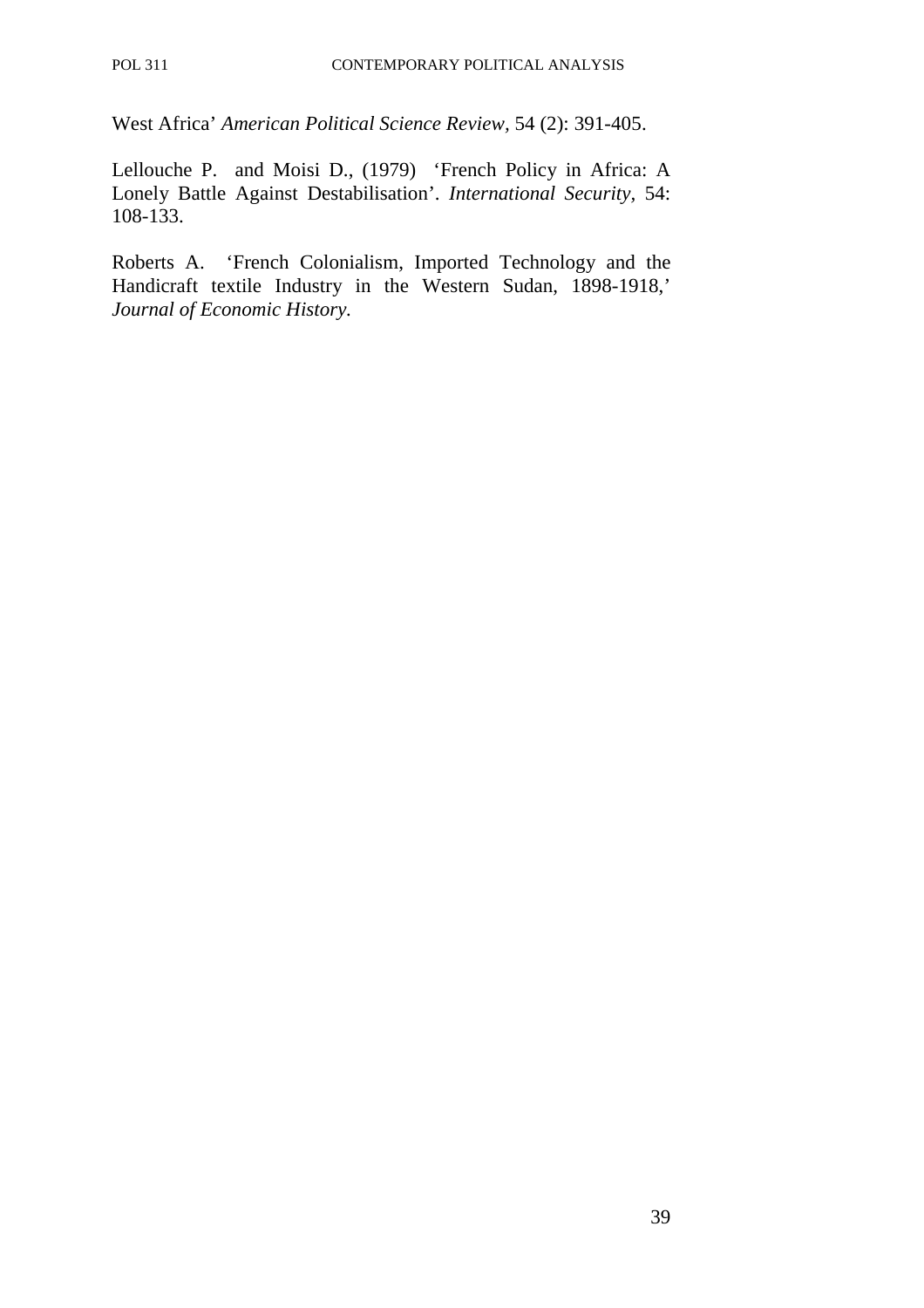# **UNIT 2 FRANCE AND WEST AFRICA AFTER WORLD WAR II**

## **CONTENTS**

- 1.0 Introduction
- 2.0 Objectives
- 3.0 Main Content
	- 3.1 France and West Africa after World War II
	- 3.2 Characteristics of France's African Policy
	- 3.3 France's Economic Relations with FWA
- 4.0 Conclusion
- 5.0 Summary
- 6.0 Tutor-Marked Assignment (TMA)
- 7.0 References/Further Readings

## **1.0 INTRODUCTION**

France's relations with West Africa were further consolidated by the usefulness of French Africa during the World Wars. After World War II, France held on to the belief that its colonies were meant to be treated as everlasting companion. New strategies and structures were planned to foster France's exclusivity in FWA. In this unit, we shall be examining the ensuing form of relations and cooperation, particularly France's economic relations with West Africa.

# **2.0 OBJECTIVES**

At the end of this unit, you should be able to:

- identify France's African Policy;
- explain the forms of bilateral cooperation; and
- discuss issues of France's relations with West Africa

## **3.0 MAIN CONTENT**

#### **3.1 France and West Africa World War II**

It dawned on France after the World War II that its territories in Africa needed independence, but the kind which it thought was different from that of other Europeans. France's intent was to end formal control and retain an informal control. Following the assumption of power of President Charles de Gaulle in the Fifth French Republic, there was the domestic policy of making a new France. He believed that African territories would be of immense help in this respect. Thus, he initiated the *communaute francoafricaine* which meant granting autonomy to African states and retain control over issues of defence, monetary, foreign affairs and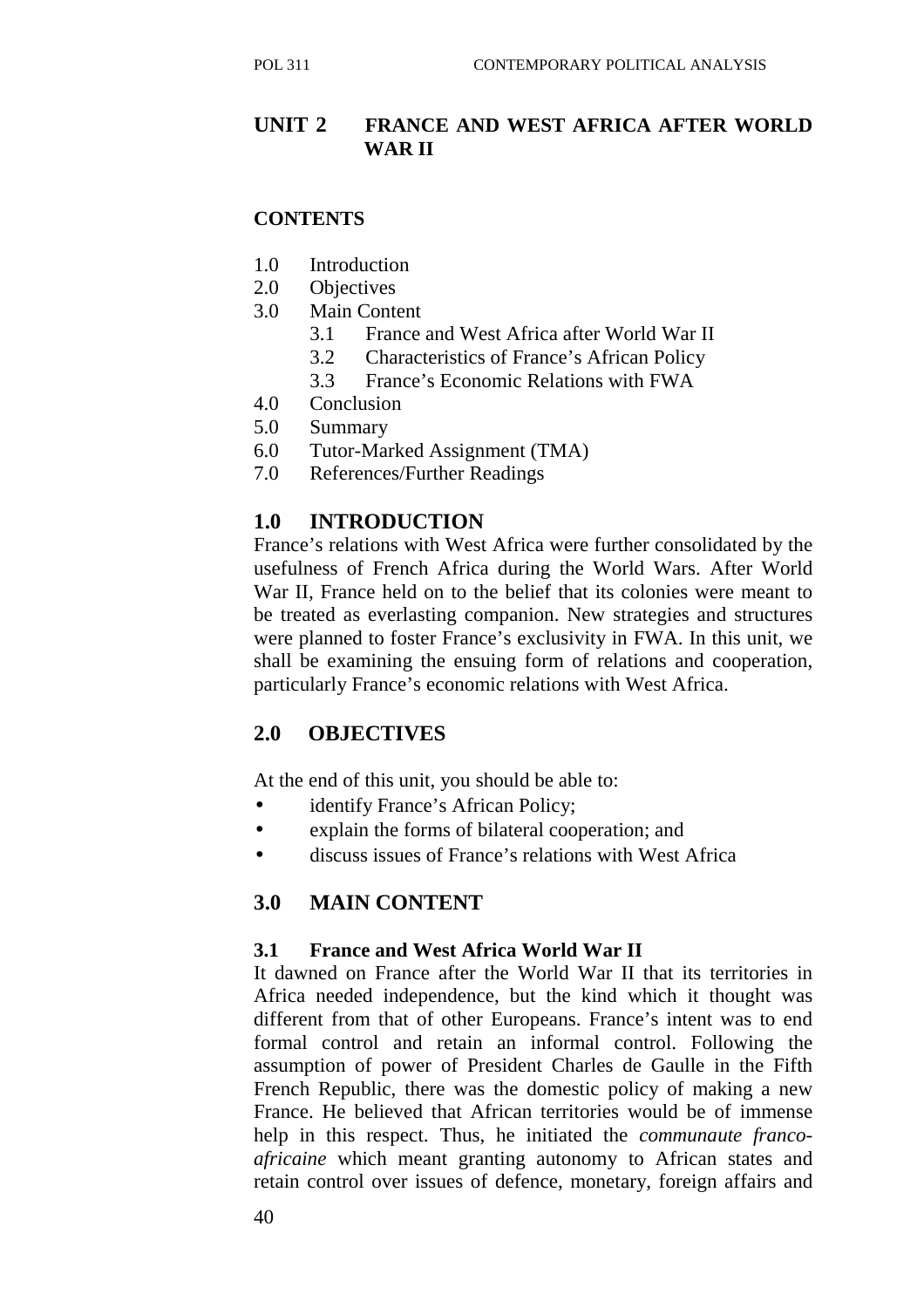strategic mineral policies. The communaute programme was presented in the 1958 September Referendum and immediately independence was discouraged, but eventually, independence was granted. Most French West African states accepted the conditions for independence, except Guinea under the leadership of Sekou Toure. Guinea's exception was based on the fact that the people preferred 'poverty in liberty to wealth in slavery.'

Following the independence of West Africa states, there came bilateral agreements on issues relating to defence, security, foreign policy, and diplomatic consultation among others. The bilateral agreements were refered to as *Accord de cooperation* to serve as a model of the fifth Republic. It was used to institutionalize France in West Africa by predominating in all spheres. The Accord de cooperation was held on to and it was the watchword of France's African policy. Due to continued agitations, the accord was revised in the mid 1970s to contain some form of liberty. However, some African elites had already found solace in the operation of the previous accord before revision. The elites were already used to the protection offered by France and they found it less easy to adapt.

#### **3.2 Characteristics of France's African Policy**

France's African policy has the features of exclusivity, stability and continuity. French West Africa belonged to the French traditional sphere by virtue of historical linkage. France's relation with Africa has been exclusive in the sense that it guarded against the influence of other Europeans in FWA. After independence, under the guise of cooperation, France subjected its territories in West Africa to neocolonialism. It remained a way of ensuring continuity of France's interest. From the onset, the nature of French relations made the post-colonial relations appears as friendly and familial. Thus, there was a common perception of values which did not appear acceptable to other West African countries. This system reduced the rate of internal conflicts among West Africans and FWA appeared as an extension that has been integrated.

The implementation of French policy in Africa through the 1980s has been vested in the sustenance of formal and informal institutions. In the 1980s, President Mitterand of France who had a socialist orientation attempted to deviate from French neo-colonialism, but it was difficult because France had strategic dependence on West Africa for the supply of minerals. He had to adjust and manage the existing cooperation. Each President France maintains a close relationship with Head of states in FWA. The Head of states also visited France to consolidate the accords agreed upon at one time or the other.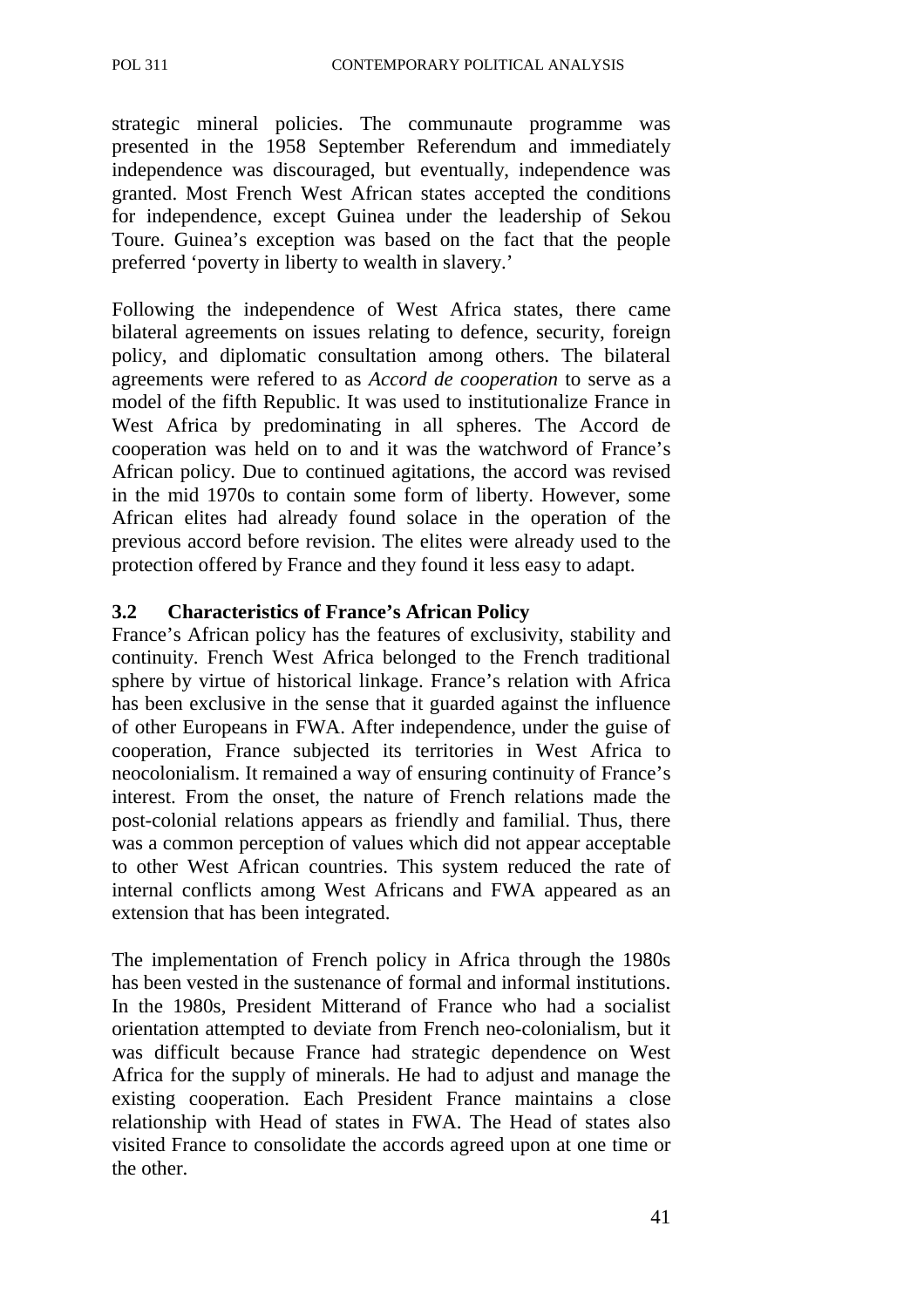In the process of implementing the accords, several ad-hoc conferences were held at the professional and diplomatic levels involving French and African ministers of various sectors. These meetings were to ensure that the domestic policies of FWA were monitored to prevent external influence and maintain French interest. The principle of non-alignment in the European continent made France a friend of the third world. This constituted a base in which France was able to build political and economic relations with countries outside her traditional jurisdiction. Till contemporary time, France has remained a powerful force in FWA and some other countries in Africa. This link is not common when compared to other European countries.

#### **3.3 France's Economic Relations with French West Africa**

France held on to Africa for cultural reasons to maintain the extension of its language and culture. It was argued that France really gained economically from its relations with Africa, but a point to note is that there was an established *strategic dependence*. France could not exist without African partnership because it needed regular supply of strategic minerals to maintain its power and influence in Europe. Apart from acquisition of strategic minerals and raw materials, Africa is a market for French manufactured goods, an outlet for capital investment and a prop to her currency.

#### *Strategic Raw Materials*

Immediately after independence was granted to African countries, the question of assured access to raw materials to ensure sustainability of the French economy became a bane to maintain the high technology industries. By 1980s, there was total dependence on Africa particularly, West Africa. France depended on Niger for Uranium, to the tune of about 100%. She depended on Guinea for Bauxite at about 90%, Phosphate in Togo at about 60%. The postindependence Accord de cooperation included defence agreement as to what France would offer to Africa while FWA would make sure there is exclusivity to France in the supply oil, natural gas, lithium, beryllium, thorium and helium. Apart from the exclusivity, France is largely involved in the provision of thermo nuclear energy to the world. To prevent FWA's diversification of supplies, France offered to provide security and defence to avoid threats from within and outside Africa.

#### **Trade**

France retained the trade system as it was under colonialism. The system remained as it were in the Companie francaise de 1' Afrique occientale (CFAO) and Societe Commericale de l'ouest afriain (SCOA). In contemporary times, the nature of trading activities is in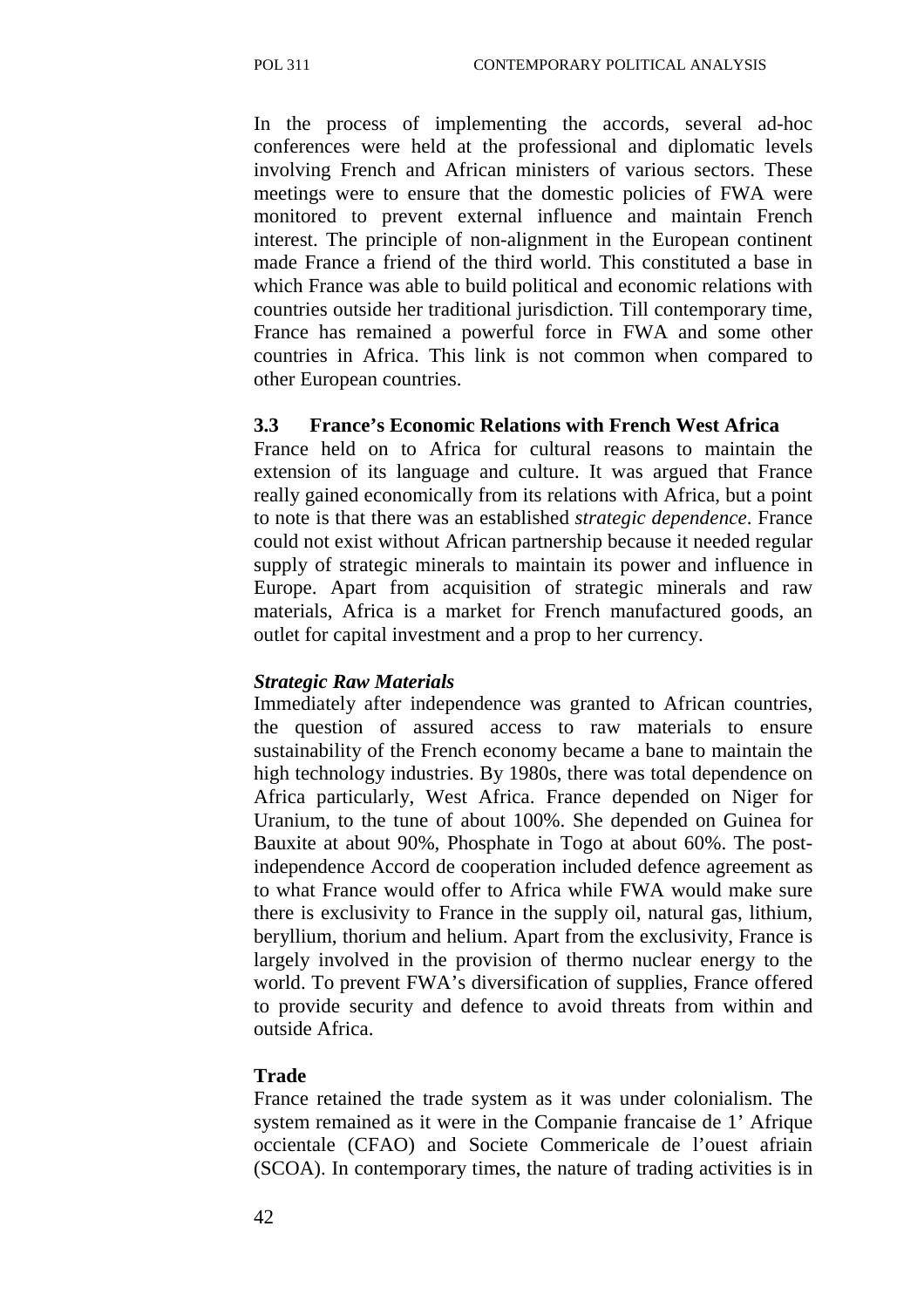line with the rules of the *economie de traite.* This rule implied that FWA is restricted to the function of producing commodities and France in the position of determining manufactured goods to be exported to Africa. The rules applied to only few countries in Africa because France wanted exclusivity and she preferred absolute noncompetition from other European countries. The few countries in FWA are Cote de Ivoire, Niger and Senegal. As at 1992, these countries formed about 25% of France's imports from Africa and 26% of exports to the continent. To France, this kind of trade relations is in line with her foreign policy towards Africa as the nations of interest were exclusive to her.

#### *Aid and Monetary Dependency*

As part of the issues in the Accord de cooperation, the French official development Assistance (ODA) was set up to function for dissemination of aids in form of finances. Year by year, the quantity of aid is decreasing, as at 1991, the aid to Africa was FF18, 300 million and by 1995 it was FF 7,730 million. However, much as there are steady decreases, France tailored the aids in such a way that there is exclusivity in the technical and cultural cooperation. In other words, France made sure that in spite of the fact that it decreases aids, its culture, language and human capital development are still maintained in their neo-colonial FWA.

On the issue of monetary dependency, France has taken it as a responsibility to defend her interest by formulating and implementing monetary policies of FWA. France controls the money supply that is, the circulation of currencies, the monetary and financial regulations, the banking operations, credit allocation and the budgetary and economic policies. This position of France could be described to have subjugated the position of FWA, such that in cases of devaluation no consultations are made to African decision makers. Thus, the CFA franc has ever remained dependent on French Franc. The economies of FWA are absolutely determined since there is no monetary autonomy.

#### **4.0 CONCLUSION**

To maintain unrivalled position among European countries, France had to hold on to Africa particularly, FWA. This kind of renewed relationship could be likened to the policy of association. FWA became a strategic base to ensure continuity in the existence of France. Generally, Africa had indispensable raw materials such as mineral deposits. These and others informed the decision to grant independence that continued to entrench neo-colonialism. Hence, the kind of autonomy granted was only partly political; the renewed France's relation still controlled the economy. In subsequent units,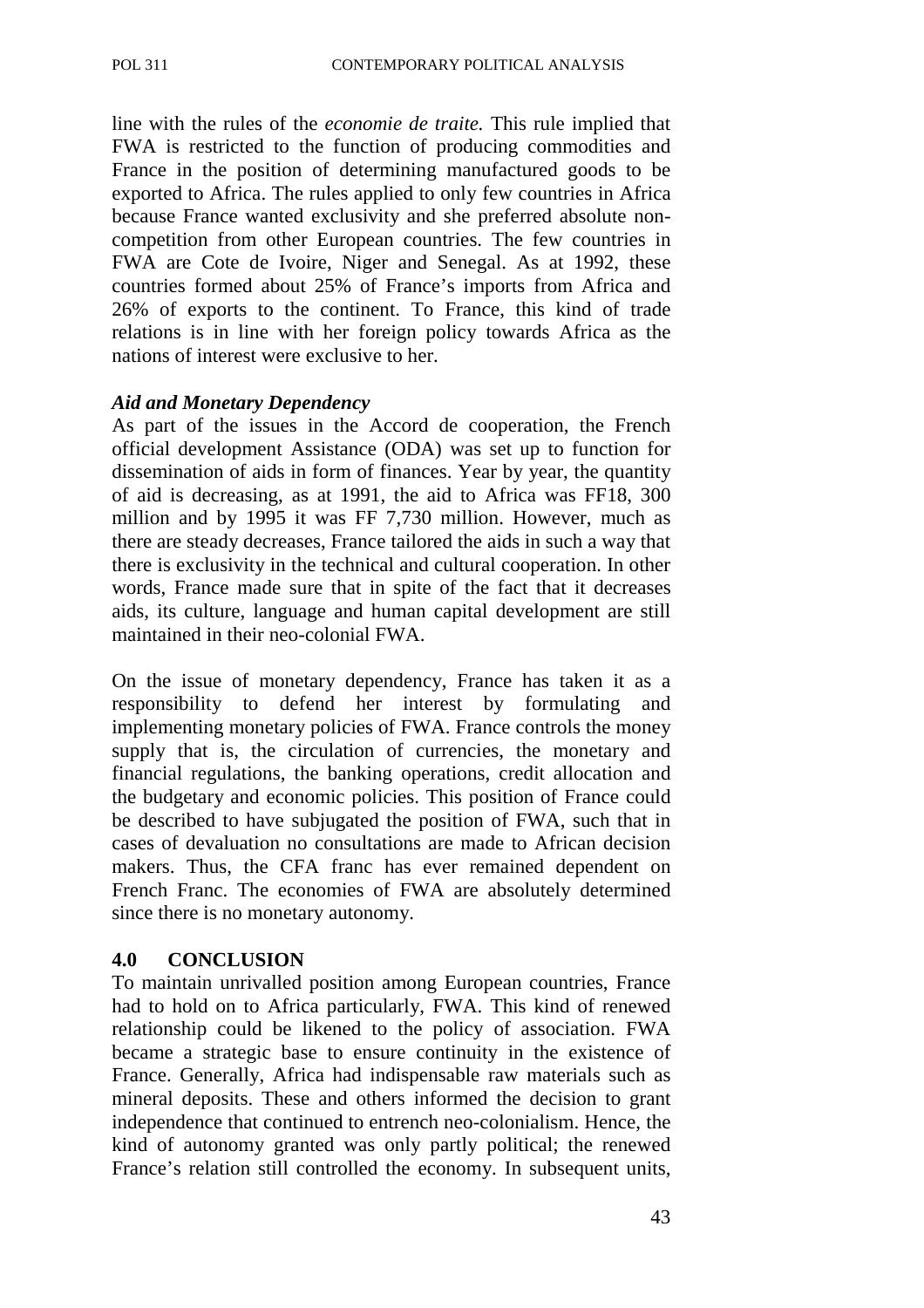you will see how this unfolds.

#### **5.0 SUMMARY**

After World War II, France maintained its glory of colonial power to strategically depend on FWA. This reflected in the bilateral arrangement and cooperation. France depended on mineral resources to maintain her nuclear industry. In return, France promised to provide defence and security services. But the problem is to what extent have the cooperation assisted in the development of FWA. The Accord de cooperation provided the framework for this form of relations.

#### **6.0 TUTOR-MARKED ASSISGNMENT**

Analyse the reasons for France's strategic dependence on French West Africa.

#### **7.0 REFERENCES/FURTHER READINGS**

Berg E. J., (1960) 'The Economic Basis of Political Choice in French West Africa; *American Political Science Review,* 54 (2): 391-405.

Gumming G., (1995) 'French Development Assistance to Africa: Towards a New Agenda' *African Affairs* 94 (376) : 383-398.

Maclean, M. and Szarka, J. (2010) *France on the World Stage: Nation State Strategies in the Global Era*. London: Macmillan.

Nwokedi, E (1995) France's Africa: A Struggle between Exclusivity and Interdependence," in R. Onwuka and T. Shaw (eds.) *Africa in World Politics*. London: Macmillan.

Ogunmola, D. (2009) "Redesigning Cooperation: The Eschatology of Franco-African Relations." *Journal of Social Sciences* 19 (3): 233-242.

Staniland M., (1987) 'Francophone Africa: The Enduring French Connection; *Annals of the American Academy of Political and Social Science.* 489: 51-62.

Taylor, I. (2010) *The International Relations of Sub-Saharan Africa*, London: Continuum.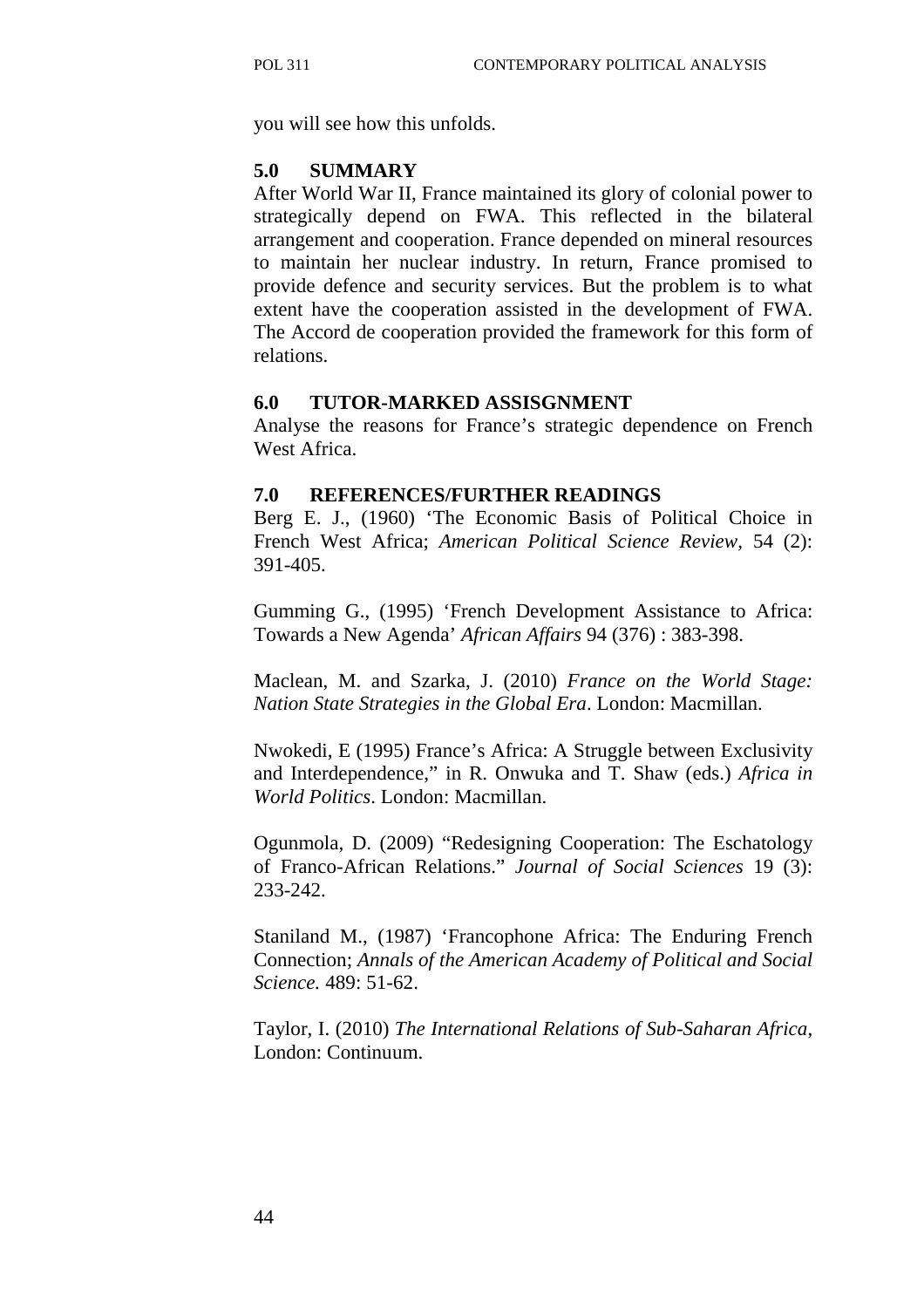# **MODULE 3 COLONIAL INTERNATIONAL RELATIONS OF FRENCH WEST OF FRENCH WEST AFRICA II**

| Unit 1 | French Capital and Political Economy of French West<br>Africa |
|--------|---------------------------------------------------------------|
| Unit 2 | Implications of Urbanisation and Education in FWA             |

Unit 3 Development of Political Parties in FWA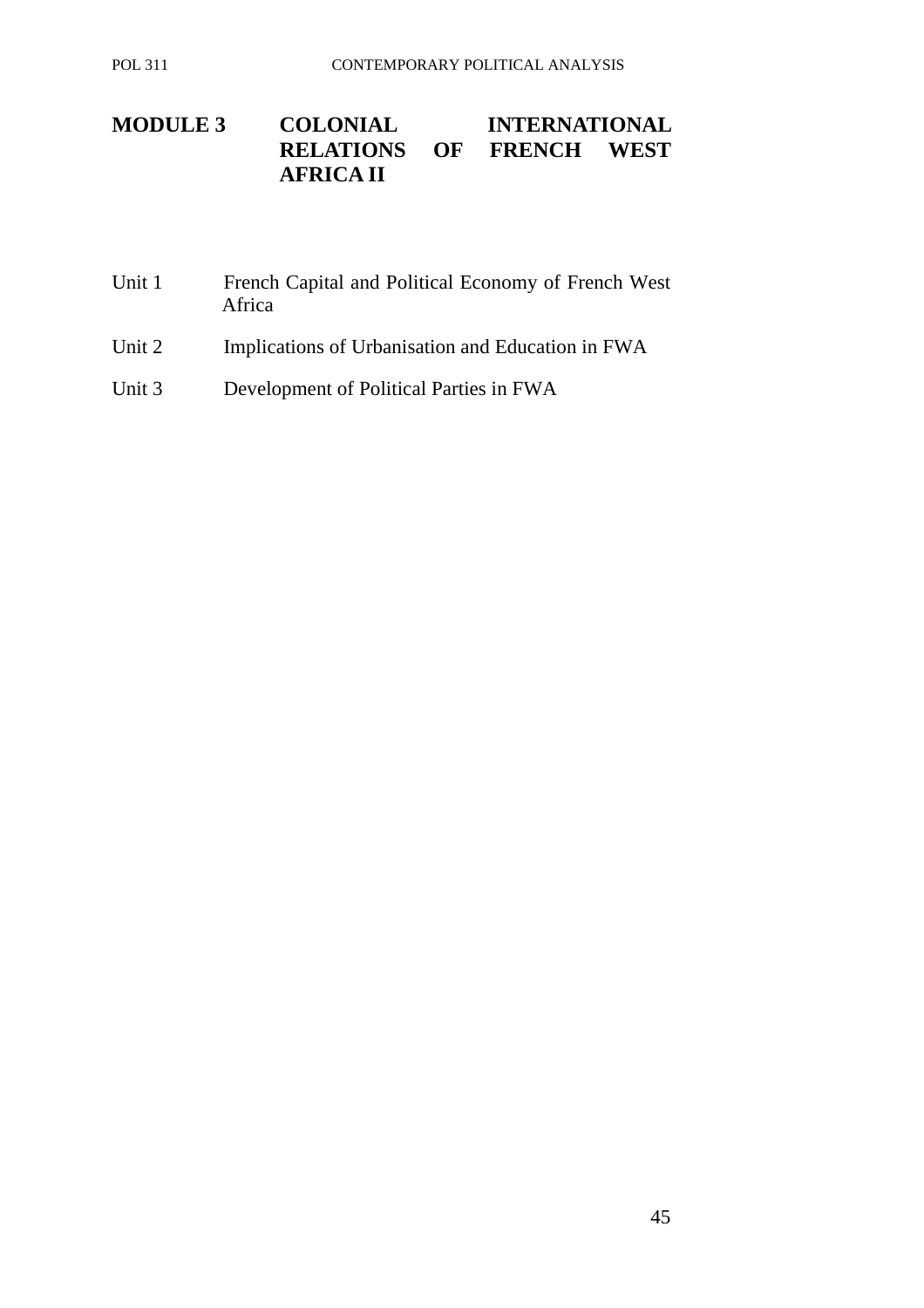# **UNIT 1** • **FRENCH CAPITAL AND POLITICAL ECONOMY OF FRENCH WEST AFRICA**

#### **CONTENTS**

- 1.0 Introduction
- 2.0 Objectives
- 3.0 Main Content
	- 3.1 French Content
	- 3.2 Repercussions of French Capital in FWA
	- 3.3 Federation in FWA
- 4.0 Conclusion
- 5.0 Summary
- 6.0 Tutor-Marked Assignment (TMA)
- 7.0 References/Further Readings

## **1.0 INTRODUCTION**

This module is the second part of the last module. Its focus is to examine the relations in FWA in the second part of twentieth century especially after the World War II and the early post colonial period. We are to analyse the nature and role of French capital and how it determined the relations with France. Indirectly, after the colonial period, the French still practiced the policy of association in furtherance of maintaining her stability among European countries and exclusivity for supply of natural resources from its former colonies. This is a new form of neo-colonialism. Subsequently, we shall examine the influence of this on the development of political parties and other issues.

#### **2.0 OBJECTIVES**

At the successful completion of this unit, you should be able to:

- discuss the effects of French capital in French West Africa
- analyse the effects of French capital on Federalism

## **3.0 MAIN CONTENT**

#### **3.1 French Capital and Political Economy of French West Africa**

At this stage, you should have observed that there was general change in the Third World after the World War II. Most of the infrastructural developments were financed from capital accrued from the colonial powers. The finances came in through grants from France. From 1947 to 1956, such grants totaled 170 billion CFA francs. This financial relationship and dependence on the part of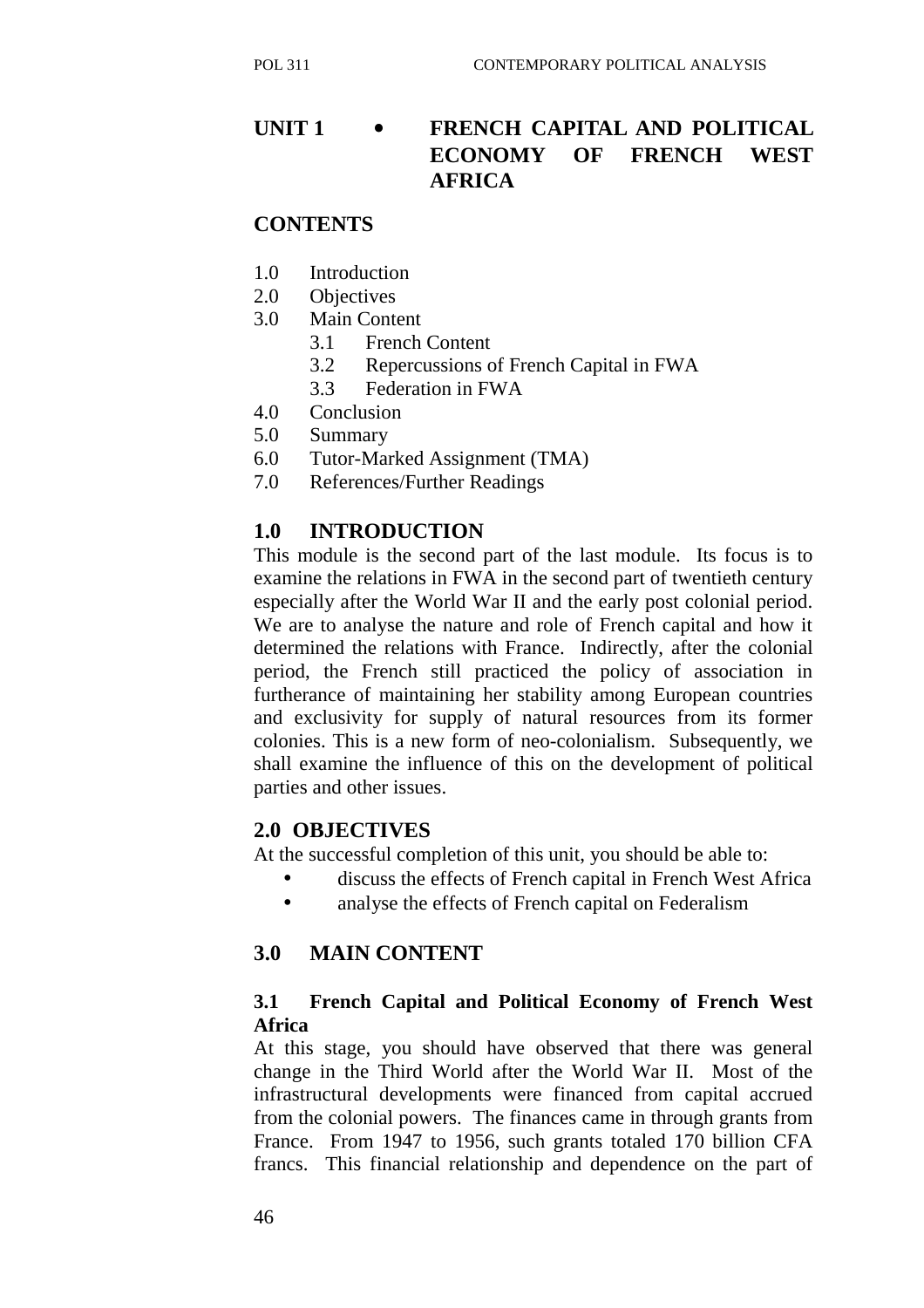French West Africa (FWA) has been so complex that even after independence in FWA, policies could hardly be made without reference to French government. Even among the governments in FWA, this dependence was inevitable in state expenditures, as ordinary expenses were drawn from French grants. This kind of relationship cannot but have its repercussions.

## **3.2 Repercussions of French Capital in FWA**

This form of relationship created more class difference among Africans, as the few who had the opportunity to participate in governance were the only ones that benefited. The resultant effect of such representation was that Africans specifically the masses hardly participated in planning that could enhance meaningful development. Besides, the French firms and multinationals had made huge profits from such relationship. In other words, economic planning had been done without consultations with Africans. Much of the outcome of economic plans could hardly be of benefit to African masses as they were planned for the elites.

In French West Africa, to reduce the rate of expenditure on manpower, most of the economic policies favoured the importation of French labour to work in FWA. The local manpower was rarely utilized to avoid incurring cost on wage payments. French men were used in staffing the administrative sector and the professionals in the private sector of the economy. The rare opportunity given to Africans was to hold positions as junior clerks and unskilled workers that attracted meager salary.

A third repercussion was the effects on nationalism and selfgovernment in West Africa. In other parts of Africa, especially in British West Africa, the post-World War II era was a global opportunity to intensify nationalist's activities for self-government. However, such agitations were absurd to the French government. There were open demands for self-government as the agitators remained passive. African political parties were not allowed to develop, hence FWA leaders who realized the need for selfgovernment worked secretly for Africanisation. An added disadvantage was the structure of the Fourth Republic in France. The Republic favoured mass influx of Frenchmen into FWA. Ordinarily, the job positions left for Africans were ripped off to the French personnel who became important in decision making and ultimately, suppressed agitation for self-government. Invariably, FWA was extension of France which could not ensure participation of Africans.

Fourth, was the uneven development among FWA states. In the areas nearer to the coast, there was more infrastructural development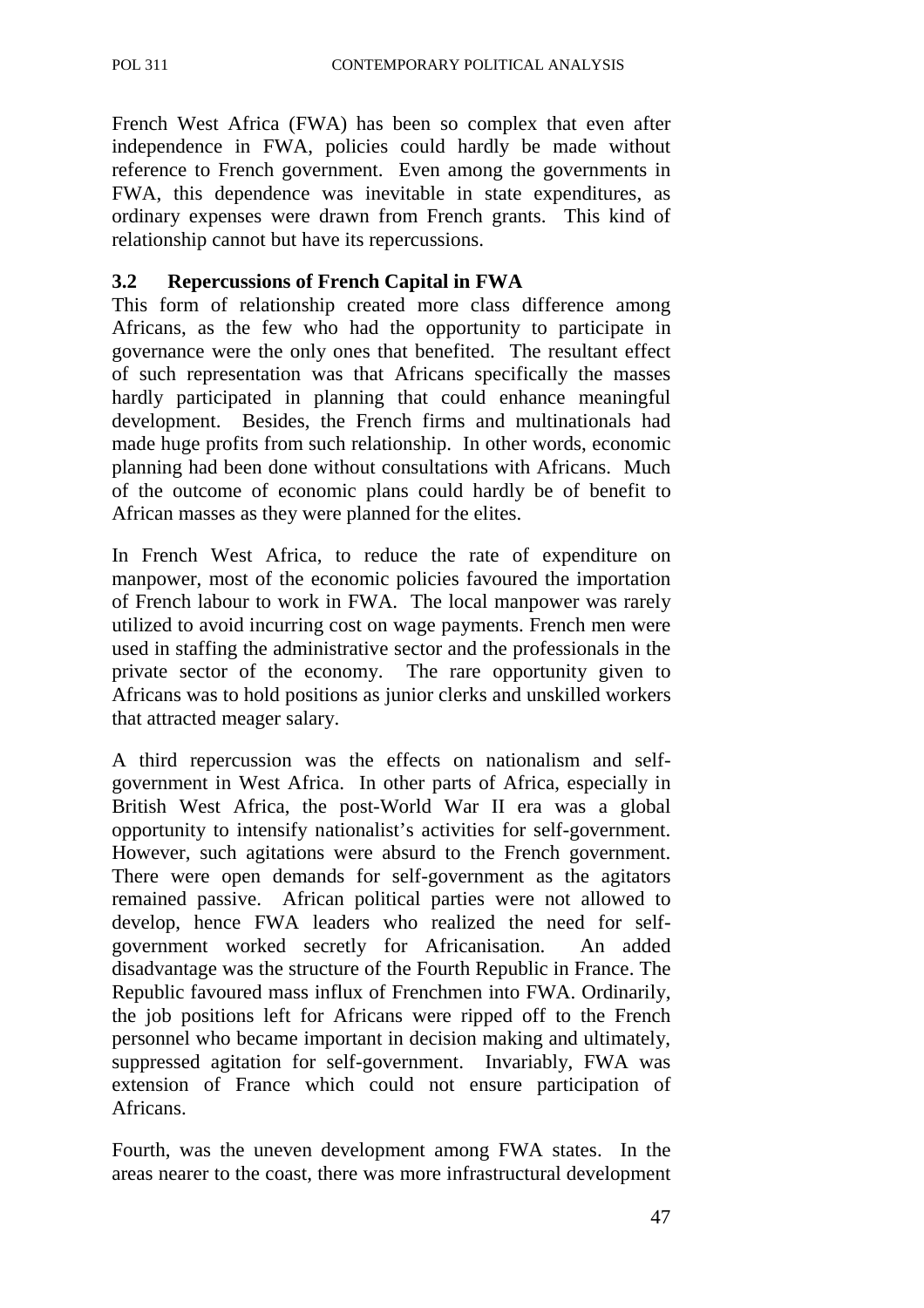that made urbanisation very significant. The coastal states such as Guinea, Senegal, Cote de Ivoire and Dahomey witnessed significant growth. In spite of the concentrated growth, the fact that most Africans were rarely involved in development planning did not enable the evolution of a national economy. The likes of Senegal and Cote de Ivoire lacked indigenous economic decisions; such decisions were tied to the global market. Even among FWA countries there was no room for intra-group trade. In spite of the bottle necks, there evolved trade blocs in FWA. There was the Senegalese-Mauritania-Sudan bloc; Guinea alone; Cote de Ivoire and Upper Volt bloc; and Dahomey and Niger bloc. Sudan was the only opportune to trade across FWA, it related with Senegal and Cote de Ivoire. Apart from trade, there was a kind of labour relations in which Sudanese were sent to both countries to work.

The trade relations was basically between the interior and the coast, in which goods were moved from the ports to the interior and food commodities were moved from the interior to the coast. Each nation did not evolve an economy of its own. In other words, French control made FWA a global region. This regional global connection could be attributed to the way in which the rail networks were constructed. As it was done in Nigeria, which was limited to the country alone, that of FWA cut across all the countries in the region. The problem of transportation hindered the evolution of a national economy as each country possessed a kind of autarchic infrastructure in terms of factories. It would have been possible if each country had its development facilities but the operations of such facilities depended on French presence in FWA.

#### **3.3 Federalism in FWA**

As you know, Federalism is a system in which there is central and component government. The central government was powerful, while the component units were relatively weak. French colonial administration in West Africa forged together the nations in West Africa and operated it through a federal system. The federal system was operated to ensure administrative convenience. The purpose was to avoid incurring much cost on administrative coordination. Apart from the cost of operation, the government in France was an advocate of centralized government. Thus, this system on the part of French government was a way of spending less. This system was adopted before the twentieth century.

By the twentieth century, federalism in FWA practiced the principle of economic self-sufficiency that was adopted by France for the colonies. This principle applied that the colonies were to become self-reliant. This was done to relieve French Treasury in Paris. The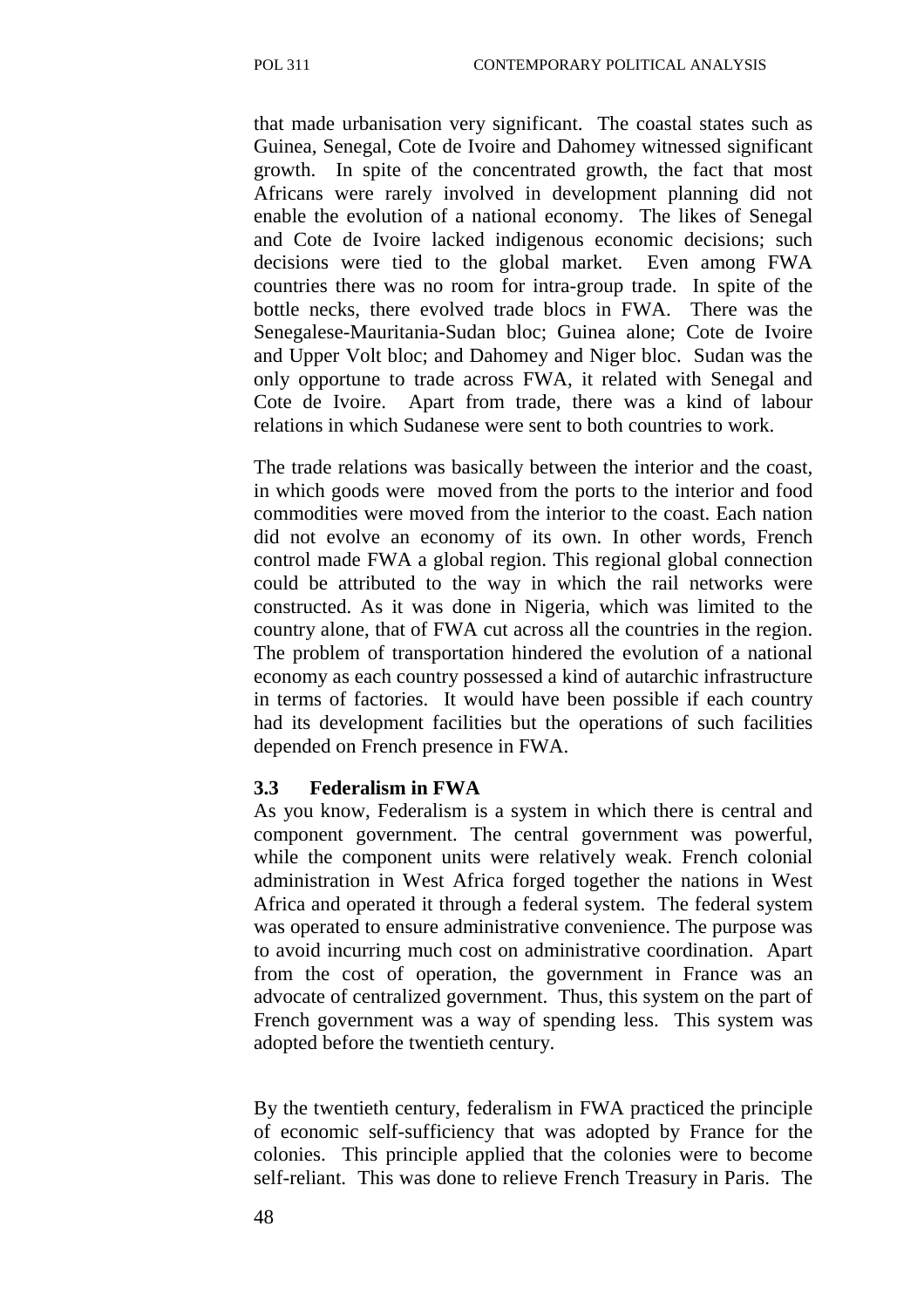poorer colonies were subjugated to the richer ones. The poorer ones were those at the interior such as Niger and Sudan. The richer ones were Senegal and Cote de Ivoire. By 1905, the general budget of FWA was launched to centralize revenue and expenditure. The revenues that made up the general budget were taxes from exports and imports which were mainly sourced from Dahomey, Senegal and Cote de Ivoire. The contributions of these countries generated political tensions as there were uprisings against the use of revenues from the limited areas to service the whole of FWA. Specifically, Cote de Ivoire, experienced the worst situation of political tension as the activists advocated for the abolition of French Federalism. The unrest in Cote de Ivoire was based on economic grievances that characterised the federal structure. Federalism in Nigeria was absolutely different from that of FWA; the structure in FWA was part of issues that facilitated the agitation for independence.

However, only few of the FWA countries were initially interested in independence because they had already depended on French style of administration. Hence, there were hesitations in opting for selfgovernment. To the poorer states of Guinea and Sudan, the independence was a disadvantage as there would be a cutback in sources of fund. Due to international pressure, France was ready to grant independence to FWA, but to FWA it was not so acceptable, even though there were African based political parties. The FWA did not bother on any sense of economic responsibility. The agitations of the political parties were based on the principles of equality in revenue allocation. Thus, in either the delay or in the eventual acceptance of independence by African leaders, economic factors were the basis for independence; FWA was still very much attached to its colonial roots.

#### **4.0 CONCLUSION**

As it was in British West Africa, the FWA was developed to foster continued French interest. The circulation of French capital had a systemic impact on the political economy. It had the repercussion of reducing the pace at which self-government became meaningful. Instead of reverting to the traditional political economy or making each nation retain absolute identity, the whole of FWA was administered and networked as a single nation. This also reduced absolute independence.

#### **5.0 SUMMARY**

There was a vivid financial dependence on FWA. This was basically due to the nature of French interest and governance in Africa right from the nineteenth century. Most of the economic plans were implemented without consultations with Africans and in fact the type of education system practiced did not make the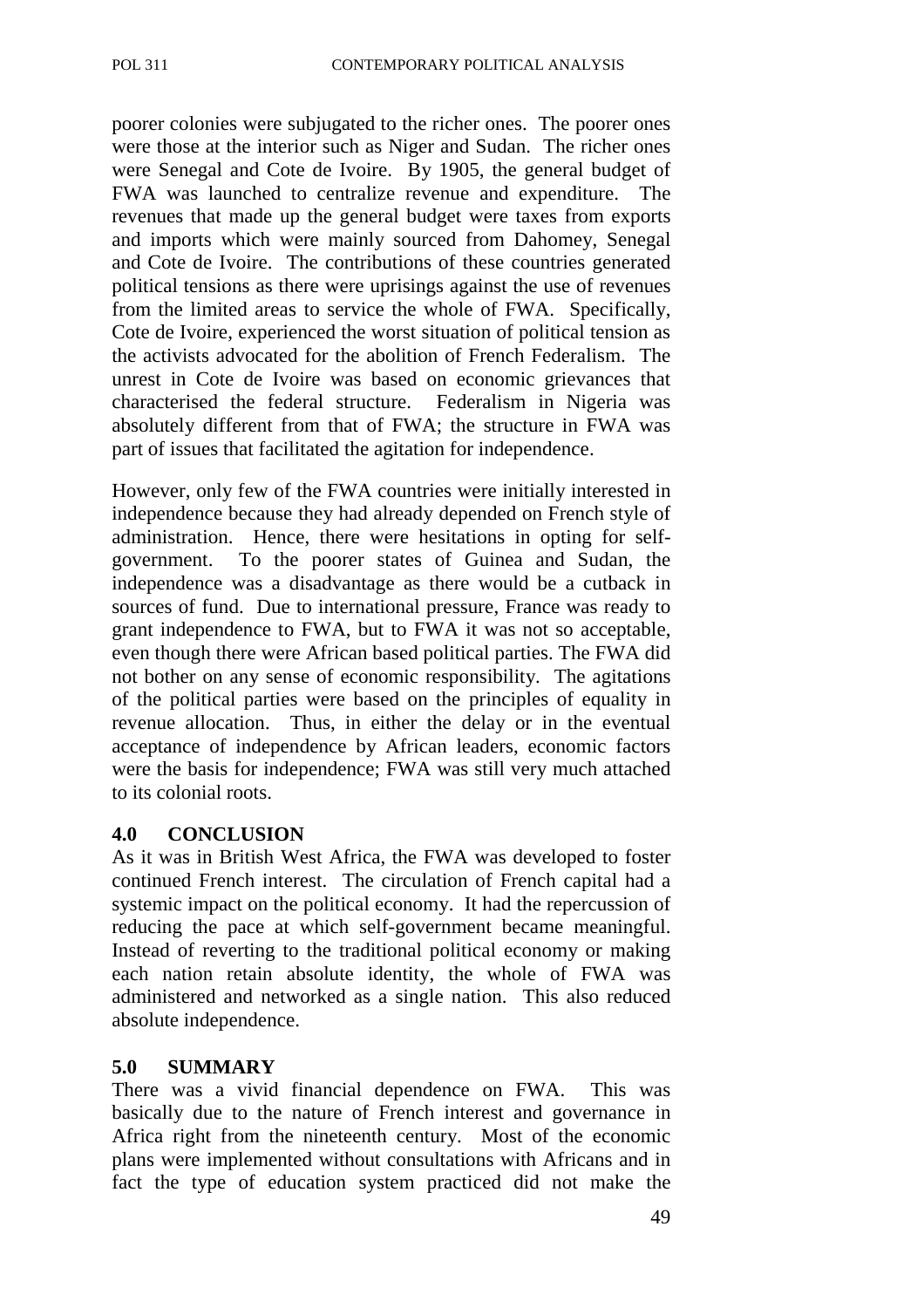activities of the nationalists swift in challenging French influence on the political economy.

#### **6.0 TUTOR-MARKED ASSIGNMENT**

Analyse the effects of French capital on the political economy of French West Africa.

## **7.0 REFERENCES/FURTHER READINGS**

Berg E. G., (1960) 'The Economic Basis of Political in French West Africa' *American Political Science Review* 54 (2): 391-405.

Gumming G., (1995) 'French Development Assistance to Africa. Towards a New Agenda' *African Affairs* 94 (376): 383-398.

Staniland M., (1987) 'Francophone Africa: The Enduring French Connection' *Annals of the American Academy of Political and Social Science.* 489: 51-62.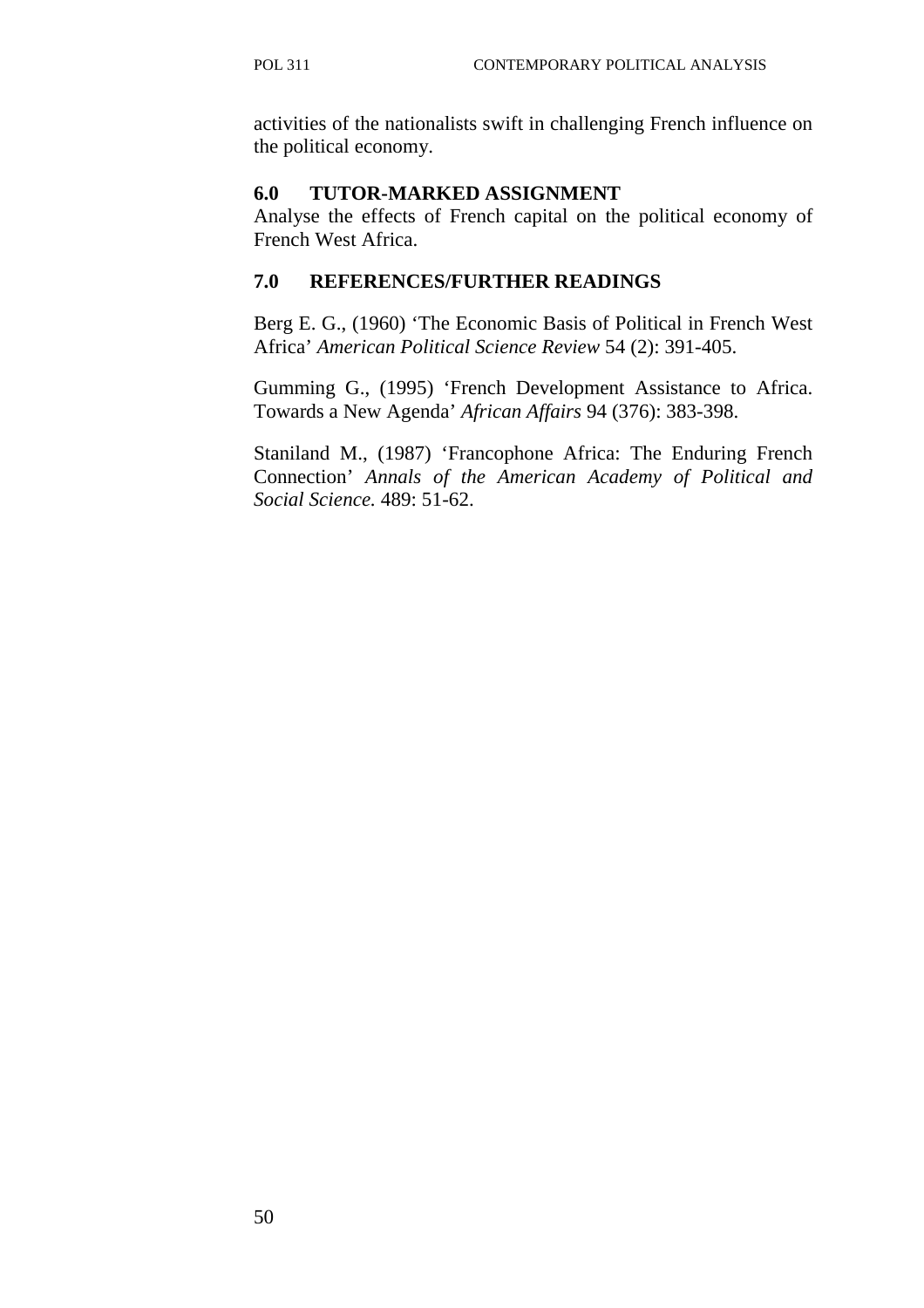# **UNIT 2** • **IMPLICATIONS OF URBANIZATION AND EDUCATION IN FWA**

#### **CONTENTS**

- 1.0 Introduction
- 2.0 Objectives
- 3.0 Main Content
	- 3.1 Implications of Urbanisation and Education in FWA
- 4.0 Conclusion
- 5.0 Summary
- 6.0 Tutor-Marked Assignment (TMA)
- 7.0 References/Further Readings

## **1.0 INTRODUCTION**

The linking of coastal areas in FWA to the interior opened up another kind of civilization which the citizens opted for as the most viable alternative. There was massive movement from the rural to urban areas. In spite of the influx, there was inequality in the standard of living and access to education. It was only few Africans and French that had the better access. In this unit, we shall be examining effects of urbanization and education in FWA.

It is important to know that education as it was during the colonial period in FWA was not favourably planned for the masses, but towards the end of colonialism, the policy of association became manifest as African values were allowed to thrive with French education system.

## **2.0 OBJECTIVES**

At the end of this unit, you should be able to:

- describe the French education system at the initial stage
- discuss the implications of French education system
- analyse the impact of urbanization on FWA

## **3.0 MAIN CONTENT**

#### **3.1 Implications of Urbanisation and Education in FWA**

The provision of infrastructure such as railroads, industries and transport facilities accounted for the emergence of modern cities in FWA. After World War II, places like Dakar, Abidjan, Cotonou, Bamako, Niamey, Bobo Dioulasso and Ouagadougou had a geometric progression in their population. These towns were important to the commercial activities controlled by France.

There was movement into the cities from the rural areas. On the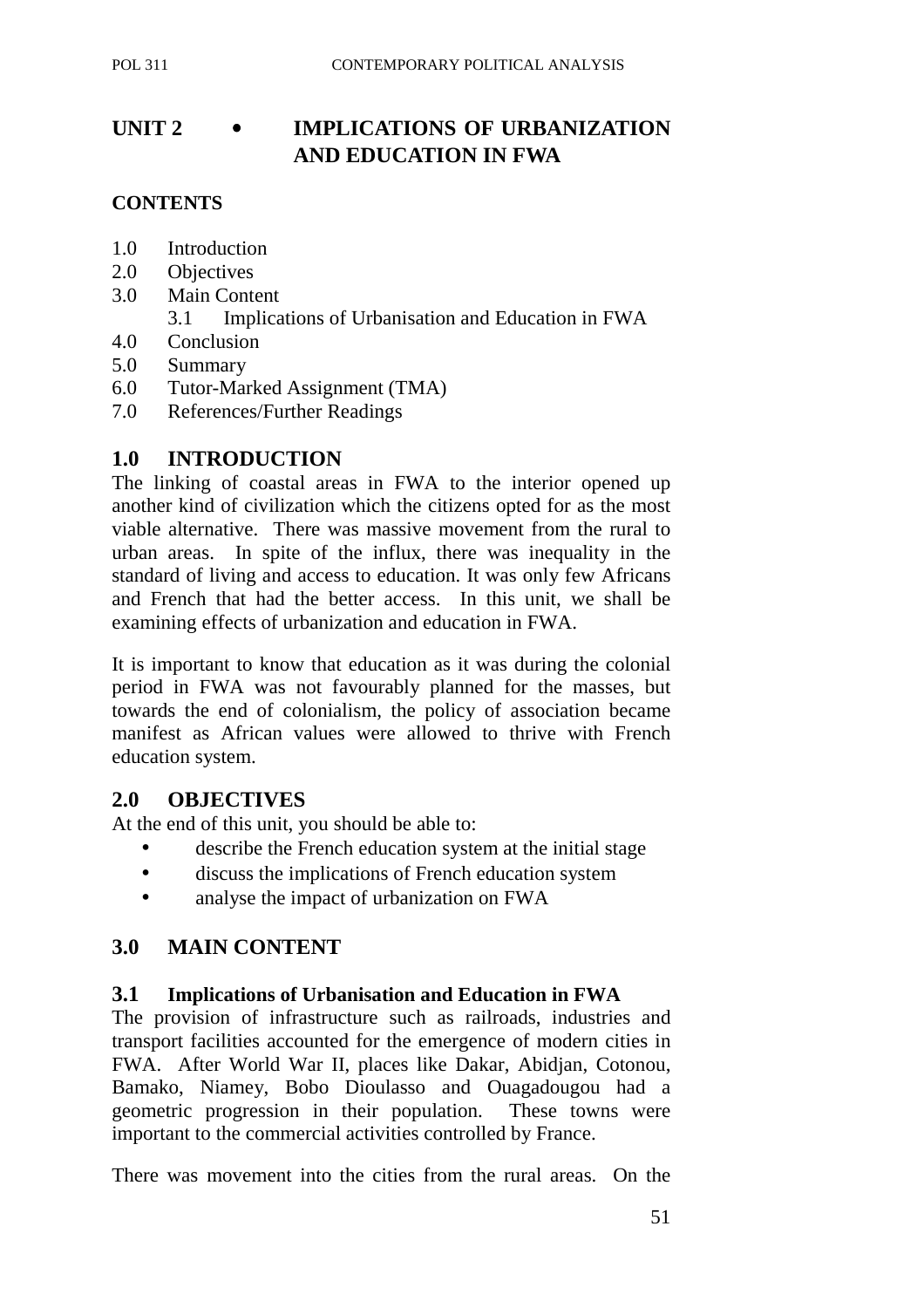other hand, people migrated to the cocoa plantations to provide cheap labour and to work for the development of colonial agriculture. The migration was due to the bid to gain from wage labour and it was an opportunity to escape from the authoritarian district officers and chiefs who had been empowered by French orders. Migration to the cities led to construction of temporary houses occupied by Africans, while Europeans (French) maintained rigidity as they officially segregated their resident from those of Africans.

There was a drastic impact on the culture and since there were diversity in culture and language, French urbanization affected people's way of life in the cities. Contact with Frenchmen changed tastes and habits from traditional oriented to French oriented. The religious practices, dressing and feeding mode were absolutely changed. The fall-outs of such changes were excessive drinking, prostitution and crime. Much as the infiltration of French culture encouraged social vices, the traditional groupings and associations were formed to ensure people got what they wanted in the cities. The urban associations led to retribalisation process as there were competition and scramble for facilities, opportunities and resources in the cities. The associations performed the role of providing services to people of the same tribe and served as saving clubs for acquiring loans when needed. A positive side to ethnic togetherness in the cities was that it facilitated political awareness as it was easy for workers' unions to interact and form solidarity groups for independence movements.

Education in FWA was meant to absorb Africans as total French citizens that would absolutely disown African culture. This was simply a major attribute of the policy of assimilation. Thus, Africans that received French education in the twentieth century tended to become French in their thoughts and interests. French government sponsored school started by Faidherbe in Senegal was part of efforts to seek the interest of the Muslim population. The school was initially meant for the sons of Chiefs and it was subsequently spread to new areas of French influence. The French government embarked on the school projects because the Roman Catholic and other Christian missions had established schools that were hostile to the interest of the majority Muslim population.

Education became an easy tool for the French policy of assimilation in West Africa when the Church was separated from the State in France. Hence, in the colonies, the French government unified the school system in 1903 in FWA to reduce the power of the mission schools. The schools trained manpower as recruits for subordinate posts in French administration and commerce. The best performed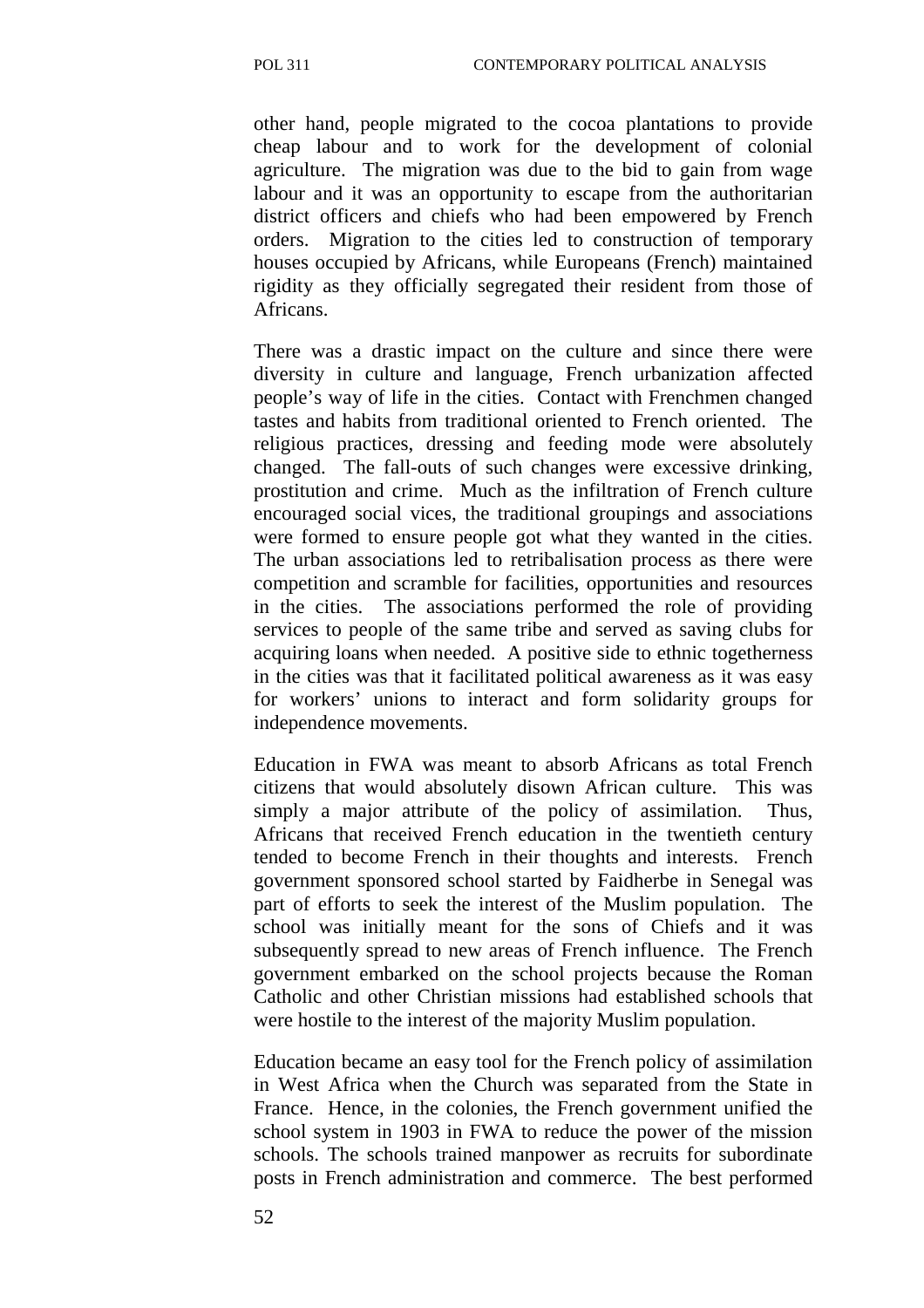students were sent to Ecole William Ponty at Dakar for teacher training to provide manpower for the schools. But the establishment of the teacher training college exposed Africans to the need for agitations for self-government. Most of the political leaders after World War II attended the college. The alumni from the school formed a network of ideas for independence.

The education system was meant to provide elite that would act as Frenchmen, which was in line with the policy of assimilation and at the same time provide manpower that was suitable for French administration and economic interest in West Africa. By providing manpower for French administration in West Africa, mass education system was adopted in which everyone was encouraged to attend primary schools and the only language of instruction was French. The elitism in French education was evident in the establishment of Lycee Faidherbe in the Old towns of Senegal where there was special education for French Universities. The opportunity of Lycee Faidherbe was limited as it was meant for few Africans. The curriculum of this school was similar to the curriculum in France. After qualification from this school, only the wealthy parents could send their children to France. Among the Africans that were able to weather the storm were the likes of Lamine Gueye and Leopold Sedar Senghor.

On the reverse of the goals of assimilation, the products from Universities in France were those who opposed the practice of assimilation in FWA. Leopard Senghor began to assert African values of negritude and culture. In support of Senghor, Ponty graduated from Cote de Ivoire (Ivory Coast) and Guinea began to express interest in the values of African history, theatre and dance.

At a point, the French government decided to adopt the policy of association in its education system. This was due to the failure at World War II and the competition for power among European countries. France was only left with Africa as a source of power; hence a way of maintaining stronghold was that the education policies were relaxed to accommodate more Africans. The educational facilities in Africa were expanded, more scholarships were provided to study in universities. At independence, the provision of scholarships increased the number of university graduates in FWA. Again, this increase facilitated the development of political parties.

The competition among cities in FWA was due to the manner in which infrastructures were provided. Being a coastal city, the institute of higher education in Dakar was upgraded to a university status similar to French university system in 1953. Similarly, a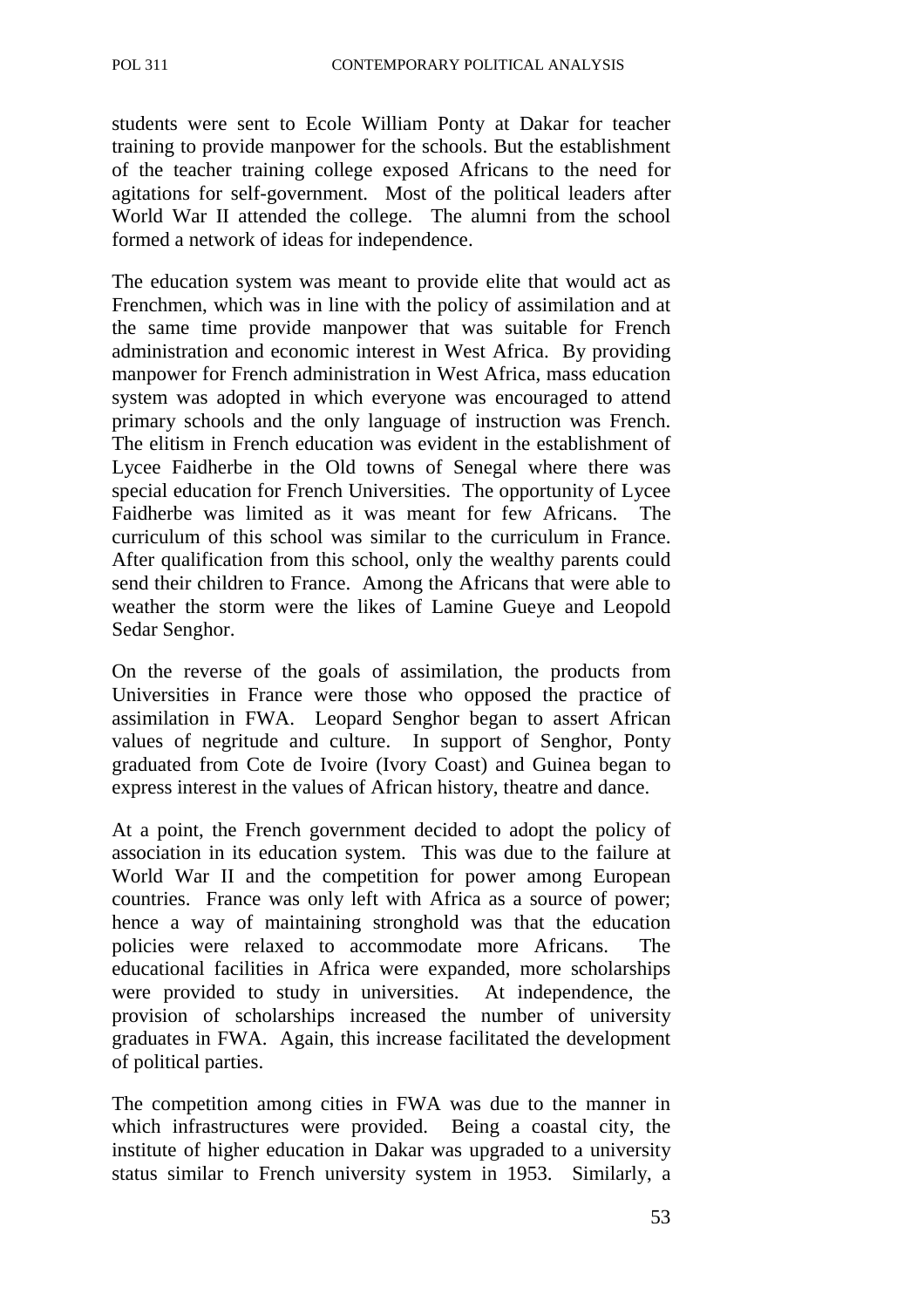university was established at Abidjan. The Universities were established due to the efforts of the likes of Senghor who debunked assimilation. But despite the establishment of these universities, some African elite preferred to attend French Universities. At the level of secondary education in the French system, there was a very rigorous training with emphasis on French language. This affected the thoughts of French Africans on the need for a French commonwealth because their modes of life had been shaped by French culture.

#### **4.0 CONCLUSION**

It is obvious that the education system brought at the initial stage was meant for the elite and mass education was for the masses to provide semi-skilled manpower in French administration and the curriculum was meant to absorb them as total French citizens. Despite the initial inequality, accessibility to education and availability of institutions later became widespread but it was slower than that of British West Africa.

#### **5.0 SUMMARY**

The introduction of French education totally absorbed Africans. As it created the practice of social vices related to French civilization, the entire African values was neglected. With the rural-urban migration, new consciousness of Africanism emerged as there were township or ethnic associations and other groups formed in the city. In spite of the new life in the cities, it affected the rate of involvement in agricultural production among other things.

#### **6.0 TUTOR-MARKED ASSIGNMENT**

Analyse the French education system, considering the factors that led to the emergence of Leopold Sedar Senghor, among others as nationalists in French West Africa.

#### **REFERENCES/FURTHER READINGS**

Ade-Ajayi J. F. & Espie I., (1965) *A Thousand Years of West African History,* Ibadan: Ibadan University Press.

Chafer T., (1992) 'French African Policy: Towards Change' *African Affairs.* 91(362): 37-51.

Kesteloot L. & Kennedy E. C., (1990) 'Senghor, Negritude and Francophonie on the Threshold of the Twenty-First Century' *Research in African Literatures.* 21 (3): 51-57.

Robinson D., (2002) 'Paths of Accommodation: Muslim Societies and French Colonial Authorities in Senegal and Mauritania,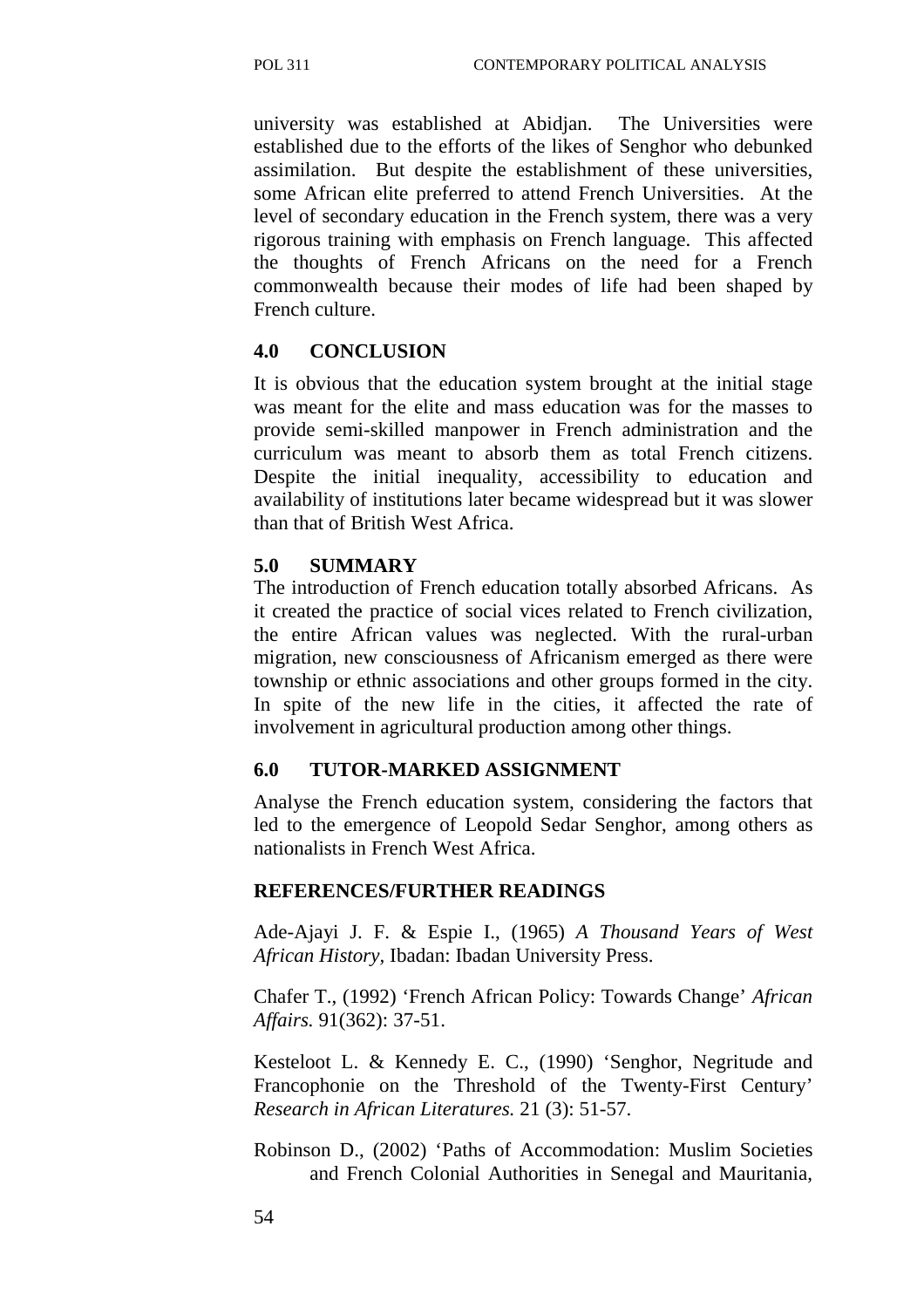1880-1920'. *Journal of African History.* 43 (2): 345-346.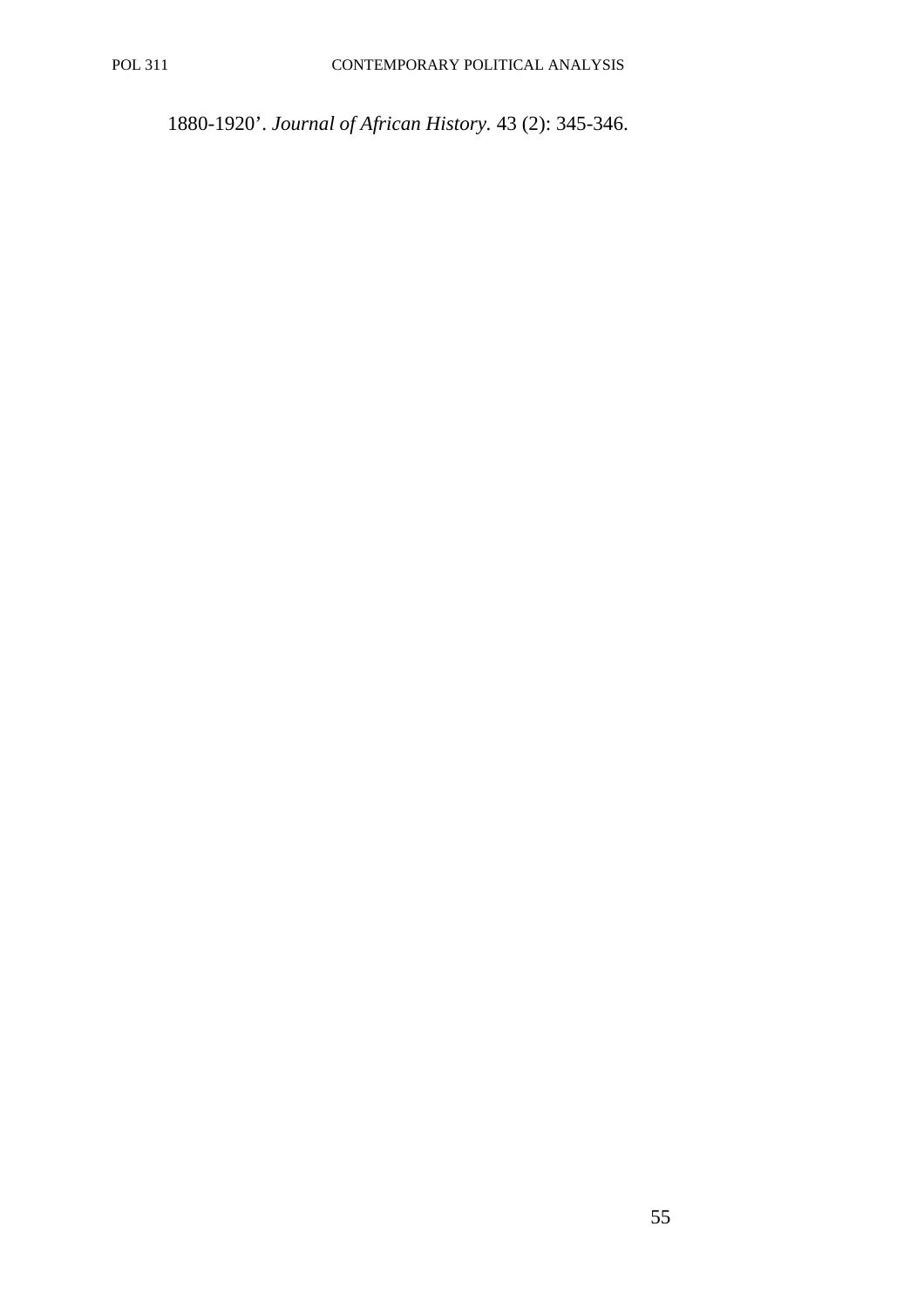# **UNIT 3** • **DEVELOPMENT OF POLITICAL PARTIES IN FRENCH WEST AFRICA**

# **CONTENTS**

- 1.0 Introduction
- 2.0 Objectives
- 3.0 Main Content
	- 3.1 Development of Political Parties in FWA
	- 3.2 The Struggle for Independence 1956-1960
- 4.0 Conclusion
- 5.0 Summary
- 6.0 Tutor-Marked Assignment (TMA)
- 7.0 References/Further Readings

#### **1.0 INTRODUCTION**

The previous unit sought to introduce you to the new institutionalism as an emerging approach in contemporary political analysis. In this unit, you will again be introduced to another interesting approach in contemporary political analysis: the political culture approach. This unit will begin with a typical definition of what is referred to as political culture. You will also be introduced to the basic assumptions of the approach and its weaknesses. As you will soon see, although culture has been used as an explanatory variable for as long as humans have been studying politics, the scientific field of "political culture" itself is relatively new and was not established under that name until the 1950s when it was introduced in the United States. Until that time, one common form of study, linking values and attitudes to behaviour, was the "national character" study, which was typically conducted by various forms of observation within a single country. These studies generally offered such crude and impressionistic blanket descriptions as Asians are "inscrutable," German's are "authoritarian," Americans are "rugged individualists," and Canadians are "peaceful, honest and boring" (Jackson and Jackson, 2000:115).

## **2.0 OBJECTIVES**

At the end of this unit, you should be able to:

- analyse the processes that accounted for the formation of political parties; and
- discuss the dynamics in the operation of the political parties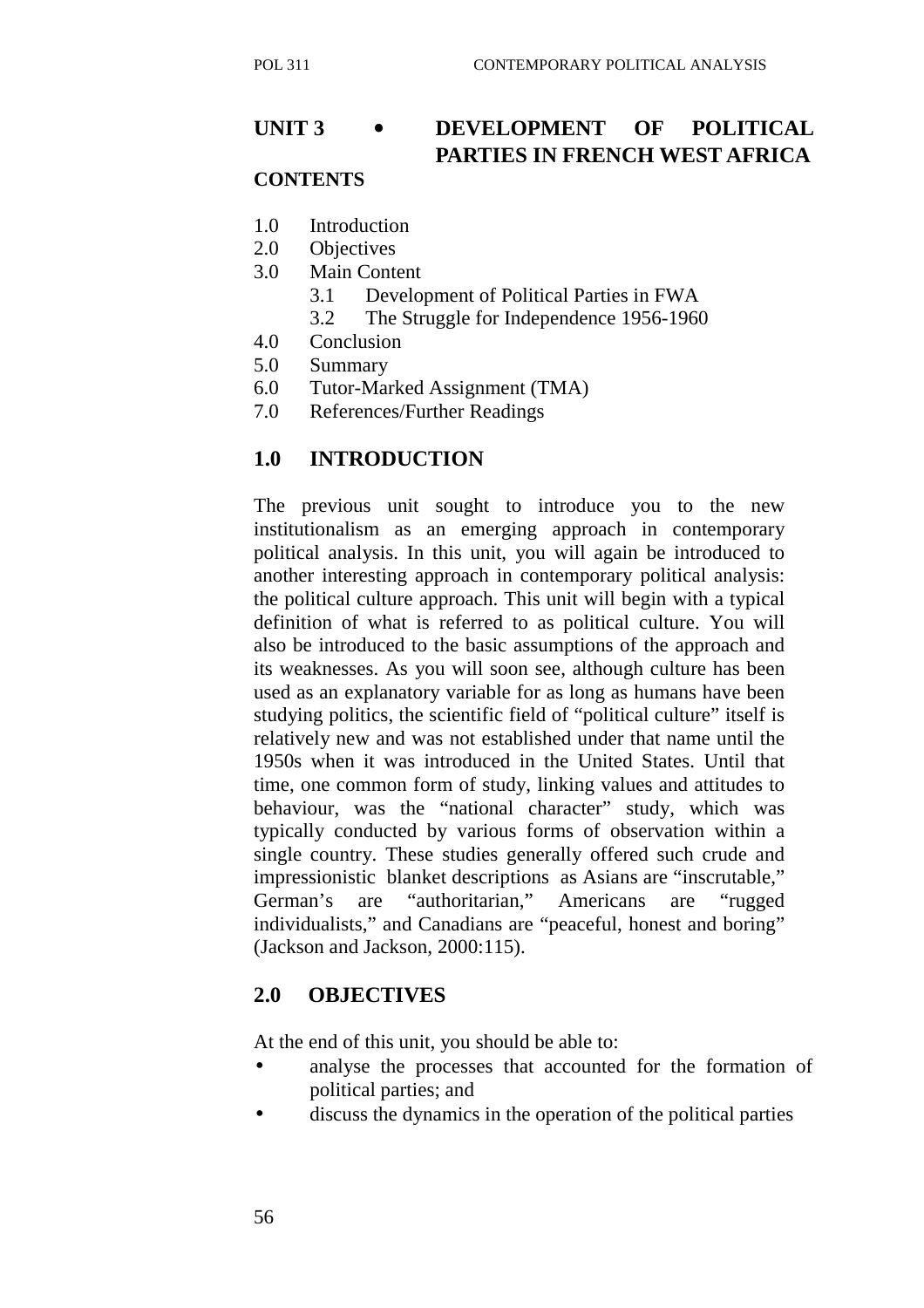# **3.0 MAIN CONTENT**

#### **3.1 Development of Political Parties in FWA**

After World War II, political study groups and trade unions emerged in the cities of FWA. The groups emerged to challenge the existing order. The initiatives for such were spurred by French Communist and Socialist parties in France. The French Socialists provided political training for Africans who felt the need for change. The first training ground was the election into the Constituent Assemblies. It was an open opportunity for political activities in FWA. The members of the Constituent Assemblies acted as deputies in Paris. In other words, the idea of nationalism in FWA did not emerge from internal national consciousness, rather it was externally driven. The deputies in Paris were affiliated with French parties in the Constituent Assembly. At a point, during the second Constituent Assembly the African deputies issued manifesto to disengage the Conservative French colonial interests. A step in this direction was the call for an all- African political organization at Bamako to synthesise the efforts of Africans on the agitations for equality and autonomy.

The Bamako meeting brought together delegates from trade unions, study groups, elite associations and the newly formed territorial political parties in 1946. It was agreed upon that there should be unanimous support for the position taken by the African deputies in Paris. The position was geared towards the establishment of interterritorial party – *Rassemblement Democratique Africaine (R.D.A.).* The RDA was a combination of all political groups in FWA.

#### **Operation of** *Ressemblement Democratic Africaine* **(RDA)**

The RDA brought together political groups in FWA, most of those who constituted the RDA came from Guinea, Sudan and Dahomey with the exception of Senegal because of Leopard Sedar Senghor and Lamine Gueye who believed and affiliated to French socialism. The lack of interest in Senegal made Houphonet Boighy the leader of RDA. The crux of the RDA was to ensure that the Constituent Assembly really worked in favour of nationalist agitations. This aim was achieved at the November 1946 election to the National Assembly when seats were won in many territorial assemblies. In spite of the seats won, it was only in Cote de Ivoire that majority seats were won. It was quite obvious that the RDA could not exist in isolation, thus the RDA aligned with The French Communist party to pay attention to colonial reforms because it was the only party in Paris that supported reforms. Unfortunately, it was a time when the French Communist party was facing opposition due to the Cold War.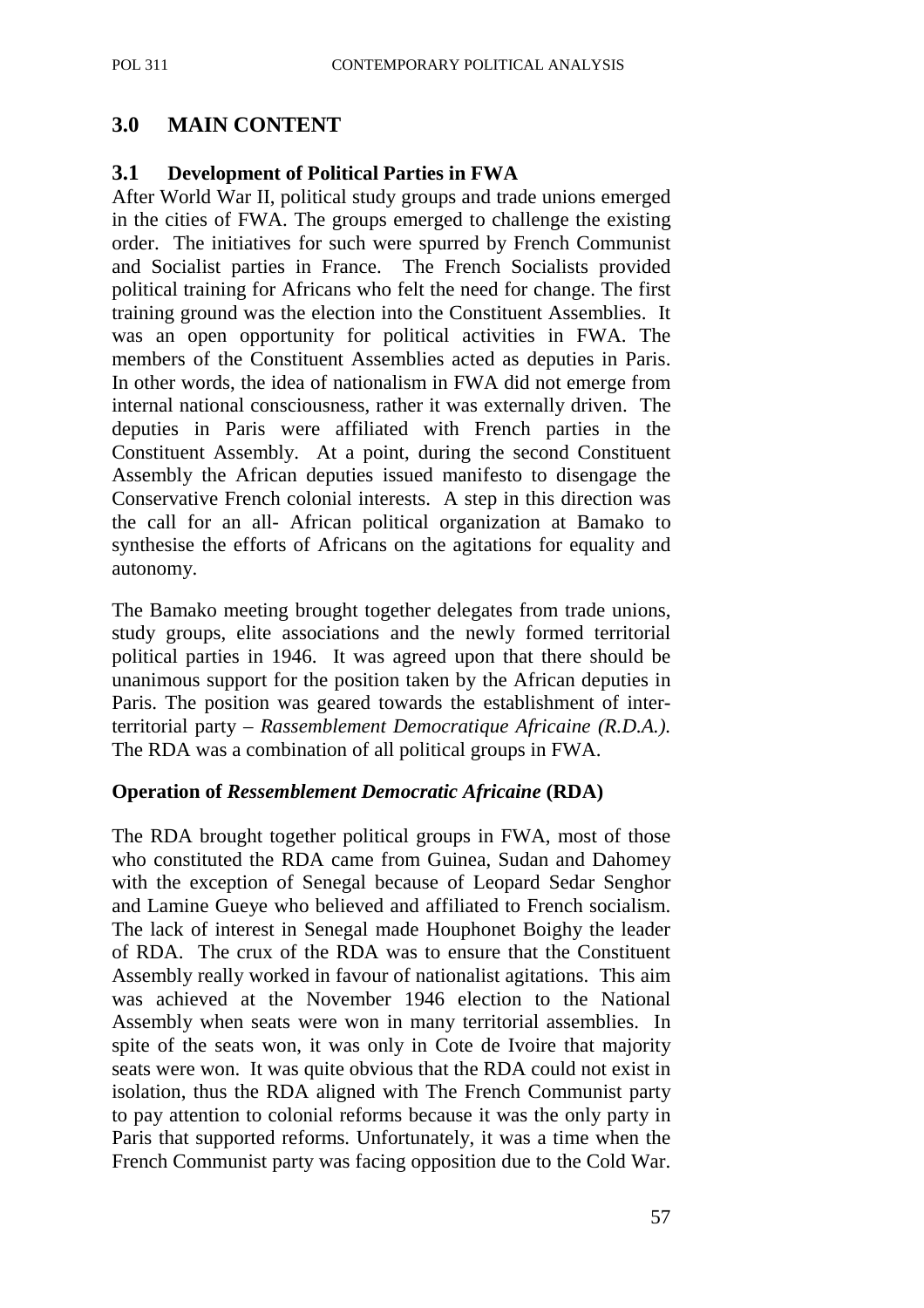In spite of the opposition, the RDA operated the principles of French Communists party, which emphasized mass mobilization for popular support. The popular support was mobilised from different groups and categories such as cooperatives, labour unions, tribal unions, and women's organisations among others. This form of operation strengthened the base of RDA in FWA.

RDA was founded by African cocoa and coffee merchants. It was easy to gain the confidence of these people because it was a popular party. However, the RDA was not a party for the elite as there were oppositions from anticommunists French and African politicians as well as Colonial administrators. By 1949, the opposition was strong and tense, to the extent that Africans were brutally killed at Dimbokro and there was an attempted arrest of Houphouet Boigny and the RDA was banned from operation. These brutalities were due to the radical means which the RDA was exploring to achieve its objectives. Subsequently, the RDA adopted subtle means of achieving their objectives. The problem RDA had in FWA was its strong attachment to the French Communist Party, hence to reduce opposition, negotiations were made that the RDA should drop communists affiliation. But in spite of the negotiations, the RDA was loathed by the colonial administration and by 1951 only Houphouet Boigny and few others were re-elected into the National Assembly.

To avert the hostilities, the RDA resolved to rehabilitate RDA in such a way that there could be a policy of collaboration with the French politicians and colonial officials in order to persuade the government to address issues germane to the masses such as subsidization in the sale of coffee and cocoa in the French market. That was the operation of the RDA in Cote de Ivoire. In other areas such as Niger, the RDA leaders retained radicalism and communism in their agitation for independence. The RDA leaders in Guinea and Sudan opposed the policy of collaboration adopted by RDA leader Cote de Ivoire and Senegal. The RDA leaders in Guinea and Sudan used mass militancy to prove their strength and achieve some of their aims.

On the other hands, party activities from other groups existed but they were not as active as that of RDA. The other groups aligned with the socialist party in the French National Assembly so as to guarantee the consideration of their petitions and complaints. Lamine Gueye and Leopold Senghor were the leaders that adopted the new alignment by joining the non-RDA group known as Independents d'Outremer (IOM) referred to as Overseas Independents. The IOM was formed out of the lesson learnt from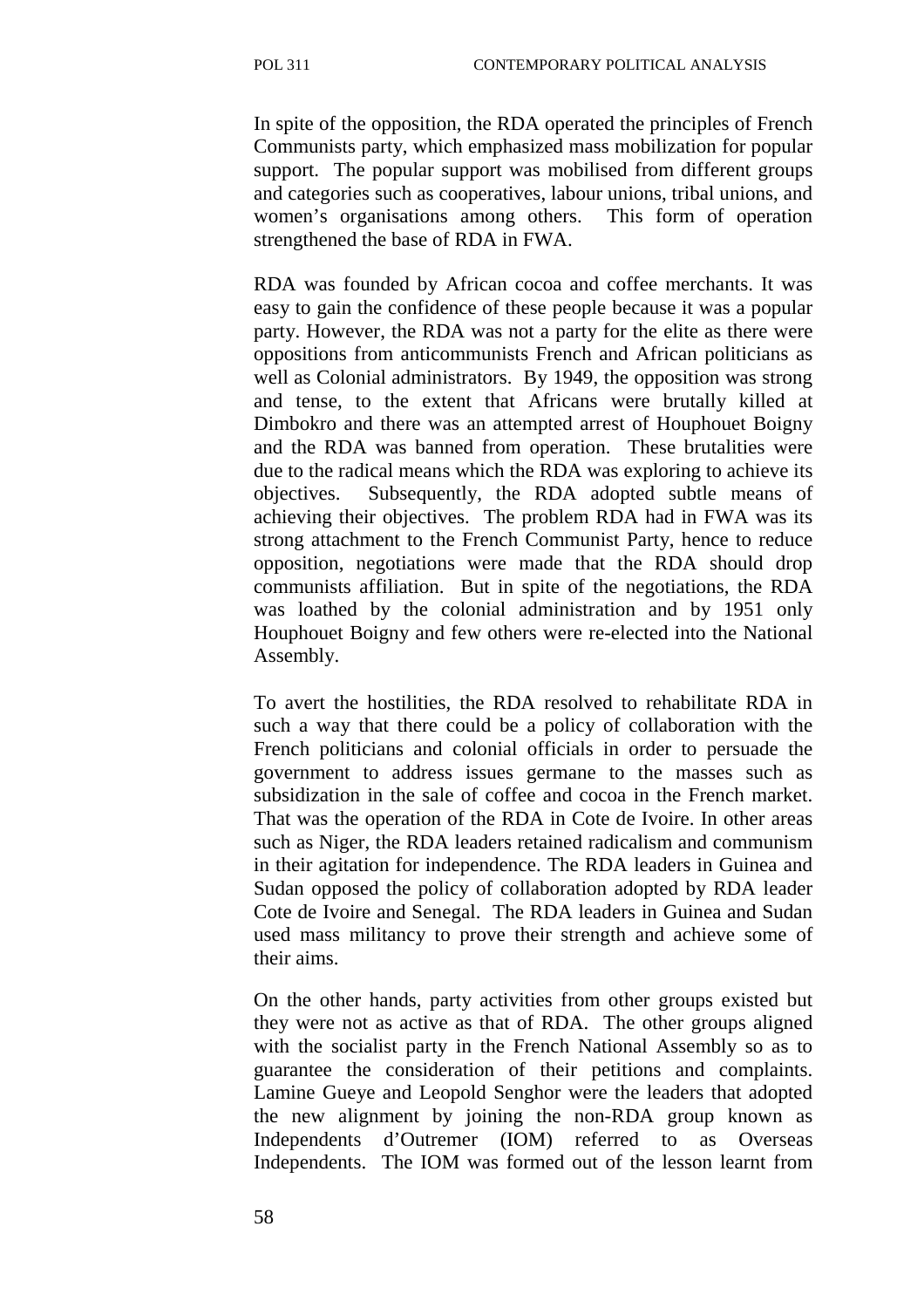the radical nature of RDA. The IOM was affiliated to a moderate party in France. The IOM received support from the French colonial government in Senegal but it was not as wide spread as RDA. The IOM collaboration enhanced its supporters to win elections into the National Assembly in 1951 and one of the leaders was given minor cabinet posts in several short lived French governments.

It is obvious that radicalism did not work for the operation of political parties. The relationships with the French government were ravaged with conflicts and at a point in time there was the need for compromise which came in the 1950s. Though there were no reforms *per se* before 1956; but the political parties and leaders established the path and they developed in such a way that future institutional changes could take place.

#### **3.2 The Struggle for Independence 1956-1960**

From the above explanations, it is obvious that there were two political parties that emerged, the RDA and IOM, both had different ideological leanings. In spite of the ideological leanings, both parties valued essential issues that was germane to self-government. Apart from agitations for self-government, they canvassed for equality in the social and political opportunities that the Frenchmen had access to. By January 1956, a new National Assembly was elected and the RDA was well recognised by occupying the available seats. With the opportunity given to Africans to occupy seats, an *Outline Law* (*Loi cadre*) was passed in the assembly by giving powers to the government to plan political reforms. *Loi cadre* was a series of decrees put forth by French government in 1957. It implied that a limited form of self-government was granted under which each territory could elect ministers into its assemblies and serve the governor as executive council.

The *Loi Cadre* system became effective after the March 1957 elections and the RDA controlled Guinea, Sudan and Cote de Ivoire. However, Guinea and Sudan wanted a more self-controlled government to ensure a more West African Federation that was devoid of colonial control. But RDA was not willing to achieve the demands of Guinea and Sudan. Within this context, IOM became more relevant and there was a kind of regrouping in which politicians and other groups joined the leadership of Senghor under the Party-Parti de Regroupement Africaine (PRA). In spite of the regroup, de Gaulle's assumption of power in France could not make it easy to achieve the objectives of independence. There was the option given in France that Africans should accept limited selfgovernment under French community and enjoy all forms of assistance or accept independence and forfeit any form of assistance.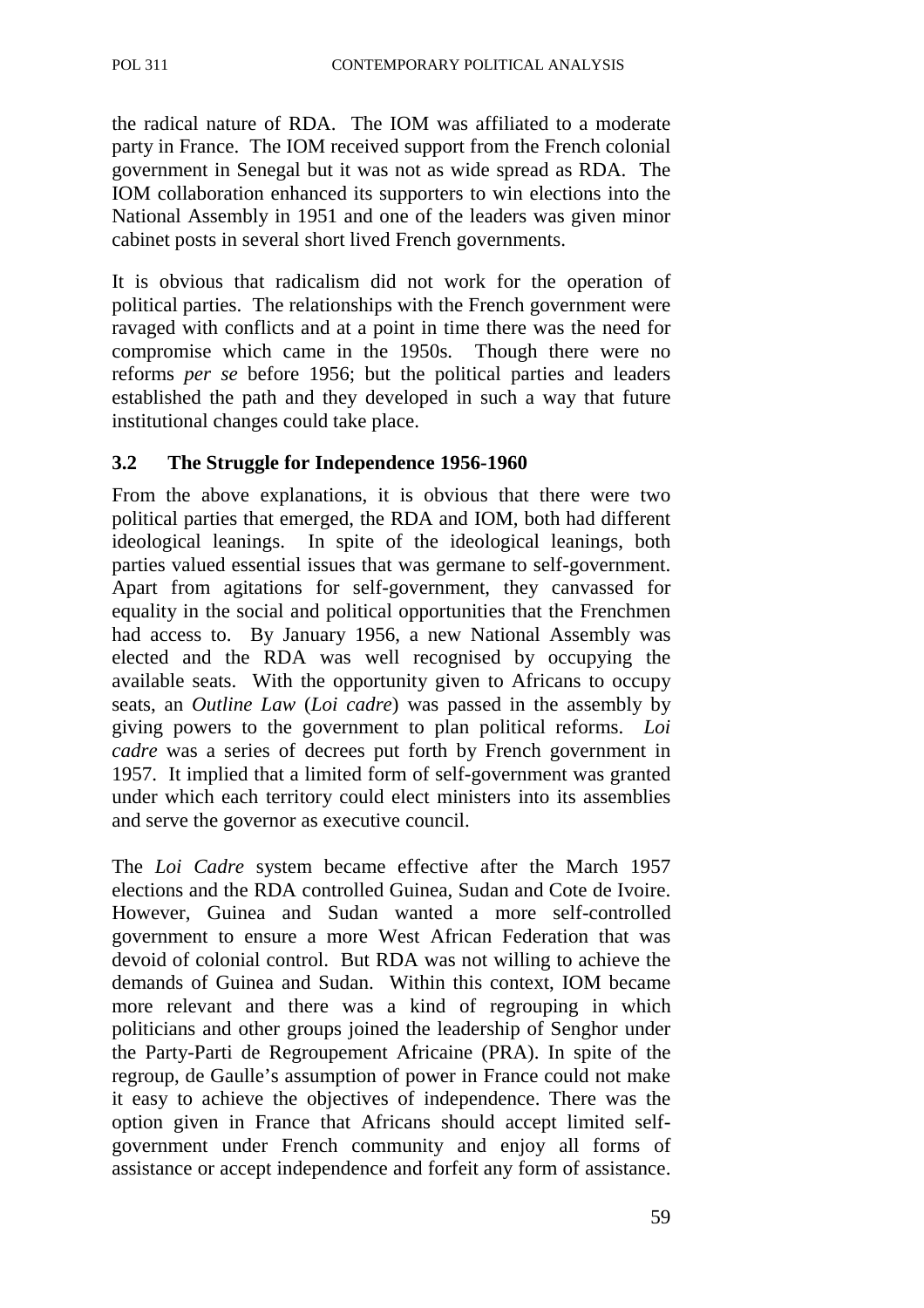In the light of this, the political leaders accepted the former option, while Guinea alone went for the latter. As stipulated de Gaulle withdrew all forms of assistance and refused to accord diplomatic recognition. Within the French community, the party leaders advocated for new constitution within the parliamentary system that was suitable for independence.

## **4.0 CONCLUSION**

The fact that formation of political parties in FWA had international influence created conflicts and clash of interests among Africans. If you look at the ideological leanings of RDA and IOM you will discover that there were a lot of intricacies on the consolidation towards independence. By the 1950s, despite the differences, there was a converging point aimed at self-government. However, France perpetrated the assimilation policy by imposing the *Loi cadre* which meant limitation to the grant of self-government in FWA.

## **5.0 SUMMARY**

The path to attaining self-government in FWA was not easy. The differences in ideological leanings of RDA and FOM created some sort of disunity. Above all, the fact that France would not have allowed political parties in FWA aggravated the slow rate of attaining self-government. It appeared as if France was forced by international pressures and events to accept self-government. Hence, to maintain her strategic dependence on FWA, the *Loi cadre* was introduced to regulate the affairs of FWA.

## **6.0 TUTOR-MARKED ASSIGNMENT**

"The path to attaining self-government in French West Africa was rough." Explain.

## **7.0 REFERENCES/FURTHER READINGS**

Ade-Ajayi J.F & Espie I. (ed.) (1965) *A Thousands years of west African History,* Ibadan: Ibadan University Press.

Bossuat G., (2003), 'French Development Aid and Cooperation under de Gaulle' *Contemporary European History.* 12 (4): 431-456.

Wautheir C., (1972) 'France and Africa: Long Live Neocolonialism' *Journal of Opinion.* 2 (1): 23-26.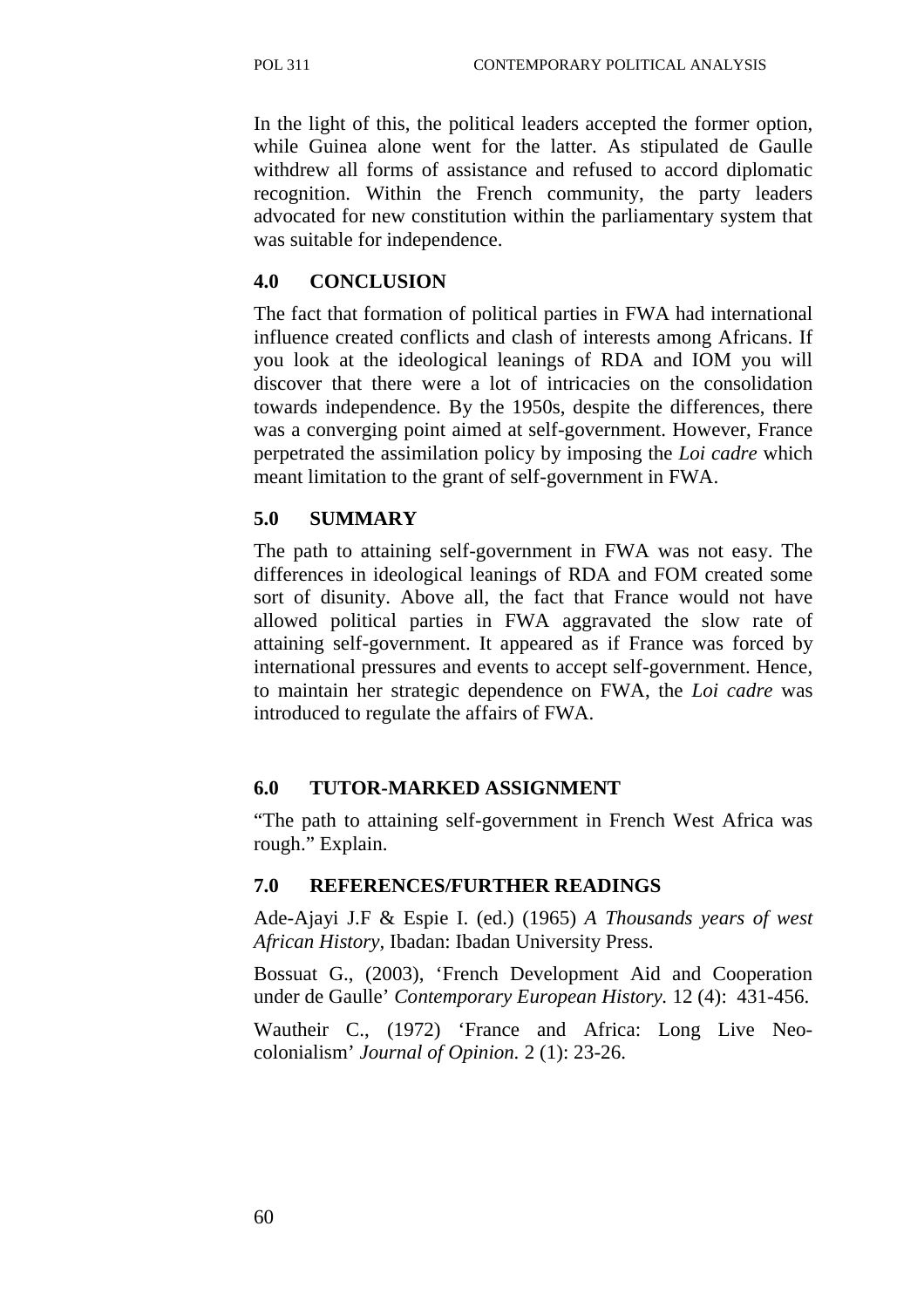# **MODULE 4 POST INDEPENDENCE INTERNATIONAL RELATIONS OF FRENCH WEST AFRICA I**

- Unit 1 Security Issues in French West Africa
- Unit 2 Uranium Deal in Niger
- Unit 3 Formation of Regional Organisations in French West Africa
- Unit 4 Origin of CEAO and West African Economy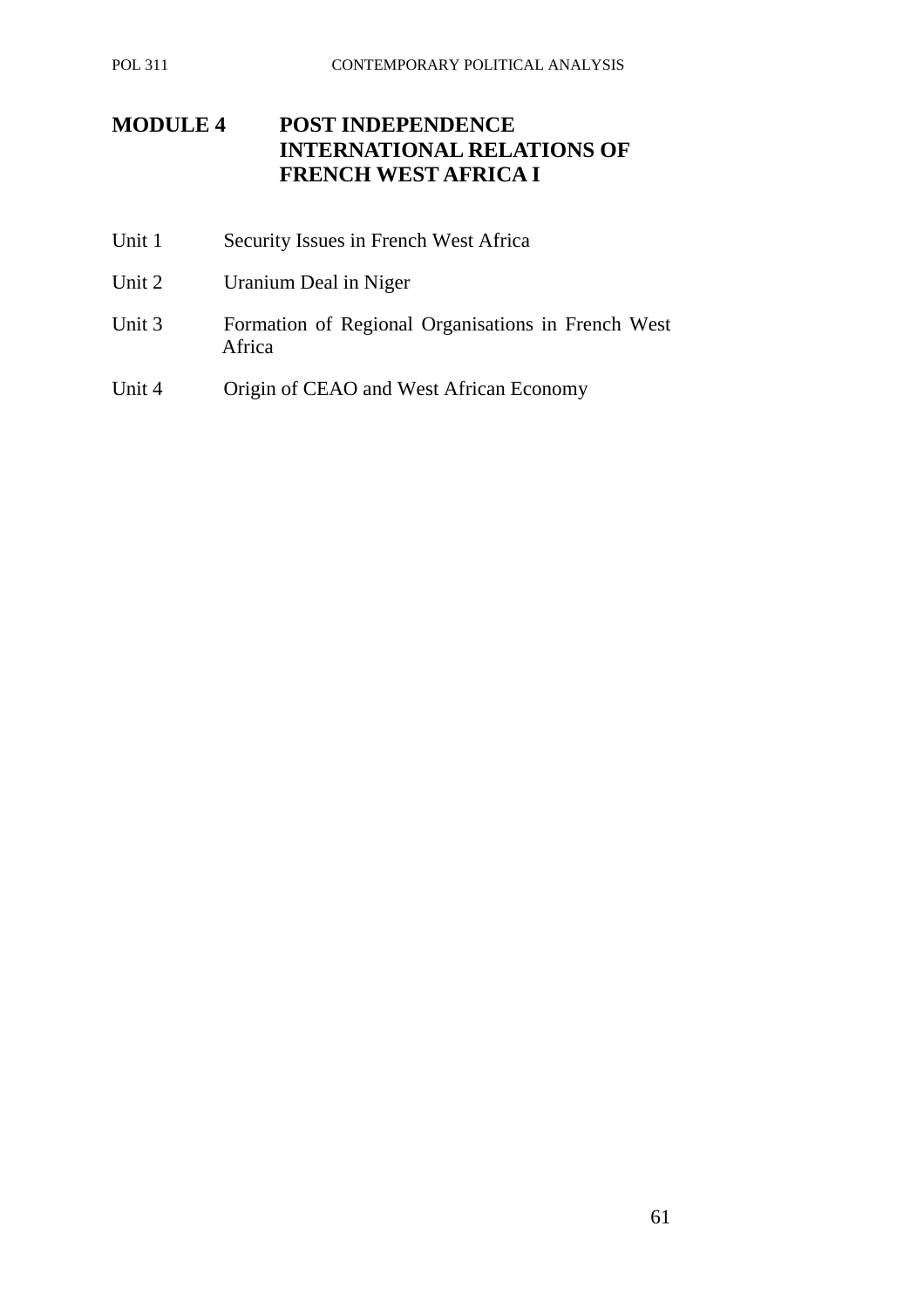# **UNIT 1** • **SECURITY ISSUES IN FRENCH WEST AFRICA**

#### **CONTENTS**

- 1.0 Introduction
- 2.0 Objectives
- 3.0 Main Content
	- 3.1 Security Issues in French West Africa
	- 3.2 Purpose of Military Intervention during the Cold War
	- 3.3 Changes in Franco-West African Relations in the Post-Cold War Era
- 4.0 Conclusion
- 5.0 Summary
- 6.0 Tutor-Marked Assignment (TMA)
- 7.0 References/Further Readings

# **1.0 INTRODUCTION**

In one of the units of the previous modules, we discussed the new trend in France's policy towards Africa. In this unit, we shall be examining security issues in French West Africa. How did France intervene? Why was France so interested in maintaining security and defence in FWA? Is it of utmost importance to the development of FWA? These are the issues we shall be considering in this unit.

## **2.0 OBJECTIVES**

At the end of this unit, you should be able to:

- identify the reasons for France's interest
- analyse the forms of military intervention during the Cold War
- discuss the effects of such intervention
- explain changes in the Franco-West African relation in the post-Cold War era

## **3.0 MAIN CONTENT**

#### **3.1 Security Issues in French West Africa**

Before Charles de Gaulle's Fifth Republic, France has been using FWA as a focal point in the display of diplomacy in the world. Since France lost in the Franco-Prussian war, it held on to Africa to prove its power to other Europeans. In the light of this, Africa became germane to the defence and security interests of France. This started to reflect even before the World War II as France had strategised how to nurture strong military and naval facilities. Thus, Africa especially FWA became a major source of military manpower, a sort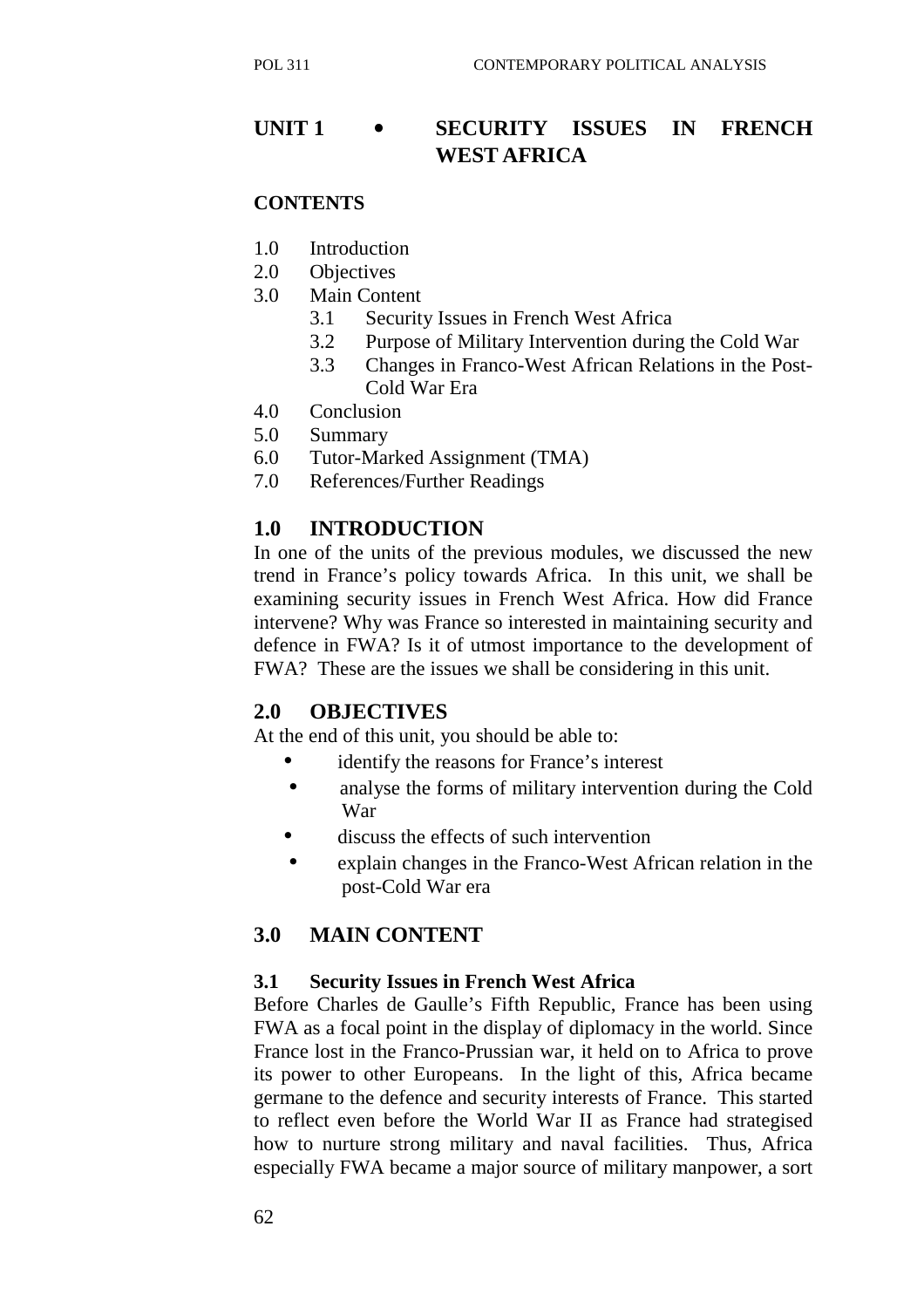of Franco-African military relations continued. The era of decolonisation was transformed to cooperation. The cooperation entailed that France's military presence was retained in FWA. The aim of the cooperation was to maintain privileged relations in spite of national sovereignties.

Two forms of cooperation were proposed by France – the first was Accord de defence which was bilateral in nature. It was aimed to provide a strong basis for French military intervention after independence. Some countries in FWA signed this defence pact. Cote de Ivoire, Senegal, Togo, Niger, Chad, Benin and Mauritania were a party to the defence pact. The second defence agreement, France offered military and technical assistance under the agreement-accords d' assistance militaire technique. The form of operation in this agreement involved organizing, equipping and training of national armies, as well as police forces.

## **3.2 Purpose of Military Intervention during the Cold War**

French military presence in Africa since 1960s has maintained eight defence and twenty four military technical assistance agreements. Several troops were placed in various parts of FWA on permanent basis. By the 1990s, the rate of the presence reduced, however, to maintain the ties; another defence programme was initiated in 1993. *La Force d' action rapide* (FAR) composed of five units of about 44,500 men was reserved for Africa in France. The purpose of the reservation was to ensure quick intervention at short notice in the former French territories in Africa. The intervention was situated within the provisions of Accord de defense. But it is obvious that the accord was operated within the interest of France in Africa to maintain exclusivity and stability.

The offering of military technical assistance was part of the mission of exclusivity in which French civilization metamorphose and transform in the territories. In 1992, about thirty thousand African officers were trained in FWA as a product of the technical assistance. This enabled France to control the size and function of Francophone armies and subsequently, the defence systems. France's interest and military presence in FWA are based on the level of her economic interest. For instance, there is much military presence in Niger because France wanted to protect the source of Uranium supply. In Senegal, heavy French military was due to presence of French residents. Again, in Cote de Ivoire and Senegal, the cordiality in the relationship of France with the national elites also influenced French military presence.

The most obvious source of security provision in French West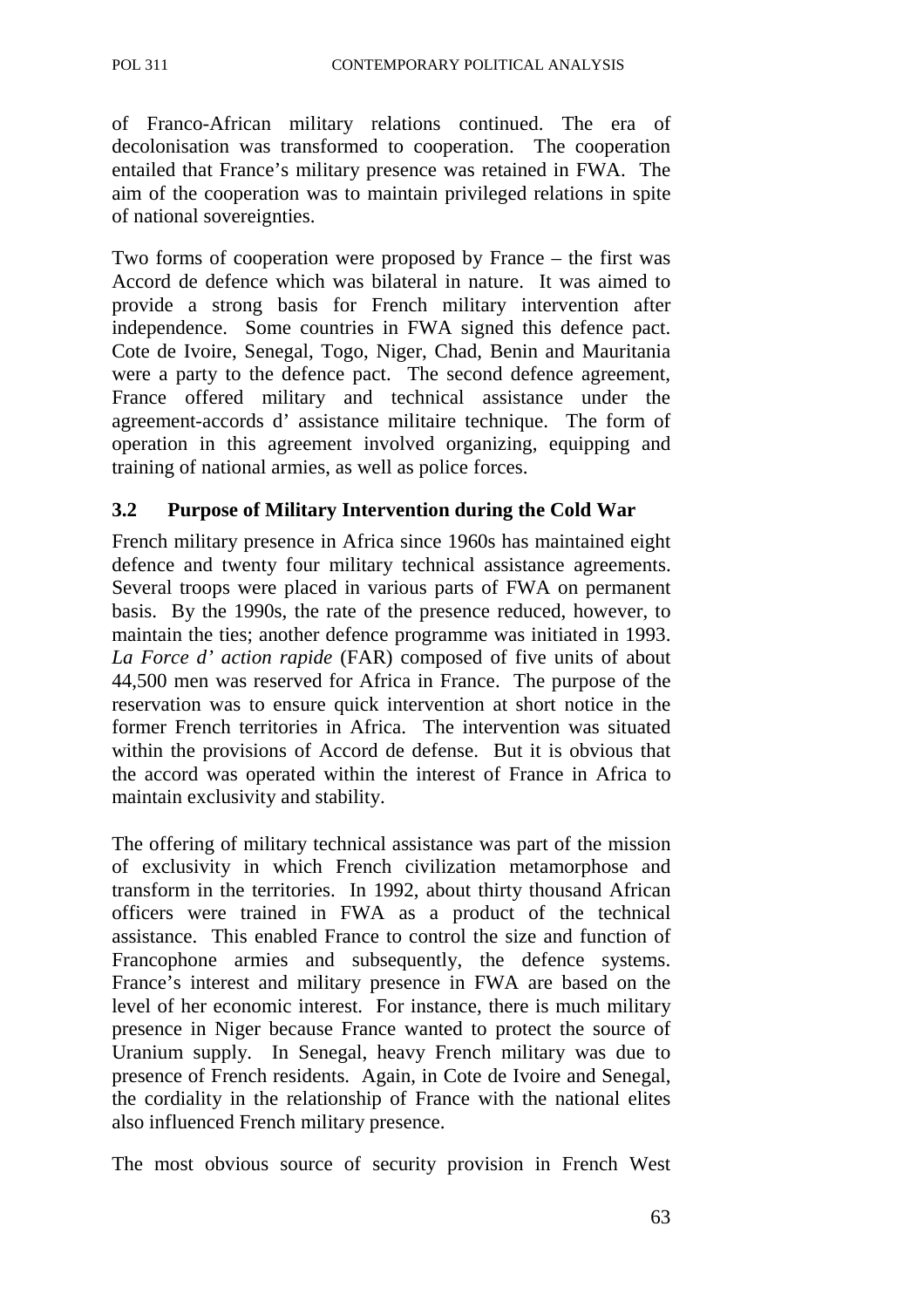Africa still depends on relations with France. Most of the states in French West Africa could hardly seek alliance with other countries in Europe directly without the involvement of France. For the fact that affect independence, a considerable number of French citizens still resided in Senegal and Cote de Ivoire influenced French participation in the internal and external affairs of these countries.

Since the 1960s, France has taken as part of its African policy to reserve military troops for deployment and defence in Africa. The provision of security on the part of France was seen as a commitment. But it was not a commitment in the real sense; it was a service on the part of France to ensure that its former colonial territories were not taken over by other Europeans. To other African countries, the services of France were meant to disrupt the plans for continental or sub-continental cooperation that could be inimical to French interest.

Much as France has been trying to protect its interest, the training of African-military personnel in France in the 1980s, was a largesse extended to ensure absolute loyalty from French West Africans. By 1985, about 6,800 French troops were stationed in Djibouti, Senegal and Cote de Ivoire. Their roles were mainly to prevent external threats and ensure that the defense agreements were not breached. In an attempt to maintain such agreements, there has been series of instability, especially the overthrown and removal of belligerent African leaders.

The provision of security has been a way of displaying French diplomacy as it was strategic to the French during the Cold War years. Specifically, the abundance of uranium in Niger till the 1980s, informed the need to provide security services during the Cold War. The *Accord de Defence* contained the agreement that France was bound to protect Niger at any time, and other countries in French West Africa but, France's return to Africa was to provide security irrespective of the conditionality of the relations.

#### **3.3 Changes in Franco-West African Relations in the Post-Cold War Era**

The 1989 Franco-African Summit held in La Baule (France) heralded a dramatic turn. In the post-Cold War era, French policies in Africa changed, arising from the unipolar system with the triumph of liberal capitalism over communism and the emergence of European Union. French interventionist and paternalistic views of Franco-phone Africa ended with the collapse of communism. In this way, Franco-African relations transformed from bilateralism to multilateralism. In the economic sector, multilateralism was witnessed through the intervention of Bretton Woods institutions, the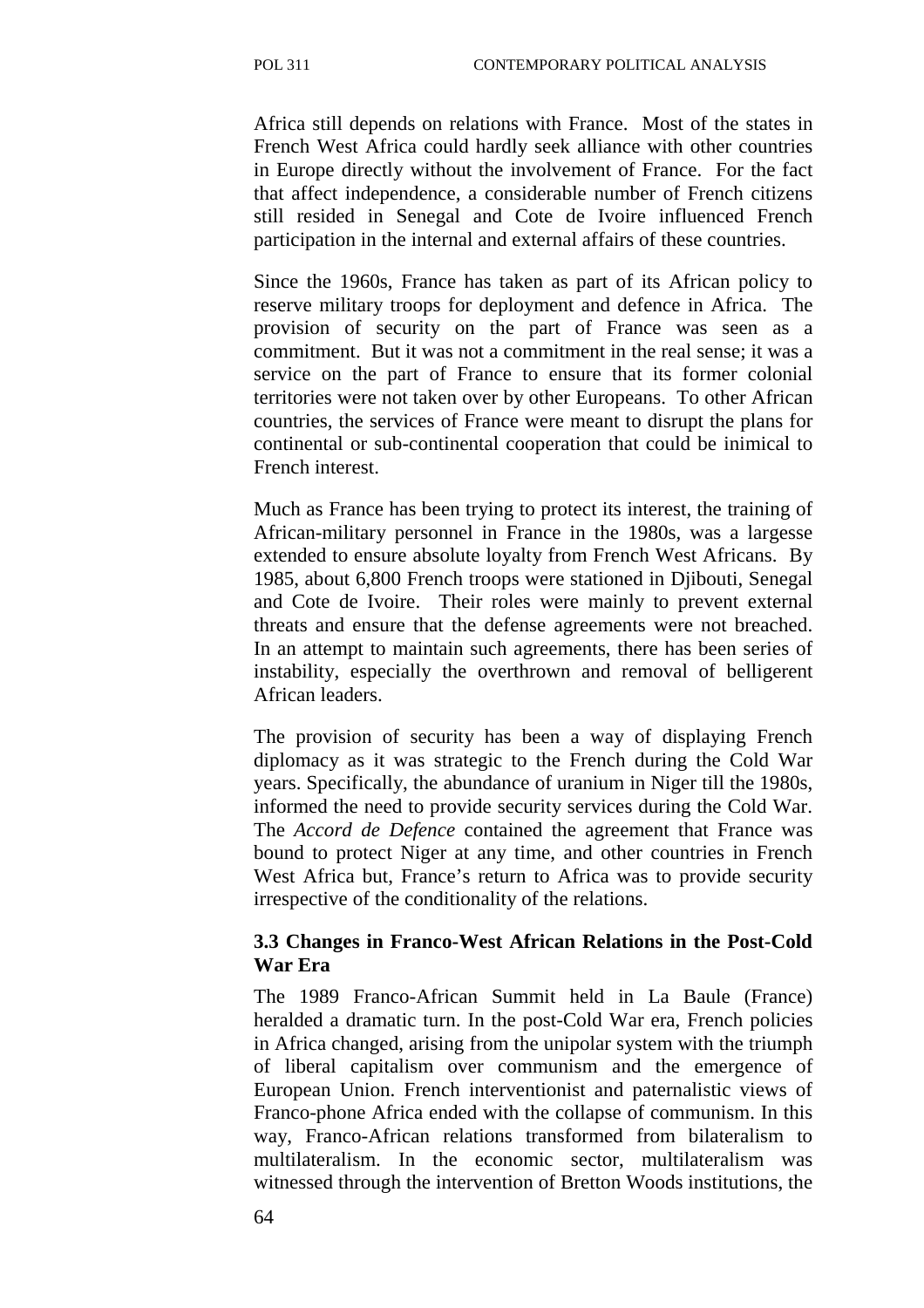G8, USA and the European Union in the economic reforms and policies of Franco-phone Africa. The "Euro" also ended the parity between the French Franc and the CFA Franc.

By the mid-1990s, Nigeria and South Africa were the principal receivers of the French Foreign Direct Investment. While France developed new economic relations with the Anglophone and Lusophone states in Africa, Franco-phone Africa opened up relations with the Anglo-Saxon and Asian countries. Crucial decisions concerning the Francs Zone are taken in Brussels, Washington, and more importantly, during the G8 Summits. The gradual decline of French Foreign Direct Investments (FDI) in the CFA Zone has given way to the steady penetration of American economic interest. Other new actors in Franco-phone Africa include Japan, Germany, China, Canada and the Asian Tigers. In the military aspect, conflict resolution was no longer dominated by French but increasingly witnessed the intervention of the United Nations, African Union and the Economic Community of West African States.

#### **4.0 CONCLUSION**

We cannot really point out the positive impact of French intervention in the defence of French West Africa during the Cold War years. The whole situation about security issues revolves around the furtherance of France's interest in Africa. The presence of mineral resources was the target for France's volunteerism to secure FWA, possibility to avoid encroachment by other industrialized countries during the Cold War. For instance, the presence of Uranium in Niger was a big deal for France which it strives to ensure that absolute exploitation was always guaranteed. Meanwhile, France has diversified her investment into Anglophone and Lusophone countries while Francophone countries welcome new economic actors from USA, EU, China and the Asian Tigers. We shall be considering this issue in the next unit.

## **5.0 SUMMARY**

Accord de defense was part of the Accord de Cooperation which France had advocated immediately after the World War II. The cooperation in defence was an agreement that French military presence would be retained in West Africa. It was a deal of continued military intervention that involved organizing, equipping and training Africans in the French way, especially during the Cold War years. All the military pacts are still within the enclave of the French assimilation and association policies. In the post-Cold War era, Franco-African relations shifted from bilateralism to multilateralism.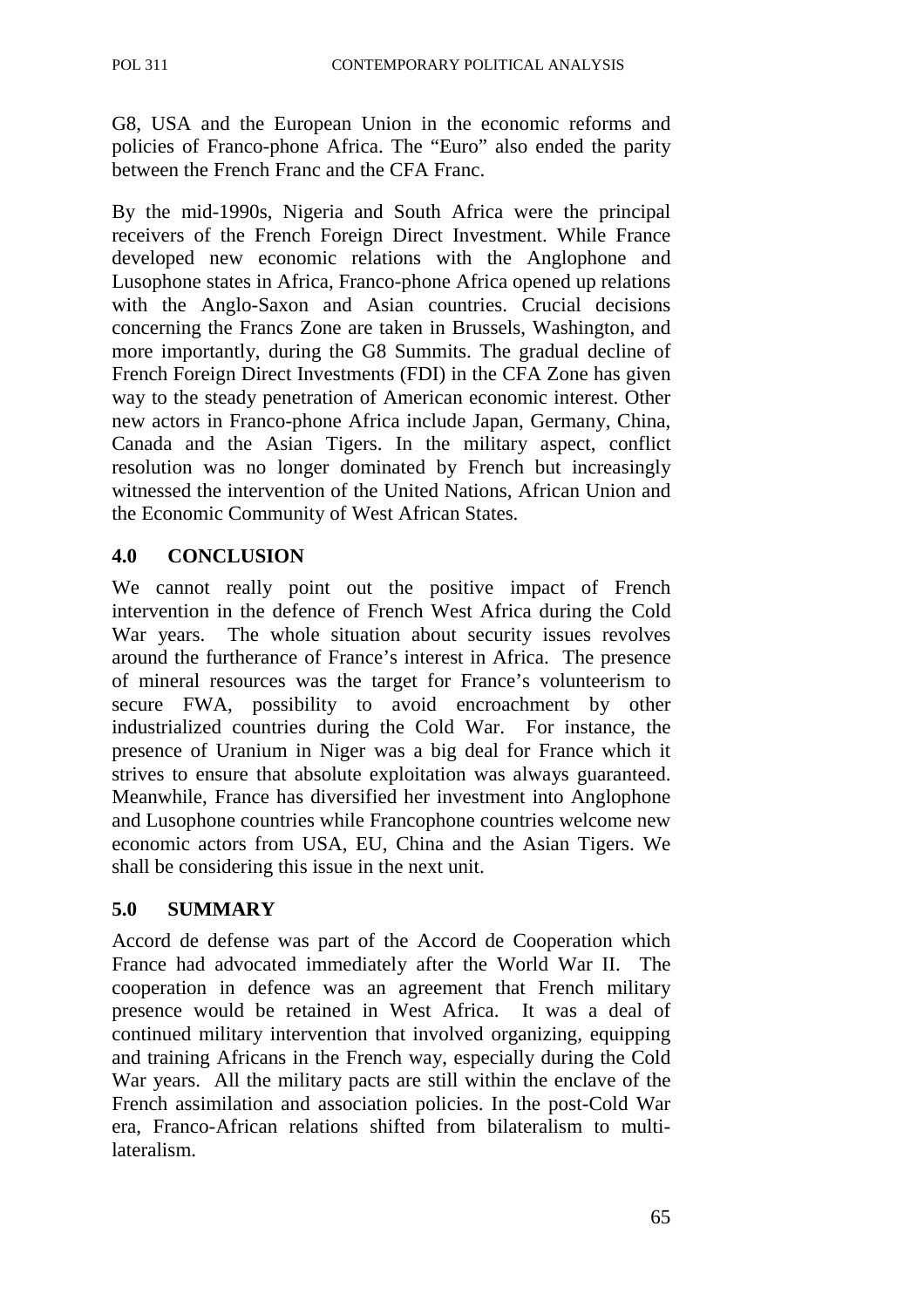#### **6.0 TUTOR-MARKED ASSIGNMENT**

Examine the implications of French military presence on the issue of human rights in French West Africa.

#### **7.0 REFERENCES/FURTHER READINGS**

Gumming G., (1995) 'French Development Assistance to Africa: Towards a New Agenda' *African Affairs* 94 (37): 383-398.

Maclean, M. and Szarka, J. (2010) *France on the World Stage: Nation State Strategies in the Global Era*, London: Macmillan.

Nwokedi, E (1995) France's Africa: A Struggle between Exclusivity and Interdependence," in R. Onwuka and T. Shaw, (eds.). *Africa in World Politics*, London: Macmillan.

Ogunmola, D. (2009) "Redesigning Cooperation: The Eschatology of Franco-African Relations." in *Journal of Social Sciences*, 19 (3): 233-242.

Staniland M., (1987) 'Francophone Africa: The Enduring French Connection' *Annals of the American Academy of Political and Social Science* 489: 51-62.

Taylor, I. (2010) *The International Relations of Sub-Saharan Africa*, London: Continuum.

Wautheir C., (1972) 'France and Africa: Long Live Neocolonialism' *Journal of Opinion.* 2 (1): 23-26.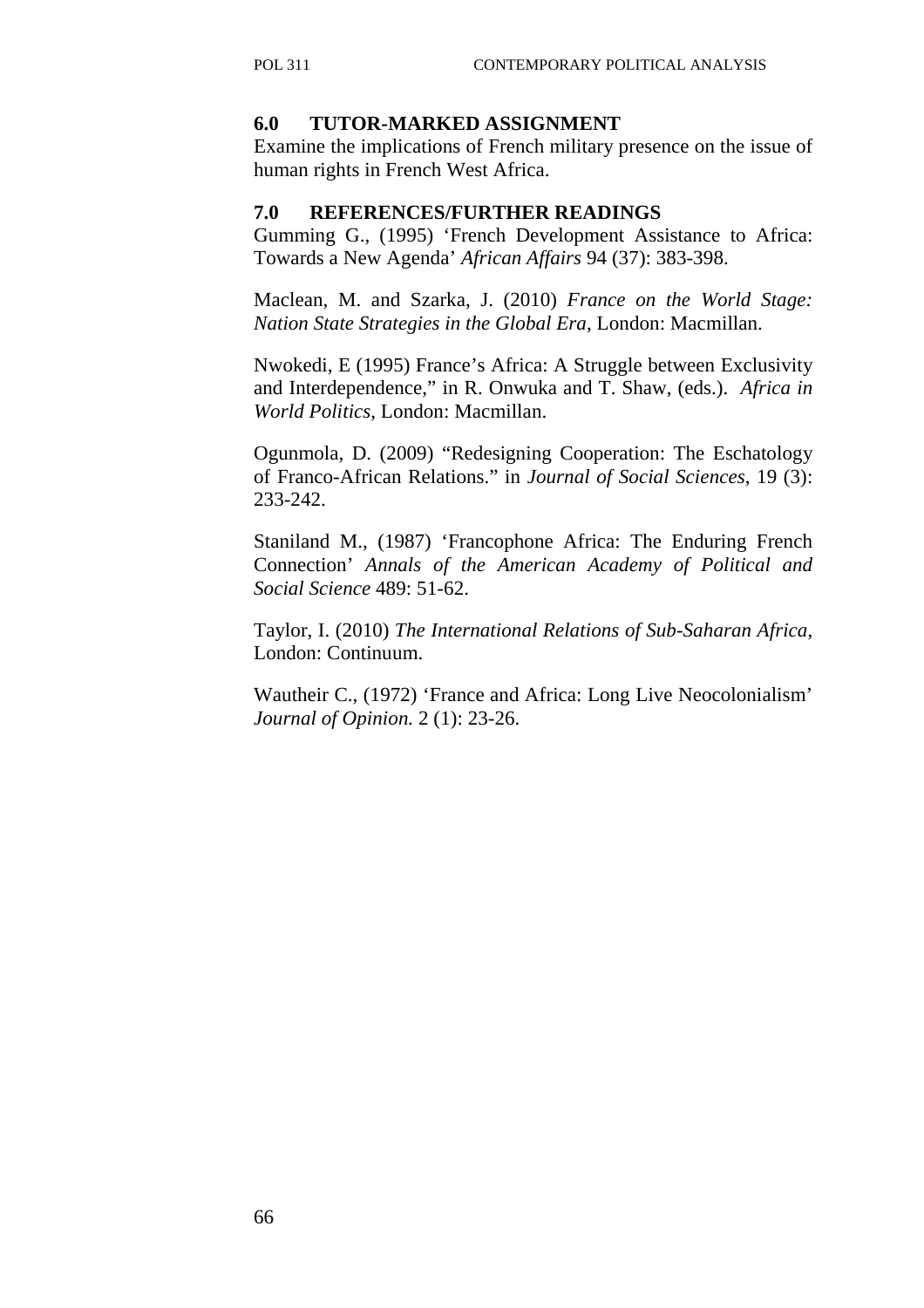# **UNIT 2** • **THE URANIUM DEAL IN NIGER**

# **CONTENTS**

- 1.0 Introduction
- 2.0 Objectives
- 3.0 Main Content
	- 3.1 The Uranium Deal in Niger
	- 3.2 France's Uranium Policy in Niger
- 4.0 Conclusion
- 5.0 Summary
- 6.0 Tutor-Marked Assignment (TMA)
- 7.0 References/Further Readings

# **1.0 INTRODUCTION**

In the last unit, it would be observed that France's advance of Accord de cooperation was a 'give and take' programme meant for a strategic purpose. It is no other reason than the presence of mineral resources in French West Africa and other parts of Africa. Niger is our focus in this unit. We shall be discussing the processes in the exploitation of Uranium in Niger. We are also considering the nexus between France's need and Niger's ability to supply.

## **2.0 OBJECTIVES**

At the end of this unit, you should be able to:

- explain the importance of Uranium to France's economy
- identify the position of Niger in the Uranium deal

## **3.0 MAIN CONTENT**

### 3.1 **The Uranium Deal in Niger**

After 1960, France continued to entrench its African policy on a variety of social, economic and political interests. It perpetrated neo-colonialism as it found it difficult to exist without strategic dependence on Africa for raw materials. Thus, France's African policy was to ensure free and strategic access to its former area of colonial control in Africa. This formed the basis of its relations with Africa after independence. Niger remained an area of strategy and dependence for France in West Africa. Uranium – a vital raw material for nuclear development was inevitable for France. From previous units, it could be recalled that France was successful in controlling some areas of Niger before the twentieth century. The control was a source for France even after independence to meet the demands for Uranium. Most of the Uranium requirements of France were imported from Africa.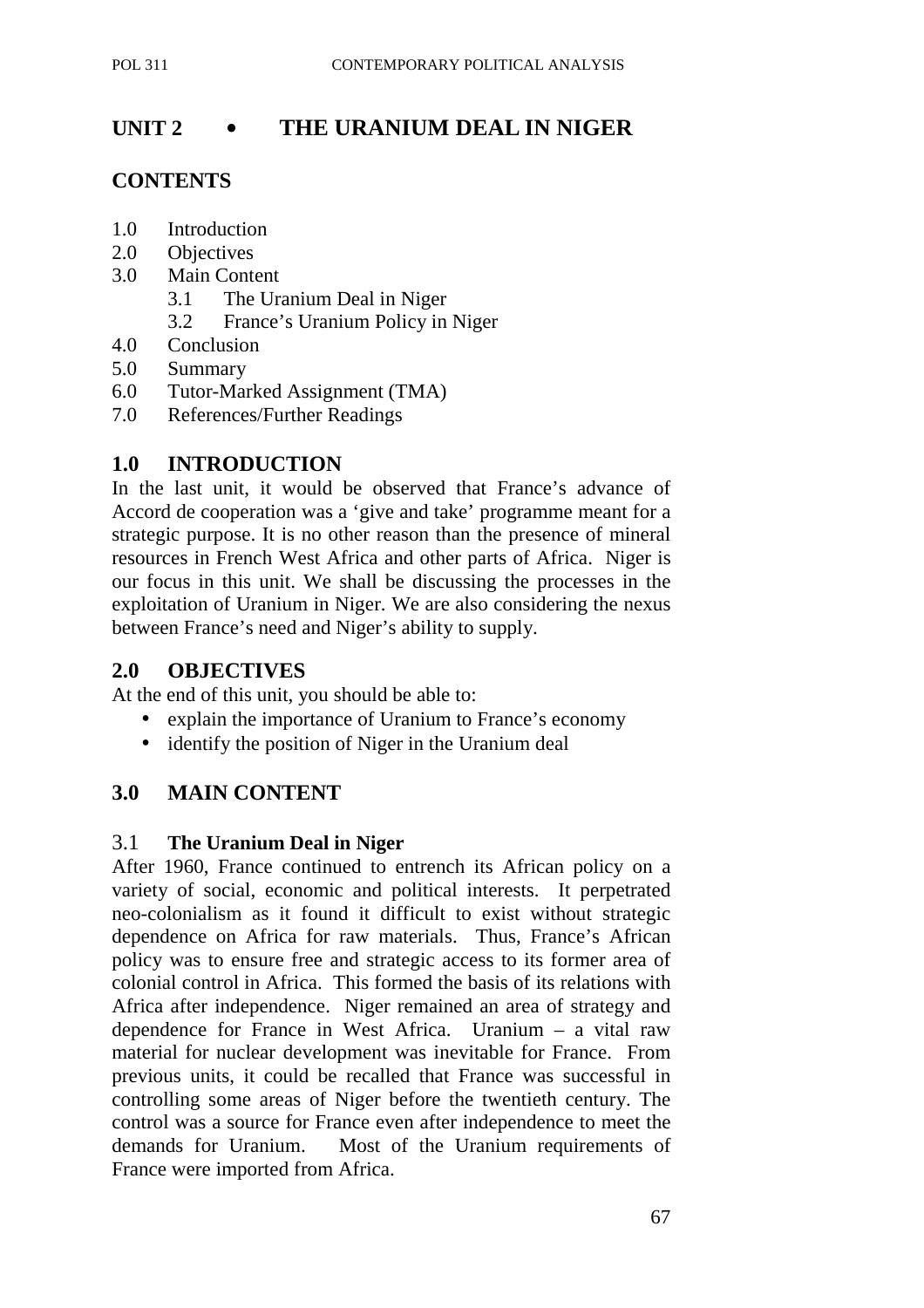Uranium is strategic to France because it is germane to the existence of high-technology industries in aeronautics, nuclear energy and defence. In the 1980s, France had the ambition to be one of the famous countries capable of nuclear research and development. During the Cold War, France became a significant supplier of nuclear power plants to countries such as Belgium, Spain, Switzerland and other newly industrializing countries. Haven accomplished the most relevant supplier of nuclear power plants; it needed a complementary supply to maintain such position. It is a global requirement that any manufacturer of advanced technological installations must also produce the fuel for its operation. It became imperative for France to maintain closer neo-colonial ties with her former territories, especially Niger for the supply of Uranium.

#### **3.2 France's Uranium Policy in Niger**

Niger could be described a neo-colonial territory of France. In 1961, an agreement pact referred to as Accord de Defence stipulated the requirement that Niger should supply France with Uranium and other minerals. This kind of agreement like those of the nineteenth century implied that France offered protection services to Niger and in return, Niger would be a regular supplier of Uranium. The benefit to Niger in the Uranium deal was military assistance. French military advisers were stationed in Niger. These form of exclusive bilateral trade existed beyond the 1980s. As a learner, who is conversant with contemporary issues of international relations, you should wonder why Niger is still relatively underdeveloped among countries in West Africa in spite of the Uranium trade.

The discovery of Uranium in the Arlit region in the mid 1950s by French government's Commissarat a l'energie atomique (C.E.A.) involved more nuclear research in France. Several research agencies were formed in this regard to facilitate the development. In 1968, Societe des mines de l'Air (SOMAIR) was formed to intensify nuclear research and development. Subsequently, an exploration programme was launched at the southwest of Arlit. Beyond the Arlit region, other areas in Niger had the deposits of Uranium by the 1970s. The widespread of Uranium in Arlit could not allow for economic independence of Niger. Several other research institutes were formed to facilitate these discoveries. According to the Accord de Defence, France had absolute right to operate exclusively on issues related to the exploration, and marketing of the minerals. In 1974, office national des resources minieres (ONAREM) was created to serve as a collaborating state control over the foreign agencies working on the mines. The Niger government in the 1980s collected royalties of C.F.A 1,000 million per annum.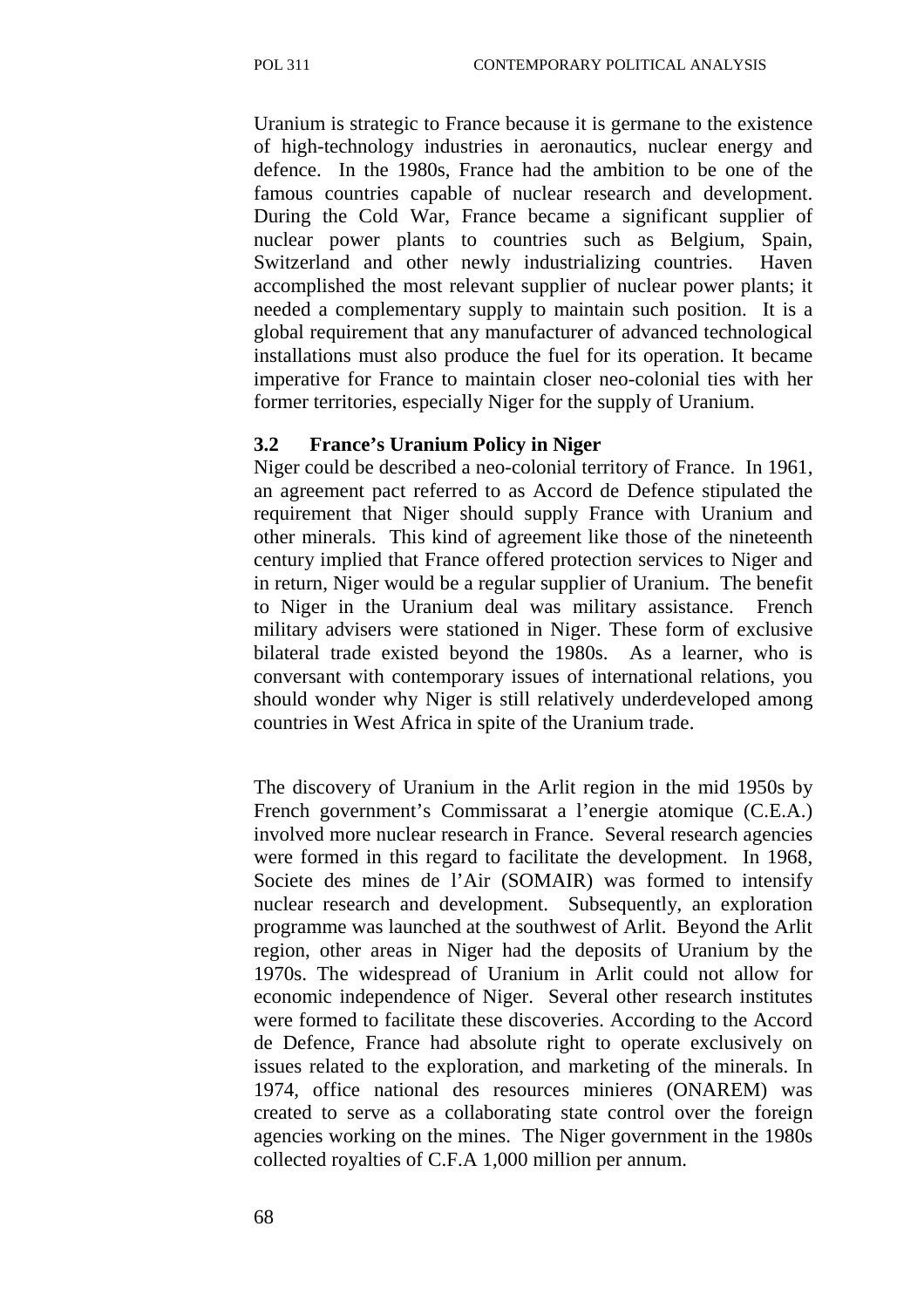To Niger government, this form of deal was not sufficient to the extent at which France explored Uranium. In spite of the unequal commercial relationship, France bothered less, but rather intensified invitation of Western partners to collaborate in joint venture agreements. Italy, West Germany, Spain and Japan were co-opted in the joint-ventures. This invitation further reduced the influence of Niger in the agreements guiding the Uranium more equal deal from French government, but the Niger economy was emasculated in such a way that there was no significant response and since the economy depended on the trade there could be no meaningful resistance. At a point in time, there was the insistence that the agreements should be between the French government and Niger government and not between the French agencies and Niger government. Unfortunately, through the influence of the agencies and multinationals, there could not be any sort of compromise as the multinationals and agencies argued that the exploration costs was high compared to global market prices. It was on this basis that Niger hardly had a fair deal.

#### **4.0 CONCLUSION**

The research agencies meant to explore Uranium operated sophisticated technologies that are highly incomprehensible and not suitable for the development of Niger. There was no technology transfer to ensure that the citizenry understood the know-how to explore the minerals. The benefits of the exploitation of uranium were mainly the provision of military assistance which invariably contributed to instability in the whole of West Africa. There is the possibility that internal conflicts might have occurred in the forms of uprisings against the exploration of Uranium. A factor that accounted for such was the network which the French capital already had in the control of the political economy before the 1960s.

#### **5.0 SUMMARY**

Niger is a good example of neo-colonialism which France continued under the banner of maintaining security while exploring Uranium. Niger has remained underdeveloped because most of the structures put in place was operated by Europeans and the problem of neocolonialism could not allow technology transfer.

#### **6.0 TUTOR-MARKED ASSIGNMENT**

Explain the factors responsible for France's interest in Uranium.

### **7.0 REFERENCES/FURTHER READINGS**

Gumming G., (1995) 'French Development Assistance to Africa: Towards a New Agenda' *African Affairs.* 94 (37): 383-398.

Martin G., (1989) 'Uranium; A Case Study in Franco-African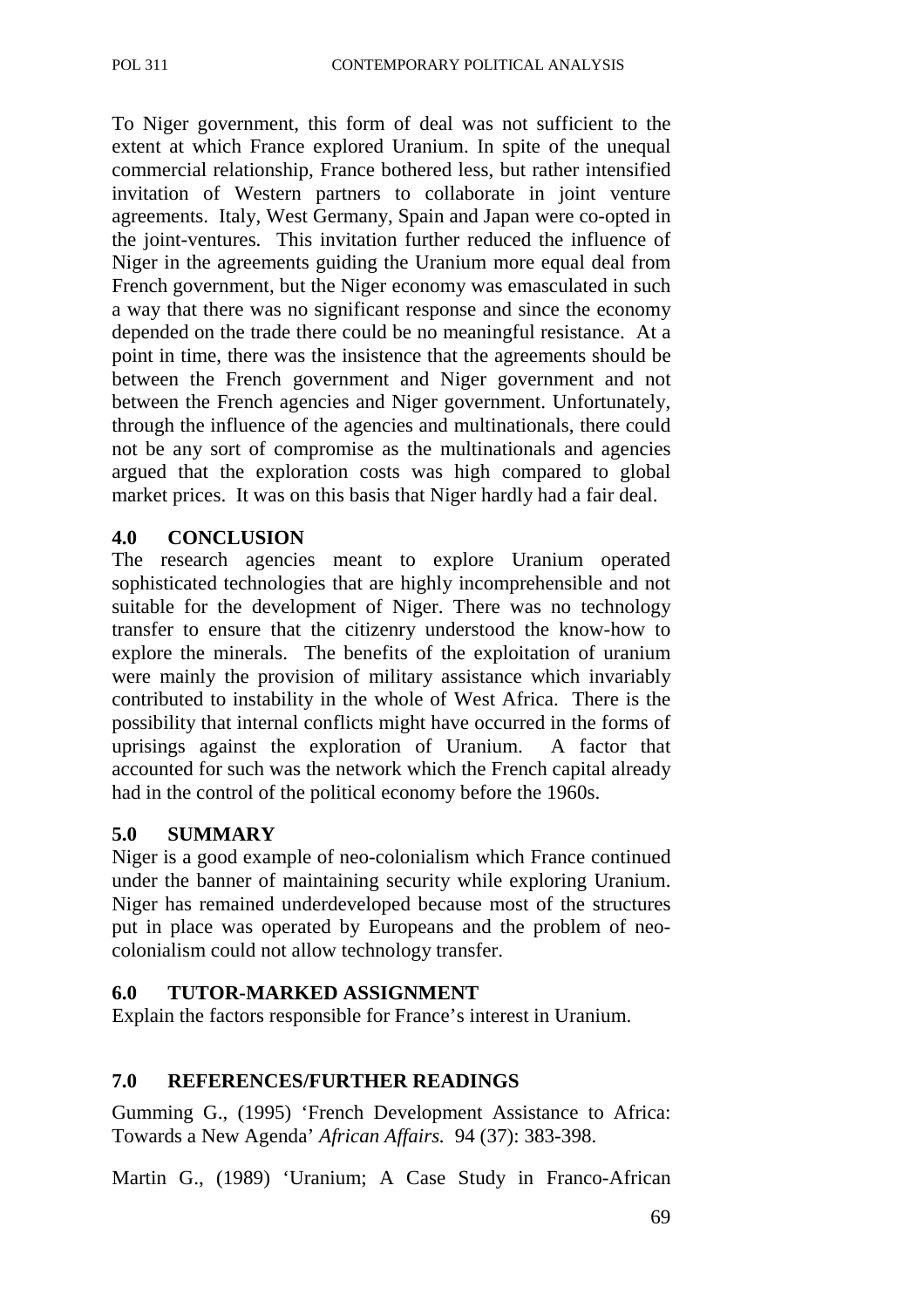Relations' *Journal of Modern African Studies*. 27 (4): 625-640.

Staniland M., (1987) 'Francophone Africa: The Enduring French Connection' *Annals of the American Academy of Political and Social Science.* 489: 51-62.

Wautheir C., (1972), 'France and Africa: Long Live Neocolonialism' *Journal of Opinion*. 2 (1): 23-26.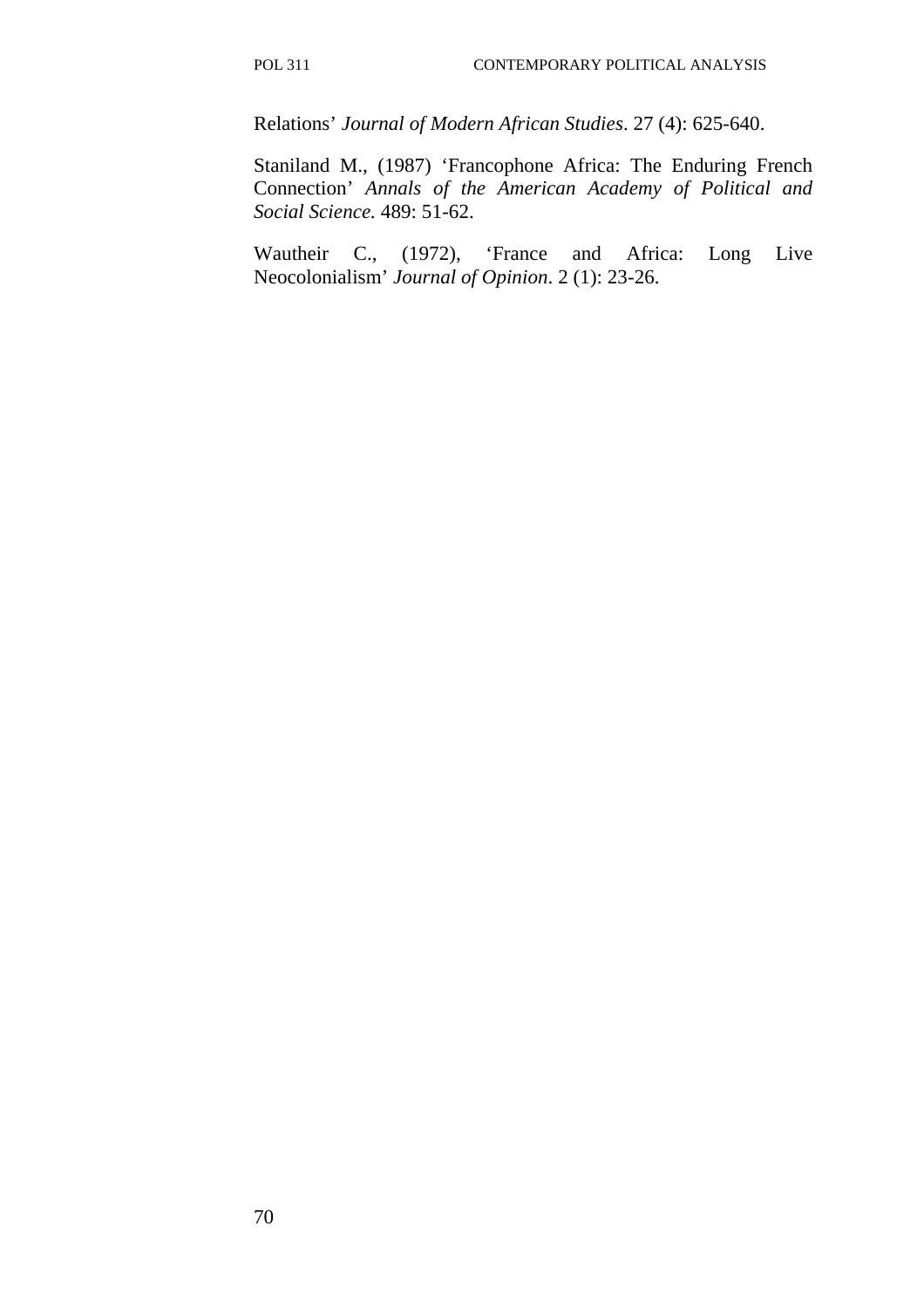## **UNIT 3 FORMATION OF REGIONAL ORGANIZATIONS IN FRENCH WEST AFRICA**

## **CONTENTS**

- 1.0 Introduction
- 2.0 Objectives
- 3.0 Main Content
	- 3.1 Formation of Regional Organizations in FWA
	- 3.2 The operation of UDAO
	- 3.3 Cooperation and Management of Natural Resources
- 4.0 Conclusion
- 5.0 Summary
- 6.0 Tutor-Marked Assignment
- 7.0 References/Further Readings

### **1.0 INTRODUCTION**

Apart from entrenching neo-colonialism and establishing laws and institutions to support it, France preferred that its territories in West Africa exist as a large territory without regional relations. This was basically meant to prevent any form of antagonism within FWA or from other West African countries. In this unit, we shall be examining the dynamics that were associated with the formation of or belonging to regional organizations among countries in FWA.

#### **2.0 OBJECTIVES**

At the end of this unit, you should be able to:

- discuss the reasons for changes in the formation of organizations
- explain the role of France in the changes

### **3.0 MAIN CONTENT**

#### **3.1 Formation of Regional Organizations in FWA**

After World War II, French colonial reforms especially that of 1956 Loi-cadre, decentralized political activities of Africa to the territorial components of the Federation d'Afrique occidentale francaise (AOF) and the Federation d'Afrique equitoriale francaise (AEF), within the communaute franco-africaine, states in FWA were relatively autonomous. These organizations were set up due to the agitations of the trade unions that transformed into political parties and they were meant to ensure continuity of the ties between France and its former colonies. At independence, there was the need for continued benefits from France. Countries such as Mali, Niger and Chad needed guaranteed access to the sea while the poor states like Dahomey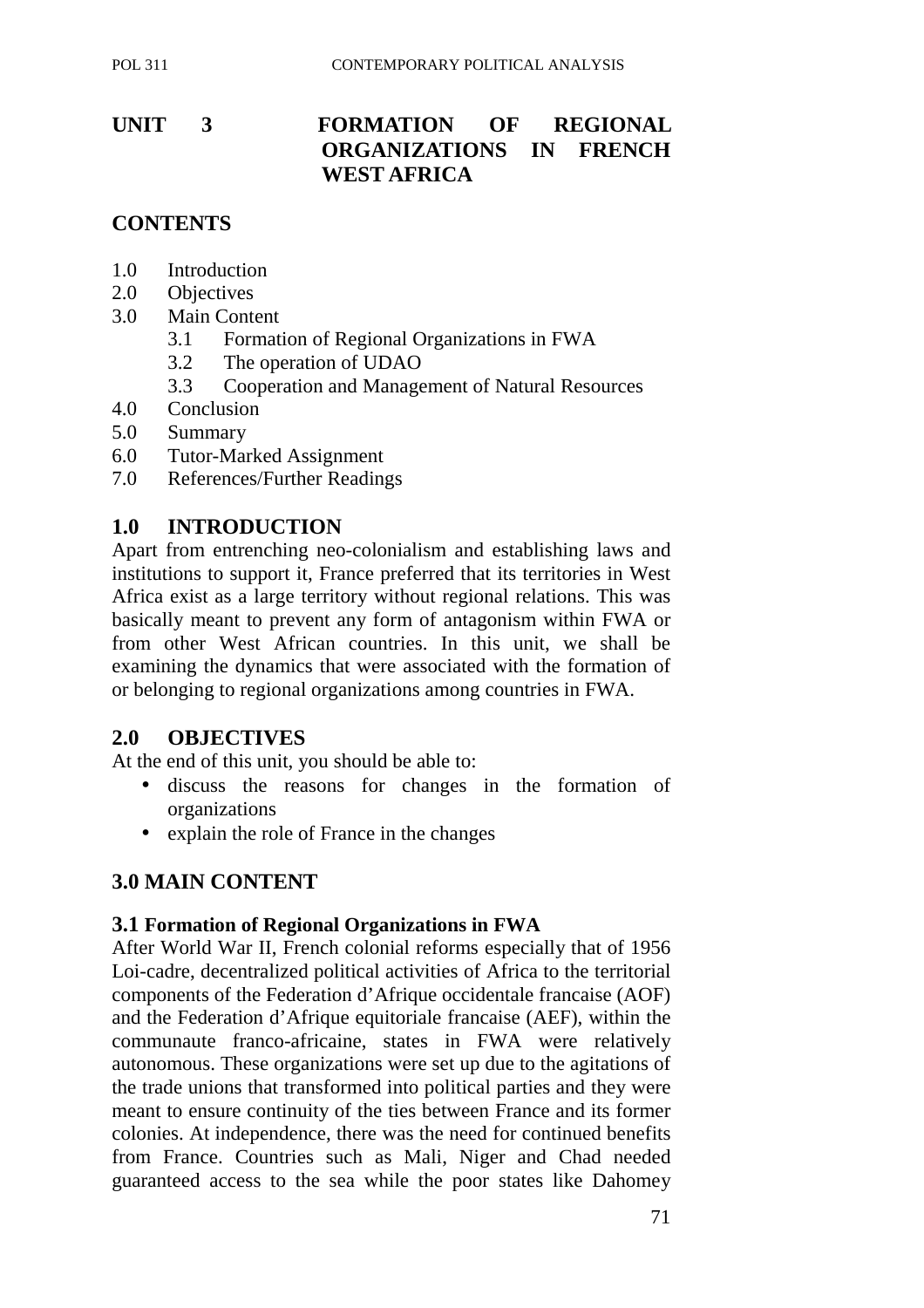preferred to replace budgetary transfers made possible through the federal system for development and administration. The economic ties were strengthened because the coastal states such as Senegal and Cote de Ivoire wanted continuity in the modes of operation of the colonial period. Politically, some states in West Africa wanted stronger ties with France. For instance, states like Togo preferred to belong to francophone because of the fear of annexation by Ghana.

In January 1959, the Heads of Government of Cote de Ivoire, Senegal, Niger, Dahomey, Mali and Mauritania signed an agreement in Paris which led to the formation of Union dovaniere des stats del'Afrique occidentale (UDAO). The formation of UDAO meant to ensure closer ties at regional level. This enabled extensive French involvement in the decision making process and it facilitated the infiltration of French influence in the administration of West African states.

### **3.2 The Operation of UDAO**

The UDAO from the onset was ravaged with rivalries between Cote de Ivorie and Senegal. For the former, it was eager to develop her transit trade and industries while Senegal was anxious to maintain her economics might in French West Africa. This could not make a virile customs union agreement in FWA. The first article of the convention of UDAO stipulated that member states would not levy custom or fiscal duties on trade with each other. The second articles stated that receipts from import and export duties and taxes should be distributed and appropriately shared for each nation state. However, the UDAO could not perform the function of unification of FWA because there was no virile institutional framework that could ensure collective decision making. The customs union could not be organized multilaterally, except for bilateral arrangements which were against the essence of regional integration. The rivalry between Senegal and Cote de Iviore could not ensure a meaningful cooperation.

The bid for internal development by Cote de Iviore could not ensure a successful operation in UDAO as it was at the centre of trade in FWA. Cote de Iviore made decision to tax all merchandise entering the country, not bothering whether it was contrary to the customs agreement. This made foreign exporters prefer Cote de Iviore as it was used as the regional distribution centre at the expense of Dakar (Senegal). Furthermore, the existence of the UDAO was undermined as it created a new value-added tax on imported goods to reduce protection on Senegalese goods in the Ivorian market. It is very obvious that economic regionalism did not seem to work because of the unhealthy business rivalry and competition between Senegal and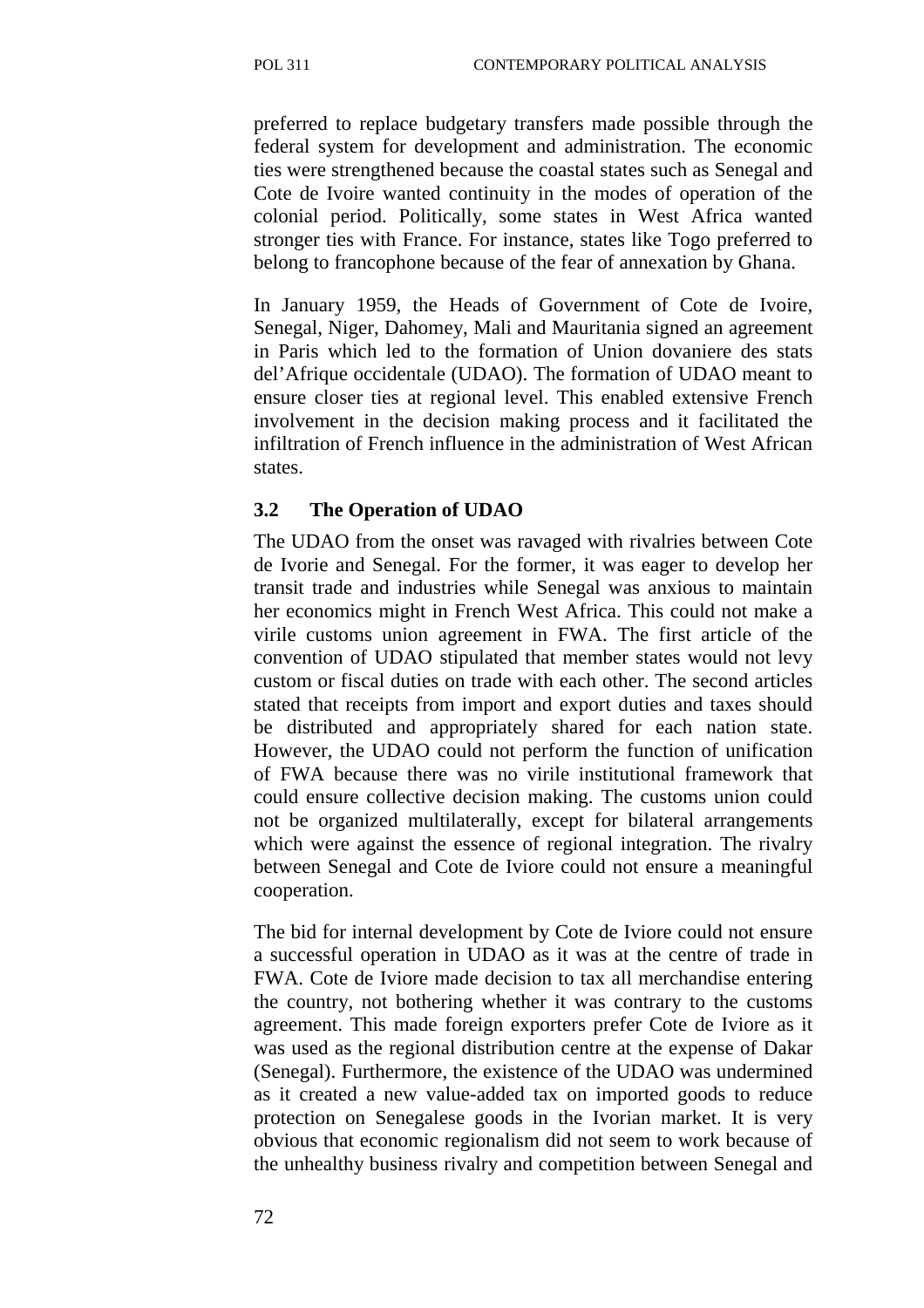#### Cote de Iviore.

By the mid 1960s, the aims of the UDAO were rarely achievable. At the meeting held in Abidjan in 1966, it was agreed that the UDAO was not functioning in terms of customs agreement and thus, it should be replaced with Union douaniere des etats de l'Afrique de l'ouest (UDEAO). The UDEAO had looser economic function especially in customs union related matters. It had a secretariat in Ouagadougou and it consists of committee of experts and council of ministers in FWA. Since the UDEAO was a weak institution in economic matters, there were sub-regional economic groups that were more effective. For instance, fonds de solidarite was formed and later transformed in to *Fonds de' entraide et de garantie des emprunts.* Such organisations were formed to facilitate acquisition of loans for less developed states in FWA.

The end of UDAO and the economic weakness of UDEAO led to more favourable relations among states in FWA. Senegal and Mali reconciled in 1963 as they had not been according each other diplomatic recognition. Following the reconciliation there were other forms of understanding on the management of Senegal River Basin concerning navigation, irrigation and generation of electricity.

#### **3.3 Cooperation Management of Natural Resources**

An organization specially designated to the management of Senegal River states (OERS) was formed in 1968. The OERS was formed by Senegal, Guinea, Mali and Mauritania and was meant to tap the natural resources for the benefit of the four nation states in FWA. Development plans were harmonized under the OERS to enhance agriculture and animal husbandry, education, health, transportation, commerce and other issues. Much as the OERS really meant for development, it lasted for about four years because of the conflicts between Senegal and Guinea over the accusation that the former was condoning insurgents during Portuguese invasion of the latter. This divided the OERS as President Sekou Toure (Guinea) boycotted the meeting for OERS throughout 1971. To avoid the absence of Guinea, a new organization that was less politicized was formed to replace OERS. The Organisation for the Development of the Senegal River Valley (OMVS) replaced OERS and it was formed by Senegal, Mali and Mauritania.

Apart from the OERS that metamorphosed into OMVS, several collaborative research agencies were set up in areas where there were other natural resources. Some of these resources were not limited to French speaking West Africa alone. For instance, Cameroon, Chad and Nigeria formed Lake Chad Basin Commission which sponsored research related to the development of agriculture,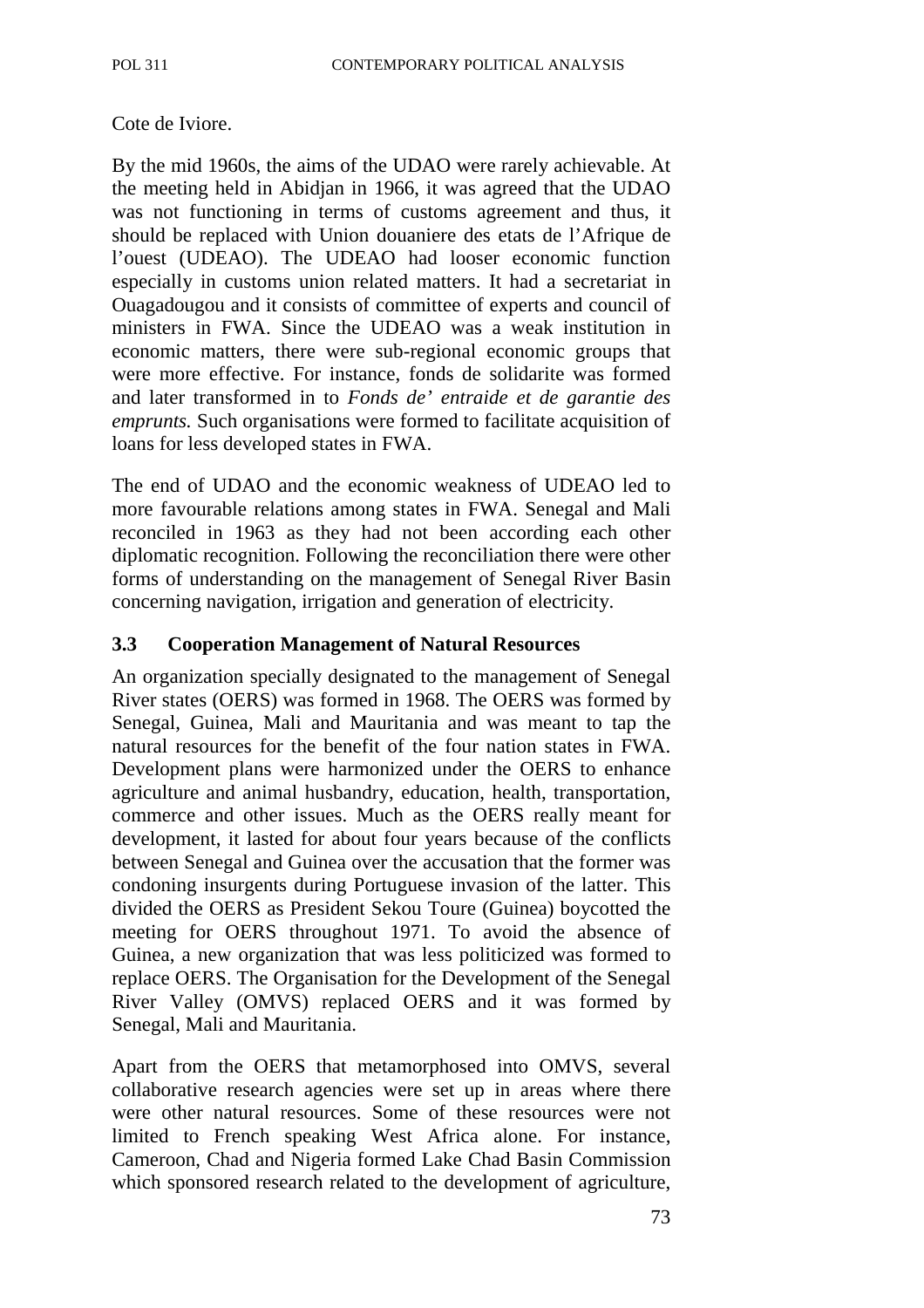irrigation, fishing and transportation. In addition, was the Niger River which had a commission consisting of Cameroon, Chad, Niger, Nigeria, Dahomey, Togo, Guinea, Mali and Cote de Iviore. The Niger River Commission was specially channeled for developmental activities. A modification was made to the Niger River Commission as Liptake Gaurma Integrated Development Authority emerged out of it. It emerged to capture real development for the inland nation states – Togo, Niger and Mali. It was agreed that there should be a joint exploitation of mineral resources and a virile transportation system. Apart from the aforementioned, there were other committees formed among the FWA nation states and their immediate neighbours.

At a point, relations of FWA with neighbouring states were inevitable because of the role of United Nations. The UN Economic Commission for Africa influenced the formation of West African Economic Community (WAEC) comprising fourteen states, but WAEC did not function as expected as there were inconclusive statements for its aims and purpose. Anglophone and Francophone speaking countries had differences in languages, monetary systems, tariffs and cultures. To countries in FWA, it appeared as unwise for them to form any regional association with Anglophone West Africa, because of the fear of domination. In order to avoid such domination and not to lose support from France, Houphouet Boigny came up with the idea of a strictly francophone West African regional economic integration referred to as communaute economique de l'Afrique de l'ouest (CEAO). Under the CEAO, it was quite easy for the sub-regional groups in FWA to present a common voice and conquer the fear of domination by Nigeria and Ghana. The non-cooperation of countries in FWA with Anglophone countries in FWA had some elements of neocolonialism. This was because they found it difficult to exist economically without the support of France in one way or the other.

#### **4.0 CONCLUSION**

The existence of these organizations was to maintain close ties between France and its territories in West Africa. These organisations were mainly to aid the flow of funds, movement of goods among others. From the operations of these organizations, it appeared as if countries in FWA preferred to remain as strictly francophone without relating with other non-francophone. But to what extent was this realistic. This is what we shall be discussing in the next unit.

### **5.0 SUMMARY**

The metamorphosis from UDAO to UDEAO and subsequently to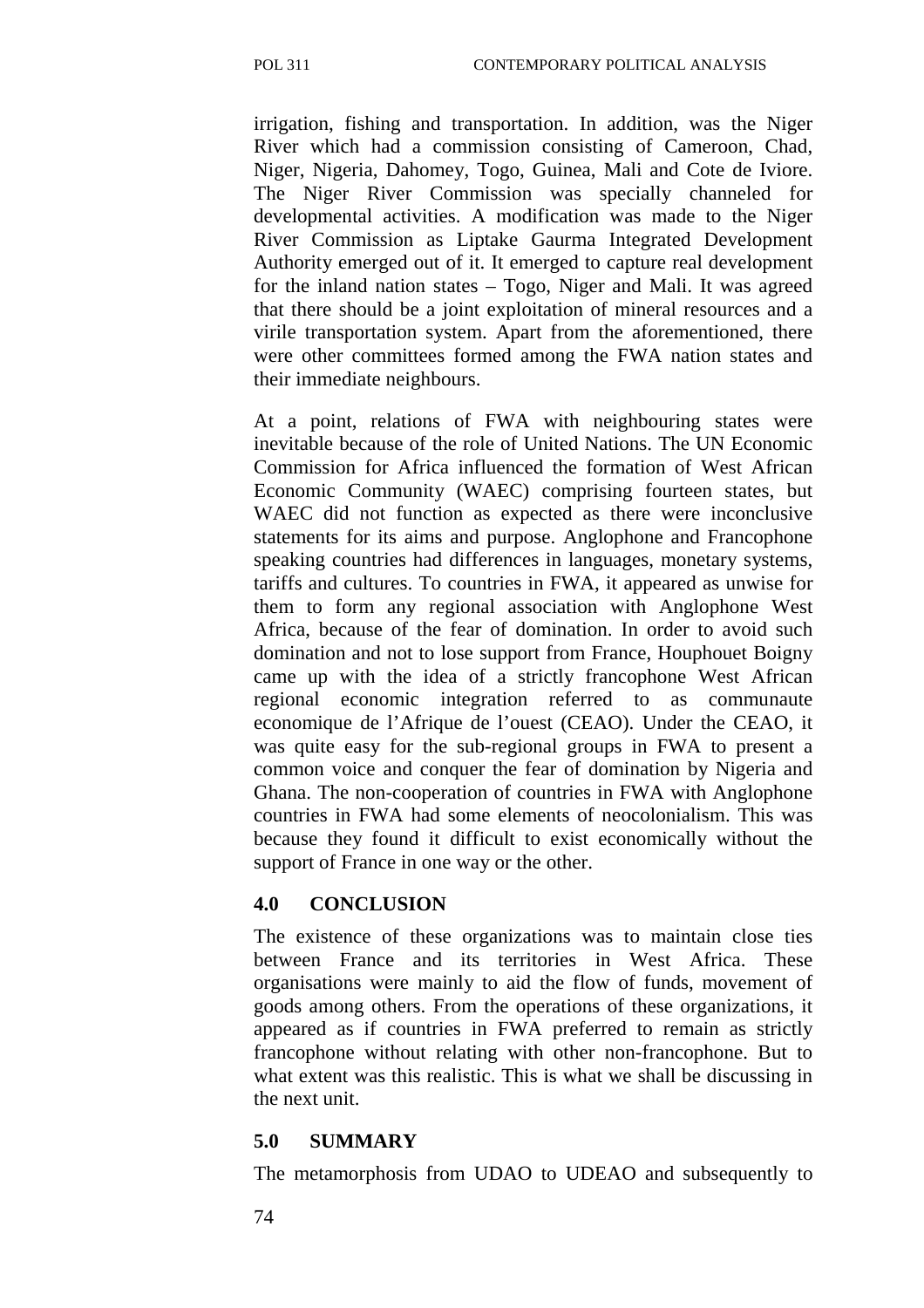other organizations was due to varying interests of each nation state in the operations of the existing ones. The clash between Senegal and Cote de Iviore and their domineering status among FWA nation states brought disunity. Mostly, the causes of such conflicts were disagreements over the terms of trade. There was association based on common resources. For instance, the OERS and others were formed by nation states that harboured the Senegal River, and at times it went beyond nation states in FWA. Much as the nation states in FWA wanted exclusivity in organisational affiliations without non-francophone West Africa, the pressing nature and influence of Anglophone West Africa eventually brought both Anglophone and Francophone together under ECOWAS.

### **6.0 TUTOR-MARKED ASSIGNMENT**

There was no permanence in the existence of regional organisations in French West Africa. Explain.

#### **7.0 REFERENCES/FURTHER READINGS**

Bach D.C., (1983), 'The Politics of West African Economic Cooperation: C.E.A.O. and ECOWAS' *Journal of Modern African Studies* Vol.21, No.4, pp 605-623.

Mytelka L.K., (1974), 'A Genealogy of Francophone West and Equatorial African Organisations' *Journal of Modern African Studies* Vol.12, No.2, pp. 297-320.

Nwokedi E., (1989), 'The Franc Zone and Monetary Integration in the Economic Community of West African States' *Nigerian Journal of International Affairs* Vol.15, No.1, pp. 107-129.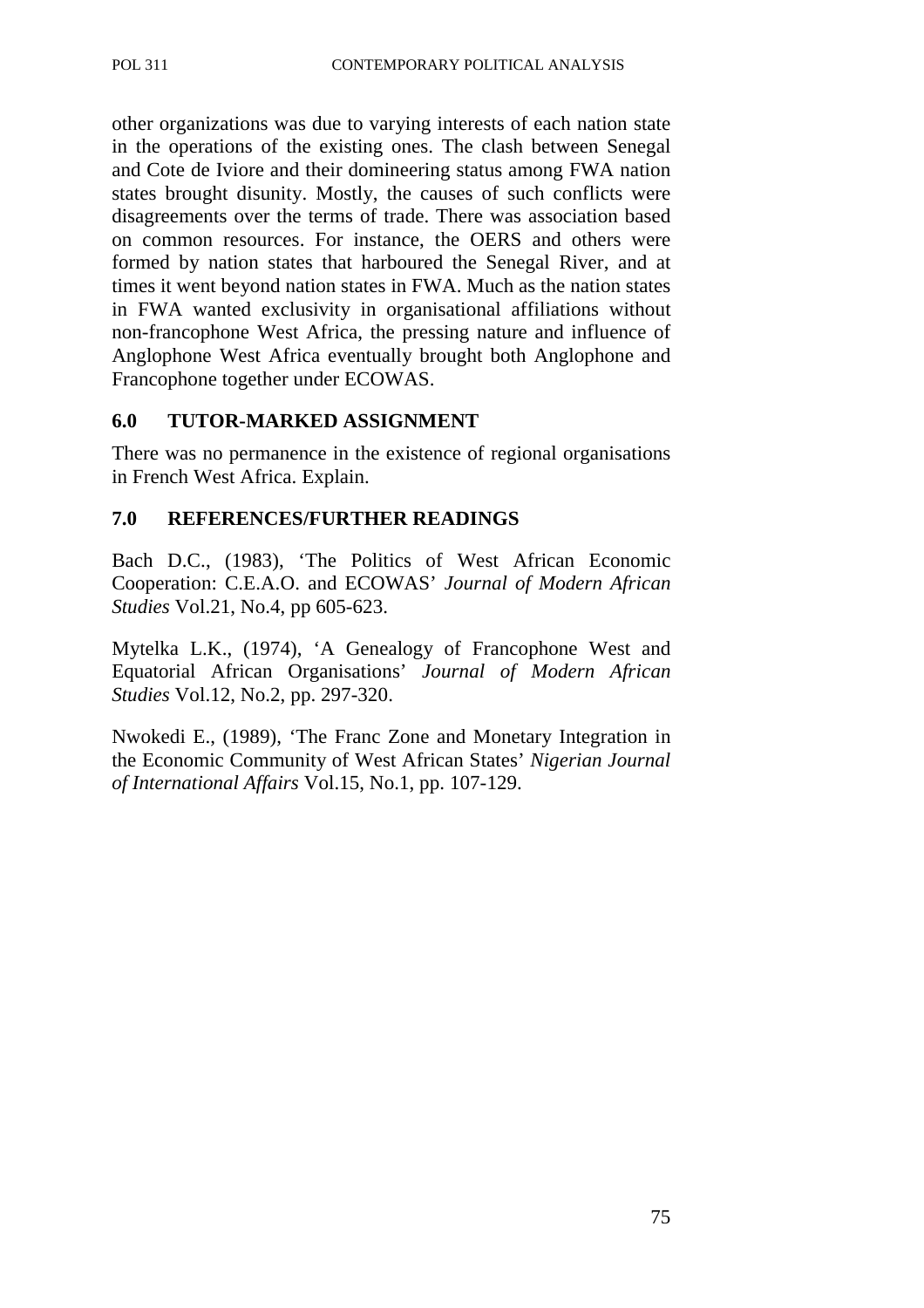## **UNIT 4 ORIGIN OF CEAO AND WEST AFRICAN ECONOMY**

### **CONTENTS**

- 1.0 Introduction
- 2.0 Objectives
- 3.0 Main Content
	- 3.1 Origin of CEAO and West African Economy
	- 3.2 Challenges in the operations of CEAO
	- 3.3 CEAO and ECOWAS Cooperation
- 4.0 Conclusion
- 5.0 Summary
- 6.0 Tutor-Marked Assignment (TMA)
- 7.0 References/Further Readings

### **1.0 INTRODUCTION**

The Communaute economique de l'Afrique de' l' oust (CEAO) was formed to consolidate the economy of FWA without interference from Anglophone West Africa. France lent her support for this organisation, because, it wanted to reduce Nigeria's leading role in the whole of West Africa. So before a general West African organization was realized, the CEAO had already being formed. But the question is to what extent was the CEAO sustainable without conflicts among FWA nation states. Why was it eventually a subgroup under ECOWAS? These are the issues we shall be discussing in this unit.

## **2.0 OBJECTIVES**

At the successful completion of this unit, you should be able to:

- analyse the nexus between the existence of CEAO and ECOWAS; and
- identify the paradoxes that could not make CEAO absolutely independent

### **3.0 MAIN CONTENT**

### **3.1 Origin of CEAO and West African Economy**

In order to reduce the growing influence of Nigeria on the political economy of West Africa, the Communaute Economique de l'Afrique de l'ouest (C.E.A.O.) was formed by Cote de Ivoire, Senegal, Niger, Guinea, Mali and Mauritania. It was possibly formed through the support of France to counterbalance Nigerian influence in West Africa. Amidst the competition between La francophonie in West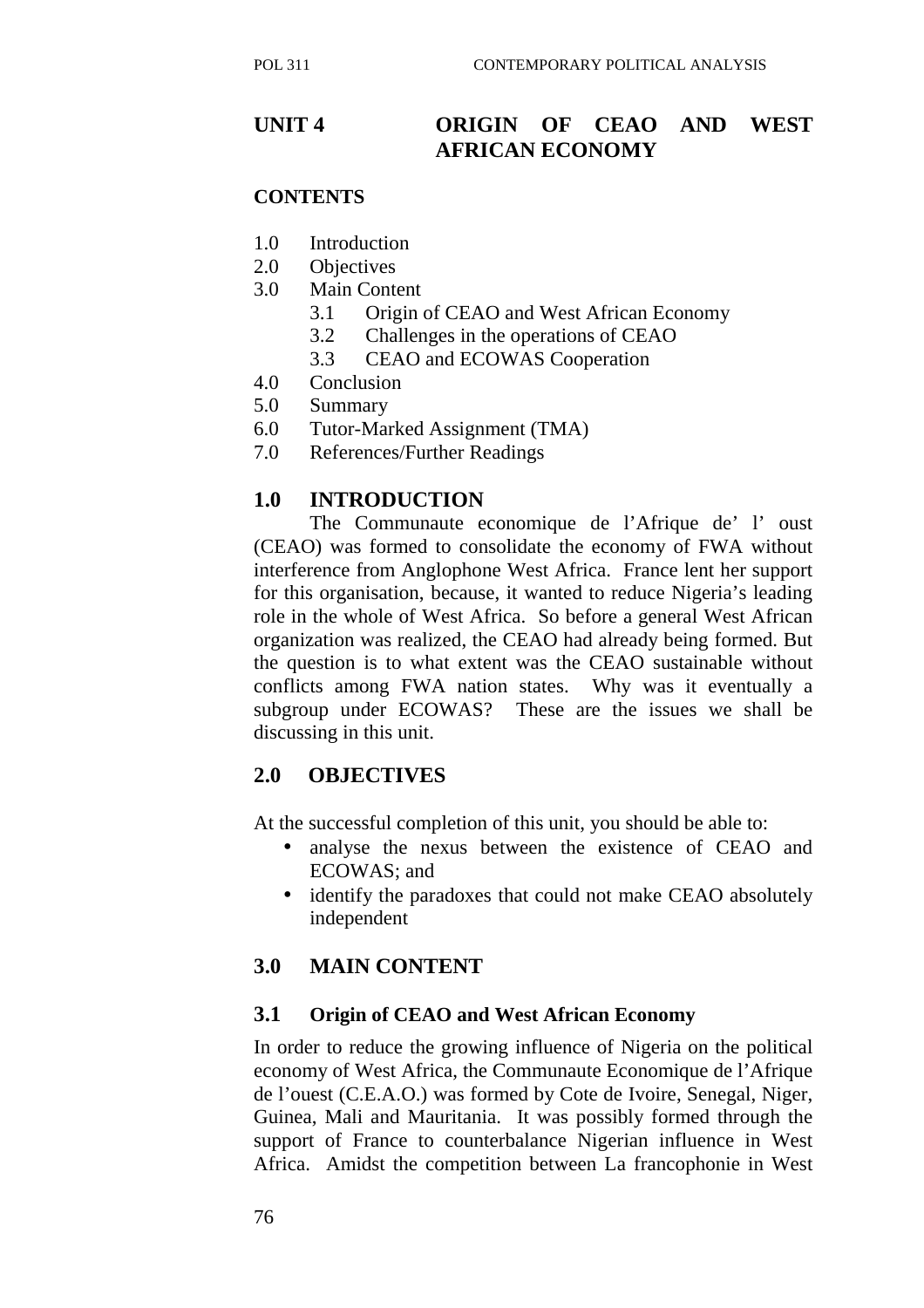Africa and the Anglophone countries in West Africa, the Abidjan treaty was signed by the La francophonie countries in West Africa to set up CEAO in 1973. The CEAO was a transformation of the Union douaniere des Estate de l'Afrique de l'ouest (U.D.E.A.O) a group formed in 1959. The function of UDEAO was to redistribute custom duties which the coastal states collected on transit trade with the landlocked members. In practice, the Union favoured the industrialized countries in FWA especially Senegal and Cote de Ivoire because their manufactured exports benefited from special tariff concessions. The CEAO was seen as an arrangement that would provide wider markets for the manufacturing sectors, thus it was carved out from UDEAO. This arrangement was supported by President Georges Pompidou of France. The president of France supported the CEAO to the extent of encouraging it to gain recognition and autonomy in order to reduce the influence of Nigeria in the economy of West Africa.

The CEAO was seen as a means of advancing French interests in the whole of West Africa. It thwarted the efforts of Nigeria invforming an organization bringing all states in West Africa together. Some of the activities and terms of reference in CEAO was rejected by the landlocked countries of Niger; Mali and Mauritania. The CEAO charter made compulsory the payment of custom duties for the transit of their imports through the harbours of the coastal states. This according to the landlocked countries was bringing inequality and instead of ignoring Nigeria's proposals for ECOWAS by the CEAO, there should be a roundtable discussion to solve the differences. Niger and Mali through their leaders explained that Nigeria would soon take over their economy because they seem to be a better alternative when compared to the compulsion on the payment of custom duties. Initially, the leading CEAO nation states – Cote de Ivoire and Senegal opposed the position of Niger and Mali but to preserve the unity of CEAO, an agreement was reached. To resist Nigerian influence in West Africa, the CEAO countries agreed to give considerations to each other.

### **3.2 Challenges in the operations of CEAO**

Senegal and Cote de Ivoire had to concede to the demands of the landlocked countries in CEAO to avoid Nigerian influence, but in spite of the agreement and concession, there was a break in what could be described as smooth relation among them. This occurred when Benin Republic committed itself to Nigeria. The army officers in Benin preferred to relate with Nigeria and Togo. The reason for the change Benin's policy in CEAO was because the sources of revenue for its economy were basically channeled from Nigeria. The construction of the Save Sugar refinery, the Onigbolo cement plant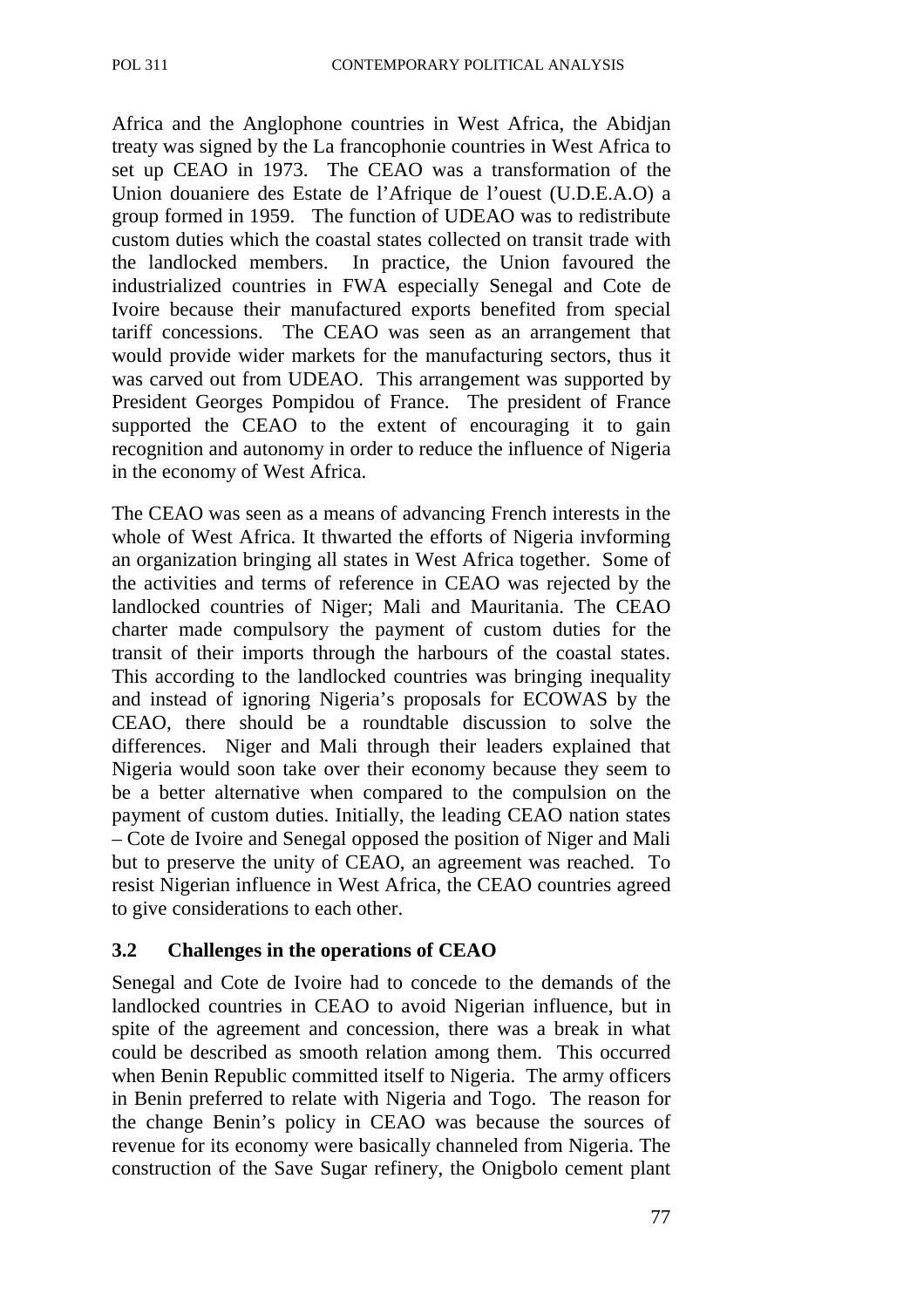was possible with the support of Nigeria. The output from these companies was also meant to serve Nigerian and Togo markets. Apart from the aforementioned, the availability of oil in Nigeria was an added advantage for the importation of finished goods into Benin. Nigerian cocoa also accounted for 25 percent of Benin's export revenue in 1973. As Benin's dependence on Nigeria expanded, its attention to the CEAO reduced. Thus, Benin preferred to remain Conseil de l'entente (a technical organization) and refused to sign the CEAO charter, as well as non-acknowledgement of Abidjan's influence.

At the initial stage of CEAO, the first president – Hamani Diori of Niger took a diplomatic step by touring West Africa to explain that the CEAO was not meant as an instrument against Anglophone West Africa. Hamani Diori did this to protect his home economy that depended more on Nigeria. On the side of Nigeria's intent for ECOWAS, it actually wanted the existence of ECOWAS to reduce the dependence of FWA on France within the Franc zone. Nigeria was against FWA relations with France, because it wanted to stop competition with the foreign based companies in Cote de Ivoire and Senegal. But, to CEAO, Nigeria was insincere in its relations with European Economic Community, (EEC), much as it wanted CEAO to dissociate from France, Nigeria depended on EEC. Nigeria assumed a general leadership in West Africa as it called for a meeting of Trade ministers from the African, Caribbean and Pacific countries in Lagos. The break up in CEAO on affiliation to other West African states led to the adoption of Lome convention in February 1975. The Lome convention was a step towards the formation of Economic Community of West African States (ECOWAS). It was meant to define the extra-African economic relations of the whole of West Africa. However, some nations in FWA saw the birth of ECOWAS as attaching their economic to Europe and not limited to France.

In spite of the discontent expressed by FWA towards ECOWAS, the integrity of CEAO was still to be preserved. The FWA insisted that for them to cooperate, the CEAO must be respected. It was at this stage that the CEAO nation states met in Ouagadougou in March 1974. Their request for integrity and respect was granted and on May 28, 1975, the ECOWAS treaty was signed in Lagos by 15 independent West African states. The request of CEAO was stated in Article 59 of the treaty that; 'they could belong to other regional or sub-regional associations, either with other member states or nonmembers states'. The provision was made on the condition that they do not deviate from the provision of ECOWAS.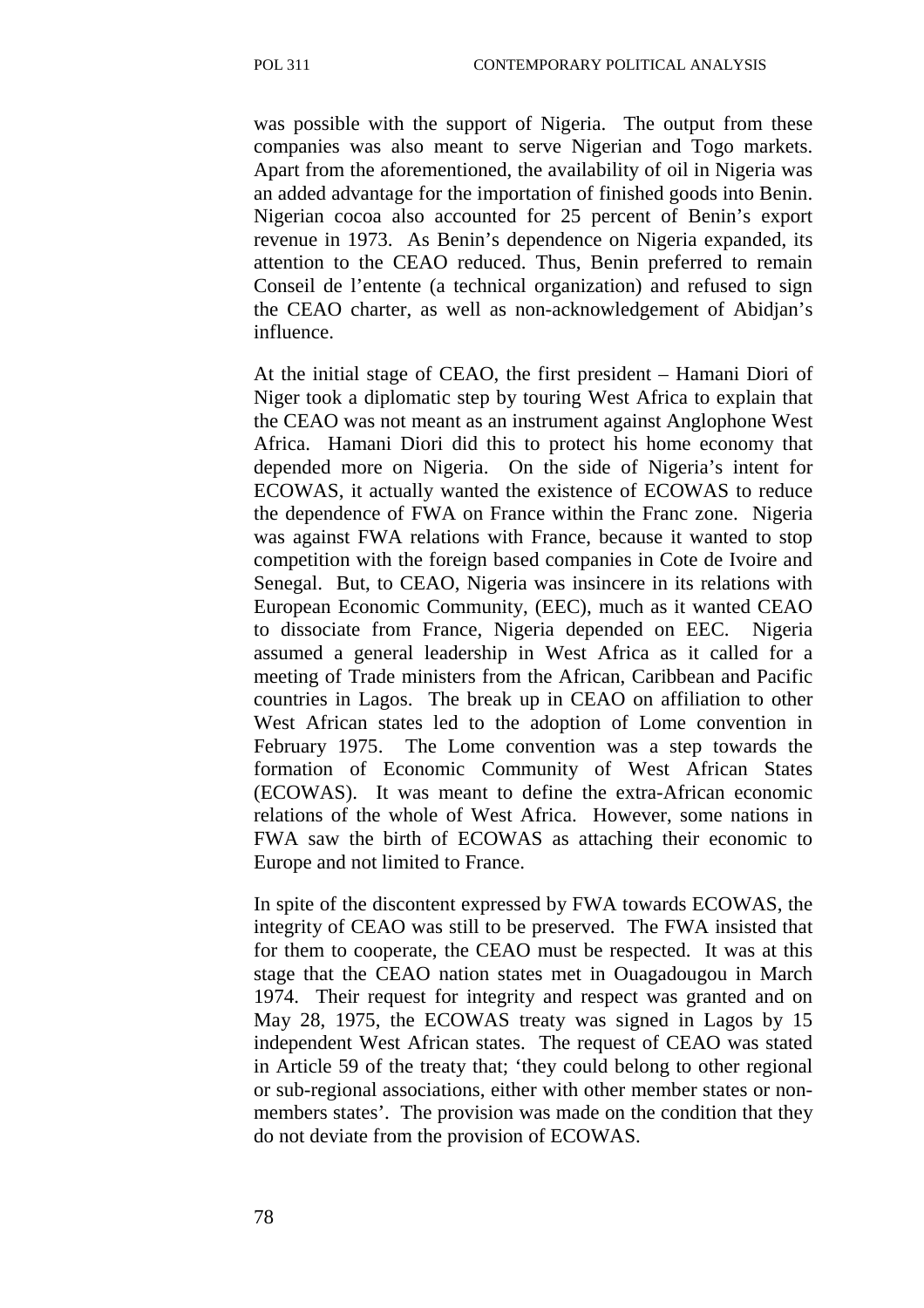### **3.3 CEAO and ECOWAS Cooperation**

The CEAO had the intent of performing better than ECOWAS, much as they wanted to be better, the progress was planned to avoid policies imposed by ECOWAS. CEAO wanted to avoid this because of their possession of common currency, language, as well as financial and administrative structures. Relatively, the common stand CEAO took succeeded to the extent that by the late 1970s, the projected institutions functioned effectively. To CEAO, the compensation and harmonization was significant. By 1976, Taxe de cooperation (TCR) evolved tax to be paid by individual states on manufactured imports from other members of the community. The tax was planned in such a way that there could be circulation of products by simplifying customs formalities, reducing prices and applying different tax rates to similar products to favour poorer states in FWA. The TCR was taken as a step forward to ensure total abolition internal customs barriers in CEAO and the adoption of a common external tariff. By 1980, the TCR applied to about 400 items from CEAO especially from Senegal and cote de Ivoire the total volume of trade increased from about E.F.A. 4,000 million to CFA 17,200 million by 1980s. The funds from the revenues were channeled to Fonds communautaire de development (FCD). The fund amounted to CFA 6,760 million, which two-thirds of the amount was distributed as compensation for the losses of revenues incurred by trade liberalization. The remaining was allocated to community development projects. There is no doubt that the CEAO functioned initially than ECOWAS because of the adoption of French Model. Several methods were used through fund raising to assist landlocked countries.

Despite CEAO exclusiveness as a sub-group in West Africa, there was still the need for cooperation, especially because of the increasing financial contributions which the CEAO needed. Cote de Ivoire and Senegal requested a delay in their contributions to FCD, which they owed about CFA 5,000 million. Based on the inability to meet up with financial responsibilities, Leopold Senghor for the first time requested or advocated for a consultation between the secretariats of CEAO and ECOWAS. The consultation was called in 1980, and since then there has been cooperation between the two communities. A protocol of mutual assistance was adopted and ECOWAS Defence treaty was discussed at the Freetown summit in 1981. The CEAO existed as a distinct sub-group under ECOWAS. This was done to avoid being usurped by Nigeria which is powerful in the region and again, the rigidity of CEAO was due to the colonial experience of exclusively which France practiced on them.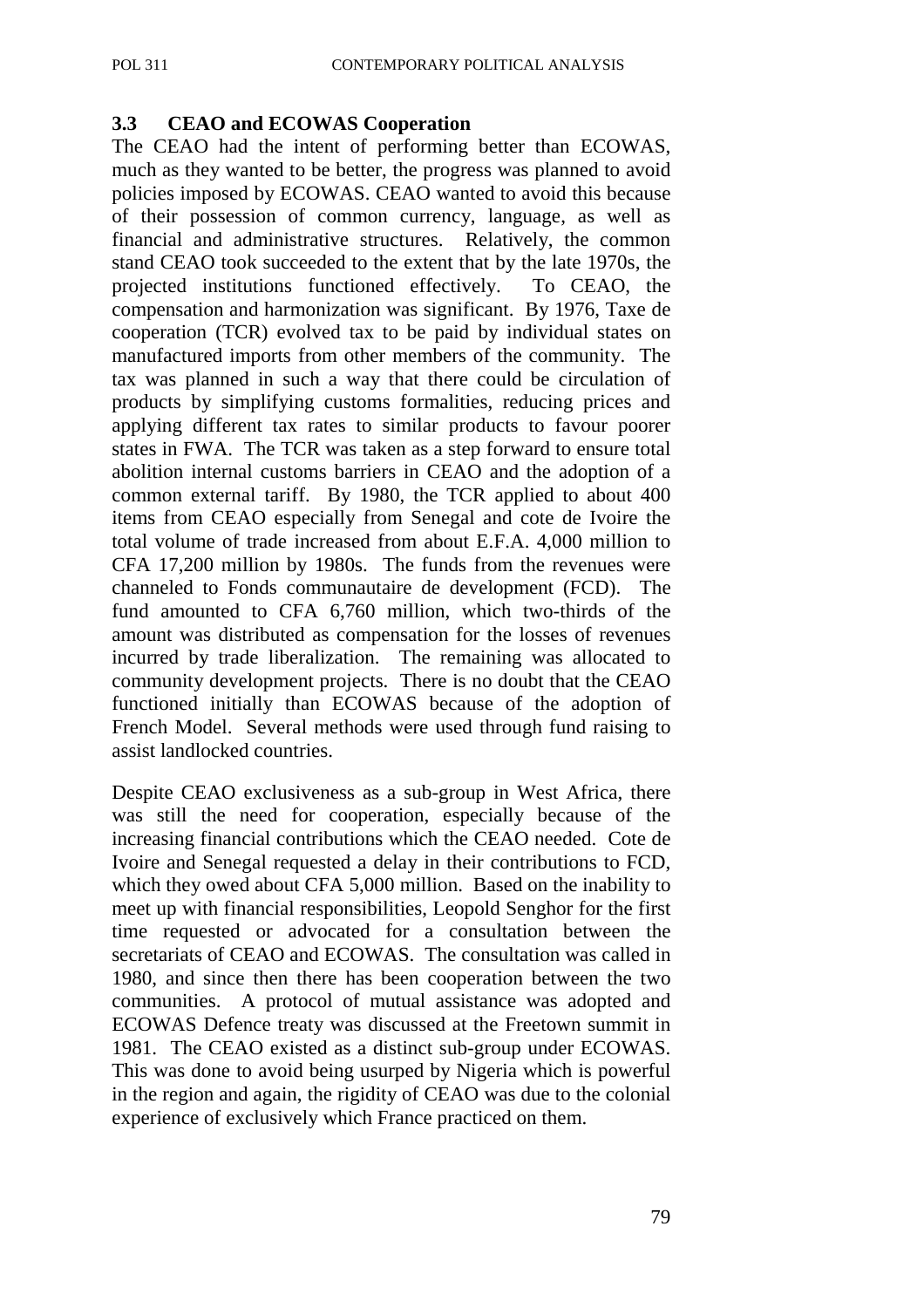### **4.0 CONCLUSION**

The dissension of Niger from the CEAO was a landmark that led to the CEAO compromise and ECOWAS existence. Ordinarily, the transformation of UDEAO to CEAO was uncalled for, because it was obvious that it was not working even for the economy of FWA nation states which it was meant for. Senegal and Cote de Ivoire that are mainly coastal states had a virile economy and enjoyed the terms of trade, while the likes of Niger, Guinea and Mali were relatively disadvantaged. Hence, Senegal and Cote de Ivoire appeared domineering and this continued to breed disunity and it eventually gave way for a wider cooperation of all nation states in West Africa, since the disadvantaged groups in FWA depended on non-Francophone states in West Africa.

### **5.0 SUMMARY**

As discussed in the last unit, the UDEAO was formed and it was actually a toothless bull-dog as it was only the sub-organisation meant for specific purpose that could not work effectively. In spite of the lapses, the UDEAO was transformed to CEAO. Just as the UDEAO was almost inefficient, so it was for CEAO. The moves on the part of Nigeria and Ghana for a wider West African economic organization eventually succeeded and the CEAO became a subregional group that operated within the guidelines of ECOWAS.

#### **6.0 TUTOR-MARKED ASSIGNMENT**

Account for the reasons responsible for ineffectiveness in the existence of regional organizations in French West Africa.

#### **7.0 REFERENCES/FURTHER READINGS**

 Martin G., (1989) 'Uranium: A Case Study in Franco-African Relations' *Journal of Modern African Studies.* 27 (4): 625-640.

Maclean, M. and Szarka, J. (2010) *France on the World Stage: Nation State Strategies in the Global Era.* London: Macmillan.

Nwokedi, E (1995), France's Africa: A Struggle between Exclusivity and Interdependence," in R. Onwuka and T. Shaw, (eds.). *Africa in World Politics.* London: Macmillan.

Ogunmola, D. (2009), "Redesigning Cooperation: The Eschatology of Franco-African Relations." in *Journal of Social Sciences.* 19 (3): 233-242.

Staniland M., (1987) 'Francophone Africa: The Enduring French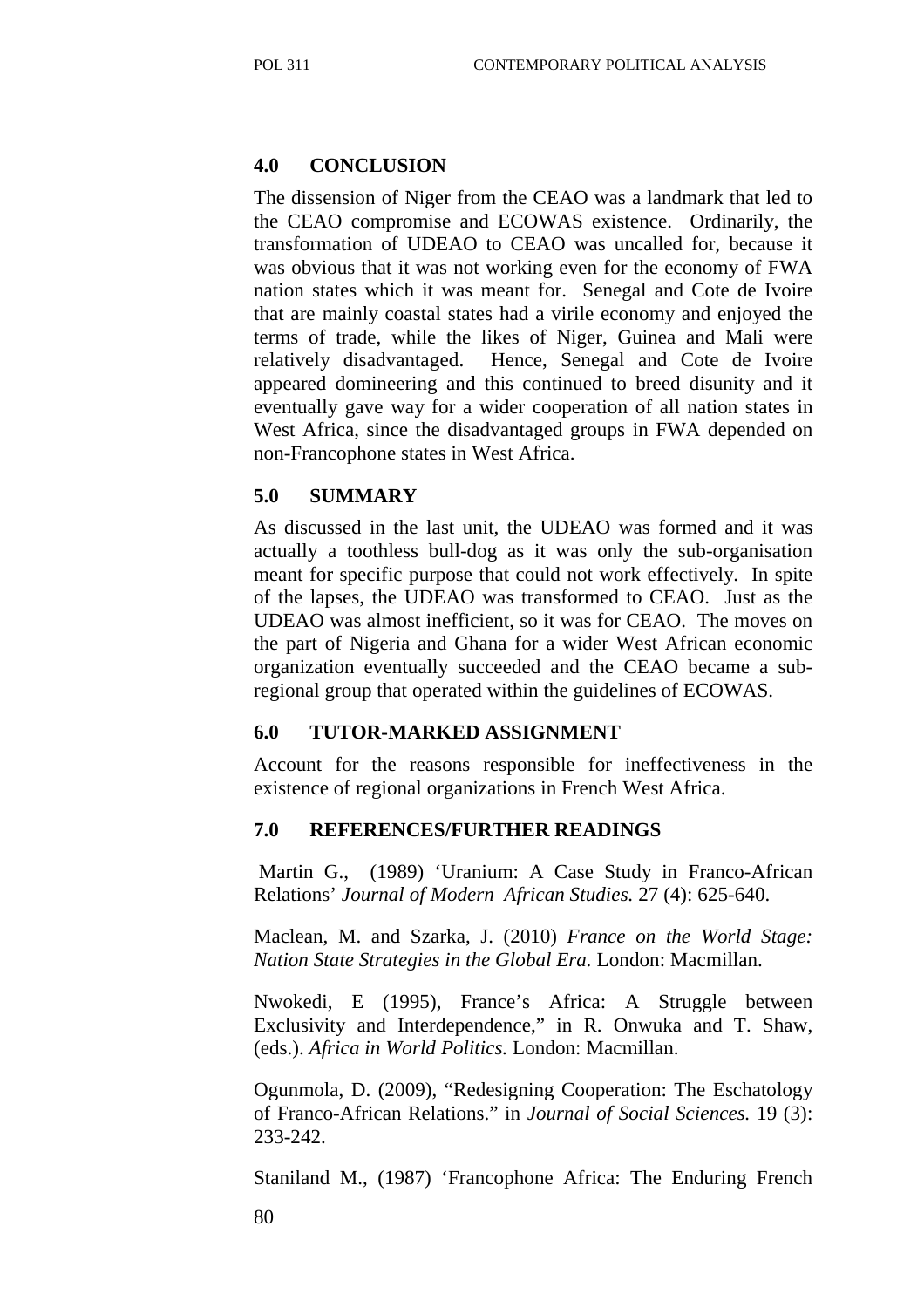Connection' *Annals of the American Academy of Political and Social Science* 489: 51-62.

Taylor, I. (2010) *The International Relations of Sub-Saharan Africa*. London: Continuum.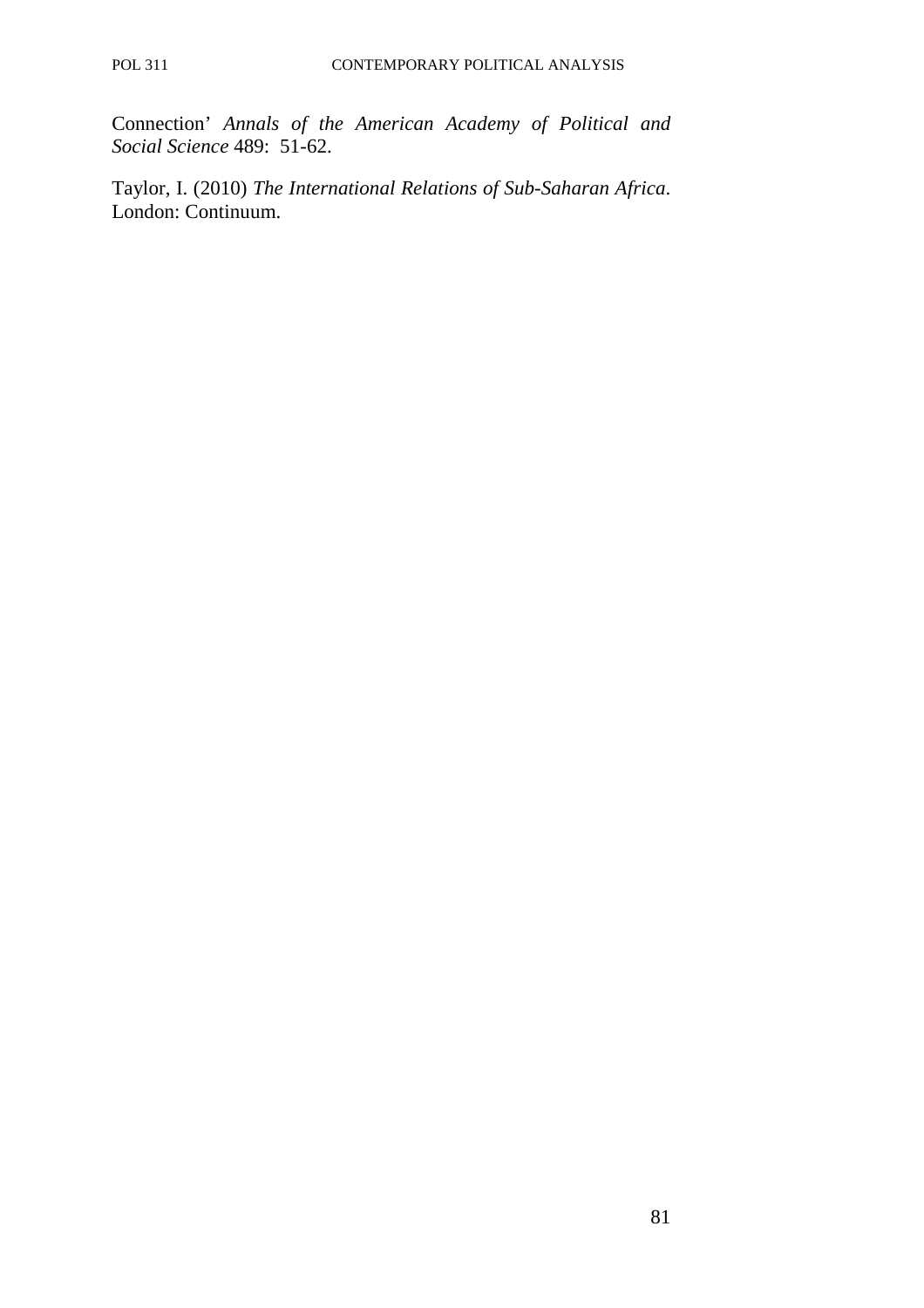## **UNIT 5** • **FRANC ZONE AND CEAO**

### **CONTENTS**

- 1.0 Introduction
- 2.0 Objectives
- 3.0 Main Content
	- 3.1 Franc Zone and CEAO
	- 3.2 Alternative Monetary Union from ECOWAS
- 4.0 Conclusion
- 5.0 Summary
- 6.0 Tutor-Marked Assignment (TMA)
- 7.0 References/Further Readings

### **1.0 INTRODUCTION**

It is true that the CEAO later accepted ECOWAS and gave it recognition, so it is important to understand the circumstances and context that led to such. It is not as if ECOWAS existed as a perfect regional organization nor was CEAO better, but the objective and scope of operation of CEAO and ECOWAS differs. Thus, in this unit, we shall be discussing the principles and operation of the Franc zone considering its impact on French West Africa and the resolution of CEAO member states in the face of the challenges from the Franc zone.

#### **2.0 OBJECTIVES**

At the end of this unit, you should be able to:

- identify the role of the Franc zone in the economy of French West Africa
- discuss the reasons for change in CEAO's perception of ECOWAS

### **3.0 MAIN CONTENT**

#### **3.1 Franc Zone and CEAO**

The operation of Franc Zone is a monetary arrangement between France and its colonies to ensure economic cooperation. The issuing authority was the Banque Centrale, des Etats de l' Afrique de l'ouest (BCEAO). The states in West Africa were placed under the West African Monetary Union (WAMU). All the members of WAMU also belong to CEAO. All these were to complement each other. The intention of France was to maintain a stronghold of its colonies. The monetary arrangement was part of the Accords de cooperation which France had embarked on after World War II. The basic principles guiding the operation of the franc zone was that: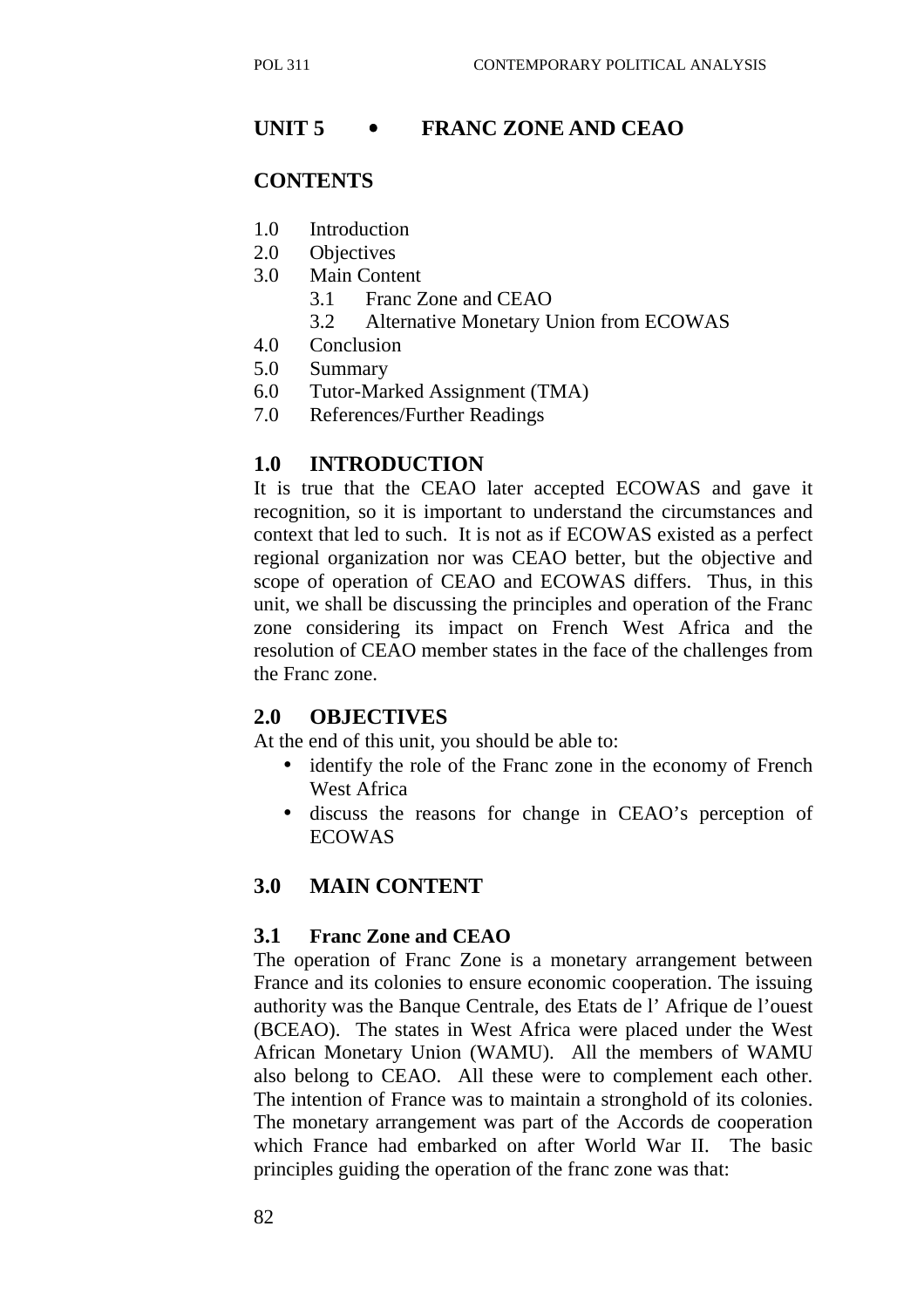- i. there shall be fixed parity between the metropolitan franc and Cooperation Financiere Africaine Franc (CFA France), that is, 1 French France to 50 CFA francs;
- ii. the existence of common external reserve between FWA counties through the BCEAO to be lodged in an Operations Account with the French Public Treasury. Thus member states will draw from this account even if there is deficit;
- iii. free convertibility and unlimited monetary transfers within the franc zone; and
- iv. a common monetary policy between member states of the zone.

All these arrangement might be theoretically visible for development within the French enclave, but to what extent was it? To France, it was meant to ensure that there was no interference in the economy of its colonies from other European countries. The consequences of the implementation of the Franc zone were debts and devaluations that had affected the economy of the Franc zone states. The principles seemed not to be working. For instance, the fact that FWA is not producing oil affected it in the era of high price which was denominated in US dollars. Therefore, FWA states spent more money to meet their domestic fuel needs. This was because the French franc was weak when compared to dollar.

The implementation of the policies was that the Franc zone remained a problem as the nation states in FWA did not enjoy the opportunities that were envisaged. Besides, nation states in FWA were not given the freewill to opt out of this arrangement, as there were little or no consultations on the reforms made to the principles of the monetary union. What this implied was preponderance of underdevelopment as the monetary agreement was meant to increase the longevity of neo-colonialism. In spite of the bleak feature of continued attachment to the Franc zone, FWA still perceived the arrangement as a known devil which is better than unknown angel. They still prefer to familiarize with the arrangement. Even when the BCEAO could not grant medium and long term loans and other institutions under the arrangement such as the National Credit Committee (NCC) also could not successfully implement the role of monitoring and regulating the implementation of the principles.

## **3.2 Alternative Monetary Union from ECOWAS**

In the previous units, we discovered that the CEAO was to co-exist on the basis that ECOWAS becomes the supreme economic body in West Africa. To CEAO however, the values of ECOWAS are still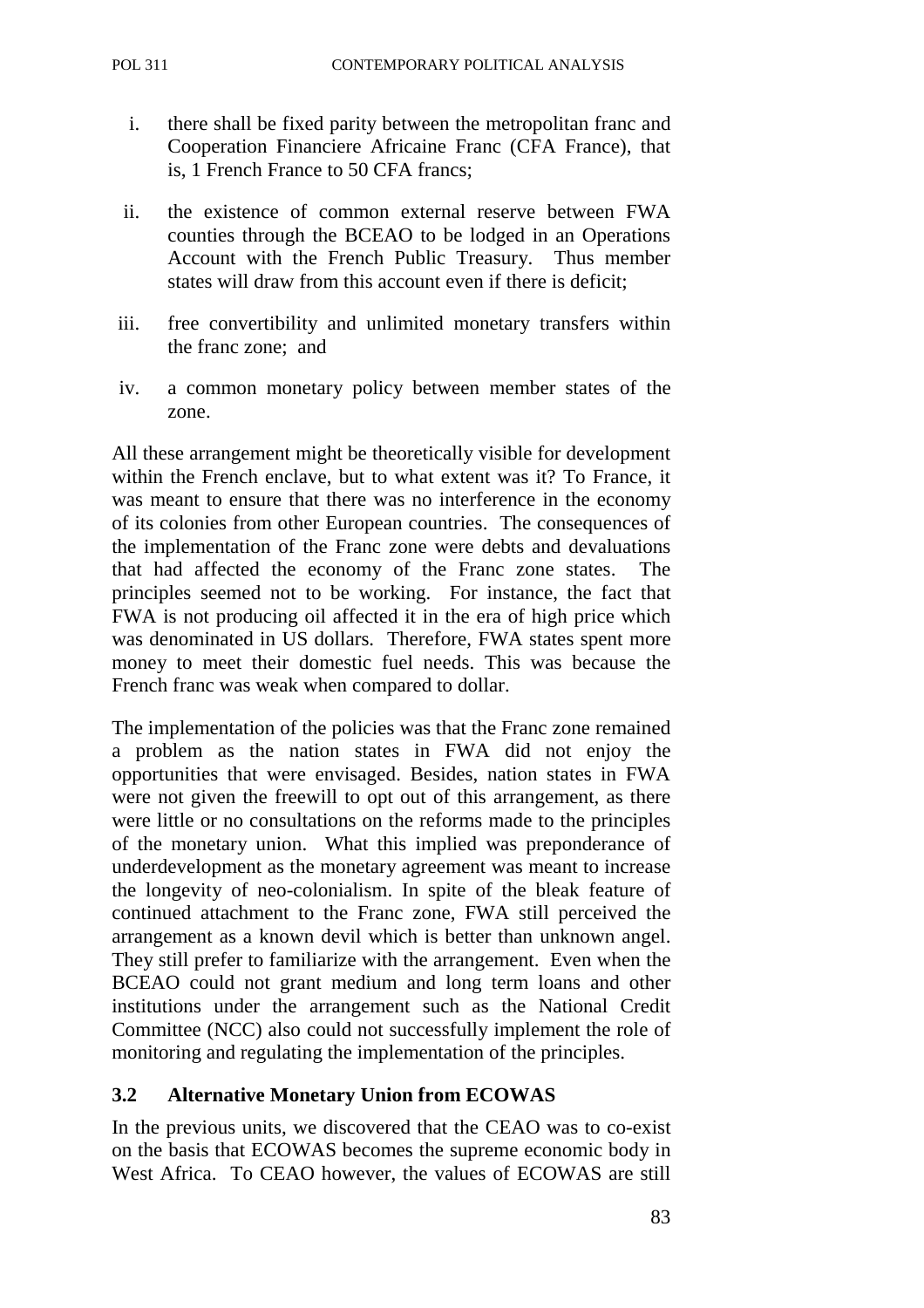less acceptable as they still preferred to operate within the Franc zone. In spite of the opposition of FWA states, the West African Clearing House (WACH) was established to enable payments, increase trading and ensure the realization of a full monetary union. This plan was accomplished with the establishment ECOBANK Transitional Incorporated. The bank was basically charged with the responsibility of consolidating the economy of West Africa.

#### **Functions of WACH**

The WACH was established to:

- promote development of trade;
- mobilise and promote investments;
- support facilities for project rehabilitation and services;
- **•** provide technical assistance for development projects; and
- **assist in the growth and development of indigenous** banking and financial institutions in West Africa.

At a point, the CEAO member states began to support the cause of ECOWAS on its programme especially, the trade liberalization and the clearing house. The change in decisions of CEAO must have been due to the difficulties being encountered within the Franc zone and the obvious fact that their economy is absolutely dependent on France in spite of decolonisation. The existence of ECOWAS made the FWA nation states to begin to see self-reliance as realistic within African solidarity. Thus, the arrangement was seen as an alternative by the CEAO member states to free themselves from the dictates of France.

In another way, the growing influence of Nigeria and Ghana in West Africa was a point of concern for Senegal and Cote de Ivoire, as they were also the most favoured among the CEAO. Hence, there is the possibility that the CEAO especially Senegal and Cote de Ivoire regarded ECOWAS so that they could be relevant to the whole of West Africa. Much as the CEAO accepted the supremacy of ECOWAS, it refused to dissociate from French principles and this has been a bane to the operations of ECOWAS.

#### **4.0 CONCLUSION**

It is obvious that the Franc zone monetary arrangement was not favourable to the economy of West African states. But in spite of the unfavourable conditions, the states in FWA still preferred to remain within the French cover. It is important that you note; the monetary arrangement from France could still be described as part of French efforts to maintain the association policy with the ultimate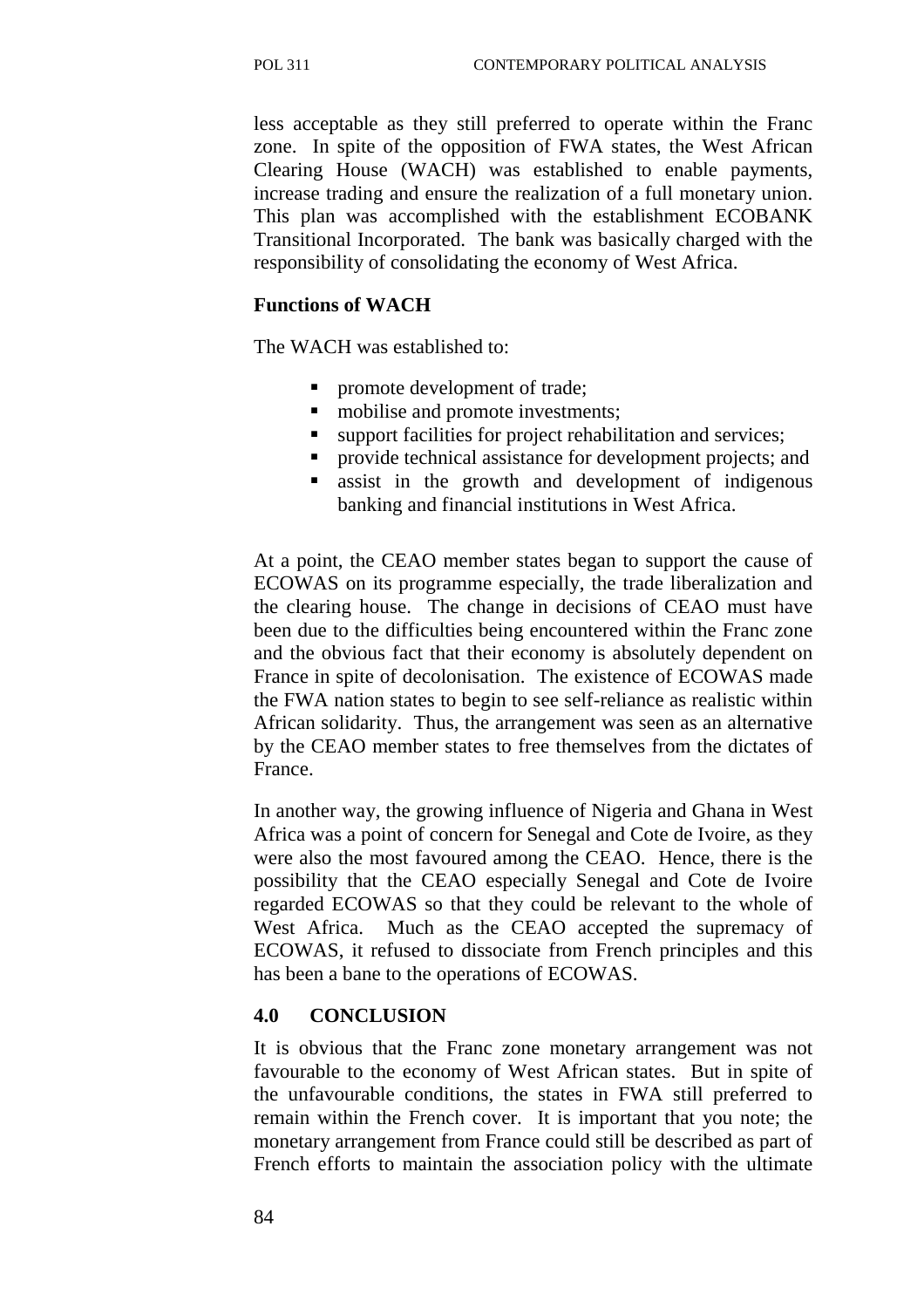goal that all its former colonies should still remain exclusively loyal to her. But, the problem is, has there been considerable economic development. To reduce the dependence on France's economy, The CEAO looked onwards to the recognition and consideration of ECOWAS as an alternative. Therefore, the CEAO maintained dual loyalty.

### **5.0 SUMMARY**

The Franc zone monetary arrangement had laudable programmes that would have worked for the development of CEAO within French cover, but in practice it did not work. The influence of world economic activities affected CEAO states negatively. In other words, they gained little from the arrangement. The ECOWAS plan was thus seen as an alternative by CEAO member states. And in contemporary times, these plans are gradually metamorphosing in the twenty first century.

## **6.0 TUTOR-MARKED ASSIGNMENT**

Explain the reasons for CEAO's dual loyalty to the Franc zone and ECOWAS.

## **7.0 REFERENCES/FURTHER READINGS**

Bach D. C., (1983) 'The Politics of West African Economic Cooperation: CEAO and ECOWAS' *Journal of Modern African Studies*. 21(4): 605-623.

Bensmaia R. & Waters A., (2003), 'French and Francophonie: The Challenge of Expanding Horizons' *Yale French Studies,* 17-23.

Maclean, M. and Szarka, J. (2010), *France on the World Stage: Nation State Strategies in the Global Era*. London: Macmillan.

Nwokedi E., (1989) 'The Franc Zone and Monetary Integration in the Economic Community of West African States' *Nigerian Journal of International Affairs.* 15 (1): 107-129.

Nwokedi, E (1995) France's Africa: A Struggle between Exclusivity and Interdependence," in R. Onwuka and T. Shaw, (eds.). *Africa in World Politics.* London: Macmillan.

Ogunmola, D. (2009), "Redesigning Cooperation: The Eschatology of Franco-African Relations." in *Journal of Social Sciences*, 19 (3): 233-242.

Staniland M., (1987), 'Francophone Africa: The Enduring French Connection' *Annals of the American Academy of Political and*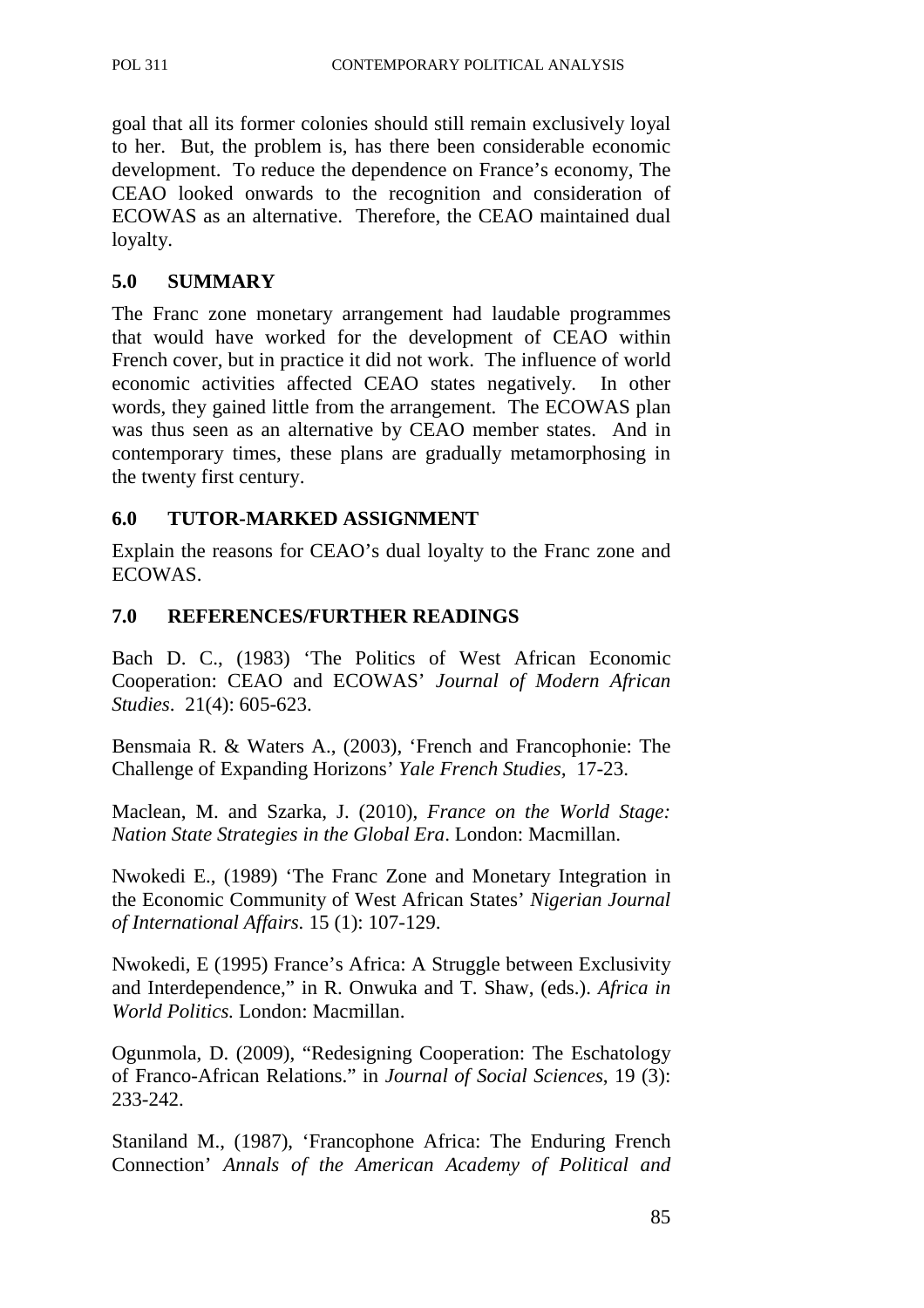*Social Science.* 489: 51-62.

Taylor, I. (2010) *The International Relations of Sub-Saharan Africa*, London: Continuum.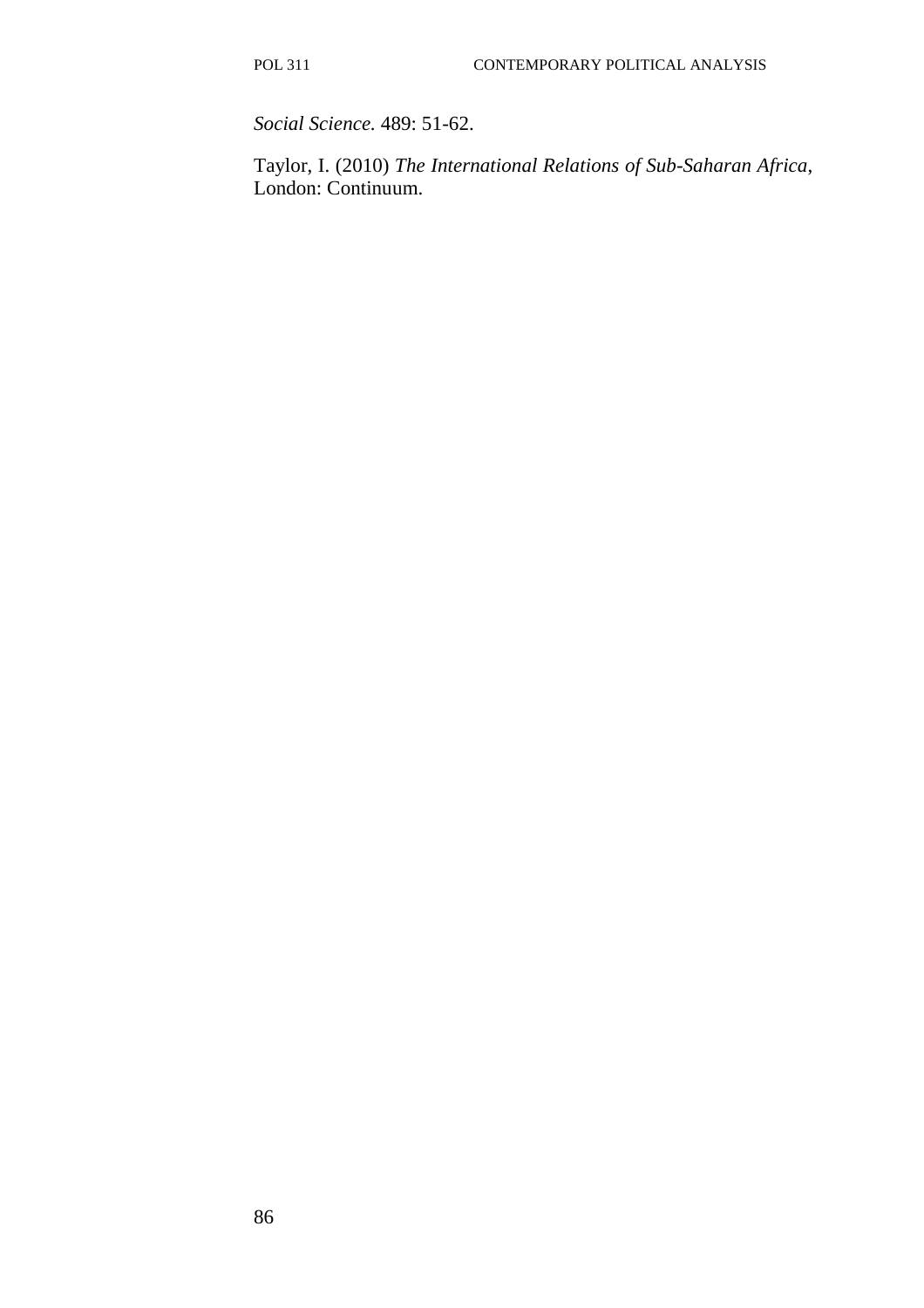# **MODULE 5 FRENCH COMMON WEALTH**

- Unit 1 Origin of Francophoine (French Commonwealth in West Africa)
- Unit 2 Trade Unionism in French West Africa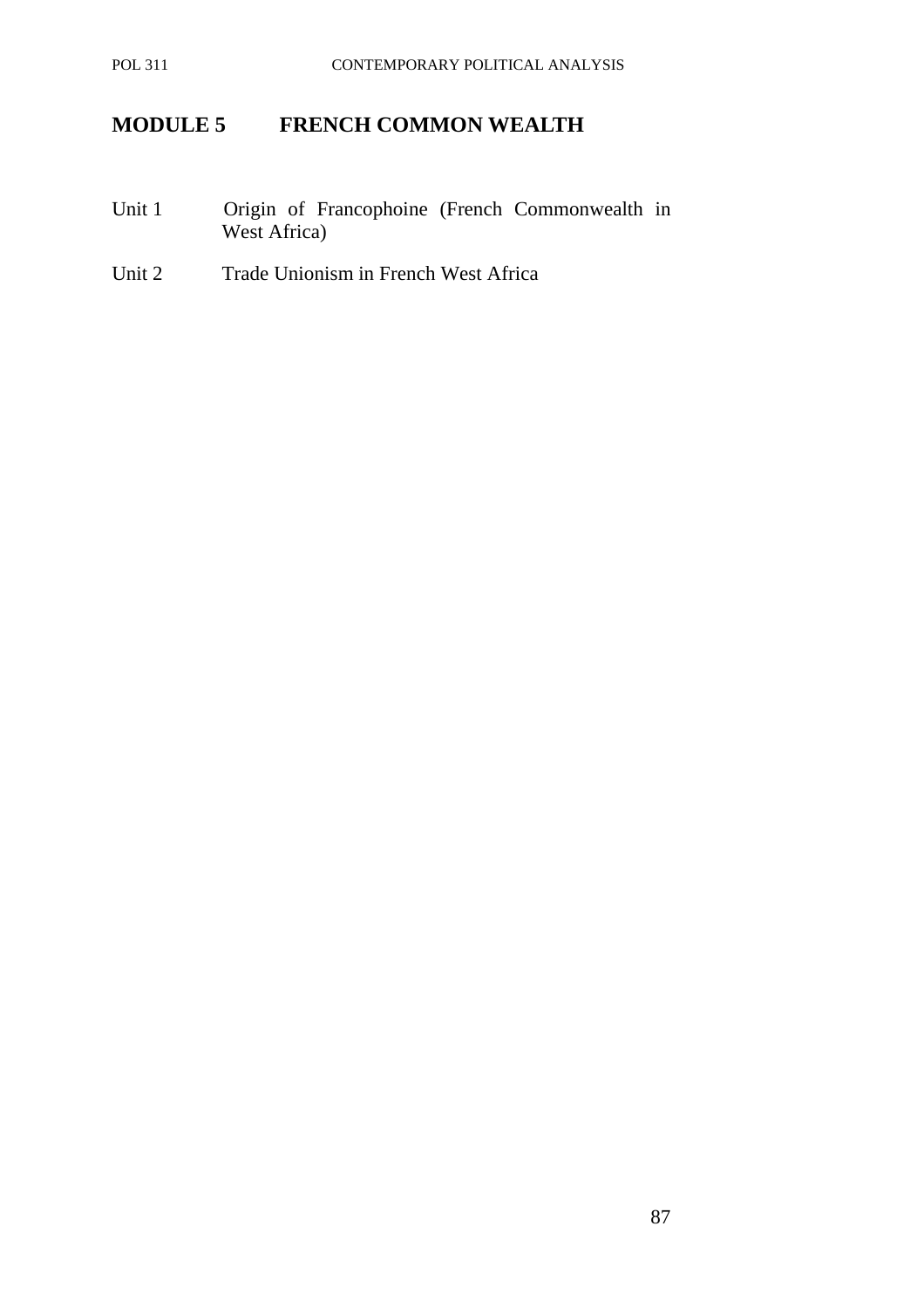# **UNIT 1** • **ORIGIN OF FRANCOPHOINE (FRENCH COMMONWEALTH IN WEST AFRICA)**

### **CONTENTS**

- 1.0 Introduction
- 2.0 Objectives
- 3.0 Main Content
	- 3.1 Origin of Francophonie in West Africa
	- 3.2 Structure of French Commonwealth
	- 3.3 Impact of French Commonwealth in FWA
- 4.0 Conclusion
- 5.0 Summary
- 6.0 Tutor-Marked Assignment (TMA)
- 7.0 References/Further Readings

## **1.0 INTRODUCTION**

In the previous units, we have seen that the relationship between France and her colonies at one time or the other assumed different dimensions. Before independence, the structures and patterns from France were imposed, but after, it was the other way round, whereby the former colonies solicited for a renewed form of relationship. Can we then uphold the fact that FWA can never exist without French influence? The origin and expansion of the French Commonwealth is what we shall be discussing in this unit.

### **2.0 OBJECTIVES**

At the end of this unit, you should be able to:

- discuss the international perspective to the operation of French Commonwealth
- explain Senghor's role in emphasizing French Commonwealth in FWA identify the impact in FWA

## **3.0 MAIN CONTENT**

#### **3.1 Origin of Francophonie in West Africa**

Francophonie emerged during the visit of President Borguiba of Tunisia to Senegal in November 1965. To foster the relationship among the former French colonies in Africa with common political institutions they should constantly interact. President Senghor adopted the idea brought by the Tunisian President. Tunisian President came up with the idea of adopting French language because it was discovered that it had no nation to align with. It was not easy to align politically with Arab world, and it lacked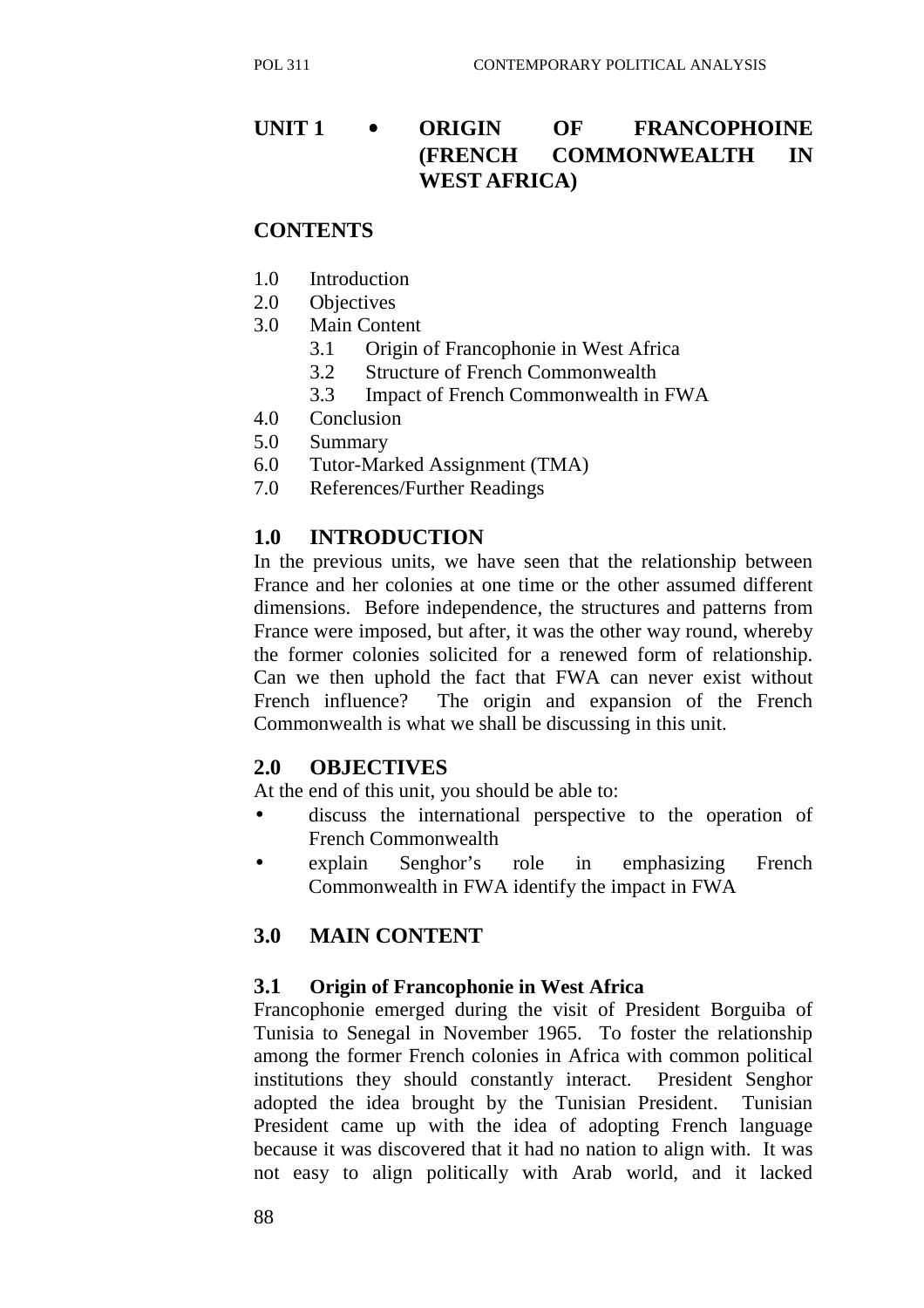recognition in the UN and thus, relating with other African nations was regarded as an alternative. Specifically, Senghor of Senegal whose position at the French court was significant was accepted as an ally. Thus, Borguiba came up with the idea and Senghor adopted and disseminated it to the world. According to Burguiba, the aim of Francophonie was described as cultural and economic, and not political.

Initially, the coming together of French speaking countries was opposed by France, because it detested anything that would appear as imperialism and probably, to avoid international reactions. This position was taken by France because some of its former colonies in Africa regarded the idea of French Commonwealth as a new form of imperialism. In spite of French opposition, President Senghor continued to make consultations. In July 1966, the meeting of Organisation Commune Africaine et Malgache (OCAM) was held in Niamey and a secret report of the francophonie was approved. Afterwards, President Senghor visited Canada, while President Diori toured African states. By the end of the year, the final draft of the report was submitted to Charles de Gaulle in France.

The draft provided for three different groups under the organization. The first was an inner core, comprising France, the OCAM states, Tunisia, as well as Mali, Mauritania, Guinea, and Haiti. The inner core was responsible for organising a close network of multilateral cooperation in the area of culture progression especially a common education system, common economy, common currency and relation with international organisations especially United Nations Conference on Trade and Development (UNCTAD). The second group included Algeria, Morocco, former Indochinese colonies and Lebanon because of cultural and economic the links it had with the inner core. The third group included-Canada, Switzerland, Belgium and Luxemburg whose links were basically cultural.

The French Commonwealth was to function with regular conferences of Heads of States and Governments, Ministers of Education, Ministers of Finance and Economy. Then, there was an inter-parliamentary association. Although France initially rejected the idea, the official French response was non-committal; it was neither a true rejection nor an outright approval. In spite of the position taken by France, Senghor believed in the idea of French Commonwealth without France. However, by 1967, France accepted the idea of a Commonwealth. The acceptance came at a time when the United Nations budget commission invited the Secretary General to adopt and ensure a linguistic balance among secretariat personnel. Again, a seminar of francophone youth held in Paris was to study ways and means to organize an international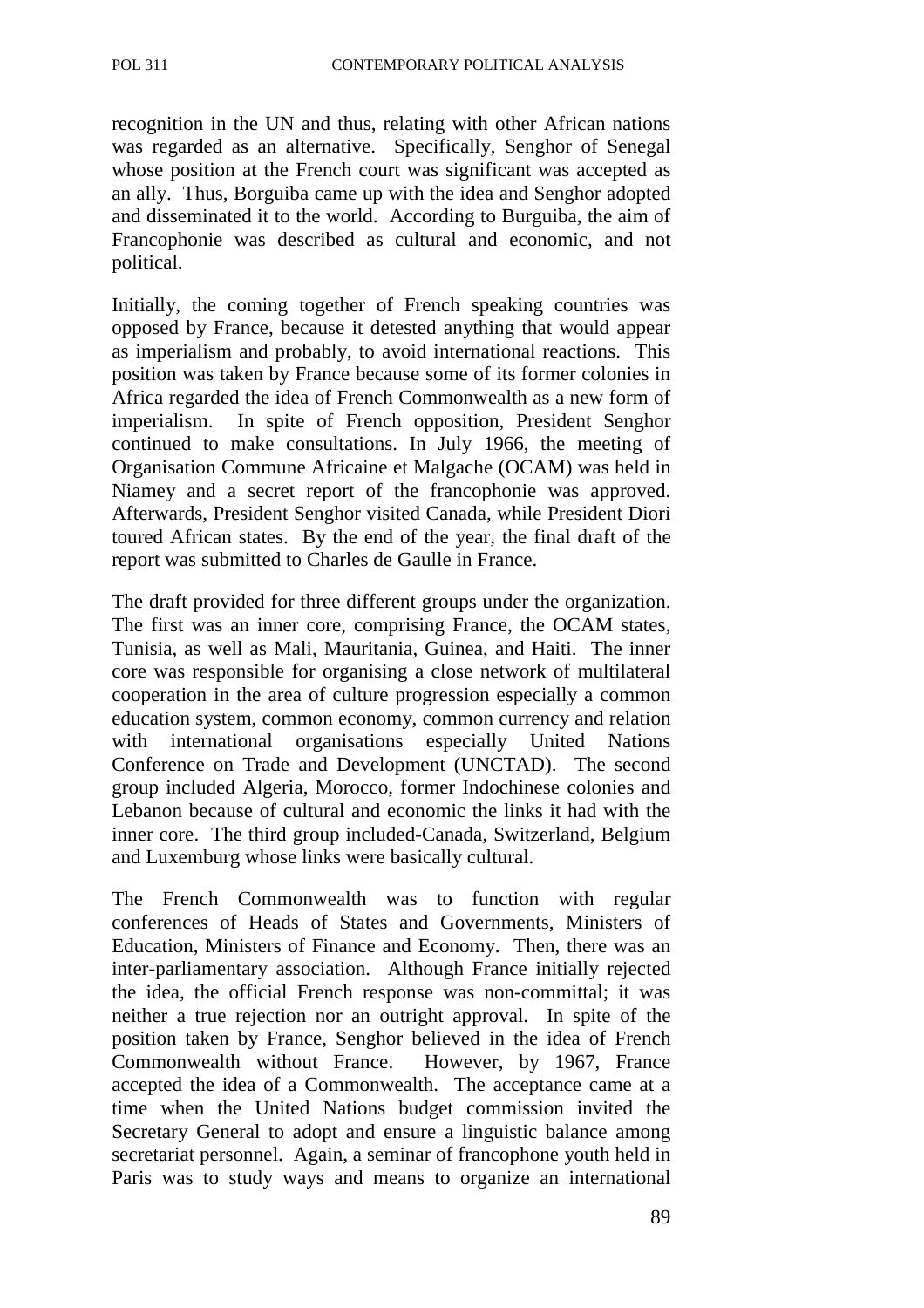community of all French-speaking countries. All these accounted for France's approval of the commonwealth. The acceptance was on the basis of maintaining a common language not to give economic aid or assistance by compulsion but it was to be given at the will of France.

### **3.2 Structure of French Commonwealth**

The French Commonwealth consists of 200 million individuals who use French as a means of communication in their daily activities. It is an inter-governmental organization comprising 56 nation states spread across five continents. These states signed the charter of La Francophonie since inception. The formation of La Francophonie has lead to the existence of International Organization of La Francophonie (OIF). The organization acts as a liaison to other international agencies for French speaking countries.

The OIF is headed by a Secretary General and heads of state and government for a term of four years. Then, there is an official international representative of the French Commonwealth who functions to facilitate and execute the cooperation initiatives as well as to manage the administrative and financial affairs. As a political institution, the OIF campaigns to strengthen the practice of democracy and to uphold the rule of law. Its framework for operations as a multilateral liaison of French speaking countries revolves; fostering peace, democracy and human rights; supporting education, training, higher education and research; cooperation for sustainable development and solidarity and promoting the French language and cultural as well as linguistic diversity. The OIF is meant to secure and protect the interest of exclusivity of French speaking countries and advance their cause in international decisions. In other words, the OIF is meant to implement the foreign policy of French Commonwealth.

The French Commonwealth has other institutions such as the Direct Operators; Permanent conferences of ministers and some other agencies. There are four direct operators that are meant to support the implementation of tasks in specific fields. There is no doubt about the fact that the French Commonwealth originated from Africa, but the moment France took interest, it was internationalized. By internationalization, French Commonwealth became dominated by Canadian International Development Agency. (CIDA) funds three of the direct operators and this made the activities of the OIF directed towards Canada's development priorities. In Africa, the impact of the OIF is evident in the establishment of Senghor University in 1989, situated at Alexandria in Egypt. It was established following a meeting of Heads of States and Government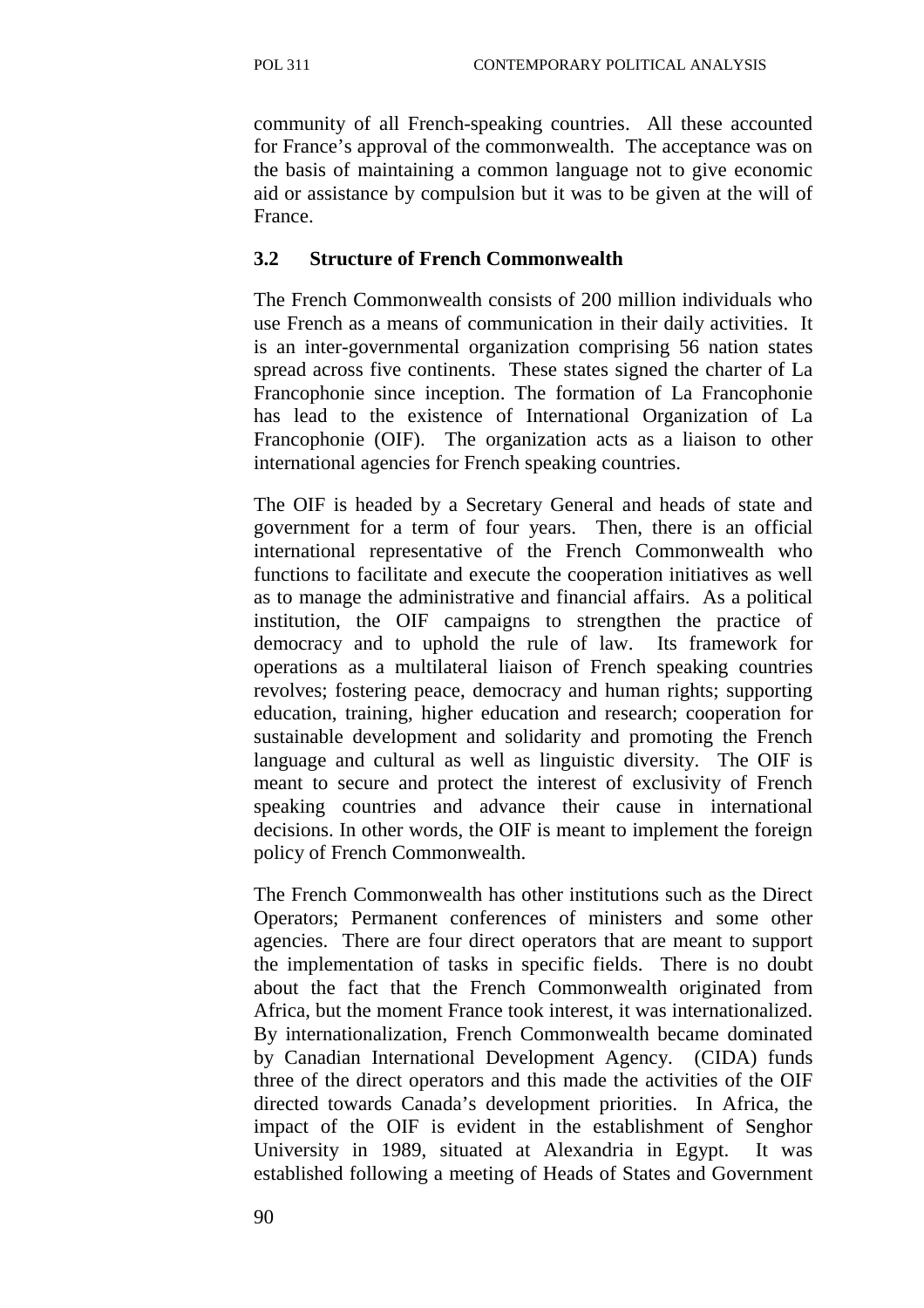at Dakar summit. The University was established to honour Leopold Senghor and Habib Borguiba that brought the idea of a French Commonwealth. The mandate of the University is to train senior managers from French speaking countries to function in key areas such as administration and management; environmental management; nutrition and health, and cultural heritage management.

### **3.3 Impact of French Commonwealth in FWA**

In as much as the concept of La Francophonie has gained acceptance worldwide, it has an utmost cultural consequence on West Africa. African language has been sacrificed and suppressed in all forms. Most words are adopted or transformed for use in the French language. There has been a problem unresolved in the scholarly and academic recognition of indigenous African languages. The initial snag to this problem was the fact the French African Nationalists so to say established African literature in French. They refused to write in indigenous languages or adapt the indigenous language to writing African literature.

Apart from language in writing, most of the indigenous African culture was abandoned, as the language of French was used in the home, for public communication, official language in business and education. The commonwealth could be explained as an advancement of French association, which recognises the sovereignty of its former colonies but there is still a common bond that cannot be betrayed and thus can be classified as a form of neocolonialism. From the operation of the OIF, it is obvious that the Canadian Development Agency (CIDA) is dominant in the activities of the Commonwealth, even though it originated from FWA. The fact that CIDA funds the four direct operators of the activities of OIF makes FWA dependent on the decisions taken whether it is in favour or otherwise.

### **4.0 CONCLUSION**

By France's approval of the idea of commonwealth, as originated from French West Africa, its structure was placed under an international trust by the establishment of the OIF. It would have been better, if the leadership in French West Africa evolved the idea of internally driven development where there would be less dependence on France. It is obvious from all indications that the idea of French Commonwealth was a means of further subjugating, suppressing and subjecting FWA to external control after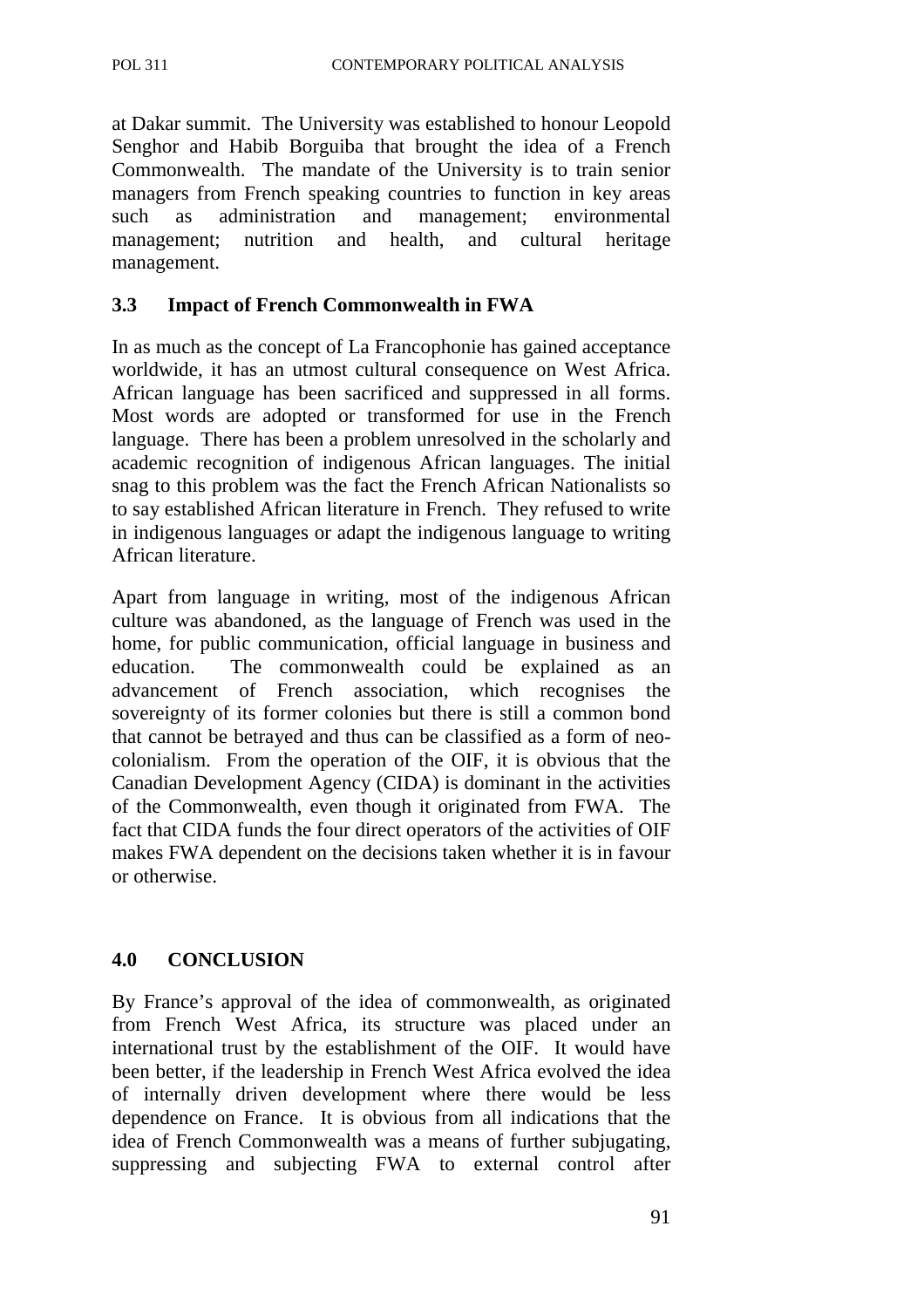independence. Based on this, can we say neocolonialism will not continue?

## **5.0 SUMMARY**

With the evolution of French Commonwealth, the intention of Senghor and Borguiba was to adopt the French language, remaining culturally and economically affiliated to France. Even though it was argued as not political, what could have economic impact without interference in politics? By France's approval of the idea, the operation of French Commonwealth was placed on an international trust because France wanted to avoid direct financial role. All these had impact on FWA right from the nineteenth century, even before Senghor conceptualized it.

## **6.0 TUTOR-MARKED ASSIGNMENT**

"It would have been better if the idea of French Commonwealth was not conceived from French West Africa." Discuss.

## **7.0 REFERENCES/FURTHER READINGS**

Ade-Ajayi J. F. & Espie I. (ed.) (1965) *A Thousand Years of West African History,* Ibadan: Ibadan University Press.

Berg E. J., (1954) 'Trade Unions in French West Africa' *Africa Today,* 1 (3): 11-12

Berg E. J., (1960) 'The Economic Basis of Political Choice in French West Africa' *American Political Science Review* 54 (2): 391- 405.

Maclean, M. and Szarka, J. (2010) *France on the World Stage: Nation State Strategies in the Global Era*, London: Macmillan.

Nwokedi E., (1989) 'The Franc Zone and Monetary Integration in the Economic Community of West African States' *Nigerian Journal of International Affairs,*15 (1): 107-129.

Nwokedi, E (1995) France's Africa: A Struggle between Exclusivity and Interdependence," In R. Onwuka and T. Shaw, (eds.) *Africa in World Politics.* London: Macmillan.

Ogunmola, D. (2009), "Redesigning Cooperation: The Eschatology of Franco-African Relations." *Journal of Social Sciences*, 19 (3): 233-242.

Staniland M., (1987) 'Francophone Africa: The Enduring French Connection'. *Annals of the American Academy of Political and*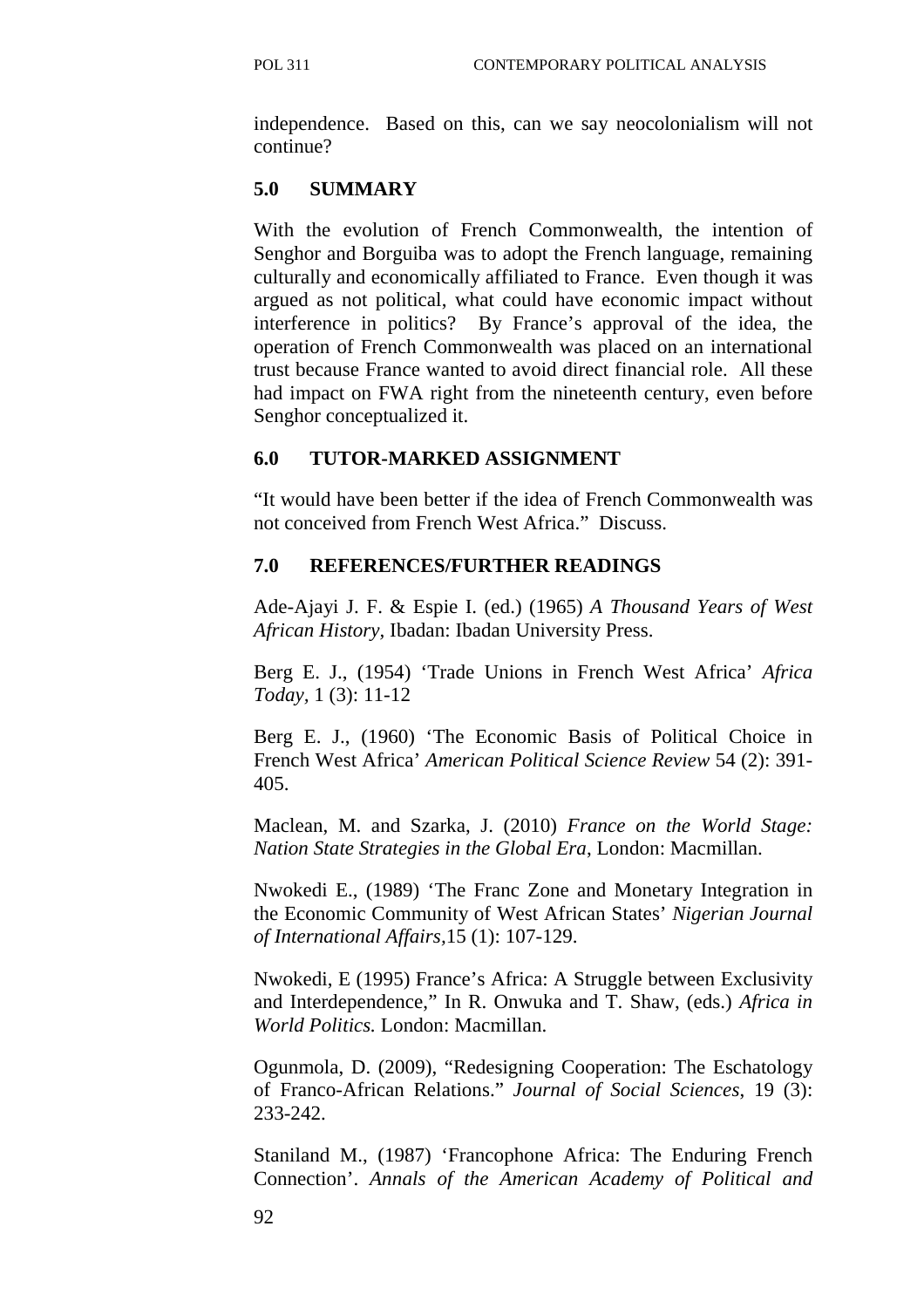*Social Science* 489: 51-62.

Taylor, I. (2010) *The International Relations of Sub-Saharan Africa*. London: Continuum.

Wautheir C., (1972), 'France and Africa: Long Live Neocolonialism' *Journal of Opinion* 2(1): 23-26.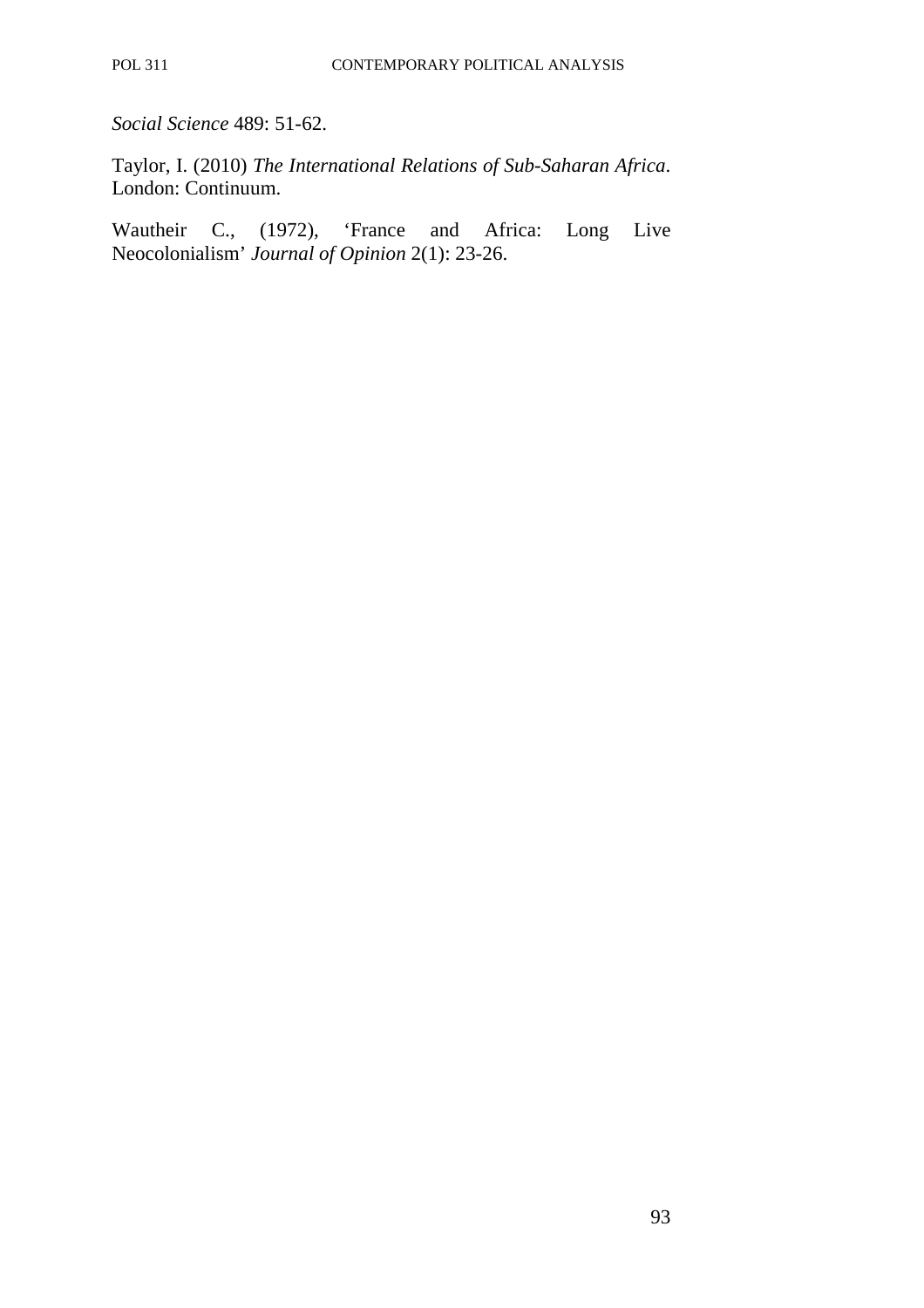# **UNIT 2** • **TRADE UNIONISM IN FRENCH WEST AFRICA**

#### **Trade Unionism in French West Africa**

#### **Table of Content**

### **CONTENTS**

- 1.0 Introduction
- 2.0 Objectives
- 3.0 Main Content
	- 3.1 Trade Unionism in French West Africa
	- 3.2 Assimilation, Association and French Commonwealth in French West Africa.
- 4.0 Conclusion
- 5.0 Summary
- 6.0 Tutor-Marked Assignment (TMA)
- 7.0 References/Further Readings

### **1.0 INTRODUCTION**

Similar to the formation of political parties, the formation of trade unions in West Africa was patterned after those existing in France, that is, the French model of operation of labour unions. The operation of the unions was in furtherance of French Commonwealth. Even though French Commonwealth was not in existence as at the 1940s, but the activities of the unions and political parties reflected the idea of French Commonwealth. Hence, in this unit we shall discuss trade unions in French West Africa.

### **2.0 OBJECTIVES**

At the end of this unit, you should be able to:

- discuss the relationship between trade unionism and French commonwealth in French West Africa
- analyse the idea of French commonwealth in the developmental activities of French West Africa.

### **3.0 MAIN CONTENT**

### **3.1 Assimilation, Association and French Commonwealth in FWA**

From the reflection of assimilation and association, we found out that the traditional institutions; the politics, economy and the social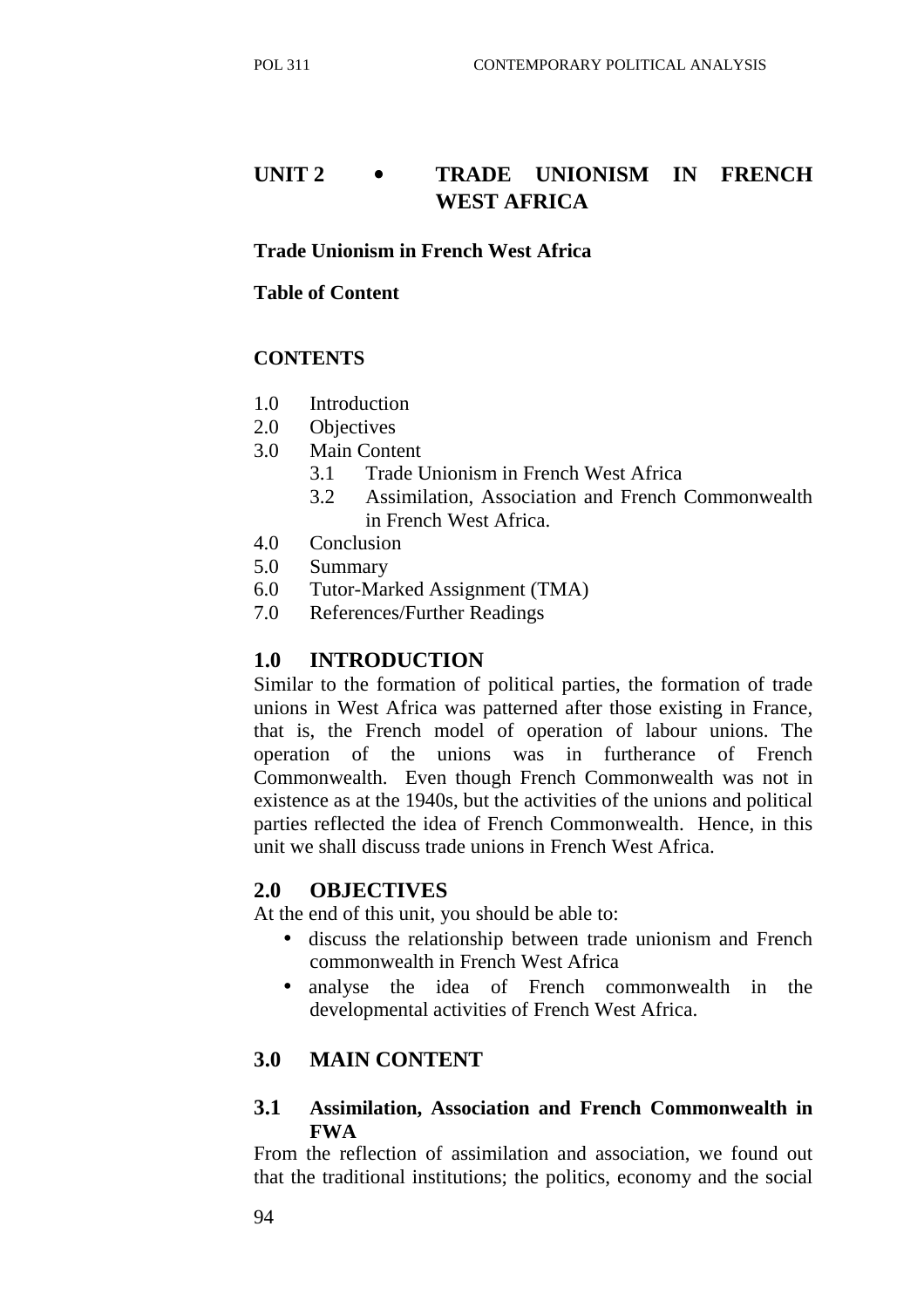system were all disrupted to favour the central administration from France. All these were done by the imposition of peace as perceived by French, extension of new systems of communication, replacement of Chiefs with unwanted ones as local authorities, imposition of taxes, the use of forced labour, introduction of French currency, importation of manufactured goods, concentration in urban centres among others. A careful observation of these changes showed that they adopted a policy of assimilation by disregarding the traditional institutions and implanting French models and ideals.

It is the models and deals that developed into different patterns in the colonial period. In the economic sector, assimilation meant absolute loyalty to the interests of France. By implication, all economic and financial decisions were made in France within the framework of French interests. The interests were basically exploitation of resources for the development of France. In this sense, colonial markets were reserved for French merchants and manufacturers. At the initial stage, there was a colonial pact in which, no African state could engage in any foreign trade and all colonial products were sent to France by French transport, this was done to avoid any form of encroachment from other European countries. To promote monopoly and exclusivity, French manufactured products were brought to FWA. By 1904, when FWA was organized into a federation, the plan became financial self sufficiency. Local finances were to be generated to take care of development activities. However, the territories in FWA could not afford the expenses; hence they resorted to loans from FWA with the intention of using it to build ports, railways and so on. With the construction of railway, Dakar in Senegal and the Upper Niger River were linked, as well as other areas. Ports were located in Conakry (Guinea), Abidjan (Cote de Ivoire), and Cotonou (Dahomey) to open up areas to facilitate trade. Before the World War I, all the structures pertaining to ports and railways were already in place. The concentration on the ports and railways appeared deliberate because, the communication and transport system was neglected. The neglect of those two sectors had implications on political development as it failed to encourage integration and meaningful federation needed integration.

During the World War I, the assimilation model made FWA subjected to serve France financially in the war effort. They contributed funds which informed France of the propensity to prosperity in FWA. Thus, France made it a point of duty to provide infrastructures for economic development. At a point in time, the fact that FWA was able to provide funds made some canvass for economic autonomy, but French manufacturers perceived the autonomy as a threat to their protected markets. In spite of the opposition by French manufacturers, the French government in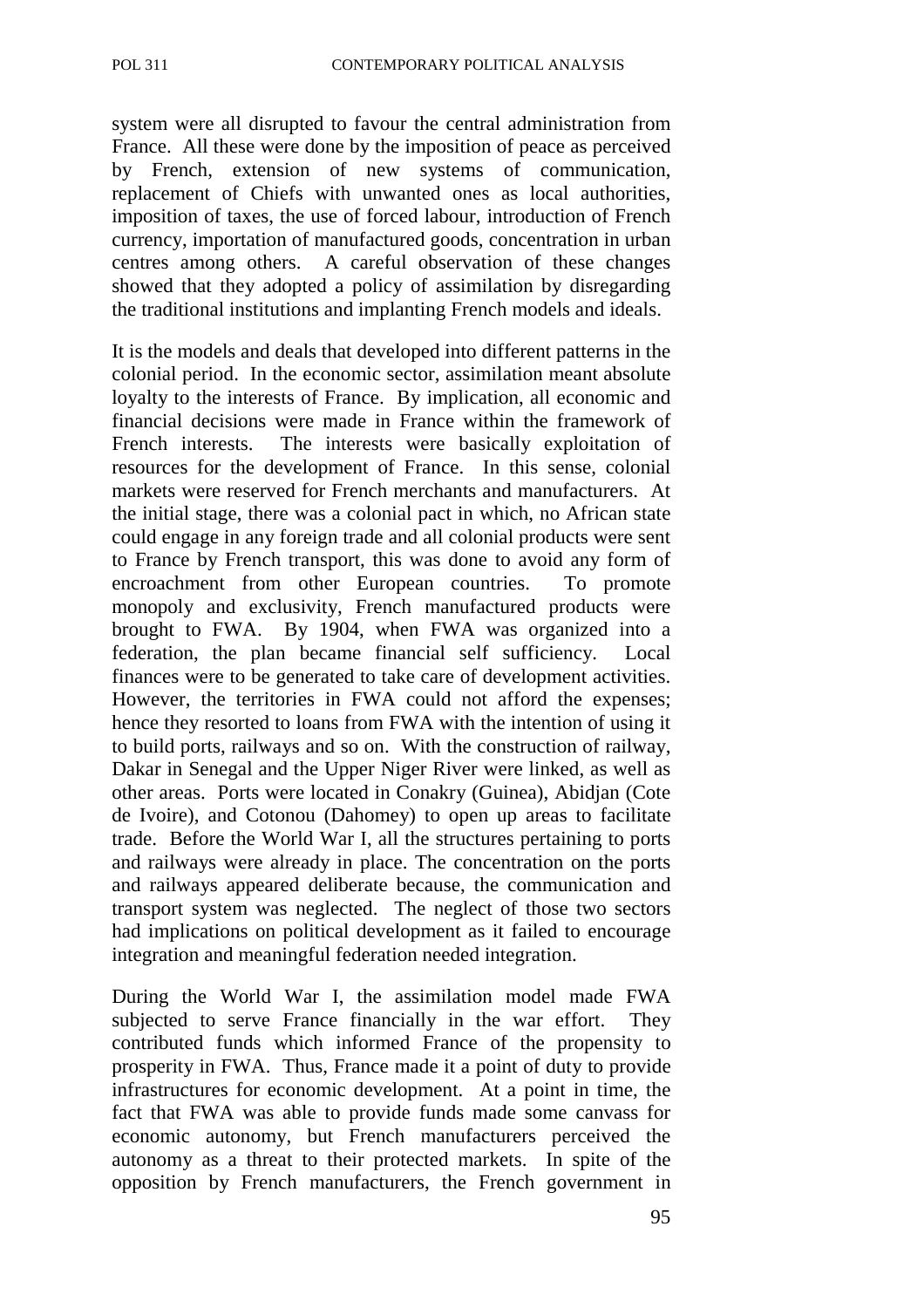FWA had to embark on programmes meant for rural economic development. At a stage, production of coffee, palm oil, groundnuts and cocoa reached a climax that rural development became inevitable to improve production. Such rural development entailed provision of some basic infrastructure, and obligation of district cooperatives to enforce saving for the improvement of local agriculture. All these efforts culminated to the idea of a French Commonwealth as it was difficult to exist without French aid and influence.

There was interplay in the application of the assimilation and association policies. Both reflected in the formation of trade unions as they were modeled in line with those operating in France. But both perpetrated French interests, the process isolated Africans from each other because it lacked integration. The neglect of transportation and communication systems created problems for political development. The interior areas were isolated from the coastal areas. The industries established were on a small scale and at preliminary stage in Dakar, few education and health facilities were established around the ports. The education and health facilities were mainly for the use of French citizens resident in the cities.

### **3.2 Trade Unionism in FWA**

Before 1937, there was no evident of trade unionism in FWA, with the trend of French colonialism under the practice of assimilation, there were legal prohibitions against unions. In fact, unlike British West Africa, French West Africa had insignificant population of African workers. Apart from that, there were not enough educational institutions to teach people the French language. Since educational institutions were hardly in existence, Africans were not granted the right to join unions because they could not speak, read nor write in French. In spite of the hindrances, some African workers teamed up to form workers' union in Dakar – the office workers and railroad workers in 1905.

The effect of the World War I added values to the existence of the trade union when on August 7, 1944 a 'new deal' was resolved to decree that; educational and literary requirements would only apply to officers leading the unions and not a deterrent to membership. By this, membership was open to all workers irrespective of educational status. This concession made the existence and organisation of workers' union more meaningful. But one thing is the influence of France on the organization of these unions. There came official organisers and European workers that helped in the organisation of the unions. In the early 1950s, there were already about 65,000 union workers in FWA. Like labour unions in British West Africa,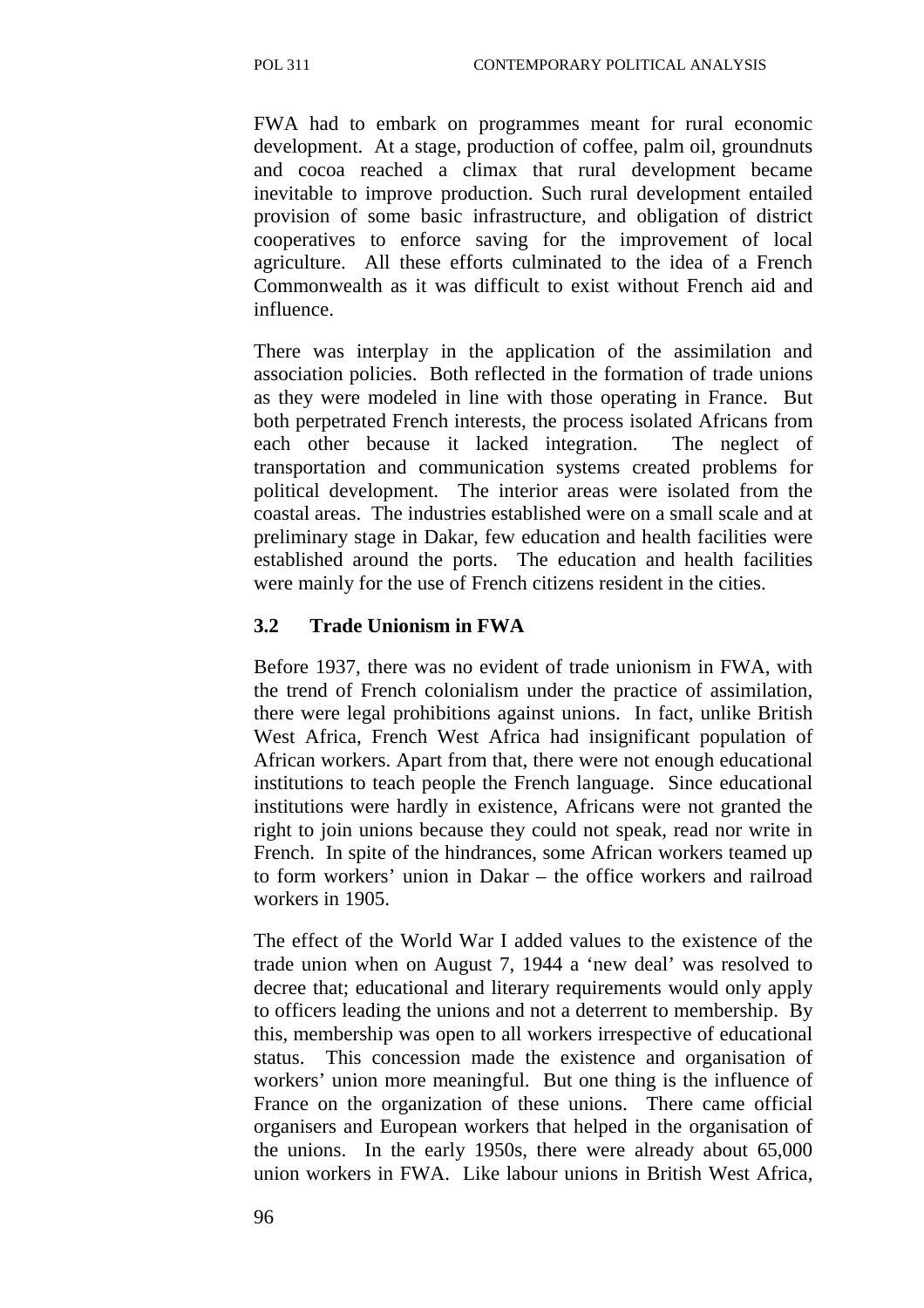strike was mainly the form of protest, the unskilled workers constitute the mass of the workers, and decisions were determined by the skilled workers and European officials.

The fact that the unions were organised officially by the French, made the outlook of trade unionism in FWA questionable. The structure and operation of the unions were related to the pattern of those in France. Much as they were related to those of France, the trade unions were related to International Trade Unions and they were communist in nature as they were radical in their speeches, but in practice they tend towards Marxists opinions, which were associated with socialism. The trade unions in FWA were affiliated to international trade unions; the confederation of Catholic Trade Unions was the most prominent in FWA with competent leadership while others were very few. The affiliate trade unions based in Paris lobby for better treatment of African workers, such as reform for higher wages, abolition of racial discrimination at work. They worked against colonialism and made sure there was equality.

These unions already had the tone of French Commonwealth even before the period of independence. There was a kind of attachment or a bond that made the social and political economy dependent on France both on the favourable and unfavourable terms. Therefore, it is obvious that the idea of decolonization emanated from France. It assisted in decolonization as it brought into limelight the nationalists that participated in the negotiations. It was these unions that developed into Reassemblement Democratique Africain (RDA). The use of strike actions and demonstrations were used by the party as a popular means to attain independence. At a point in time the RDA tried to free itself from French confederations.

#### **4.0 CONCLUSION**

The purpose of this unit is to show to you that even before the idea of French Commonwealth was conceived, the tone of France's relations had already made it indispensable even after the colonial period. The establishment of workers unions, the political parties and other developmental activities are all structured and patterned in line with those of France. Thus, Leopold Senghor's idea of French Commonwealth was just a conception and attempt at contextualizing the fact that the former colonies of France could not exist in isolation. The idea of French Commonwealth was a way of renewing pledge towards continued support from France.